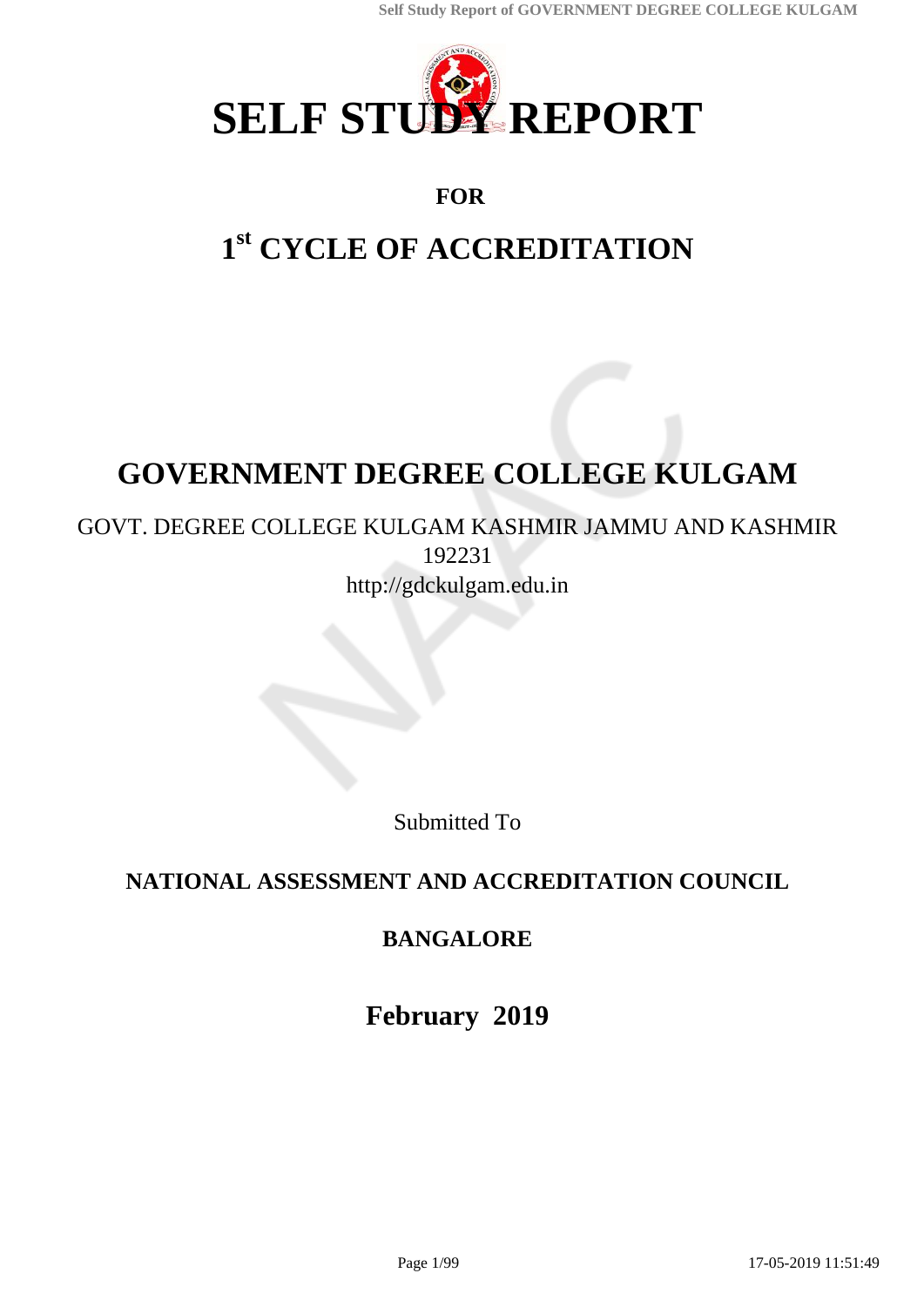## **1. EXECUTIVE SUMMARY**

## **1.1 INTRODUCTION**

The Govt. Degree College Kulgam, a co-educational and rural college was established in the year 2004 in four rooms of Govt. Higher Secondary School Kulgam and began its maiden session by admitting 596 students. Class work was initially conducted in open sky under the shade of a Chinar tree. Infrastructure in the form of 12 classroom Arts Block came to existence in year 2006 which again was insufficient for accommodating 2400 students at that time. College authorities strived very hard by moving from pillar to post for improving the infrastructure and diversity in the courses and finally success was acheived. A two-storey administrative block was constructed, presently housing Principal's office, Establishment section, IT section and Library. The Science block was constructed and handed over to the college in 2017. Nine (9) classroom block, old library block and two 2 room huts were transferred from school education department to the college in 2010. To cope up with the demand for additional classrooms, 12 classroom block was constructed and put to students use. Foundation of Auditorium-cum-Library Block has already been laid. Girls common room is under construction.

Delivering quality education by continuously augmenting the course strength is a prioritized strategic endeavor of the college. The college started functioning with only nine subjects of Arts and Social Sciences. The college presently offers around thirty subjects under different programmes including professional (BBA, BCA), nonprofessional (BA, BSC, BCOM), UGC sponsored Add-on courses, Vocational courses under RUSA, Shortterm courses and Skill Enhancement Courses introduced under CBCS in 2016.

The college has a very beautiful campus spreading over 92 Kanals of land. Most of the sports activities are being organized within the campus.

The College has all necessary laboratory equipments for improving teaching-learning process. The college campus is Wi-Fi enabled. There are around 15000 books in the library. Three spacious computer laboratories with modern state of art facilities and sufficient power backup are functioning in the college. 50KVA solar power plant provides power to important sections of the college.

At present the College has 47 permanent and 90 Academic Arrangement faculty for catering to the needs of 5008 students.

**Vision** 

- 1. To achieve academic excellence.
- 2. To earnestly strive to make the college most enviable institution of higher learning for producing graduates par excellence in humanism, knowledge, sincerity, morality, devotion, dedication, ethics and commitment.

#### **Mission**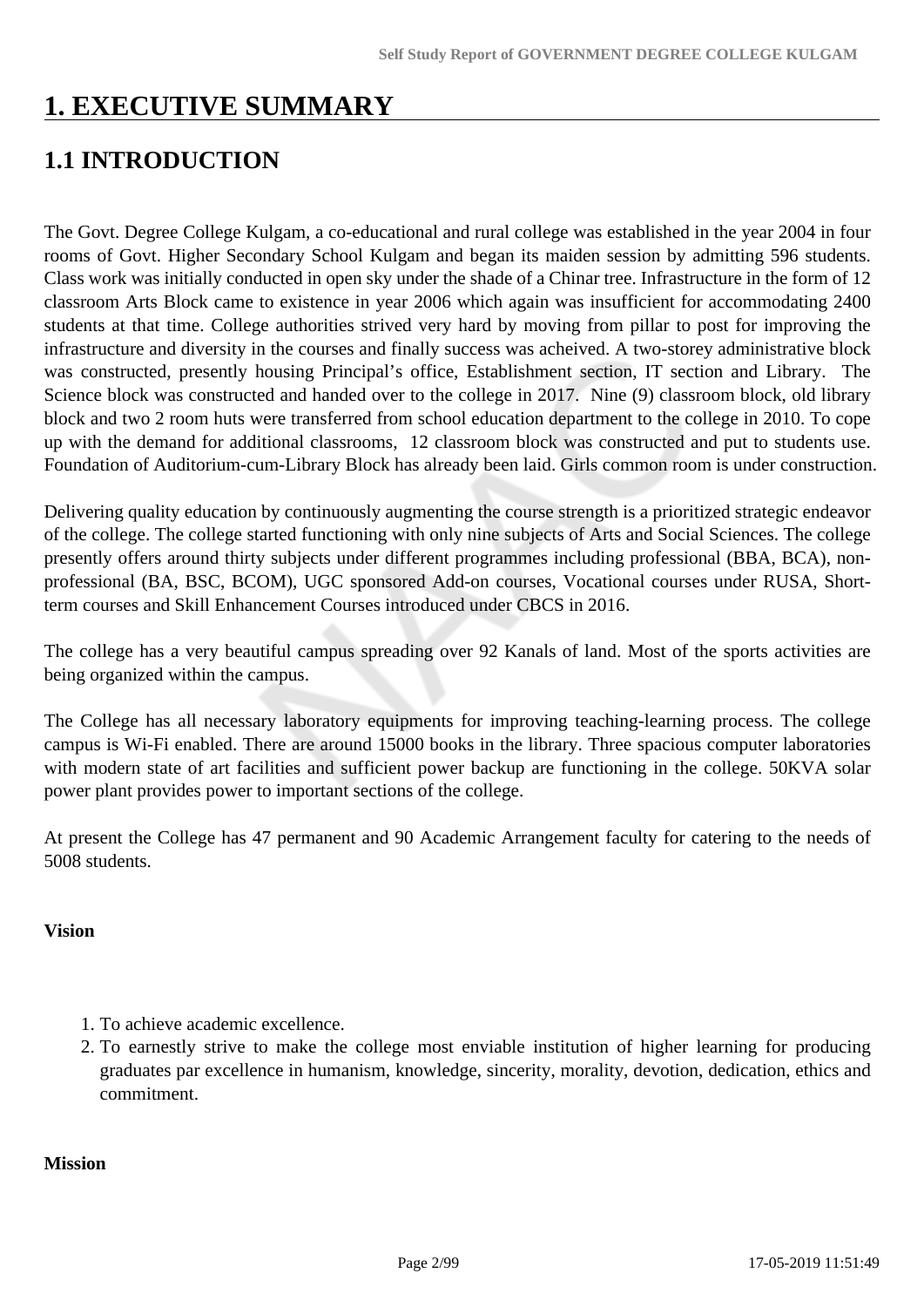- 1. To promote quality education for academic excellence.
- 2. To prepare morally, emotionally and mentally balanced and socially committed community.
- 3. To explore and nourish inherent creative qualities of students for their overall development.
- 4. To introduce varied courses for offering best career choices to our students to meet future challenges.

## **1.2 Strength, Weakness, Opportunity and Challenges(SWOC)**

#### **Institutional Strength**

- 1. Multi-faculty college with undergraduate, career-oriented, skill enahncement and vocational courses.
- 2. High enrolment of 5008 students.
- 3. Choice Based Credit System in place.
- 4. Self-Discipline in the campus.
- 5. Vibrant faculty recruited by a competent authority.
- 6. Transparent Grievance Redressal Mechanism.
- 7. Vibrant NCC and NSS Activities.
- 8. Catering to the needs of socially disadvantaged and economically backward areas.
- 9. Institutional, Government and Non-Government Scholarships are arranged for deserving students.
- 10. Sports activities are conducted and encouraged.
- 11. Women Empowerment Initiatives are taken up.
- 12. Government Initiatives are implemented.
- 13. Well-equipped laboratories.
- 14. Solar Power Plant with a capacity of 50KVA is installed in the campus.
- 15. Co-curricular activities are organised which disseminate awareness and impart training and skill to the students.
- 16. Participative management is practiced through college committees.
- 17. Wi-fi enabled campus.

#### **Institutional Weakness**

- 1. Limited role in curriculum design.
- 2. Limited provisions for research activities.
- 3. Delays in fund procurement.
- 4. Insufficient Medical Facility.
- 5. Lack of Playground for circket.
- 6. Lack of Auditorium (Under Construction).
- 7. Availability of very less number of working days per annum due to prevailing political situation.

#### **Institutional Opportunity**

- 1. Availability of qualified faculty and infrastructure to start Post-graduation courses.
- 2. Improve soft skills and employability for students.
- 3. Improving pass percentage every year.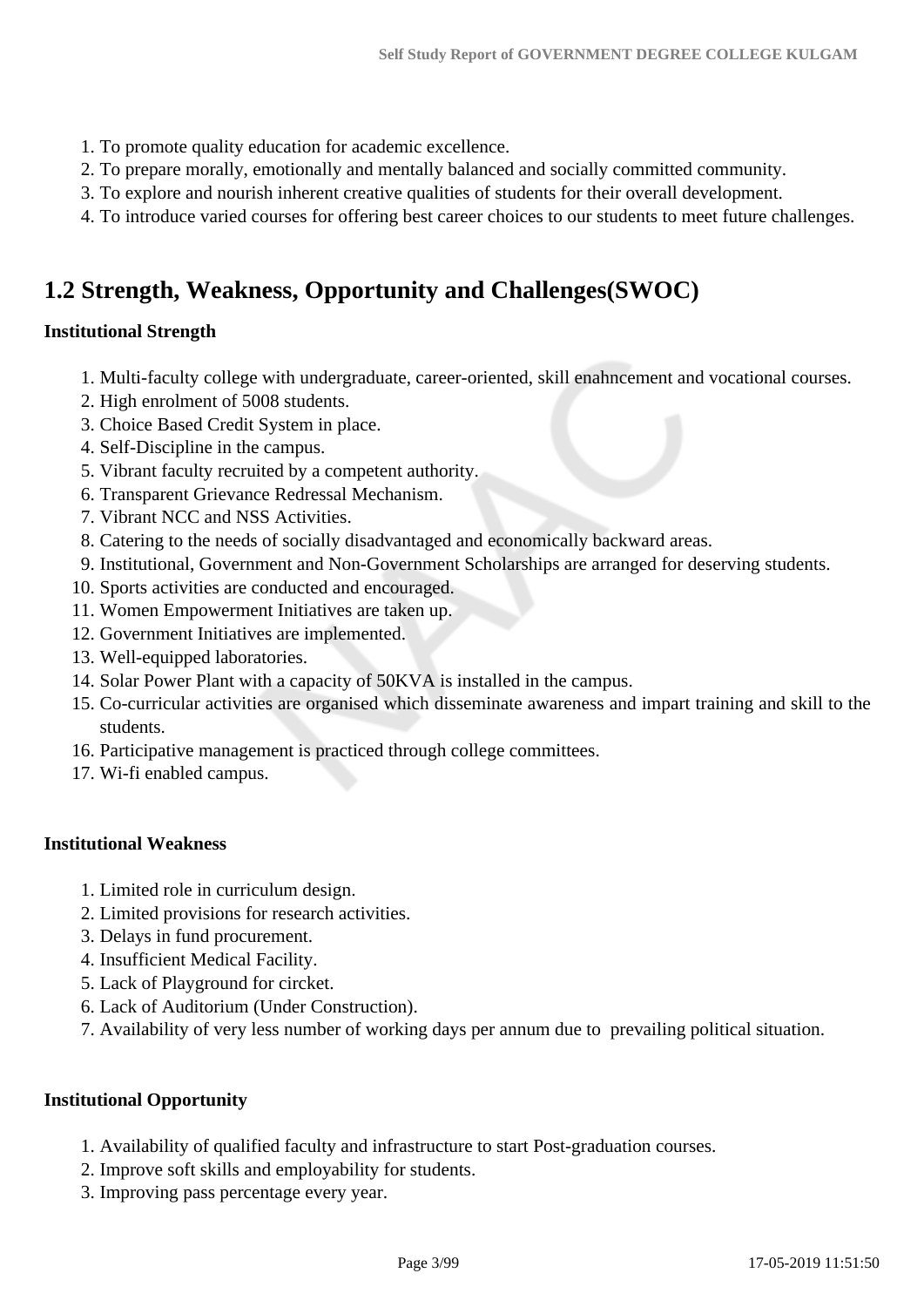- 4. Improving teaching ambience through remedial and tutorial classes.
- 5. Providing coaching for government and non-government jobs.
- 6. Modernization of classrooms.
- 7. Improving enrolment in Computer Applications, Management and Commerce.
- 8. Student progression for higher education.

#### **Institutional Challenge**

- 1. Improving the infrastructure.
- 2. Use of ICT to fullest extent.
- 3. Complete digitization of the library.
- 4. Promoting innovative and creative spirit among the students.
- 5. Encouraging faculty to focus on research.
- 6. Implementing e-governance in the areas of Administration, Planning and Development.

## **1.3 CRITERIA WISE SUMMARY**

#### **Curricular Aspects**

The curricular aspects are the main components of any Institute, but our Institute being affiliated college does not exercise complete freedom in curriculum design and implementation. The college depends on University of Kashmir for legitimizing academic and administrative process. However the institution has developed a structured and effective system of curriculum implementation by following academic calendar, devising lesson plans, updating library and providing internet facilities to students. The students are given practical insight into the curriculum through a series of interactive activities like classroom teaching, group discussions, debates, and seminars. New Examination pattern introduced by University is strictly followed. Number of Certificate/Diploma programs like Add-On courses and courses under RUSA were introduced. Our teachers contribute their part in curriculum planning by participating in different board meetings meant for syllabi designing and revision.

The college gives ample freedom and flexibility in course selection to students by adopting CBCS since 2016. In order to enhance the curriculum flexibility for the students, the institute has introduced around ten (10) new courses in past five years and five certificate/diploma and Add-On courses. More than 300 students have enrolled themselves in these Add-On courses during last five years.

Apart from the main courses, the college has provision for add-on courses and activities which integrate cross cutting issues of gender and environment. The institution has adopted environmental studies as compulsory subject in 1st and 2nd semester to aware students about various environmental issues. The institution sensitizes people regarding gender issues by organizing awareness programs in the community. The NSS unit organizes different extension programs every year. Students are counselled regarding human values and professional ethics prior to admission. The institution has two value added courses under RUSA and the college encourages the students to undertake field projects and internships.

In order to receive the feedback from stakeholders on syllabi and to overcome the loopholes in the syllabi, a structured feedback was sought, analyzed and the report was compiled for future use.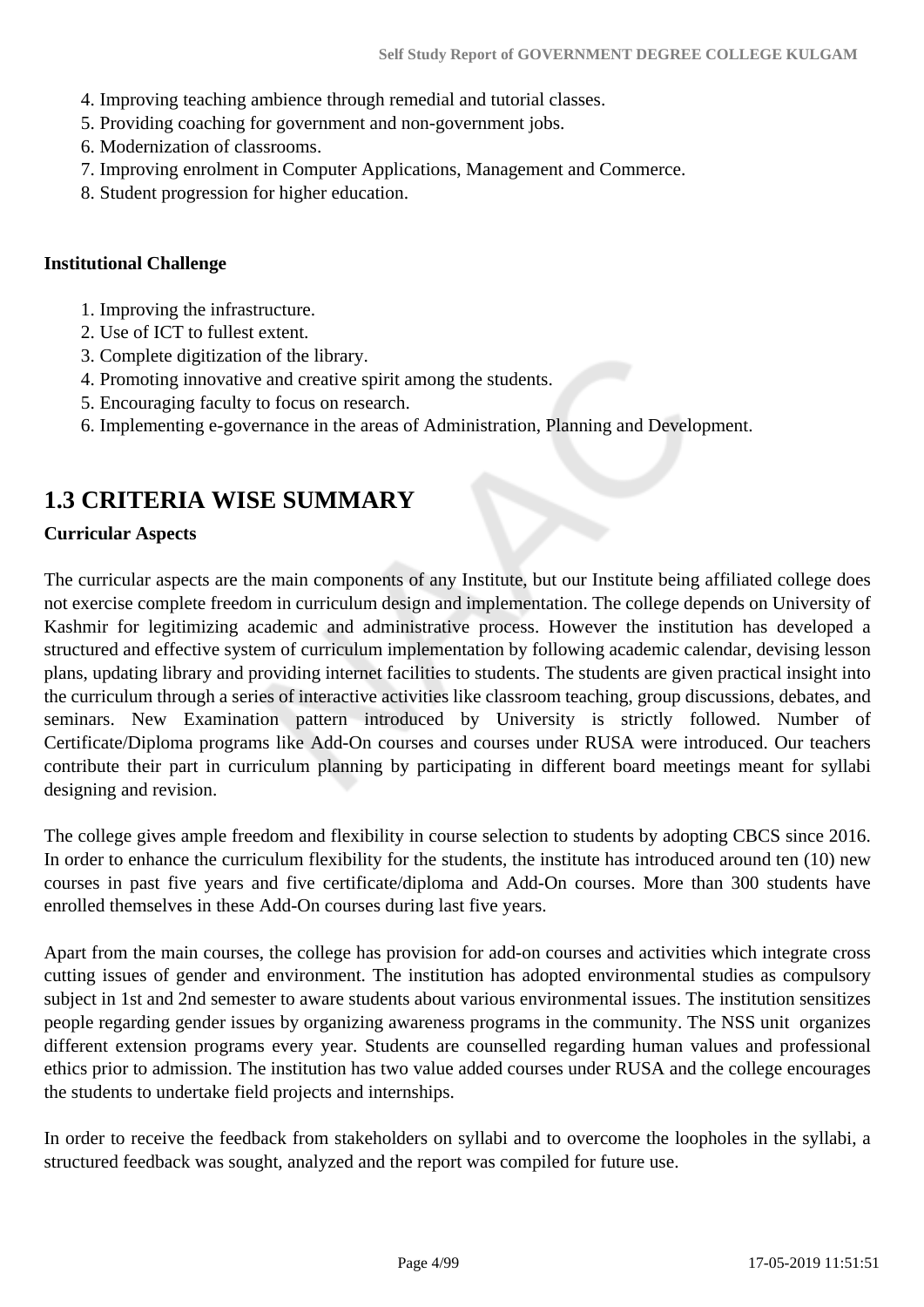#### **Teaching-learning and Evaluation**

The institution is one of the fastest growing colleges in South Kashmir, in terms of annual enrolment. The average percentage enrolment of the institution during last five years is 72%. The total enrolment for current year (2017-18) is 5008. The institution follows the reservation policy of government in terms of granting admission to the students belonging to different reserved categories. But, the average intake capacity of the institution during past years has been more than the total number of students seeking admission, therefore, there was no need to invoke reservation policy.

The student-teacher ratio (fulltime) in the college is 46:1. There are sufficient numbers of full-time teachers available in the institution to cater to the needs of the students. The institution assesses the learning level of students, periodically by conducting regular class tests, competitions and semester-end examinations. The students are made to know about their learning outcomes. The slow and advanced learners are categorized, in order to address their individual needs. Special remedial classes are conducted for slow learners. While as the advanced learners are exposed to more advanced and different situations, in order to enhance their learning outcomes. The teachers resort to different student centric and more advanced teaching methodlogies in order to make teaching-learning more effective. It includes, use of ICT enabled lectures, presentations, demonstrations, oral tests, audio-visual methods, PPT, etc. Besides, smart classrooms are also used to deliver lectures.

The teaching faculty of the college is resourceful and well read. About 25% of the teachers, are having PhDs in different subjects. Further, almost all the teachers have either qualified NET/SET or have M.Phil degrees in different subjects. The teaching faculty has also published sufficient number of research articles in national and international journals.

The internal assessment system of the college is transparent and efficient. Different types of evaluation methods are adopted to know about the learning outcomes of students. The evaluation process is scientific, robust and easy. Necessary feedback is collected from the students and grievances related to evaluation process are addressed in time bound manner.

#### **Research, Innovations and Extension**

The institution is an undergraduate college and has meagre infrastructure to conduct research activities. The institution doesn't get grants for research projects sponsored by the government and non-government sources. However, the faculty members of the college undertake several research activities by publishing articles/book chapters in national and international journals. Moreover, as part of the faculty development programme of UGC, the faculty members participate in orientation courses, refresher courses, workshops, short term courses and national and international conferences.

The institution strives to develop research aptitude among the students. In this regard, creative learning is encouraged. The students express their research aptitude by virtue of their participation in debates and seminars, group discussions and their write-ups in college magazine.

The institution adopts innovative practices in teaching, learning and research methodology in compliance to IQAC periodic minutes. More scientific and study friendly teaching methodologies are being practiced for the effective delivery of knowledge. The creative abilities of students are carefully gauged and harnessed. These activities are constantly being taken into account and reported to IQAC of the college.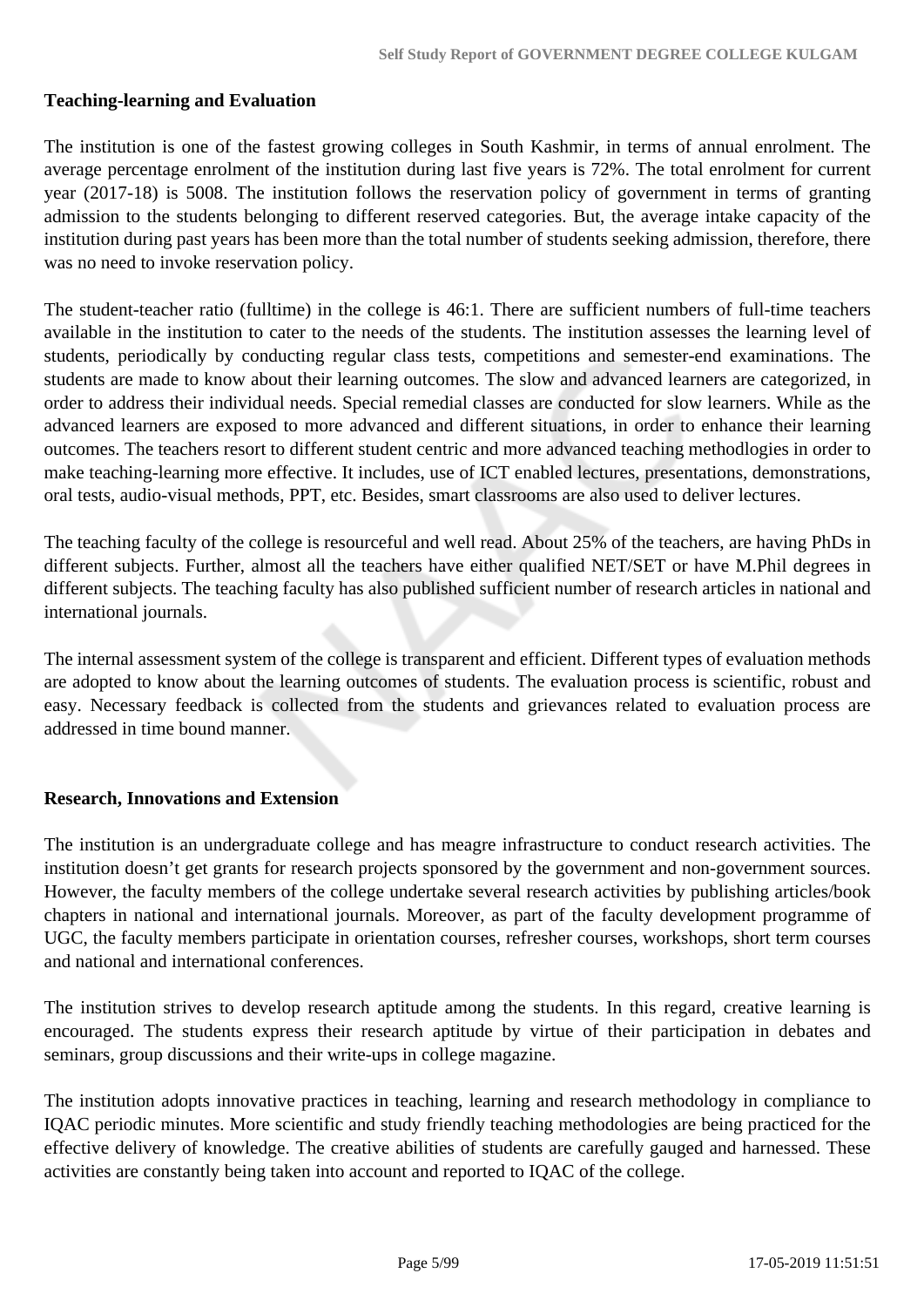As part of its social responsibility, and in order to sensitise students to social issues, the institution conducts several extension and exposure activities. These include organising cleanliness drives within the nearby communities, organisation of blood donation camps in collaboration with Indian Red Cross Society, celebration of World AIDS Day, organising gender sensitizing programmes and exposure visits to nearby schools and other relevant places. For boosting entrepreneurial awareness and imparting such skills, the college organizes such events in collaboration with J&K Entrepreneurship Development Institute. These activities are organized in order to sensitize students about the important social issues and to get a first-hand knowledge of such contemporary things.

#### **Infrastructure and Learning Resources**

The institution has sufficient infrastructure for the effective delivery of teaching and learning processes. It includes adequate number of classrooms, computer and science laboratories. The development of physical infrastructure is a continuous process as more number of classrooms, laboratories and other facilities are under construction and shall be completed in due course of time. There are also adequate sports facilities available within the campus for conducting games and sports both indoor and outdoor. These include two medium sized sports grounds for volley ball, handball and badminton. Besides, college has developed a gymnasium for fitness of students.

The college has a well-equipped library with all the necessary and relevant books pertaining to all the courses. The college library is fully automated and easy to access. Besides, the important journals and newspapers are also available in the library on day to day basis. The books are annually purchased on the requisition of different departments pertaining to the courses being taught by them. The college library has a reading room for the students and teachers. Everyday students visit the reading room to access daily newspapers, journals, periodicals and to consult books.

The College IT&SS centre created by affiliating university under its e-governance initiative provides easy access to students for admission and examination processes. Further the college has installed a Wi-Fi facility for the students in collaboration with Reliance Jio for surfing and browsing the academic information on their smartphones by virtue of free data available to them.

The college has a functional smart classroom since 2016. There are about 101 computers available in computer laboratories and departments of the college for the execution of academic and administrative activities. The computer facilities are available for the students for accessing e-contents and teaching learning material.

The institution takes due care for the maintenance of physical infrastructure. In this regard, Assets Management Committee has been constituted to look after the assets of the college. The care and upkeep of computer laboratories has been assigned to respective departments.

### **Student Support and Progression**

The institution undertakes several activities for the benefit and welfare of students. In this regard, financial assistance is provided to poor and destitute students annually. Besides, several other scholarship schemes from Government and other allied agencies are provided to the students. These include Post-matric scholarships from Ministry of Minority Affairs, scholarships from HDFC Bank and Department of Tribal Affairs, etc.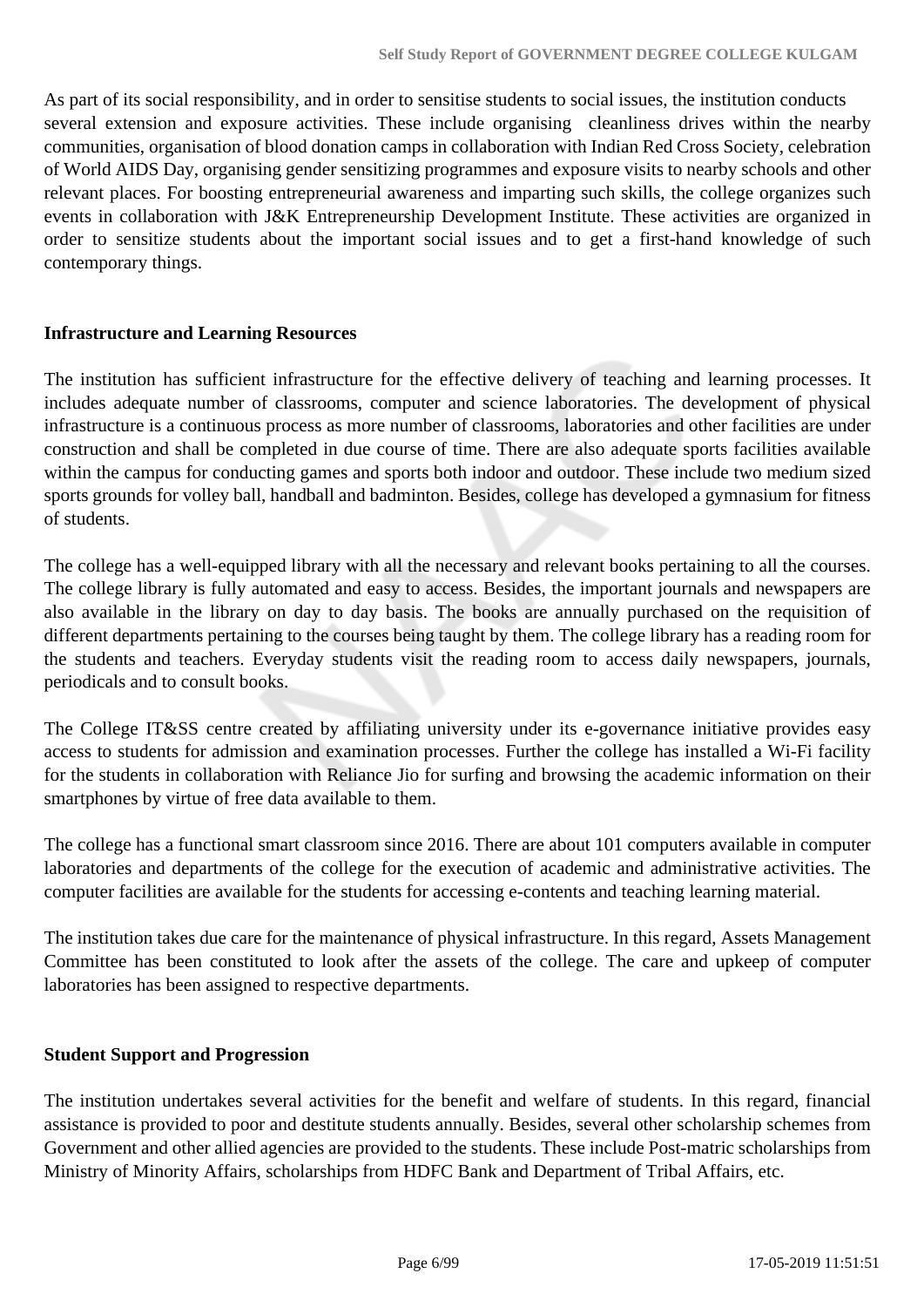Further various capability enhancement schemes like career counselling, soft skill development, personal counselling and remedial coaching are offered to the eligible and desirous candidates. The career counselling cell of the college in collaboration with different agencies and NGOs conducts awareness and training camps for the students of the college. Under UDAAN, a special initiative of Ministry of Home Affairs for J&K, annual training and placement programmes are being conducted in the college.

The department of physical education conducts several sports activities for the physical and mental development of the students. The students of the college have remarkably performed in several inter college and national level sports activities. One student of the college namely **Rasik Salam Dar** represented J&K Cricket team in C. K. Naidu & Vijay Hazarre trophy in 2018. On the basis of performance he has been selected for IPL (2019) through bidding and is a member of Mumbai Indians.

The institution has begun the process of constitution of its Alumni Association. In this regard, the first meeting of the association was held in the month of December 2018. The registration process for the association is in progress. The Alumni of the college have shown their eagerness in helping in the development of the institution by virtue of financial contributions and sharing of knowledge, once the association is legally registered.

#### **Governance, Leadership and Management**

The College being a Government College is affiliated to University of Kashmir. The college practices participative governance in the smooth functioning of the institution and strives for academic excellence through Vision and Mission statements reflected in the perspective plans of the institution. The institution believes in decentralized functioning in a democratic manner through the formation of different college committees working towards envisaging, supervising and executing the strategic plans for the overall betterment of the college.

Being an affiliated college, the institution has less flexibility in certain domains like devising curriculum, recruitment and selection of employees, service rules, e-governance etc. The college constantly looks into the concerns of employees like their professional advancement, welfare and overall well-being in collaboration with the State and Central Govt. Agencies.

The college has a dedicated Establishment and IT Section. The Establishment section is headed by a Section Officer and assisted by a Head Assistant, Accounts Assistant from Finance Department and other staff. IT&SS unit of the college is looked after by Data Entry Operator appointed by affiliating University. The college Establishment section maintains records of admission, examination, income and expenditure generated locally or received from Higher Education Department, J&K Government. Since the institution is government in nature, it does not receive any funds from individuals, NGO's and philanthropists.

The college records are subject to a three-tier audit by the following agencies:

- 1. Administrative Inspection, Higher Education Department.
- 2. Department of Finance, J & K Government.
- 3. Office of the Accountant General.

Like in other educational institutions, IQAC in the college contributes significantly in maintaining quality standards in teaching, learning and evaluation with a distinctive approach for institutionalizing the strategies and processes for quality assurance. The institute holds a rigorous mechanism for quality assurance through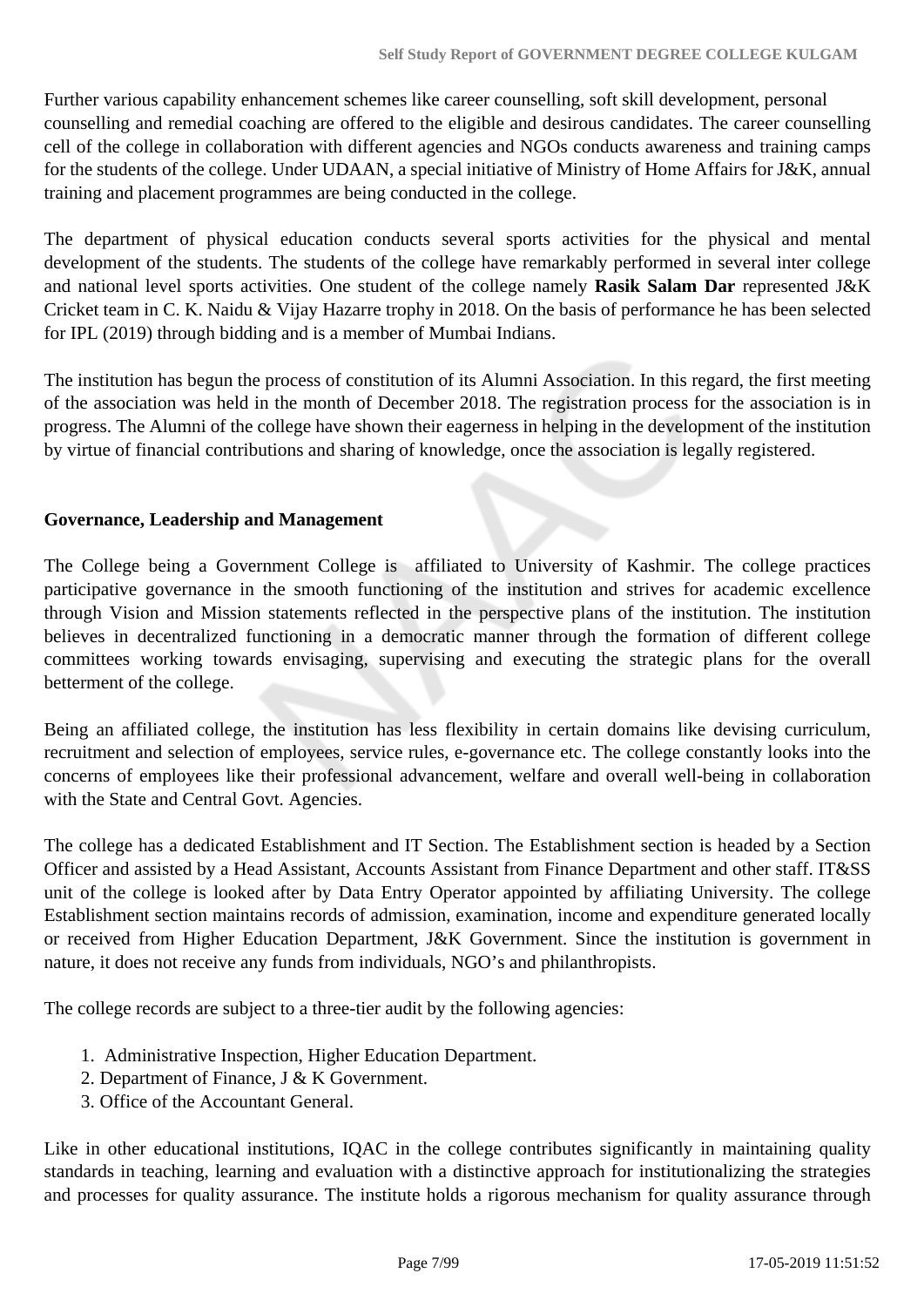IQAC. The IQAC is supervised by a convener and assisted by members. Resultant to IQAC initiatives, the college has witnessed a remarkable progression in terms of infrastructure, curricular and co-curricular activities.

#### **Institutional Values and Best Practices**

The college has been working for the gender equity and women empowerment and has been organizing such programs constantly. Being a co-education institution, the main motive of college is to ensure the safety and well being of its students, particularly female students. The students are being counseled throughout the year through various events and interactive sessions.

Similarly, the college believes in the sustainable development and is following eco-friendly practices. In this regard, the college has resorted to meeting its energy requirements from the renewable energy resources. The college is discouraging use of incandescent bulbs and has cent percent of lighting requirement being met by LED bulbs, in order to save and conserve energy. The college adopts various mechanisms to dispose-off the solid, liquid and e-waste material generated in the campus. Similarly, college follows many pro-environment friendly practices like having a polythene free campus, striving for a paperless office and planting trees to add to its aesthetic look.

The college works for the benefit of students belonging to all sections of society, particularly the weaker sections. The college takes care of Divyangjan or physically disabled students by making sure such students are brought into the mainstream of the society.

Similarly, the college has been continuously engaged with the local community in environmental-friendly practices, financial literacy, stress management, and other such programs, to transform many of its disadvantages into advantages.

The institution believes in human values and professional ethics. In this regard, Principal, Staff and the students of the college are expected to follow the prescribed code of conduct laid by the college and J&K Government. The institution also organizes programs throughout the year to imbibe consciousness among the students about national identities and symbols, and promote among them values of universal brotherhood, national integration, communal harmony and social cohesion.

The best practices of the college include making campus polythene free, and following pro-green measures like plantation and cleanliness drives. The college has been successful in transforming its vision and mission into practice by producing a skillful and talented human resource to serve the society at different places in different capacities.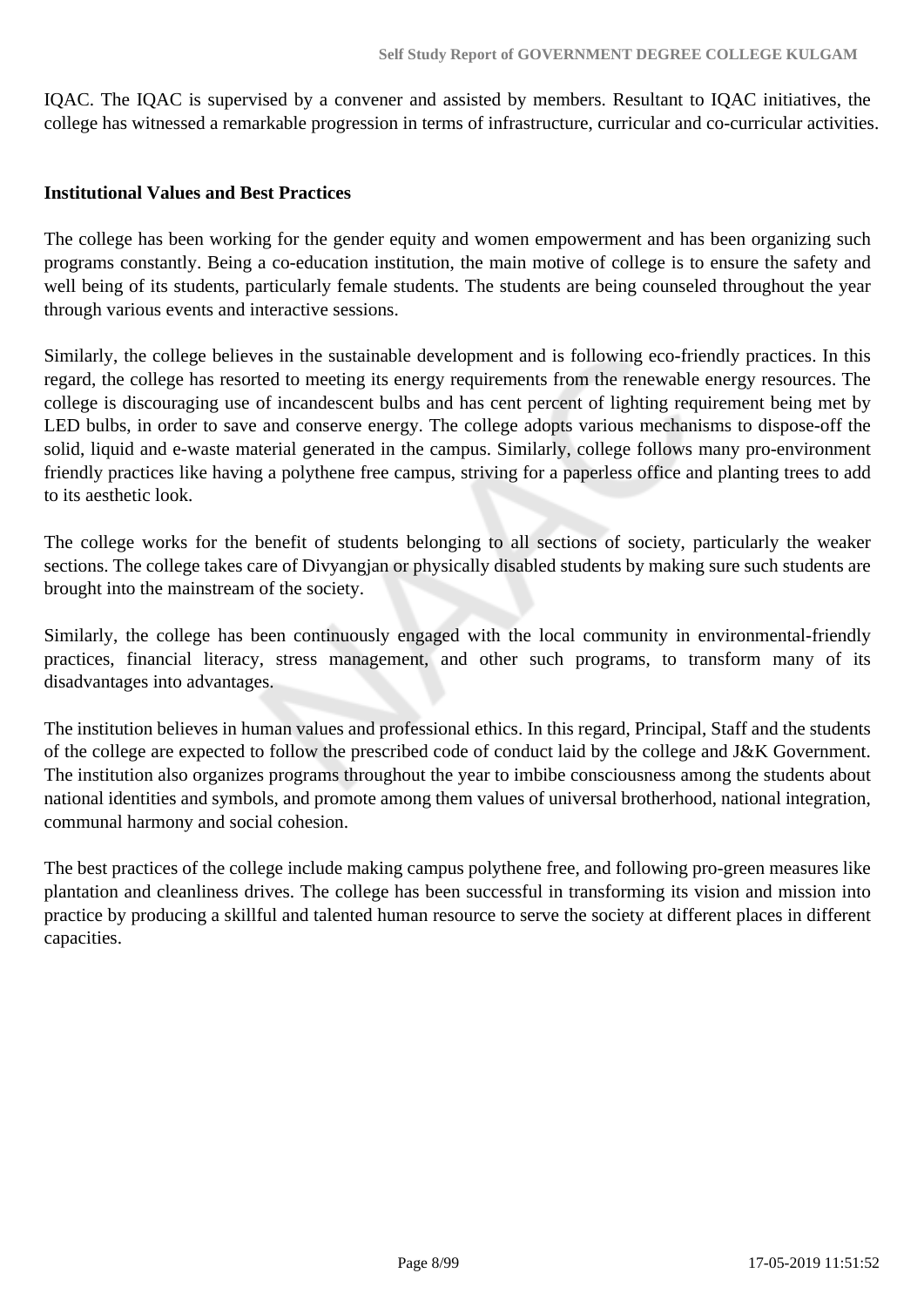# **2. PROFILE**

## **2.1 BASIC INFORMATION**

| Name and Address of the College |                                                          |
|---------------------------------|----------------------------------------------------------|
| Name                            | GOVERNMENT DEGREE COLLEGE KULGAM                         |
| Address                         | Govt. Degree College Kulgam Kashmir Jammu and<br>Kashmir |
| City                            | <b>KULGAM</b>                                            |
| <b>State</b>                    | Jammu And Kashmir                                        |
| Pin                             | 192231                                                   |
| Website                         | http://gdckulgam.edu.in                                  |

| <b>Contacts for Communication</b> |                          |                                          |               |                  |                                       |
|-----------------------------------|--------------------------|------------------------------------------|---------------|------------------|---------------------------------------|
| <b>Designation</b>                | <b>Name</b>              | <b>Telephone with</b><br><b>STD Code</b> | <b>Mobile</b> | Fax              | Email                                 |
| Principal                         | Abdul<br>Rehman<br>Najar | 01931-260177                             | 9419595057    | 01931-26018<br>5 | kulgamprincipal@<br>gmail.com         |
| IQAC / CIQA<br>coordinator        | H U Dar                  | 01931-260023                             | 9858435580    | 01931-26001      | hamidbot@yahoo.c<br>$0.\overline{1}n$ |

| <b>Status of the Institution</b> |            |
|----------------------------------|------------|
| <b>Institution Status</b>        | Government |

| Type of Institution |              |
|---------------------|--------------|
| By Gender           | Co-education |
| By Shift            | Regular      |

| <b>Recognized Minority institution</b>     |    |  |
|--------------------------------------------|----|--|
| If it is a recognized minroity institution | No |  |
|                                            |    |  |

| <b>Establishment Details</b>         |                  |
|--------------------------------------|------------------|
| Date of establishment of the college | $01 - 01 - 2004$ |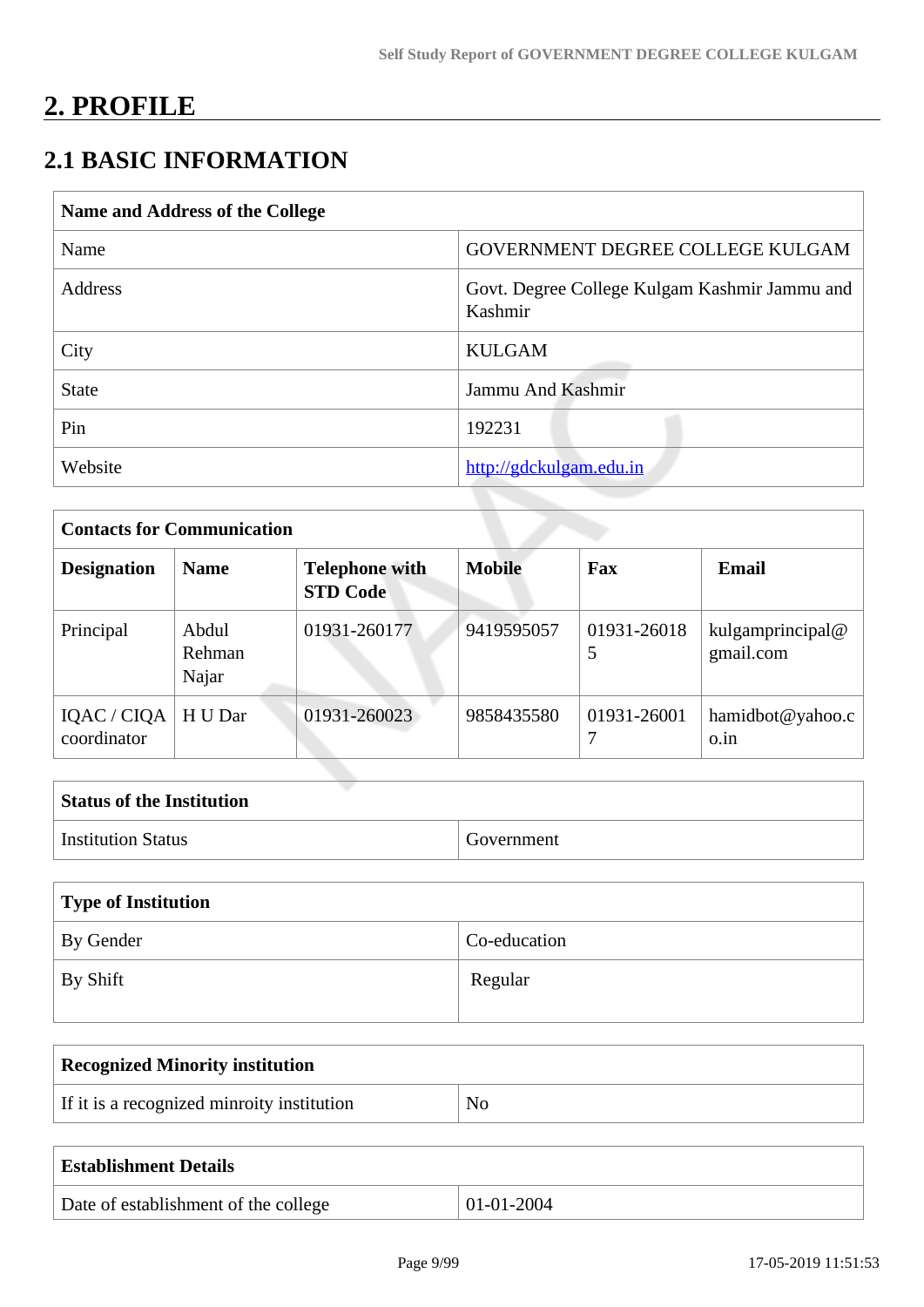| University to which the college is affiliated/ or which governs the college (if it is a constituent |
|-----------------------------------------------------------------------------------------------------|
| $\vert$ college)                                                                                    |

| <b>State</b>      | University name       | <b>Document</b>      |
|-------------------|-----------------------|----------------------|
| Jammu And Kashmir | University of Kashmir | <b>View Document</b> |

## **Details of UGC recognition**

| <b>Under Section</b> | Date       | <b>View Document</b> |
|----------------------|------------|----------------------|
| 2f of UGC            | 23-07-2010 | <b>View Document</b> |
| 12B of UGC           | 23-07-2010 | <b>View Document</b> |

|                                                           | Details of recognition/approval by stationary/regulatory bodies like<br>AICTE, NCTE, MCI, DCI, PCI, RCI etc(other than UGC) |                                        |                              |                |
|-----------------------------------------------------------|-----------------------------------------------------------------------------------------------------------------------------|----------------------------------------|------------------------------|----------------|
| <b>Statutory</b><br><b>Regulatory</b><br><b>Authority</b> | <b>Recognition/App</b><br>roval details Inst<br>itution/Departme<br>nt programme                                            | Day, Month and<br>year(dd-mm-<br>yyyy) | <b>Validity in</b><br>months | <b>Remarks</b> |
| No contents                                               |                                                                                                                             |                                        |                              |                |

| <b>Details of autonomy</b>                                                                                                           |    |
|--------------------------------------------------------------------------------------------------------------------------------------|----|
| Does the affiliating university Act provide for<br>conferment of autonomy (as recognized by the<br>UGC), on its affiliated colleges? | No |

| <b>Recognitions</b>                                                                  |    |
|--------------------------------------------------------------------------------------|----|
| Is the College recognized by UGC as a College<br>with Potential for Excellence(CPE)? | No |
| Is the College recognized for its performance by<br>any other governmental agency?   | No |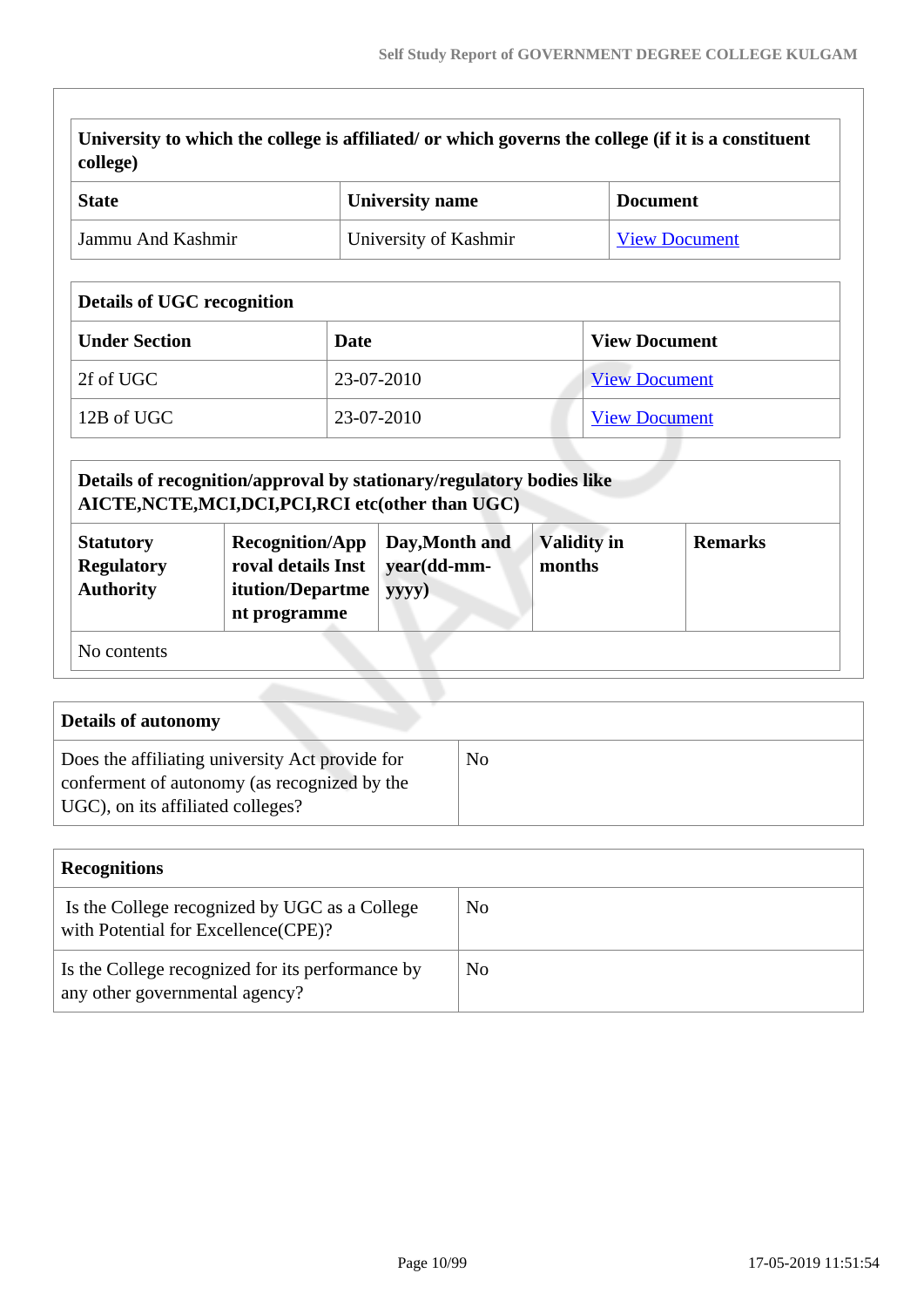| <b>Location and Area of Campus</b> |                                                             |           |                                |                             |  |  |  |  |
|------------------------------------|-------------------------------------------------------------|-----------|--------------------------------|-----------------------------|--|--|--|--|
| <b>Campus Type</b>                 | <b>Address</b>                                              | Location* | <b>Campus Area</b><br>in Acres | Built up Area in<br>sq.mts. |  |  |  |  |
| Main campus<br>area                | Govt. Degree College<br>Kulgam Kashmir Jammu and<br>Kashmir | Rural     | 11.5                           | 28873                       |  |  |  |  |

## **2.2 ACADEMIC INFORMATION**

| Details of Programmes Offered by the College (Give Data for Current Academic year) |                                  |                                     |                                   |                                        |                                      |                                             |  |
|------------------------------------------------------------------------------------|----------------------------------|-------------------------------------|-----------------------------------|----------------------------------------|--------------------------------------|---------------------------------------------|--|
| <b>Programme</b><br><b>Level</b>                                                   | Name of Pr<br>ogramme/C<br>ourse | <b>Duration</b> in<br><b>Months</b> | <b>Entry</b><br>Qualificatio<br>n | <b>Medium of</b><br><b>Instruction</b> | <b>Sanctioned</b><br><b>Strength</b> | No.of<br><b>Students</b><br><b>Admitted</b> |  |
| <b>UG</b>                                                                          | <b>BA, Arts</b>                  | 36                                  | <b>TWELFTH</b>                    | English                                | 1500                                 | 1483                                        |  |
| <b>UG</b>                                                                          | <b>BSc, Science</b>              | 36                                  | <b>TWELFTH</b>                    | English                                | 340                                  | 340                                         |  |
| <b>UG</b>                                                                          | BCom,Com<br>merce                | 36                                  | <b>TWELFTH</b>                    | English                                | 60                                   | 60                                          |  |
| <b>UG</b>                                                                          | BCA, Compu<br>ter Science        | 36                                  | <b>TWELFTH</b>                    | English                                | 30                                   | 30                                          |  |
| <b>UG</b>                                                                          | BBA, Manag<br>ement              | 36                                  | <b>TWELFTH</b>                    | English                                | 40                                   | 40                                          |  |

**Position Details of Faculty & Staff in the College**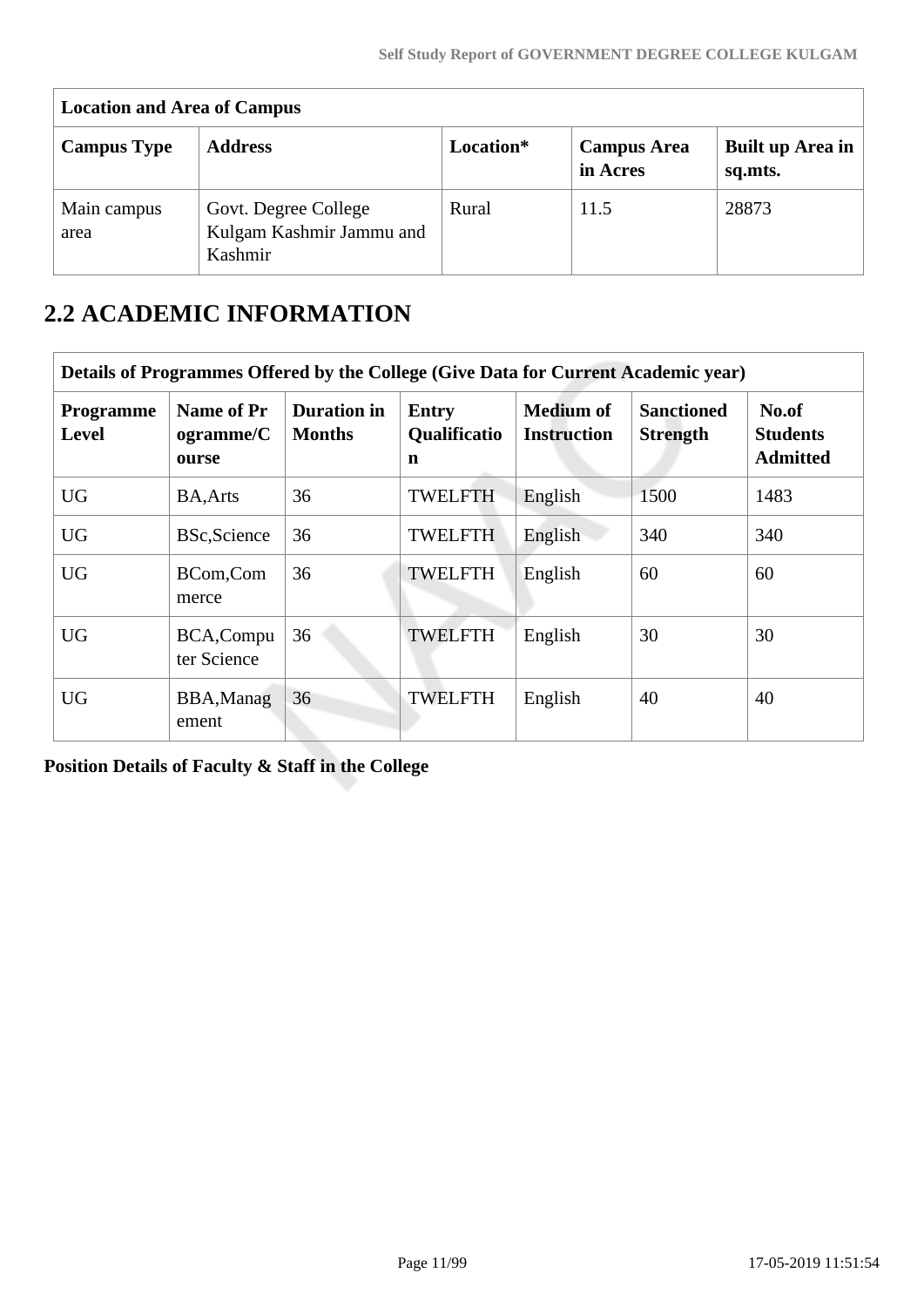|                                                                                     | <b>Teaching Faculty</b> |                  |                |                  |                |                            |                |                  |                            |                |                |                |
|-------------------------------------------------------------------------------------|-------------------------|------------------|----------------|------------------|----------------|----------------------------|----------------|------------------|----------------------------|----------------|----------------|----------------|
|                                                                                     |                         | <b>Professor</b> |                |                  |                | <b>Associate Professor</b> |                |                  | <b>Assistant Professor</b> |                |                |                |
|                                                                                     | Male                    | Female           | Others         | Total            | Male           | Female                     | Others         | Total            | Male                       | Female         | Others         | Total          |
| Sanctioned by the<br>UGC /University<br>State<br>Government                         |                         |                  |                | $\boldsymbol{0}$ |                |                            |                | 3                |                            |                |                | 48             |
| Recruited                                                                           | $\mathbf{0}$            | $\overline{0}$   | $\overline{0}$ | $\overline{0}$   | 3              | $\overline{0}$             | $\overline{0}$ | 3                | 43                         | 5              | $\overline{0}$ | 48             |
| Yet to Recruit                                                                      |                         |                  |                | $\overline{0}$   |                |                            |                | $\boldsymbol{0}$ |                            |                |                | $\overline{0}$ |
| Sanctioned by the<br>Management/Soci<br>ety or Other<br>Authorized<br><b>Bodies</b> |                         |                  |                | $\boldsymbol{0}$ |                |                            |                | $\boldsymbol{0}$ |                            |                |                | $\theta$       |
| Recruited                                                                           | $\overline{0}$          | $\overline{0}$   | $\overline{0}$ | $\overline{0}$   | $\overline{0}$ | $\overline{0}$             | $\overline{0}$ | $\boldsymbol{0}$ | $\overline{0}$             | $\overline{0}$ | $\overline{0}$ | $\overline{0}$ |
| Yet to Recruit                                                                      |                         |                  |                | $\boldsymbol{0}$ |                |                            |                | $\mathbf{0}$     |                            |                |                | $\overline{0}$ |
|                                                                                     |                         |                  |                |                  |                |                            |                |                  |                            |                |                |                |

|                                                                                 | <b>Non-Teaching Staff</b> |                |                  |                |  |  |  |  |  |
|---------------------------------------------------------------------------------|---------------------------|----------------|------------------|----------------|--|--|--|--|--|
|                                                                                 | <b>Male</b>               | <b>Female</b>  | <b>Others</b>    | <b>Total</b>   |  |  |  |  |  |
| Sanctioned by the<br><b>UGC</b> / University State<br>Government                |                           |                |                  | 50             |  |  |  |  |  |
| Recruited                                                                       | 35                        | 8              | $\overline{0}$   | 43             |  |  |  |  |  |
| Yet to Recruit                                                                  |                           |                |                  | 7              |  |  |  |  |  |
| Sanctioned by the<br>Management/Society<br>or Other Authorized<br><b>Bodies</b> |                           |                |                  | $\overline{0}$ |  |  |  |  |  |
| Recruited                                                                       | $\overline{0}$            | $\overline{0}$ | $\boldsymbol{0}$ | $\theta$       |  |  |  |  |  |
| Yet to Recruit                                                                  |                           |                |                  | $\theta$       |  |  |  |  |  |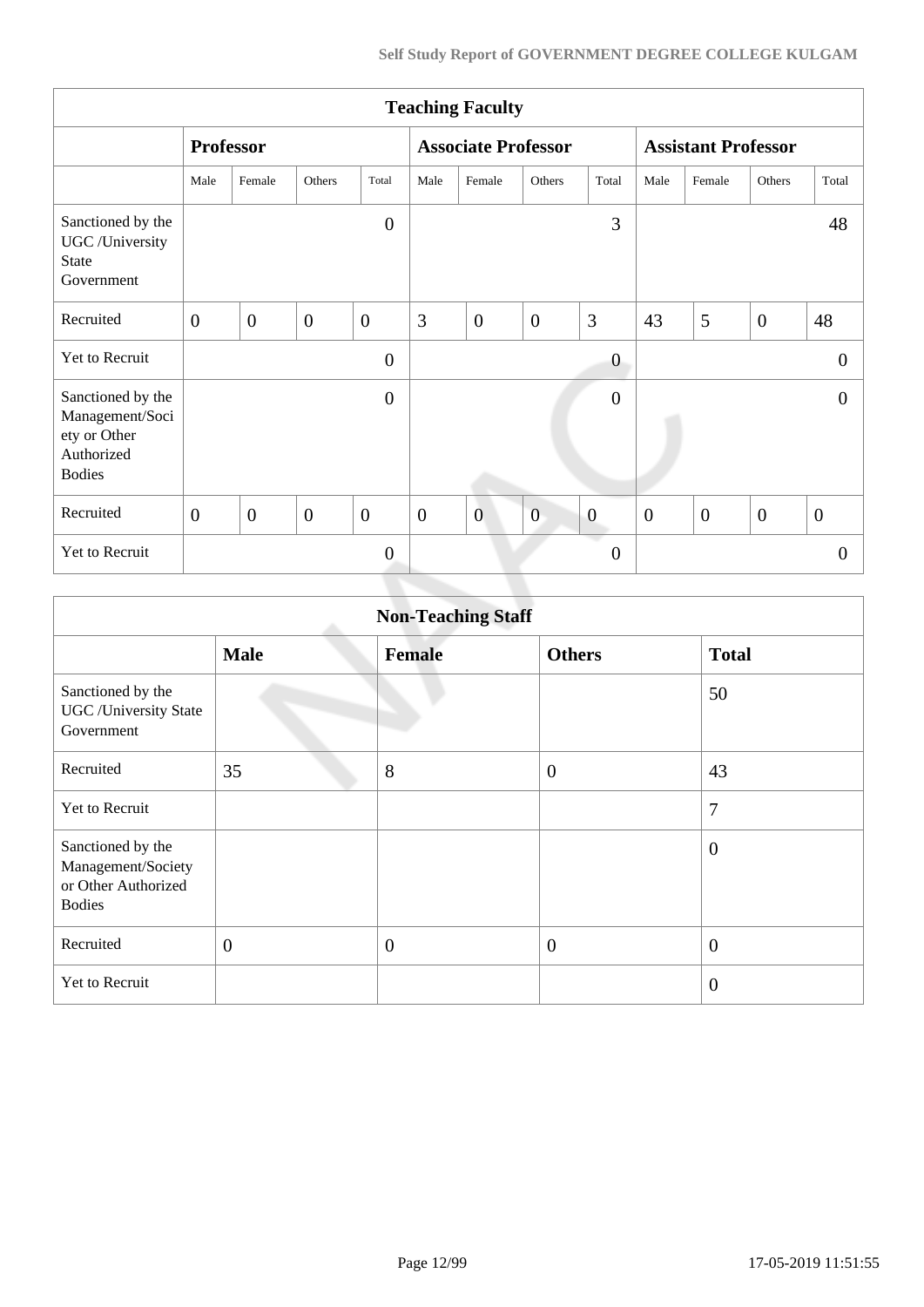| <b>Technical Staff</b>                                                          |              |              |                |                  |  |  |  |
|---------------------------------------------------------------------------------|--------------|--------------|----------------|------------------|--|--|--|
|                                                                                 | <b>Male</b>  | Female       | <b>Others</b>  | <b>Total</b>     |  |  |  |
| Sanctioned by the<br><b>UGC</b> /University State<br>Government                 |              |              |                | $\overline{0}$   |  |  |  |
| Recruited                                                                       | $\mathbf{0}$ | $\mathbf{0}$ | $\overline{0}$ | $\boldsymbol{0}$ |  |  |  |
| Yet to Recruit                                                                  |              |              |                | $\overline{0}$   |  |  |  |
| Sanctioned by the<br>Management/Society<br>or Other Authorized<br><b>Bodies</b> |              |              |                | $\mathbf{0}$     |  |  |  |
| Recruited                                                                       | $\mathbf{0}$ | $\mathbf{0}$ | $\overline{0}$ | $\overline{0}$   |  |  |  |
| Yet to Recruit                                                                  |              |              |                | $\overline{0}$   |  |  |  |

## **Qualification Details of the Teaching Staff**

|                                     | <b>Permanent Teachers</b> |                |                |                            |                |                  |                            |              |                |                |
|-------------------------------------|---------------------------|----------------|----------------|----------------------------|----------------|------------------|----------------------------|--------------|----------------|----------------|
| <b>Highest</b><br>Qualificatio<br>n | <b>Professor</b>          |                |                | <b>Associate Professor</b> |                |                  | <b>Assistant Professor</b> |              |                |                |
|                                     | Male                      | Female         | <b>Others</b>  | Male                       | Female         | Others           | Male                       | Female       | Others         | Total          |
| D.sc/D.Litt.                        | $\overline{0}$            | $\overline{0}$ | $\overline{0}$ | $\theta$                   | $\overline{0}$ | $\overline{0}$   | $\overline{0}$             | $\theta$     | $\overline{0}$ | $\overline{0}$ |
| Ph.D.                               | $\overline{0}$            | $\mathbf{0}$   | $\overline{0}$ | $\overline{2}$             | $\mathbf{0}$   | $\boldsymbol{0}$ | 22                         | $\mathbf{1}$ | $\overline{0}$ | 25             |
| M.Phil.                             | $\overline{0}$            | $\overline{0}$ | $\overline{0}$ | $\mathbf{1}$               | $\overline{0}$ | $\overline{0}$   | 9                          | $\mathbf{1}$ | $\overline{0}$ | 11             |
| PG                                  | $\theta$                  | $\overline{0}$ | $\overline{0}$ | $\overline{0}$             | $\overline{0}$ | $\overline{0}$   | 8                          | 3            | $\overline{0}$ | 11             |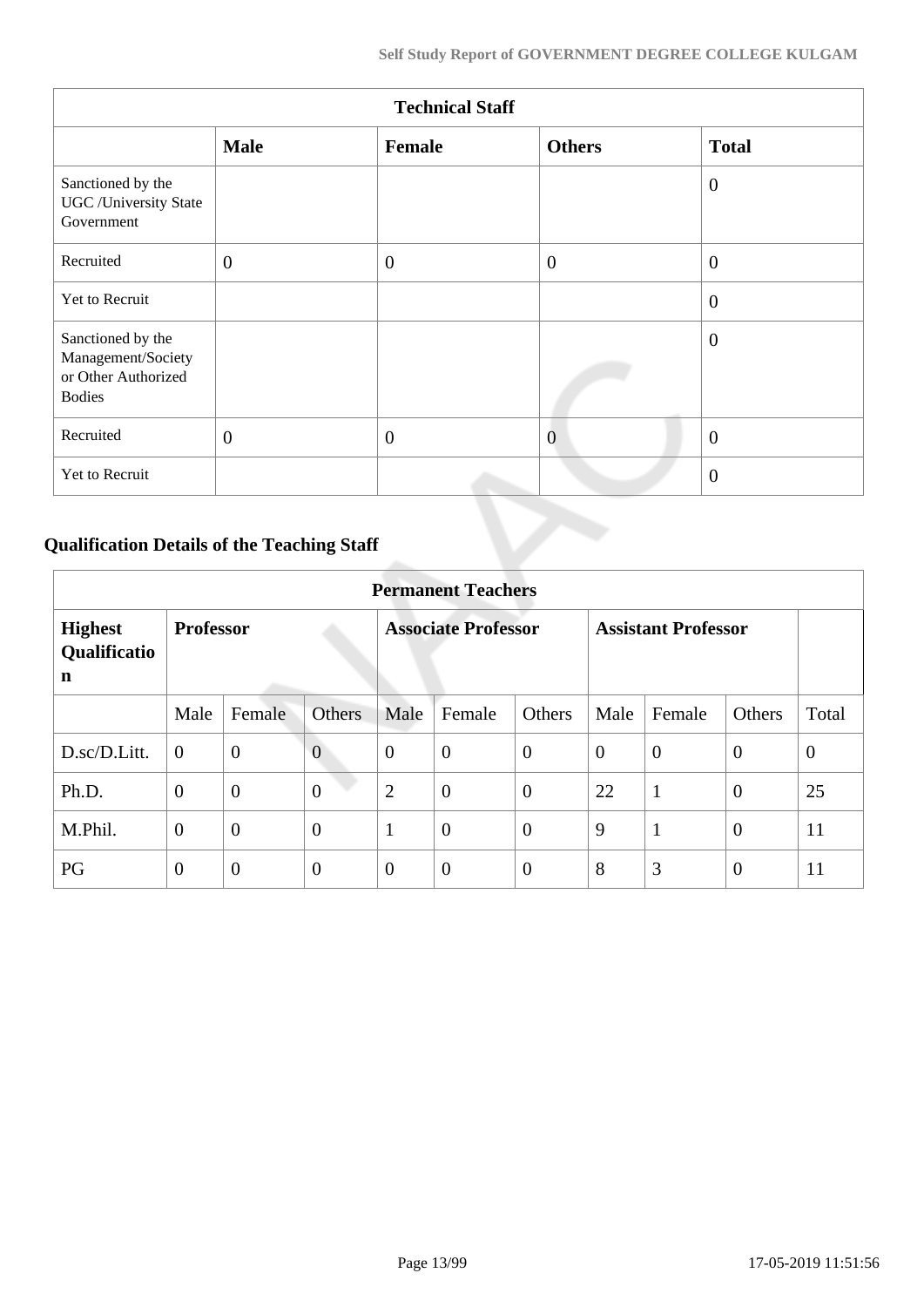|                                               | <b>Temporary Teachers</b> |                |                            |                |                  |                            |                |                |                |                |
|-----------------------------------------------|---------------------------|----------------|----------------------------|----------------|------------------|----------------------------|----------------|----------------|----------------|----------------|
| <b>Highest</b><br>Qualificatio<br>$\mathbf n$ | <b>Professor</b>          |                | <b>Associate Professor</b> |                |                  | <b>Assistant Professor</b> |                |                |                |                |
|                                               | Male                      | Female         | Others                     | Male           | Female           | Others                     | Male           | Female         | Others         | Total          |
| D.sc/D.Litt.                                  | $\overline{0}$            | $\overline{0}$ | $\boldsymbol{0}$           | $\overline{0}$ | $\boldsymbol{0}$ | $\overline{0}$             | $\theta$       | $\overline{0}$ | $\mathbf{0}$   | $\mathbf{0}$   |
| Ph.D.                                         | $\theta$                  | $\overline{0}$ | $\mathbf{0}$               | $\overline{0}$ | $\boldsymbol{0}$ | $\overline{0}$             | $\theta$       | $\overline{0}$ | $\overline{0}$ | $\mathbf{0}$   |
| M.Phil.                                       | $\overline{0}$            | $\overline{0}$ | $\overline{0}$             | $\overline{0}$ | $\overline{0}$   | $\overline{0}$             | $\overline{0}$ | $\overline{0}$ | $\overline{0}$ | $\overline{0}$ |
| PG                                            | $\overline{0}$            | $\overline{0}$ | $\mathbf{0}$               | $\overline{0}$ | $\boldsymbol{0}$ | $\overline{0}$             | $\overline{0}$ | $\theta$       | $\overline{0}$ | $\mathbf{0}$   |
|                                               |                           |                |                            |                |                  |                            |                |                |                |                |

| <b>Part Time Teachers</b>           |                  |                |                            |                |                |                            |                |                |                |                |
|-------------------------------------|------------------|----------------|----------------------------|----------------|----------------|----------------------------|----------------|----------------|----------------|----------------|
| <b>Highest</b><br>Qualificatio<br>n | <b>Professor</b> |                | <b>Associate Professor</b> |                |                | <b>Assistant Professor</b> |                |                |                |                |
|                                     | Male             | Female         | Others                     | Male           | Female         | <b>Others</b>              | Male           | Female         | Others         | Total          |
| D.sc/D.Litt.                        | $\boldsymbol{0}$ | $\mathbf{0}$   | $\overline{0}$             | $\overline{0}$ | $\overline{0}$ | $\overline{0}$             | $\theta$       | $\overline{0}$ | $\theta$       | $\overline{0}$ |
| Ph.D.                               | $\overline{0}$   | $\overline{0}$ | $\overline{0}$             | $\overline{0}$ | $\overline{0}$ | $\overline{0}$             | $\theta$       | $\overline{0}$ | $\overline{0}$ | $\theta$       |
| M.Phil.                             | $\theta$         | $\overline{0}$ | $\overline{0}$             | $\overline{0}$ | $\overline{0}$ | $\overline{0}$             | $\overline{0}$ | $\overline{0}$ | $\overline{0}$ | $\theta$       |
| PG                                  | $\theta$         | $\overline{0}$ | $\overline{0}$             | $\theta$       | $\overline{0}$ | $\overline{0}$             | $\overline{0}$ | $\overline{0}$ | $\theta$       | $\theta$       |

| <b>Details of Visting/Guest Faculties</b> |             |               |               |              |  |
|-------------------------------------------|-------------|---------------|---------------|--------------|--|
| <b>Number of Visiting/Guest Faculty</b>   | <b>Male</b> | <b>Female</b> | <b>Others</b> | <b>Total</b> |  |
| engaged with the college?                 |             |               |               |              |  |

**Provide the Following Details of Students Enrolled in the College During the Current Academic Year**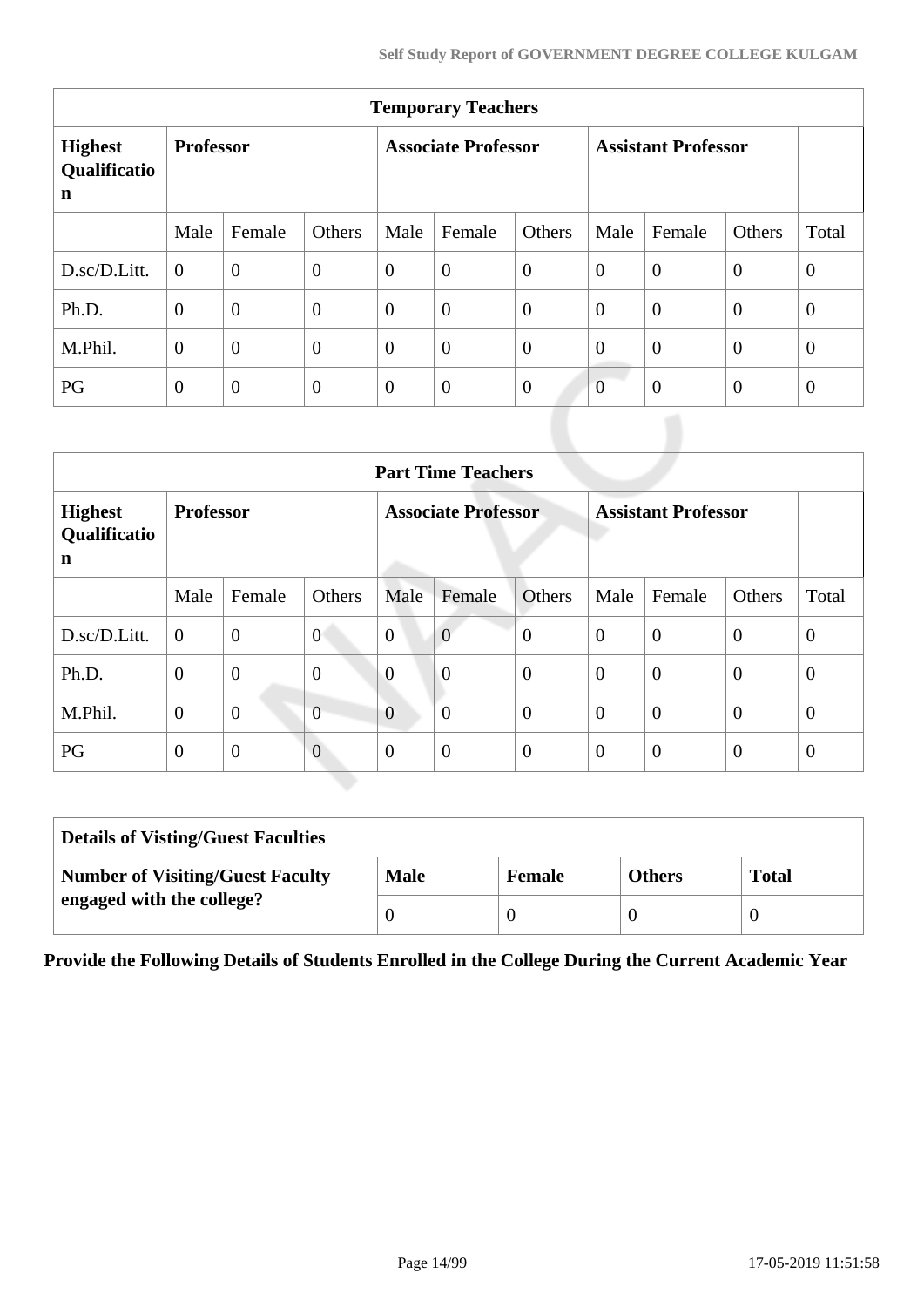| <b>Programme</b> |        | <b>From the State</b><br><b>Where College</b><br>is Located | <b>From Other</b><br><b>States of India</b> | <b>NRI Students</b> | Foreign<br><b>Students</b> | <b>Total</b>   |
|------------------|--------|-------------------------------------------------------------|---------------------------------------------|---------------------|----------------------------|----------------|
| <b>UG</b>        | Male   | 2555                                                        | $\theta$                                    | $\theta$            | $\theta$                   | 2555           |
|                  | Female | 2453                                                        | $\overline{0}$                              | $\theta$            | $\overline{0}$             | 2453           |
|                  | Others | $\overline{0}$                                              | $\overline{0}$                              | $\theta$            | $\overline{0}$             | $\overline{0}$ |
| Certificate /    | Male   | 126                                                         | $\overline{0}$                              | $\overline{0}$      | $\overline{0}$             | 126            |
| Awareness        | Female | 81                                                          | $\overline{0}$                              | $\theta$            | $\theta$                   | 81             |
|                  | Others | $\overline{0}$                                              | $\Omega$                                    | $\overline{0}$      | $\theta$                   | $\overline{0}$ |

 **Provide the Following Details of Students admitted to the College During the last four Academic Years**

| Programme          |        | Year 1           | Year 2           | Year 3           | Year 4           |
|--------------------|--------|------------------|------------------|------------------|------------------|
| <b>SC</b>          | Male   | $\boldsymbol{0}$ | $\overline{0}$   | $\boldsymbol{0}$ | $\overline{0}$   |
|                    | Female | $\overline{0}$   | $\boldsymbol{0}$ | $\overline{0}$   | $\mathbf{0}$     |
|                    | Others | $\overline{0}$   | $\boldsymbol{0}$ | $\boldsymbol{0}$ | $\boldsymbol{0}$ |
| ${\cal S}{\cal T}$ | Male   | $\overline{0}$   | $\boldsymbol{0}$ | $\overline{0}$   | $\boldsymbol{0}$ |
|                    | Female | $\overline{0}$   | $\boldsymbol{0}$ | $\boldsymbol{0}$ | $\overline{0}$   |
|                    | Others | $\overline{0}$   | $\boldsymbol{0}$ | $\overline{0}$   | $\overline{0}$   |
| <b>OBC</b>         | Male   | $\boldsymbol{0}$ | $\boldsymbol{0}$ | $\overline{0}$   | $\overline{0}$   |
|                    | Female | $\boldsymbol{0}$ | $\boldsymbol{0}$ | $\overline{0}$   | $\overline{0}$   |
|                    | Others | $\overline{0}$   | $\boldsymbol{0}$ | $\boldsymbol{0}$ | $\boldsymbol{0}$ |
| General            | Male   | 1052             | 922              | 1116             | 816              |
|                    | Female | 989              | 802              | 667              | 611              |
|                    | Others | $\overline{0}$   | $\boldsymbol{0}$ | $\overline{0}$   | $\mathbf{0}$     |
| Others             | Male   | $\boldsymbol{0}$ | $\boldsymbol{0}$ | $\boldsymbol{0}$ | $\boldsymbol{0}$ |
|                    | Female | $\overline{0}$   | $\boldsymbol{0}$ | $\overline{0}$   | $\overline{0}$   |
|                    | Others | $\overline{0}$   | $\boldsymbol{0}$ | $\mathbf{0}$     | $\boldsymbol{0}$ |
| Total              |        | 2041             | 1724             | 1783             | 1427             |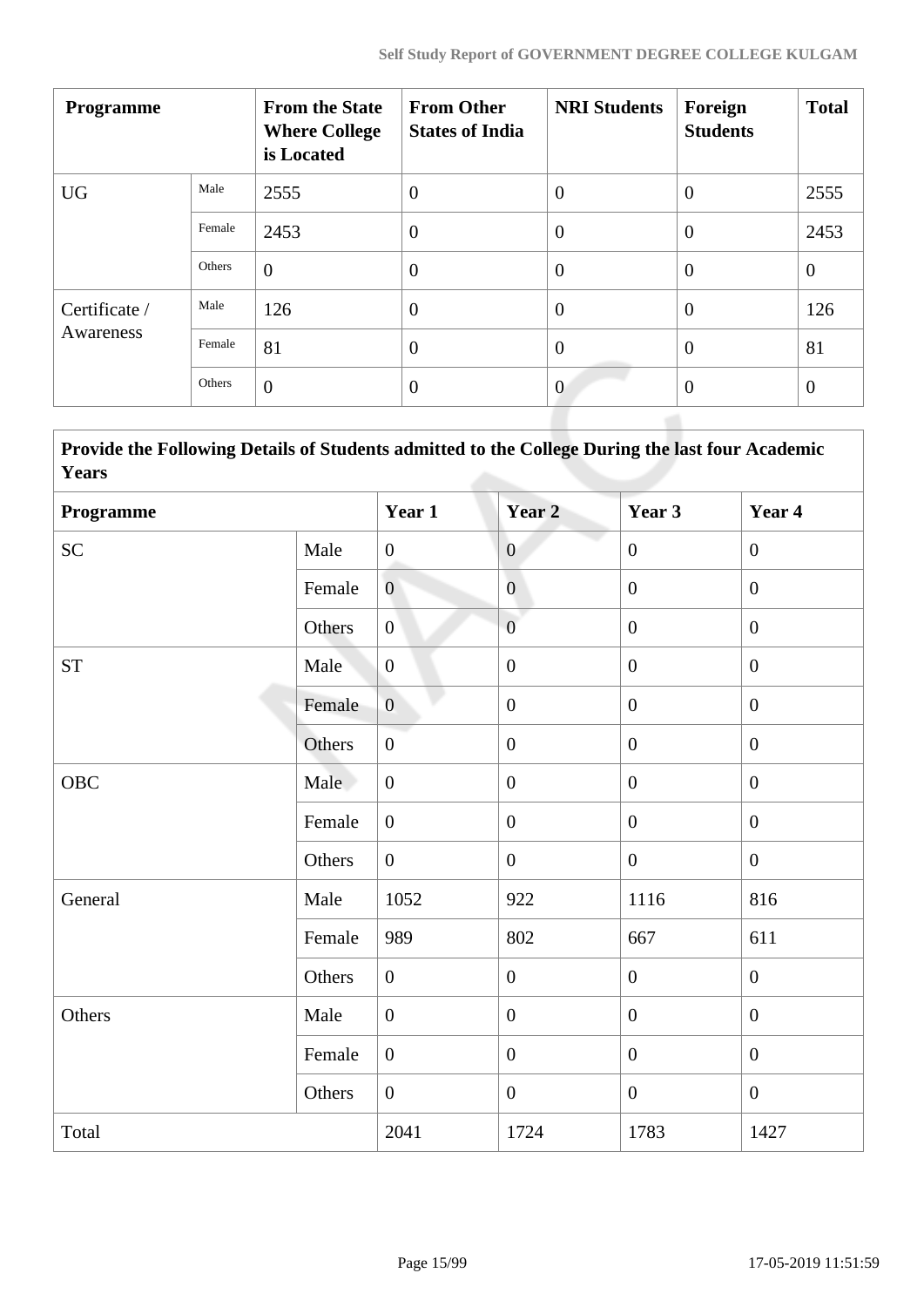## **3. Extended Profile**

## **3.1 Program**

### **Number of courses offered by the institution across all programs during the last five years**

| <b>Response:</b> $102$ File Description | Document             |
|-----------------------------------------|----------------------|
| Institutional Data in Prescribed Format | <b>View Document</b> |

### **Number of programs offered year-wise for last five years**

| 2017-18 | 2016-17 | 2015-16 | 2014-15 | 2013-14 |
|---------|---------|---------|---------|---------|
| ັ       |         |         | ັ       | -       |

## **3.2 Students**

### **Number of students year-wise during the last five years**

| 2017-18                 | 2016-17                                 | $2015 - 16$ |          | 2014-15              | 2013-14 |  |
|-------------------------|-----------------------------------------|-------------|----------|----------------------|---------|--|
| 4827                    | 4454                                    | 4043        |          | 3715                 | 3809    |  |
| <b>File Description</b> |                                         |             | Document |                      |         |  |
|                         | Institutional Data in Prescribed Format |             |          | <b>View Document</b> |         |  |

## **Number of seats earmarked for reserved category as per GOI/State Govt rule year-wise during the last five years**

| 2017-18                 | 2016-17                                 | 2015-16 |          | 2014-15              | 2013-14 |  |
|-------------------------|-----------------------------------------|---------|----------|----------------------|---------|--|
| 663                     | 663                                     | 663     |          | 663                  | 663     |  |
| <b>File Description</b> |                                         |         | Document |                      |         |  |
|                         | Institutional Data in Prescribed Format |         |          | <b>View Document</b> |         |  |

### **Number of outgoing / final year students year-wise during the last five years**

| 2017-18 | 2016-17 | 2015-16 | 2014-15 | 2013-14 |
|---------|---------|---------|---------|---------|
| 1356    | 109     | 1118    | 1006    | 1091    |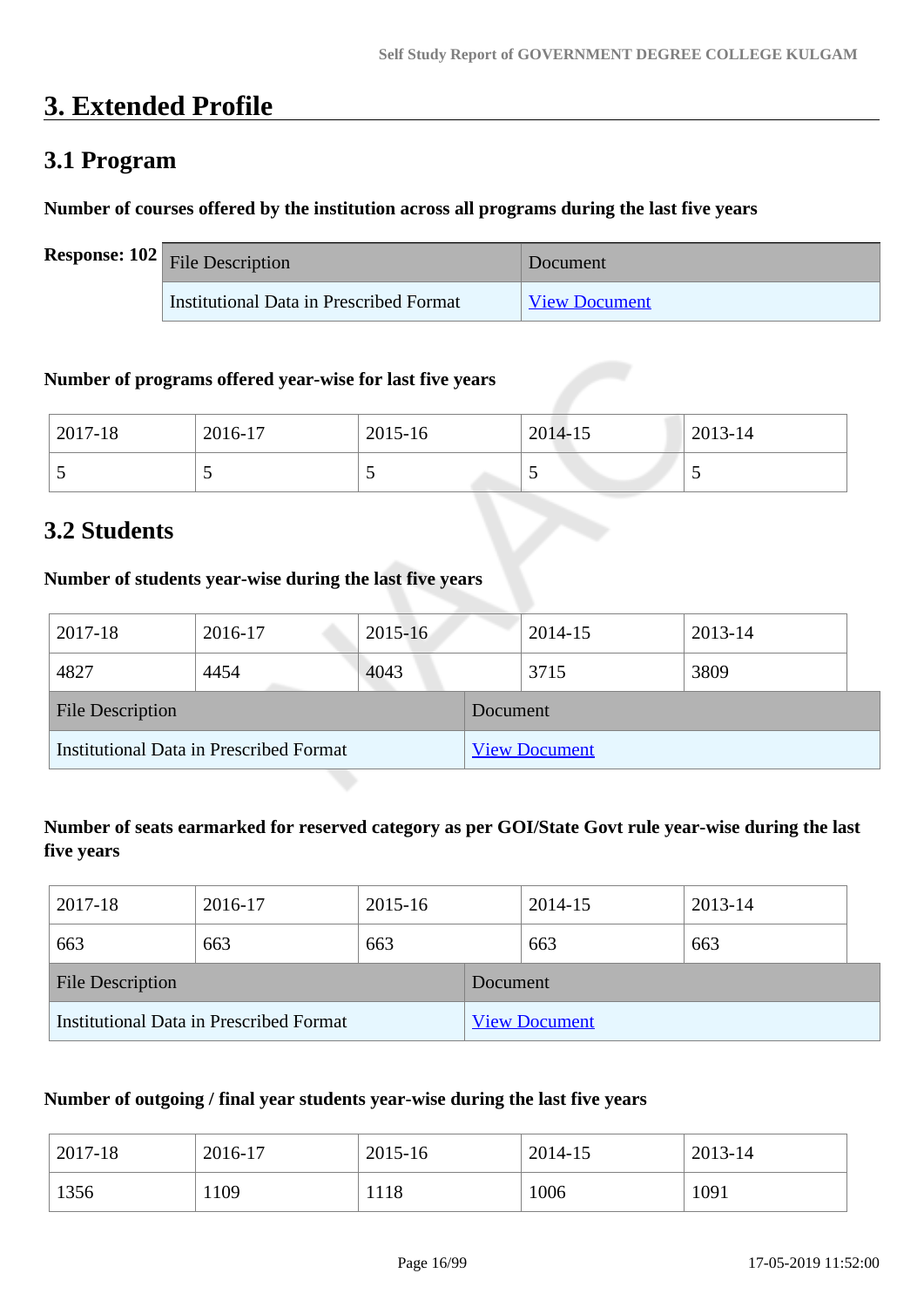| <b>File Description</b>                 | Document             |
|-----------------------------------------|----------------------|
| Institutional Data in Prescribed Format | <b>View Document</b> |

## **3.3 Teachers**

## **Number of full time teachers year-wise during the last five years**

| 2017-18                 | 2016-17                                 | 2015-16 |          | 2014-15              | 2013-14 |  |
|-------------------------|-----------------------------------------|---------|----------|----------------------|---------|--|
|                         | 50                                      | 50      |          | 50                   | 45      |  |
| <b>File Description</b> |                                         |         | Document |                      |         |  |
|                         | Institutional Data in Prescribed Format |         |          | <b>View Document</b> |         |  |

## **Number of sanctioned posts year-wise during the last five years**

| 2017-18                 | 2016-17                                        | 2015-16 |          | $2014 - 15$          | 2013-14 |
|-------------------------|------------------------------------------------|---------|----------|----------------------|---------|
|                         | 50                                             | 50      |          | 50                   | 45      |
| <b>File Description</b> |                                                |         | Document |                      |         |
|                         | <b>Institutional Data in Prescribed Format</b> |         |          | <b>View Document</b> |         |

## **3.4 Institution**

### **Total number of classrooms and seminar halls**

**Response: 35**

 **Number of computers**

**Response: 101**

## **Total Expenditure excluding salary year-wise during the last five years ( INR in Lakhs)**

| 2017-18 | 2016-17 | 2015-16 | 2014-15 | 2013-14 |
|---------|---------|---------|---------|---------|
| 223.72  | 133.28  | 235.9   | 83.28   | 87.44   |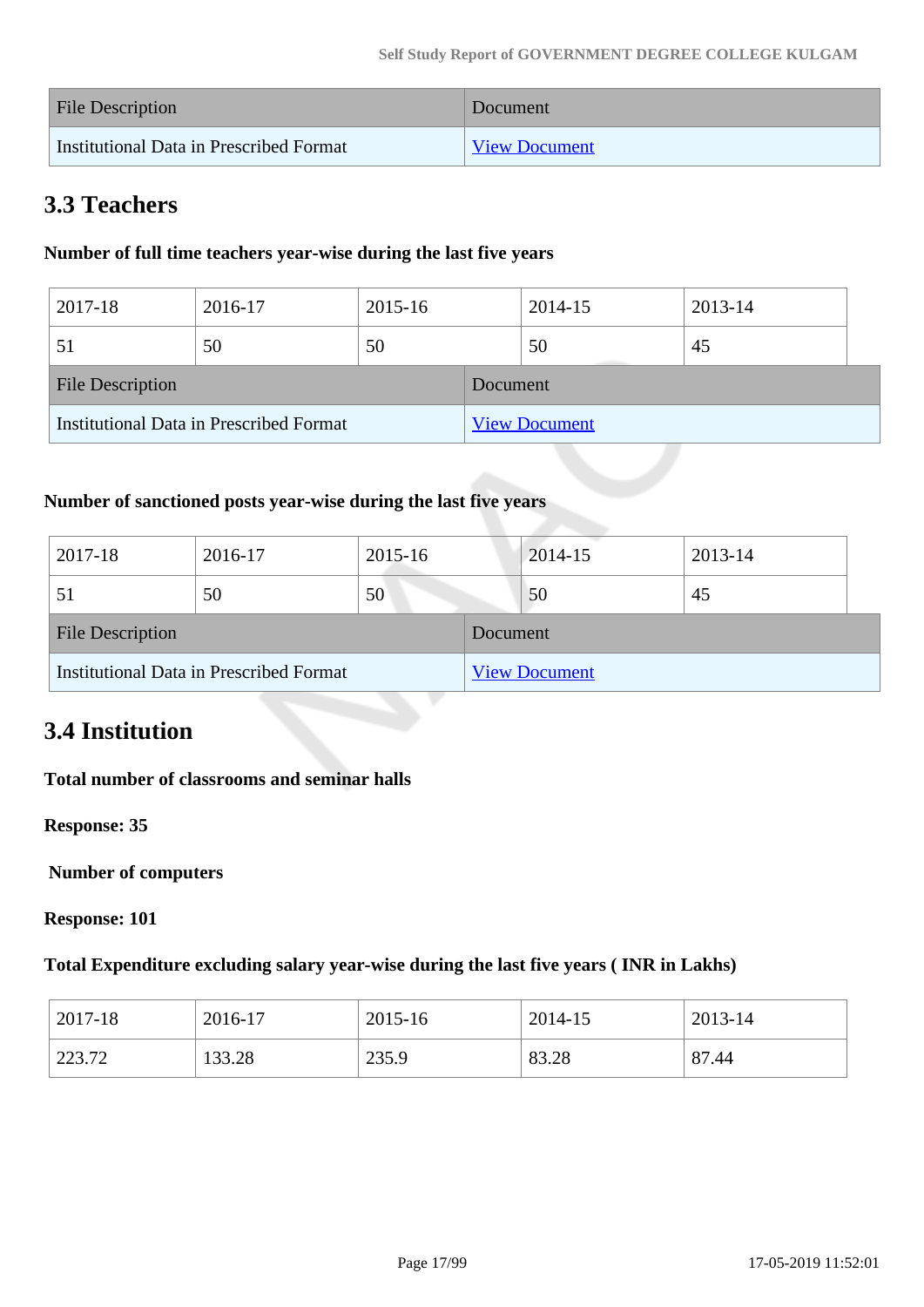## **4. Quality Indicator Framework(QIF)**

## **Criterion 1 - Curricular Aspects**

## **1.1 Curricular Planning and Implementation**

 **1.1.1 The institution ensures effective curriculum delivery through a well planned and documented process** 

#### **Response:**

The Institution has developed a structured and effective system of curriculum implementation. The Institution ensures effective curriculum delivery by following the academic calendar provided by University of Kashmir. The faculty analyses the needs of the students before the commencement of every semester and plans the curriculum as prescribed by the University of Kashmir in such a way that it include different activities related to the designed syllabus. The heads of every department submit a workload statement at the beginning of every semester, over which the general time-table is prepared. Accordingly each department prepares its own teaching plan allotting term-wise topics to be taught within the stipulated time. Through a series of interactive activities like classroom teaching, group discussions, power point presentations, quiz, debates, academic tests, etc. the students are being given practical insight into the curriculum that help them to develop their high order cognitive skills, such as critical analysis, problem solving, evaluation and synthesis. The periodic tutorial / class test / MCQ examinations are conducted in order to assess the understanding of the students. The examination results are reviewed and the weaker students are taught again in remedial classes. Teachers put in all efforts to ensure quality and to enhance academic growth. Practical, theoretical & oral examinations are conducted to judge the understanding of the students. The new examination pattern introduced by affiliating university is being strictly adopted by the college.

The curriculum is enriched by participation of our teachers in Board of Studies Meetings organized by affiliating university from time to time. The effective delivery of the curriculum includes a wide variety of steps like work culture, supervision and revision through periodic meetings with the principal, faculty and students. The college has taken the following initiatives for effective curriculum planning, development and deliverance:

- CBCS model as per the University norms is in operation.
- To prepare a planned work schedule with a consideration of due weightage for each paper and number of hours allotted as per University guidelines.
- To provide internet facilities both to the students and faculty.
- Updating the library with books of the changed syllabi every year.
- All the laboratories are upgraded annually as per requirement of the curriculum.
- Subject tours and industrial visits are organized to provide practical exposure to the students.
- Seminars, debates, quiz competitions and workshops are being organized.
- Add-On and skill oriental courses are offered to the students for enhancing their skill and access to jobs in national/international job markets.
- Organizing interdisciplinary competitions, tests and exhibitions.
- Lesson plans are prepared and implemented.
- Skill development courses are being offered to enhance the capabilities of the students.
- Access to online source through EDUSAT/Internet.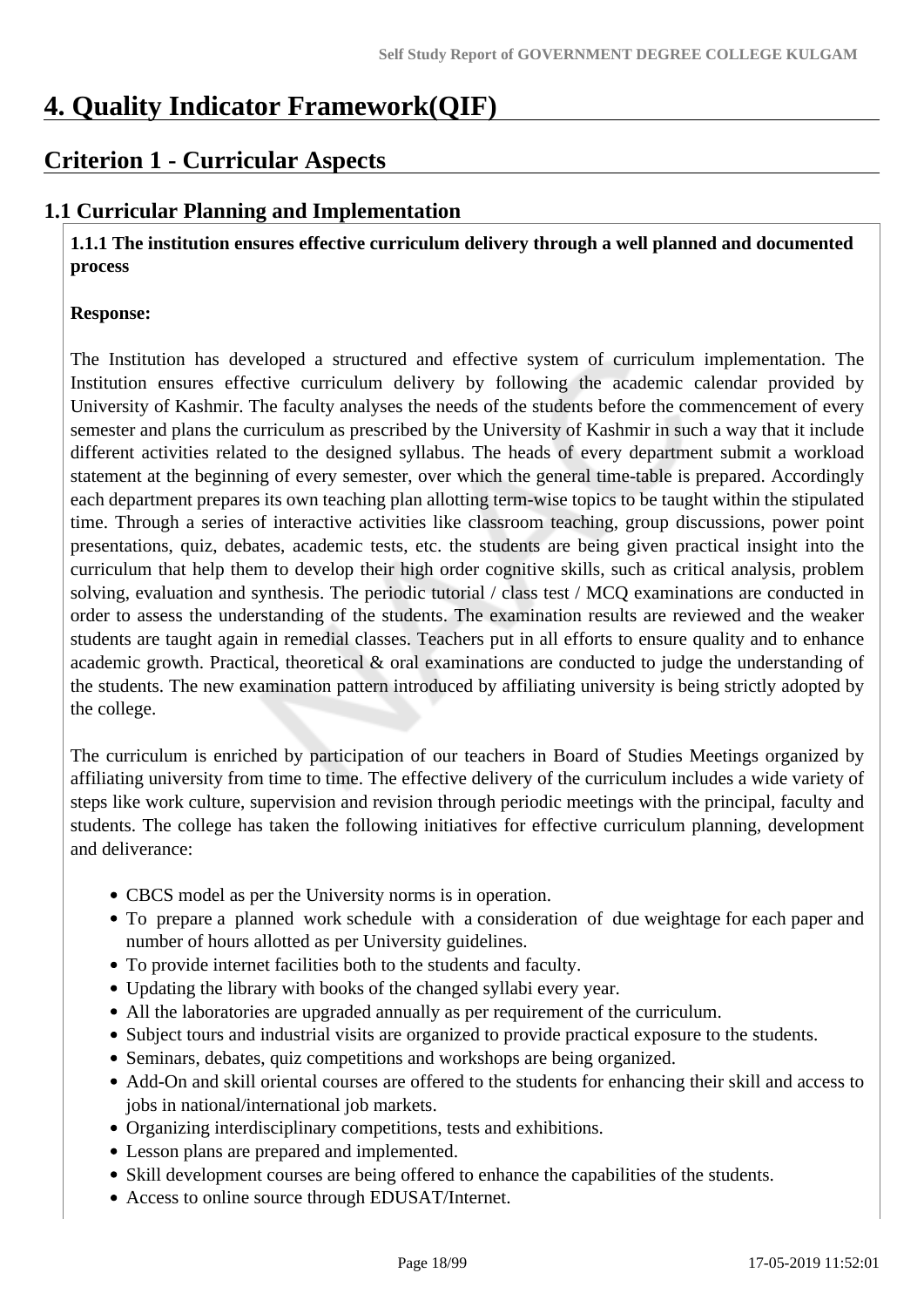| <b>File Description</b>         | Document             |  |
|---------------------------------|----------------------|--|
| Link for Additional Information | <b>View Document</b> |  |

#### **1.1.2 Number of certificate/diploma program introduced during the last five years**

#### **Response:** 2

#### 1.1.2.1 **Number of certificate/diploma programs introduced year-wise during the last five years**

| 2017-18 | 2016-17 | 2015-16 | 2014-15 | 2013-14 |
|---------|---------|---------|---------|---------|
| ∼       | ν       |         | v       |         |

| <b>File Description</b>                              | <b>Document</b>      |
|------------------------------------------------------|----------------------|
| Minutes of relevant Academic Council/BOS<br>meetings | <b>View Document</b> |
| Details of the certificate/Diploma programs          | <b>View Document</b> |

## **1.1.3 Percentage of participation of full time teachers in various bodies of the Universities/ Autonomous Colleges/ Other Colleges, such as BoS and Academic Council during the last five years**

#### **Response:** 8.13

1.1.3.1 Number of teachers participating in various bodies of the Institution, such as BoS and Academic Council year-wise during the last five years

| 2017-18                 | 2016-17 | 2015-16 |                 | 2014-15 | 2013-14 |
|-------------------------|---------|---------|-----------------|---------|---------|
|                         | 0       |         |                 |         |         |
|                         |         |         |                 |         |         |
|                         |         |         |                 |         |         |
| <b>File Description</b> |         |         | <b>Document</b> |         |         |

## **1.2 Academic Flexibility**

 **1.2.1 Percentage of new Courses introduced out of the total number of courses across all Programs offered during last five years**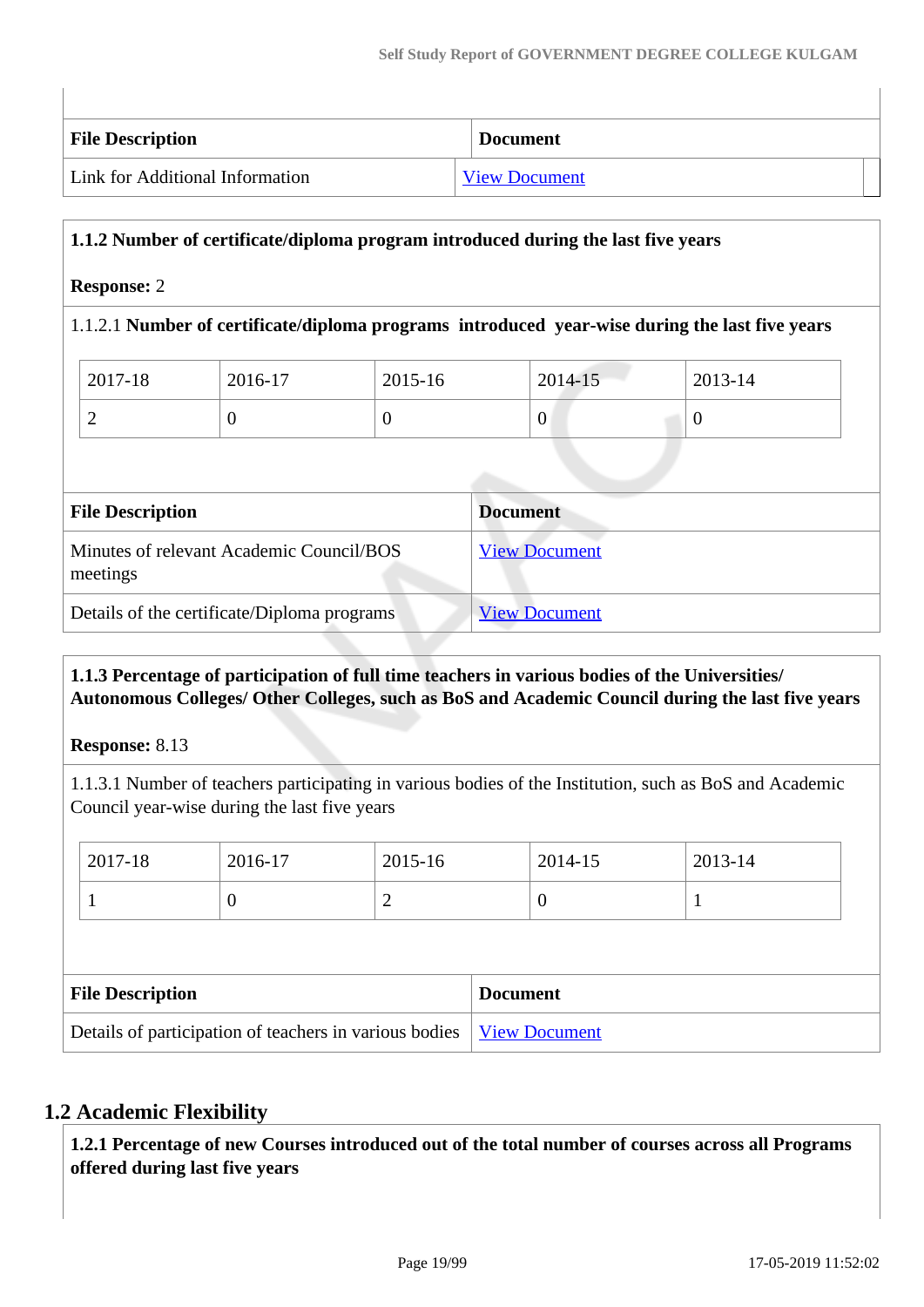#### **Response:** 38.24

## 1.2.1.1 How many new courses are introduced within the last five years

Response: 39

| <b>File Description</b>                               | <b>Document</b>      |
|-------------------------------------------------------|----------------------|
| Minutes of relevant Academic Council/BOS<br>meetings. | <b>View Document</b> |
| Details of the new courses introduced                 | <b>View Document</b> |

## **1.2.2 Percentage of programs in which Choice Based Credit System (CBCS)/Elective course system has been implemented**

**Response:** 100

1.2.2.1 Number of programs in which CBCS/ Elective course system implemented.

Response: 5

| <b>File Description</b>                              | <b>Document</b>      |
|------------------------------------------------------|----------------------|
| Name of the programs in which CBCS is<br>implemented | <b>View Document</b> |
| Any additional information                           | <b>View Document</b> |

### **1.2.3 Average percentage of students enrolled in subject related Certificate/ Diploma programs/Addon programs as against the total number of students during the last five years**

**Response:** 0.64

1.2.3.1 Number of students enrolled in subject related Certificate or Diploma or Add-on programs yearwise during the last five years

| 2017-18 | 2016-17 | 2015-16 | 2014-15 | 2013-14 |
|---------|---------|---------|---------|---------|
| 125     | 1∪      | ◡       | 8       | ◡       |

| <b>File Description</b>                                                                        | <b>Document</b>      |
|------------------------------------------------------------------------------------------------|----------------------|
| Details of the students enrolled in Subjects related<br>to certificate/Diploma/Add-on programs | <b>View Document</b> |
| Any additional information                                                                     | <b>View Document</b> |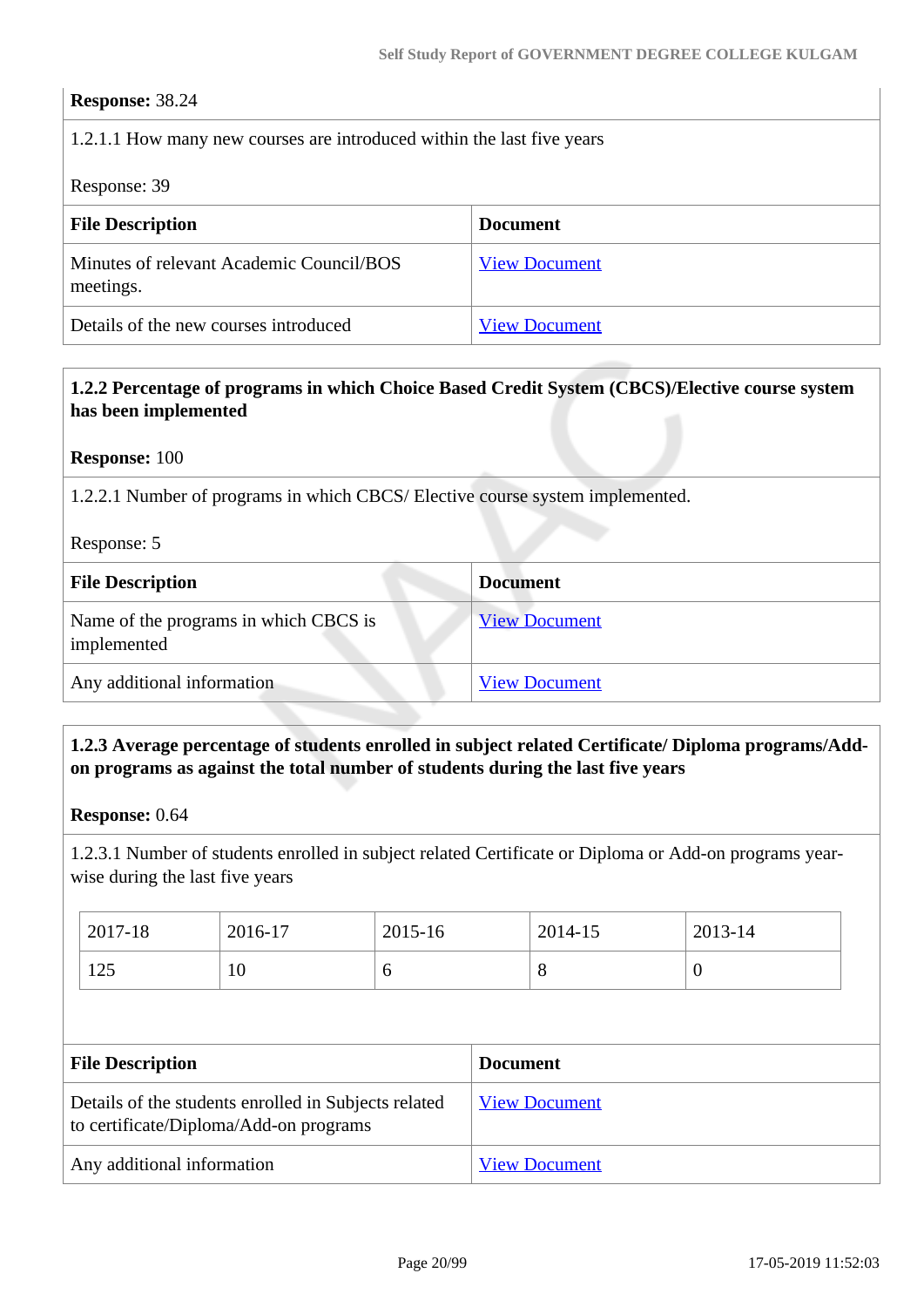## **1.3 Curriculum Enrichment**

## **1.3.1 Institution integrates cross- cutting issues relevant to Gender, Environment and Sustainability, Human Values and Professional Ethics into the Curriculum**

#### **Response:**

The college has been affiliated to the University of Kashmir that has designed the curriculum to create awareness relevant to gender, environment and sustainability, human values and professional ethics. The university has introduced CBCS with Environmental studies as compulsary course for 1st and 2nd semesters to senstize the students about various environmental issues. The syllabus is framed in such a way that students take active part in various activities like debates, quiz competitions, group discussions, presentations etc. to highlight the grave issues the earth has been facing. The college has two NSS units (male and female) actively engaged in organizing extension programs such as cleanliness/plantation drive/community health/national voters day/no smoking/no AIDS day etc. Every year the NSS volunteers of the institution, besides arranging blood donation and health camps, visit different villages and sensitize the locals about the benefits of cleanliness, literacy and hygiene. In addition they also render voluntary services in different religious congregations and during natural calamities within the territorial area of the district. The institution through (Departments of Geography and Sociology) have organized different awareness programs with the students of 10th, 11th and 12th standards and their parents in rural areas about gender sensitization, rural hygiene and opportunities available to them for higher education. One such awareness programme was organized at GHS School DK Marg, Kulgam, an educationally backward area, as the students of the school come from lower socio-economic strata of the society. Further, the college has various comittiees such as anti-ragging, students counseling and guidance cell, anti-sexual harassment which foster the social responsibilities and impart information about the issue. In addition to it, the college had taken up the following program and activities for the holistic development of the students.

- Seminars, painting competition, symposium, blood donation camps and sports activities were arranged.
- For serving the community and nation, the college NSS volunteers participate in various social welfare activities, organize environmental awareness within the camps to make it polythene free and among the rural people with respect to their socio-economic problem.
- Curriculum-based fieldwork for the disciplines like Physics, Botany, Zoology, Geography, Psychology and History were arranged to enrich the knowledge of the students through field/experimental studies and on the spot visits.
- The college provides ample opportunities for the career advancement of the students by arranging career oriented lectures and counseling sessions.
- The value oriented curriculum of the humanities and science provide the students an opportunity of self-help, self-development, self-respect, sincerity and hardwork.
- Prior to admission, students undergo counseling sessions in which they are educated about moral values and professional ethics.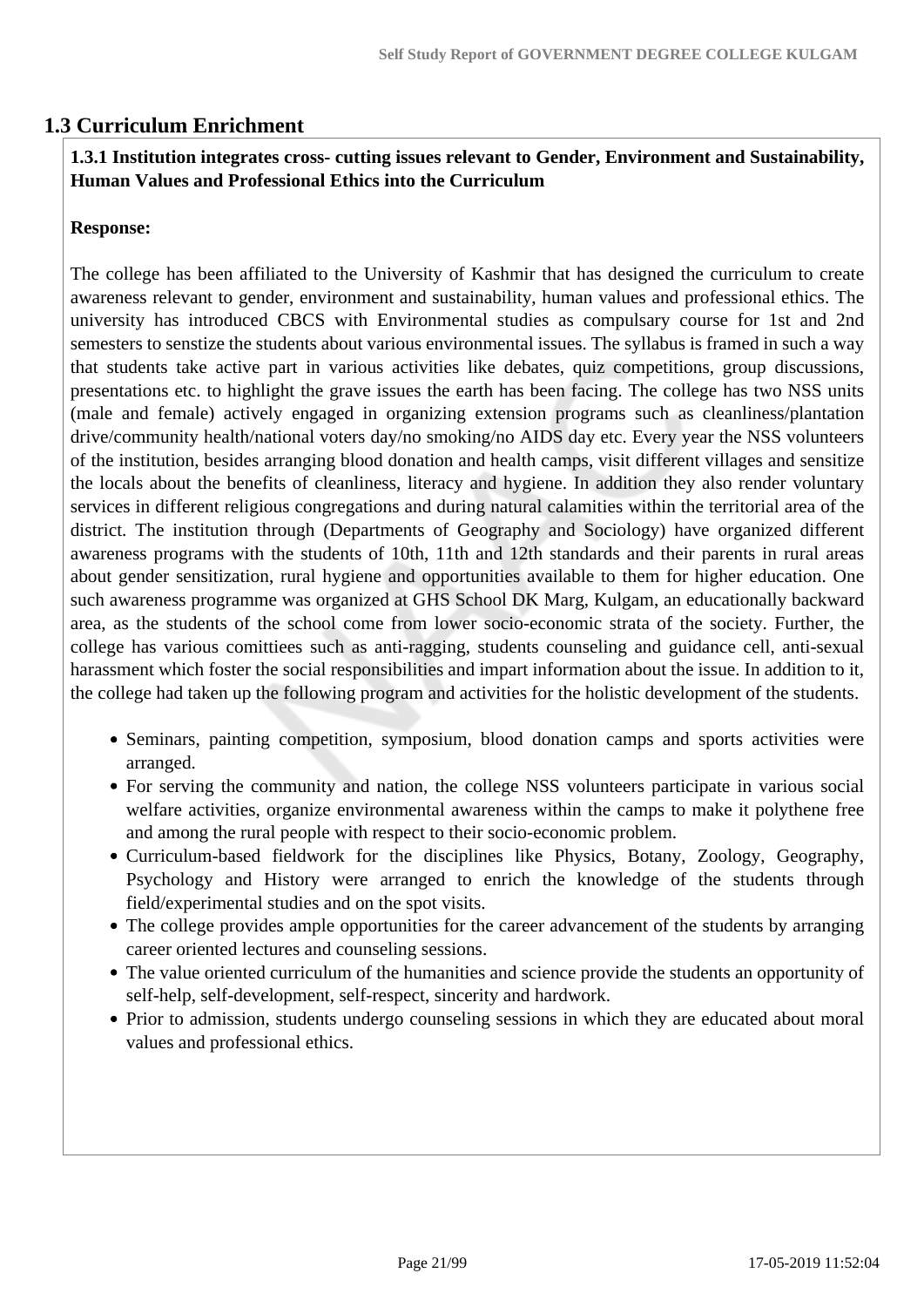| <b>File Description</b>    | <b>Document</b>      |
|----------------------------|----------------------|
| Any Additional Information | <b>View Document</b> |

## **1.3.2 Number of value added courses imparting transferable and life skills offered during the last five years**

#### **Response:** 0

1.3.2.1 Number of value-added courses imparting transferable and life skills offered during the last five years

| <b>File Description</b>                                                      | <b>Document</b>      |
|------------------------------------------------------------------------------|----------------------|
| Details of the value-added courses imparting<br>transferable and life skills | <b>View Document</b> |

| 1.3.3 Percentage of students undertaking field projects / internships |                      |  |  |
|-----------------------------------------------------------------------|----------------------|--|--|
| <b>Response:</b> 1.24                                                 |                      |  |  |
| 1.3.3.1 Number of students undertaking field projects or internships  |                      |  |  |
| Response: 60                                                          |                      |  |  |
| <b>File Description</b><br><b>Document</b>                            |                      |  |  |
| List of students enrolled<br><b>View Document</b>                     |                      |  |  |
| Institutional data in prescribed format                               | <b>View Document</b> |  |  |

## **1.4 Feedback System**

 **1.4.1 Structured feedback received from 1) Students, 2)Teachers, 3)Employers, 4)Alumni and 5)Parents for design and review of syllabus-Semester wise/ year-wise A.Any 4 of the above**

**B.Any 3 of the above**

**C. Any 2 of the above**

**D. Any 1 of the above**

#### **Response:** C. Any 2 of the above

| <b>File Description</b>             | <b>Document</b>      |
|-------------------------------------|----------------------|
| URL for stakeholder feedback report | <b>View Document</b> |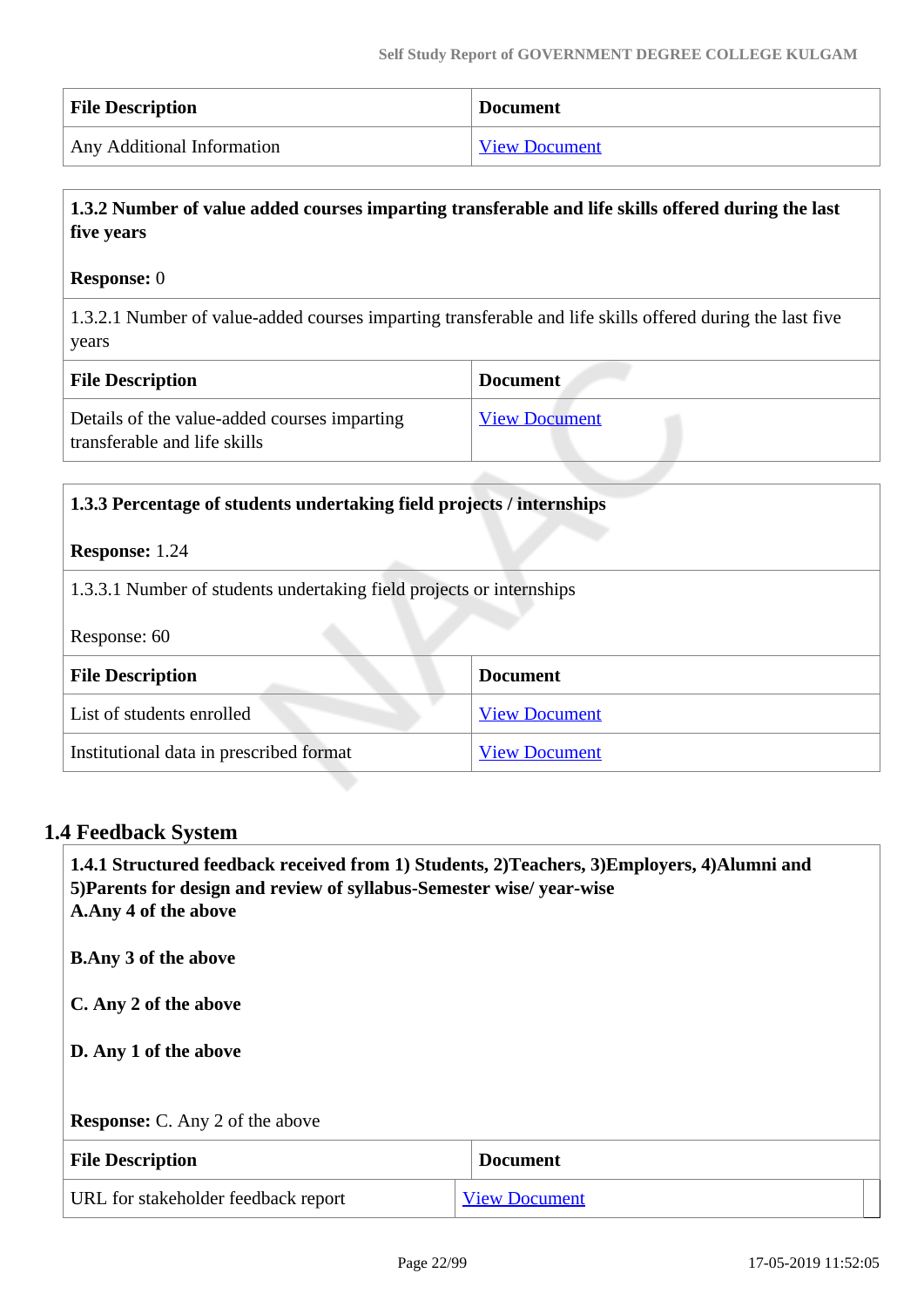| 1.4.2 Feedback processes of the institution may be classified as follows:<br>A. Feedback collected, analysed and action taken and feedback available on website |                      |  |
|-----------------------------------------------------------------------------------------------------------------------------------------------------------------|----------------------|--|
| B. Feedback collected, analysed and action has been taken                                                                                                       |                      |  |
| C. Feedback collected and analysed                                                                                                                              |                      |  |
| <b>D. Feedback collected</b>                                                                                                                                    |                      |  |
| <b>Response:</b> C. Feedback collected and analysed                                                                                                             |                      |  |
| <b>File Description</b>                                                                                                                                         | <b>Document</b>      |  |
| URL for feedback report                                                                                                                                         | <b>View Document</b> |  |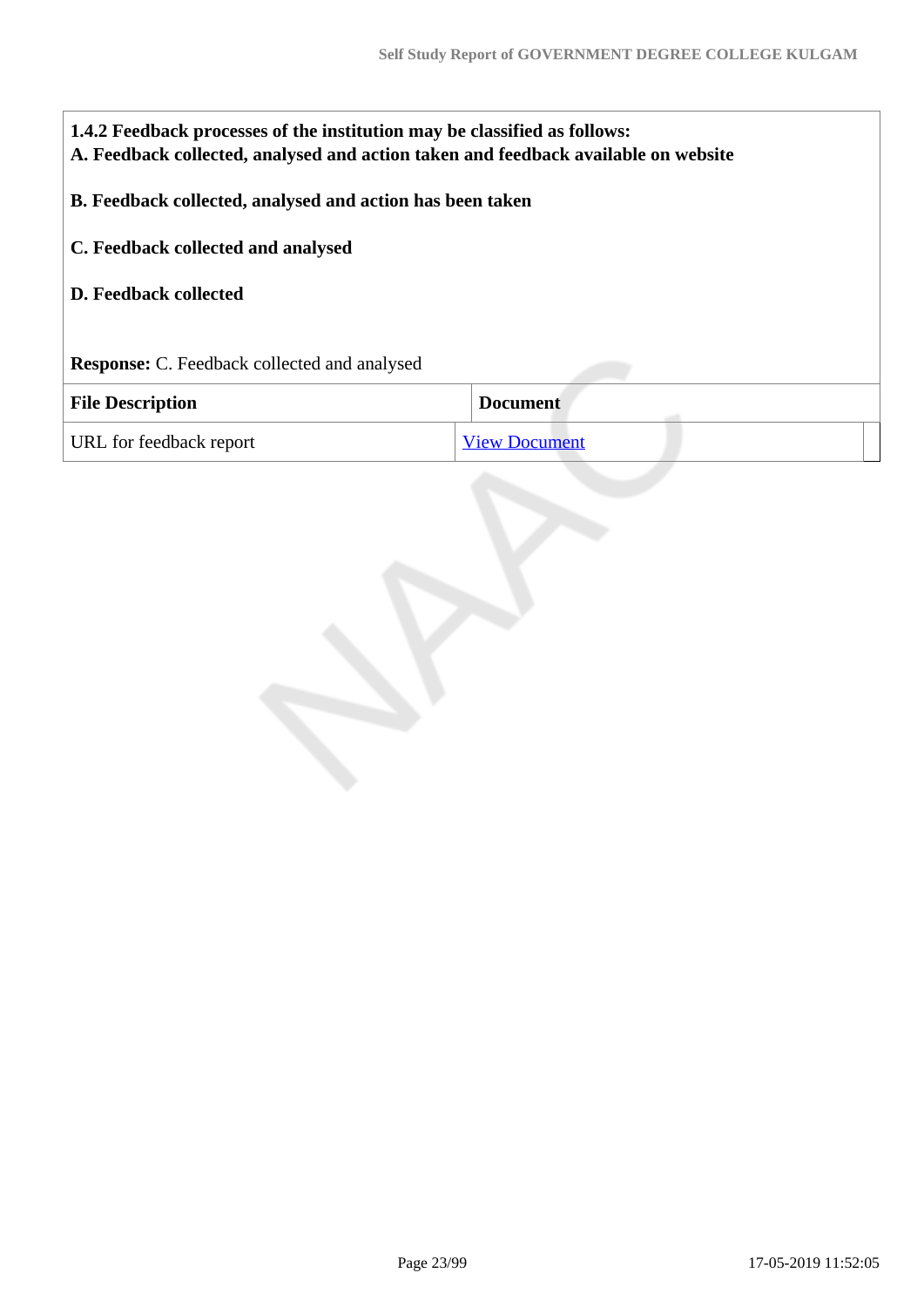## **Criterion 2 - Teaching-learning and Evaluation**

## **2.1 Student Enrollment and Profile**

**2.1.1 Average percentage of students from other States and Countries during the last five years**

#### **Response:** 0

2.1.1.1 Number of students from other states and countries year-wise during the last five years

| 2017-18 | 2016-17 | $2015 - 16$ | 2014-15 | 2013-14 |
|---------|---------|-------------|---------|---------|
|         |         | ິ           |         |         |

| <b>File Description</b>                       | <b>Document</b>      |  |
|-----------------------------------------------|----------------------|--|
| List of students (other states and countries) | <b>View Document</b> |  |
| Institutional data in prescribed format       | <b>View Document</b> |  |
| Any additional information                    | <b>View Document</b> |  |

#### **2.1.2 Average Enrollment percentage (Average of last five years)**

#### **Response:** 87.05

2.1.2.1 Number of students admitted year-wise during the last five years

| 2017-18 | 2016-17 | 2015-16 | 2014-15 | 2013-14 |
|---------|---------|---------|---------|---------|
| 2041    | 724     | 1783    | 1427    | 1805    |

#### 2.1.2.2 Number of sanctioned seats year-wise during the last five years

| 2017-18 | 2016-17 | 2015-16 | 2014-15 | 2013-14 |
|---------|---------|---------|---------|---------|
| 2041    | 2010    | 2010    | 2010    | 2010    |

| <b>File Description</b>                 | <b>Document</b>      |
|-----------------------------------------|----------------------|
| Institutional data in prescribed format | <b>View Document</b> |

**2.1.3 Average percentage of seats filled against seats reserved for various categories as per**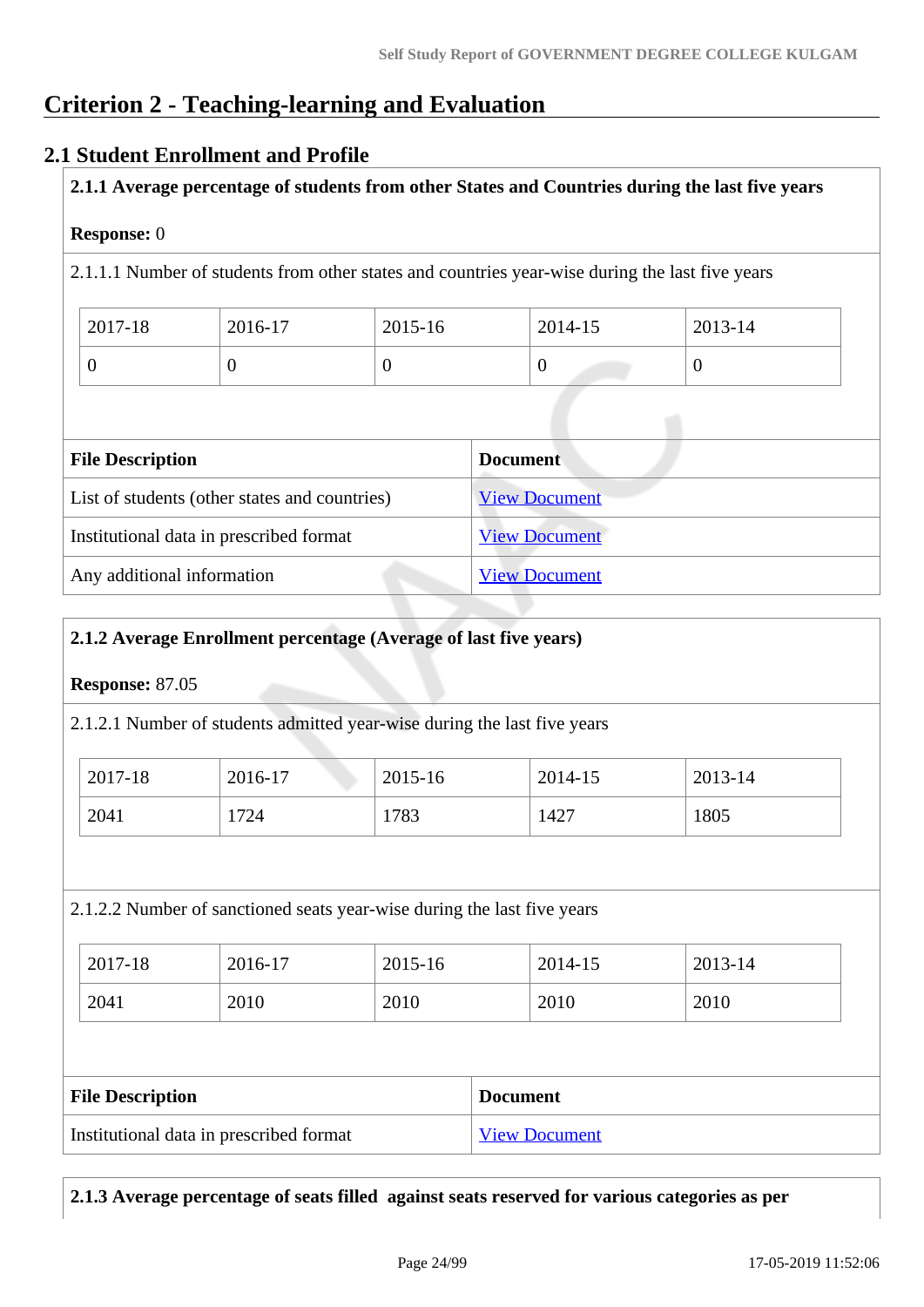#### **applicable reservation policy during the last five years**

#### **Response:** 0

2.1.3.1 Number of actual students admitted from the reserved categories year-wise during the last five years

|                         | 2017-18                                 | 2016-17        | 2015-16         |  | 2014-15              | 2013-14        |
|-------------------------|-----------------------------------------|----------------|-----------------|--|----------------------|----------------|
|                         | $\overline{0}$                          | $\overline{0}$ | $\overline{0}$  |  | $\overline{0}$       | $\overline{0}$ |
|                         |                                         |                |                 |  |                      |                |
| <b>File Description</b> |                                         |                | <b>Document</b> |  |                      |                |
|                         |                                         |                |                 |  |                      |                |
|                         | Institutional data in prescribed format |                |                 |  | <b>View Document</b> |                |

## **2.2 Catering to Student Diversity**

 **2.2.1 The institution assesses the learning levels of the students, after admission and organises special programs for advanced learners and slow learners**

#### **Response:**

The institution has a comprehensive mechanism to assess the learning levels of the students by continuously evaluating them on various parameters. Keeping in view the varied levels of mental aptitude prevailing among them, a multi pronged strategy is adopted to assess their aptitude, resourcefulness and other special abilities.

Immediately after the students are formally admitted into the institution, counselling sessions are held for them in order to gauge their aptitude and judge their previous levels of learning. Accordingly slow learners and those with special abilities are identified.

Regular class tests are conducted to periodically assess the learning levels of the students. Subsequently special remedial classes are conducted for the slow learners. Moreover ICT enabled lectures are also conducted for them through smart classrooms. For the students with special abilities, one to one interactive sessions are conducted with them by the concerned subject teachers. Special audio-visual modes of interactions are utilised for imparting learning to them. The college has a well equipped smart classroom and an Edu-Sat room which caters to the special needs of the slow learners and those with special abilities.

The College Debating and Seminar Committee along with Career Counselling Cell of the college periodically conducts programmes of interest like quizzes, mental aptitude tests, drawing and painting competitions with a special focus on such students. Further expert lectures also conducted by inviting different personalities from fields of Psychology, Medicine, Pedagogy and Art and Culture in order to learn about the modern and psychological trends in teaching learning process.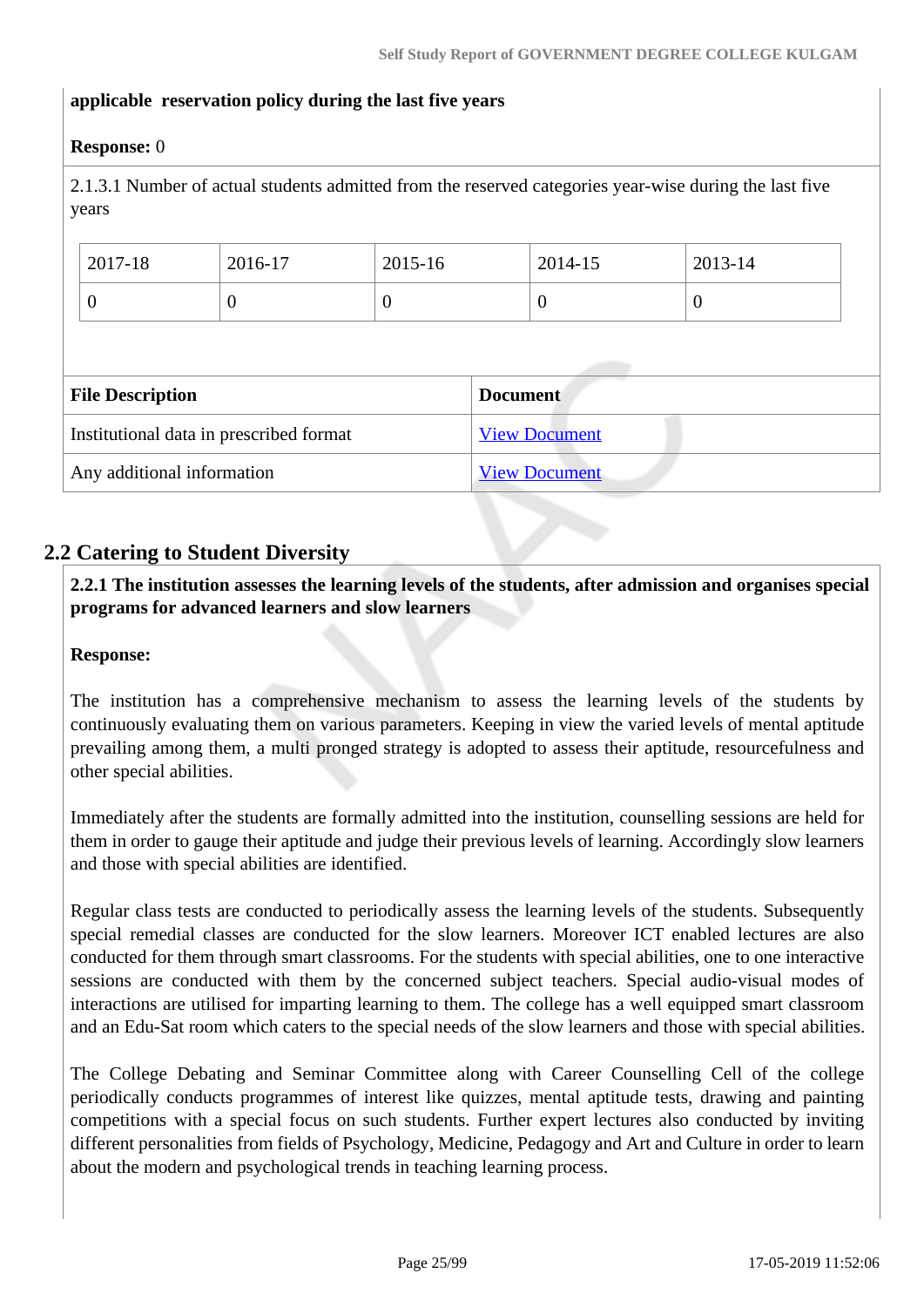The advanced learners are provided with additional study material and assignments in order to hone their talent. Periodical exposure visits are also conducted for such students in order to acquaint them with evolving trends and knowledge. Special programmes like mental aptitude tests, debates and seminars, expert lectures are also conducted for such students. Additional tutorials are organised for such students. Participation in various district, state and national level events involving various skill based requirements is matter of routine for such students in the college.

| <b>File Description</b>         | <b>Document</b>      |
|---------------------------------|----------------------|
| Link for Additional Information | <b>View Document</b> |

| 2.2.2 Student - Full time teacher ratio            |                 |  |
|----------------------------------------------------|-----------------|--|
| <b>Response: 94.65</b>                             |                 |  |
| <b>File Description</b>                            | <b>Document</b> |  |
| Any additional information<br><b>View Document</b> |                 |  |

| 2.2.3 Percentage of differently abled students (Divyangjan) on rolls                              |                      |  |
|---------------------------------------------------------------------------------------------------|----------------------|--|
| <b>Response: 0.15</b>                                                                             |                      |  |
| 2.2.3.1 Number of differently abled students on rolls                                             |                      |  |
| Response: 7                                                                                       |                      |  |
| <b>File Description</b>                                                                           | <b>Document</b>      |  |
| List of students (differently abled)                                                              | <b>View Document</b> |  |
| Institutional data in prescribed format                                                           | <b>View Document</b> |  |
| Any other document submitted by the Institution to<br>a Government agency giving this information | <b>View Document</b> |  |
| Any additional information                                                                        | <b>View Document</b> |  |

## **2.3 Teaching- Learning Process**

 **2.3.1 Student centric methods, such as experiential learning, participative learning and problem solving methodologies are used for enhancing learning experiences**

### **Response:**

The institution is always encouraging the direct involvement of students in teaching-learning process. For enhancing the learning experiences of students, different methods of student involvement are followed.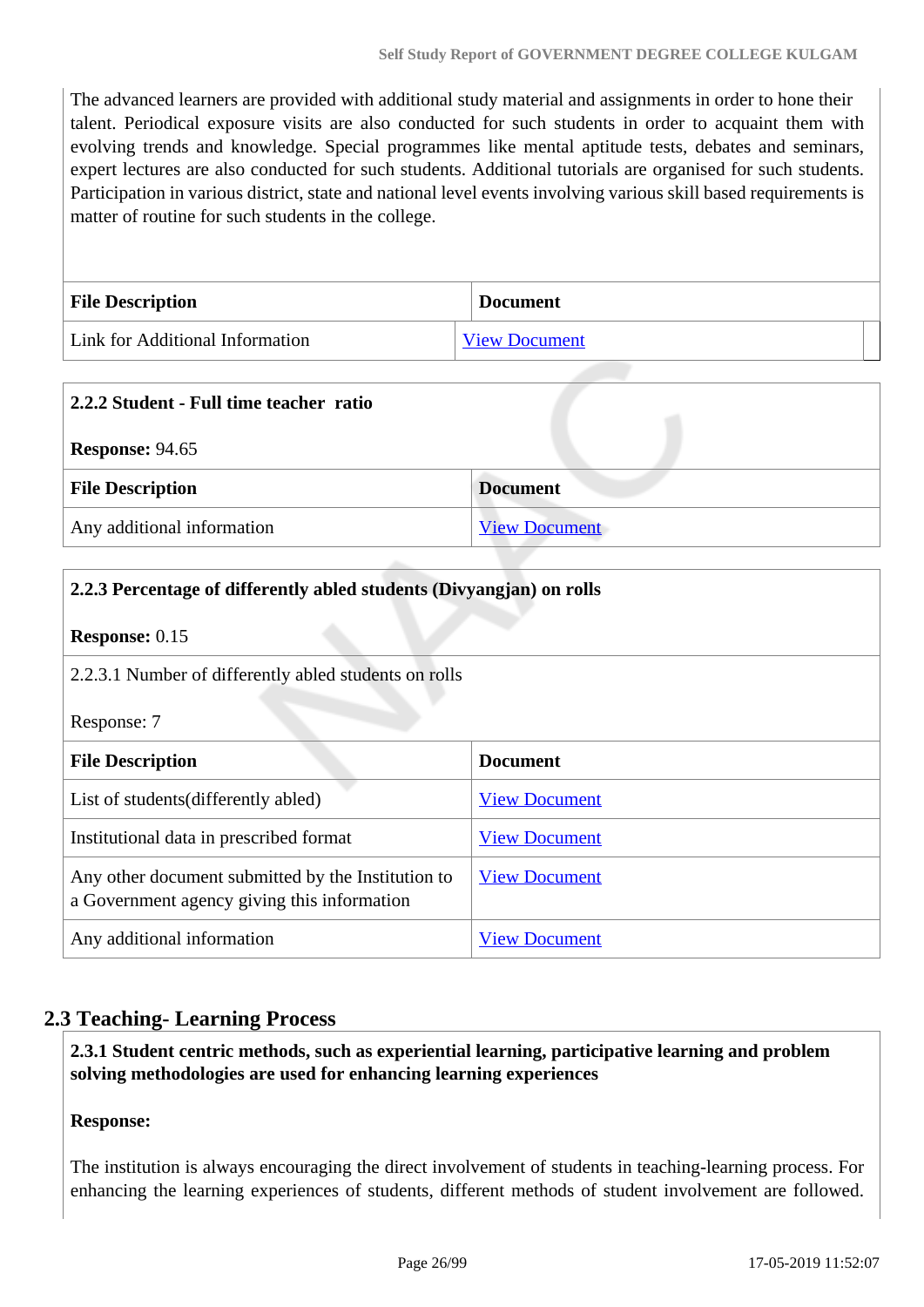The teachers after delivering a lecture on a specific topic, randomly choose students from the class to repeat the lecture for checking their learning capability. Further, sometimes students are asked to solve different subject related problems themselves and those students who have correctly done that are allowed to explain the same to other students of the class. To acquire first-hand knowledge on the subjects and current practices by the students, the faculty members of the institution in addition to Lecture Method adopt Interactive Method, Project-based Learning, Computer-assisted Learning, Experiential Learning etc. Further, the students are also engaged in field study. Lessons are taught through Power point presentations to make learning interesting besides oral presenting methods.

In order to impart experiential learning, various community visits are organized to inculcate firsthand knowledge to the students. In this regard, visits to public places like schools, hospitals, public parks, agricultural fields and other places are conducted. The college conducts periodic visits to some nearby schools, where our students are made to teach and impart learning. Interactive sessions are conducted with the students of such schools.

Modern student oriented methods of teaching like pragmatic methodology; communicative methodology and audio-visual methodology are used to impart learning. The old archaic and teacher centric methodology is thus gradually replaced by new and modern student centric methodologies.

Group discussions, debates and seminars and extempore speeches are regularly conducted within the classrooms and other platforms in the institution. Interaction sessions among the students, within the classroom are also conducted in order to encourage participative learning.

In order to enhance problem solving capabilities among the students, certain hypothetical issues are put forth before them and then responses are sought in this regard. After then these responses are analyzed and judged for their reasonability and applicability with them. Such brainstorming sessions are conducted often in the classrooms.

| <b>File Description</b>         | <b>Document</b>      |
|---------------------------------|----------------------|
| Link for Additional Information | <b>View Document</b> |

## **2.3.2 Percentage of teachers using ICT for effective teaching with Learning Management Systems (LMS), E-learning resources etc.**

**Response:** 58.82

2.3.2.1 Number of teachers using ICT

Response: 30

| <b>File Description</b>                                                      | <b>Document</b>      |
|------------------------------------------------------------------------------|----------------------|
| List of teachers (using ICT for teaching)                                    | <b>View Document</b> |
| Provide link for webpage describing the "LMS/<br>Academic management system" | <b>View Document</b> |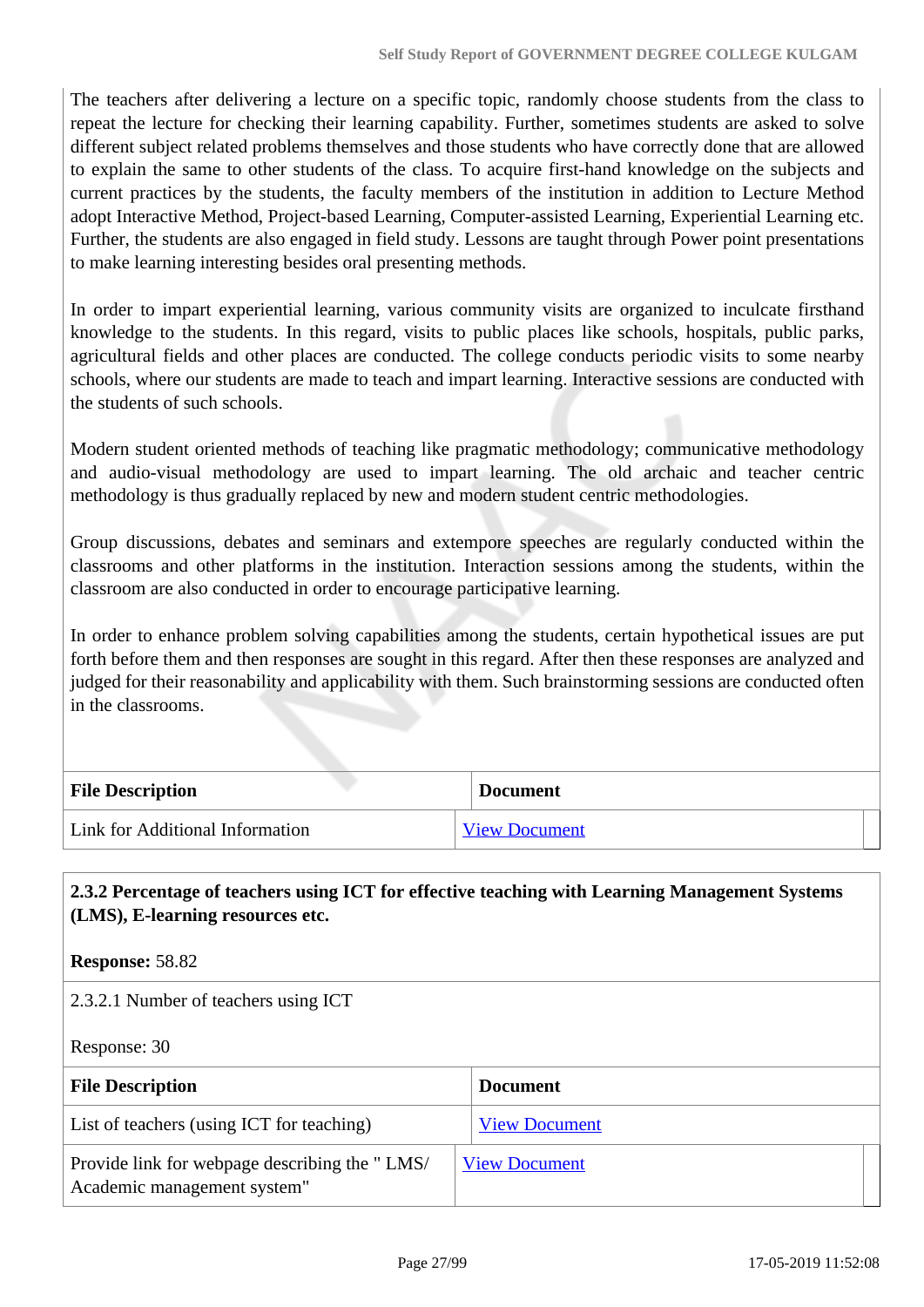| 2.3.3 Ratio of students to mentor for academic and stress related issues |  |  |
|--------------------------------------------------------------------------|--|--|
| <b>Response: 96.54</b>                                                   |  |  |
| 2.3.3.1 Number of mentors                                                |  |  |
| Response: 50                                                             |  |  |
| <b>File Description</b><br><b>Document</b>                               |  |  |
| Any additional information<br><b>View Document</b>                       |  |  |

#### **2.3.4 Innovation and creativity in teaching-learning**

#### **Response:**

The institution practises innovation and creativity in teaching-learning process. Conventional and unscientific methods of teaching have since been dispensed with. More scientific and learner oriented methodologies are adopted. The teachers resort to the methodologie that suit their subjects and students. For example, in order to teach language, direct method can be practised.

Reforms in teaching methodologies in light of the development in psychology, padegogy, learning experiences are being practised. In this regard, apart from lecture method, direct method, communicative method, pragmatic method and other methods are practised. Exposure and field visits are also encouraged in order to give firsthand experience to the students.

The internal evaluation system in the college is designed in order to promote creativity. The nature of question papers and oral tests is such as to invite creative responses and innovative techniques. ICT enabled teaching methods are more frequently used to make teaching-learning process more effective.

The institution promotes creativity among the students by providing opportunities to contribute articles like poems, short stories, compositions for publication in the Annual College Magazine and Newsletter. The college in association with various organizations organizes competitions like debates, quiz competitions, creative writing etc. Prizes and Certificates are given to winners to encourage the students. In addition to this, the students are provided opportunities of participating in inter-college competitions. The institution also encourages critical thinking and creativity among the students through seminars, workshops, debates, project works, poster designing and painting etc. The institution also encourages the direct involvement of students in teaching-learning process by providing one-to-one interactions of teachers with students, delivering of lectures at places which mimic the environment of specific topics etc. These all methods have proved fruitful in making students interested in the learning and also in enhancing the learning capacity of the students.

## **2.4 Teacher Profile and Quality**

**2.4.1 Average percentage of full time teachers against sanctioned posts during the last five years**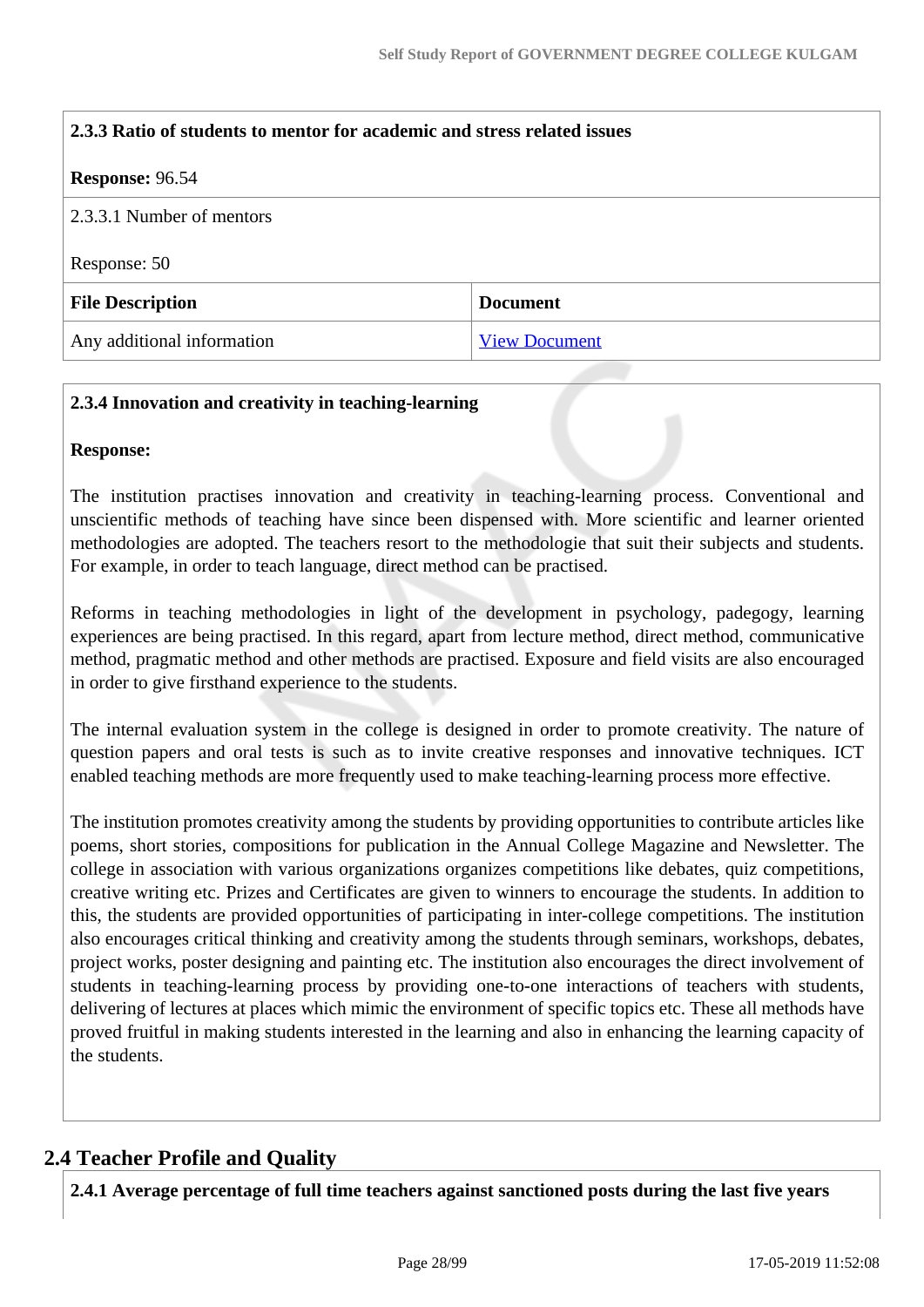#### **Response:** 100

| <b>File Description</b>                                          | <b>Document</b>      |
|------------------------------------------------------------------|----------------------|
| Year wise full time teachers and sanctioned posts<br>for 5 years | <b>View Document</b> |
| List of the faculty members authenticated by the<br>Head of HEI  | <b>View Document</b> |

## **2.4.2 Average percentage of full time teachers with Ph.D. during the last five years**

#### **Response:** 25.23

2.4.2.1 Number of full time teachers with Ph.D. year-wise during the last five years

| 2017-18 | 2016-17 | $2015 - 16$ | 2014-15  | 2013-14  |
|---------|---------|-------------|----------|----------|
| 24      | -       | . .         | $\sigma$ | <b>~</b> |

| <b>File Description</b>                                                                       | <b>Document</b>      |
|-----------------------------------------------------------------------------------------------|----------------------|
| List of number of full time teachers with PhD and<br>number of full time teachers for 5 years | <b>View Document</b> |

## **2.4.3 Teaching experience per full time teacher in number of years**

**Response:** 4.43

2.4.3.1 Total experience of full-time teachers

Response: 226

| <b>File Description</b>    | <b>Document</b>      |
|----------------------------|----------------------|
| Any additional information | <b>View Document</b> |

## **2.4.4 Percentage of full time teachers who received awards, recognition, fellowships at State, National, International level from Government, recognised bodies during the last five years**

#### **Response:** 0

2.4.4.1 Number of full time teachers receiving awards from state /national /international level from Government recognised bodies year-wise during the last five years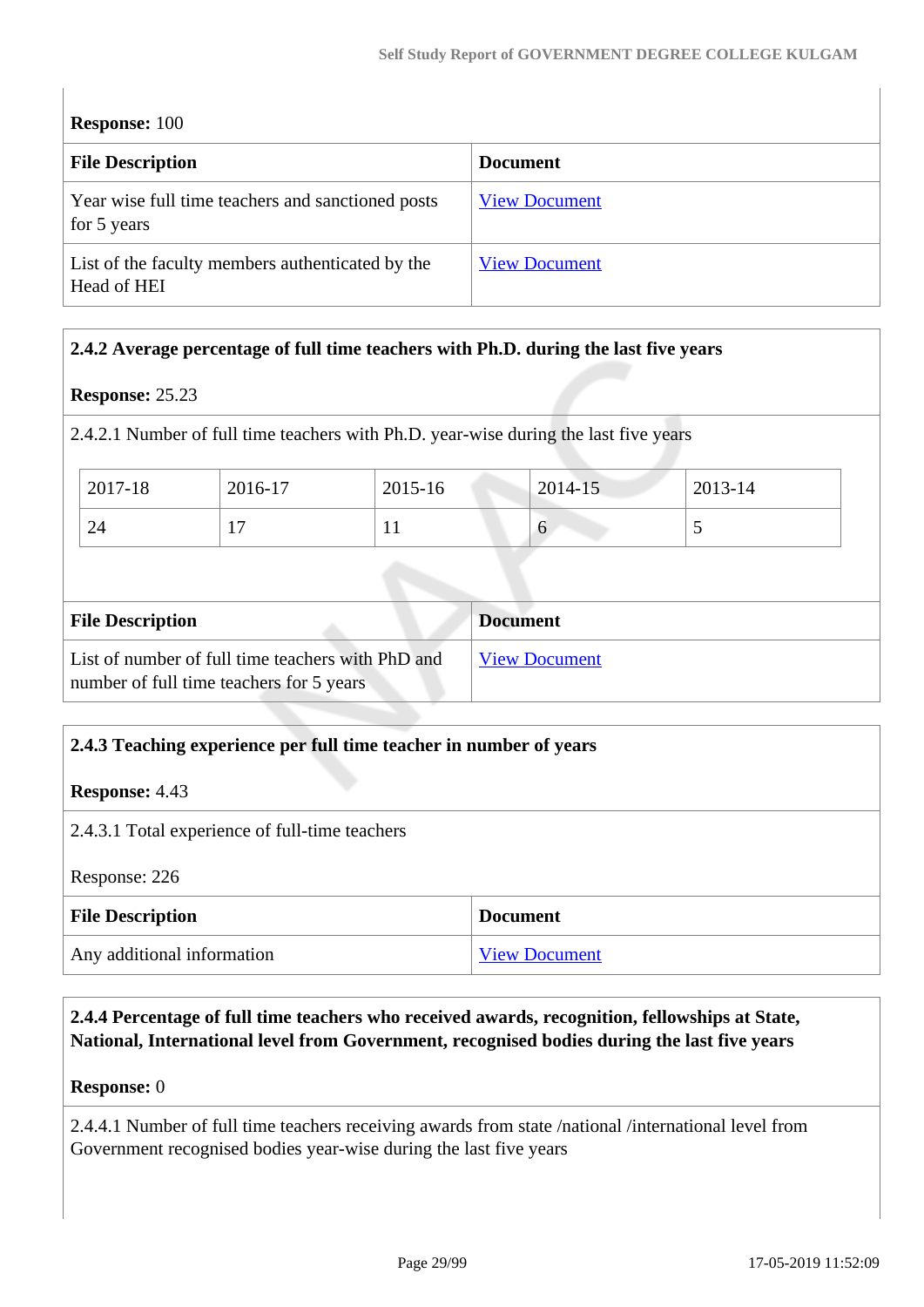| Institutional data in prescribed format |          |          |                 | <b>View Document</b> |                  |  |
|-----------------------------------------|----------|----------|-----------------|----------------------|------------------|--|
| <b>File Description</b>                 |          |          | <b>Document</b> |                      |                  |  |
|                                         |          |          |                 |                      |                  |  |
| 0                                       | $\theta$ | $\theta$ |                 | $\theta$             | $\boldsymbol{0}$ |  |
| 2017-18                                 | 2016-17  | 2015-16  |                 | 2014-15              | 2013-14          |  |

### **2.4.5 Average percentage of full time teachers from other States against sanctioned posts during the last five years**

### **Response:** 0

2.4.5.1 Number of full time teachers from other states year-wise during the last five years

| $12017 - 18$ | 2016-17 | 2015-16 | 2014-15 | 2013-14 |
|--------------|---------|---------|---------|---------|
|              |         |         |         |         |

| <b>File Description</b>                                                                            | <b>Document</b>      |
|----------------------------------------------------------------------------------------------------|----------------------|
| List of full time teachers from other state and state<br>from which qualifying degree was obtained | <b>View Document</b> |
| Any additional information                                                                         | <b>View Document</b> |

## **2.5 Evaluation Process and Reforms**

## **2.5.1 Reforms in Continuous Internal Evaluation(CIE) system at the institutional level**

### **Response:**

(

The college adopts Centralised Continuous Internal Evaluation (CIE) system to assess all aspects of a student's development on a continuous basis throughout the year. Students are evaluated in terms of learning outcomes, course outcomes and programme outcomes. The learning outcomes are periodically assessed on different parameters and in tune with the modern trends. The process of internal evaluation has been made more comprehensive and scientific over the years. The students are evaluated in terms of knowledge, skill, aptitude and relevance.

The evaluation process is well laid out in advance for the information of all the students. Students are made aware of the evaluation process through the orientation programmes at the beginning of the semester and by providing teaching plans containing evaluation procedures, academic calendar with Continous Internal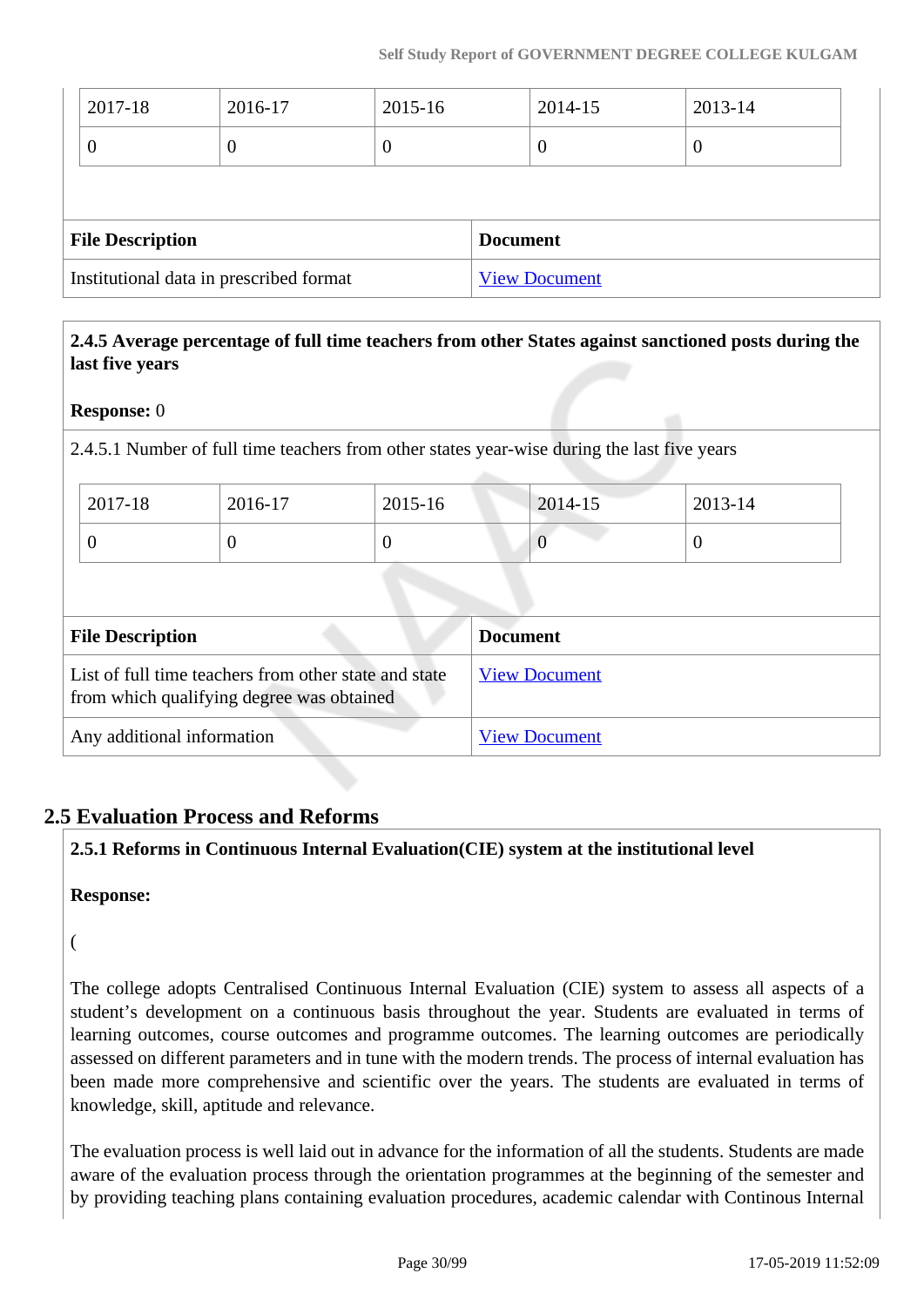Assessment (CIA) exam dates etc. Result analysis is done by the class tutors after every CIA test. Different aspects of the process are made comprehensible to the students by organising mock tests and drills. Logical outcomes of these evaluation processes are clearly spelt out. Students are given sufficient time and attempts to improve their performances. Oral and written class tests are conducted to assess different aspects of learning. Oral tests are intended to promote personality development, confidence and ability to speak fluently.

Regular presentations by students during the class are organised in order to let them express themselves confidently. Extempore lectures are conducted to judge their capability to speak on any issue, as per their own knowledge. This promotes leadership development and innovation. The college has since dispensed with written examination system only. Other modes of evaluation have been adopted over the period of time keeping in view the changing trends worldwide.

As a major reform in evaluation system, students are made to know about their performance by providing them xerox copies of their written answer scripts. The errors and incorrect statements are clearly spelt out there for the students to know them. Remedial Classes are conducted for the slow learners, absentees and the students who participate in Sports, NSS activities and placement interviews. This practice helps struggling learners to update their subject knowledge and helps them to catch up with their peers. Also reevaluation of answer scripts is allowed on the request of the students. Feedback from students regarding evaluation is encouraged and accepted for the process to work more smoothly, transparently and in a fair manner. The examination committee of the college conducts annual counselling sessions for the teachers in order to sensitise them with the process of evaluation and to let them know about different aspects of the process. Experts from fields of psychology, education etc. provide their knowledge expertise regarding the process and mode of evaluation.

| <b>File Description</b>         | <b>Document</b>      |
|---------------------------------|----------------------|
| Link for Additional Information | <b>View Document</b> |

## **2.5.2 Mechanism of internal assessment is transparent and robust in terms of frequency and variety**

### **Response:**

The mechanism of internal assessment followed by the institution is transparent and robust. The schedule of evaluation is issued well in advance for the information of all the students. Detailed internal assessment calendar is displayed on the notice board and on the college website. Besides, announcements by the concerned teachers in classrooms are also made. The assessment calendar contains detailed information about the various steps and methods of evaluation process. Continuous assessment report of all the courses is made available to the students by the concerned teachers in the class. Internal examiners are appointed for each subject by the concerned department to evaluate internal examination.

The process of internal assessment is comprehensive, varied and scientific. The assessment is made in order to evaluate students in terms of different skills. In addition to written tests, oral tests, group discussions, presentations, practical demonstrations and mock drills are conducted to evaluate students comprehensively. After the assessment, the students are immediately provided feedback by means of progress reports, awards, felicitations and displaying of result statements on notice boards. Frequent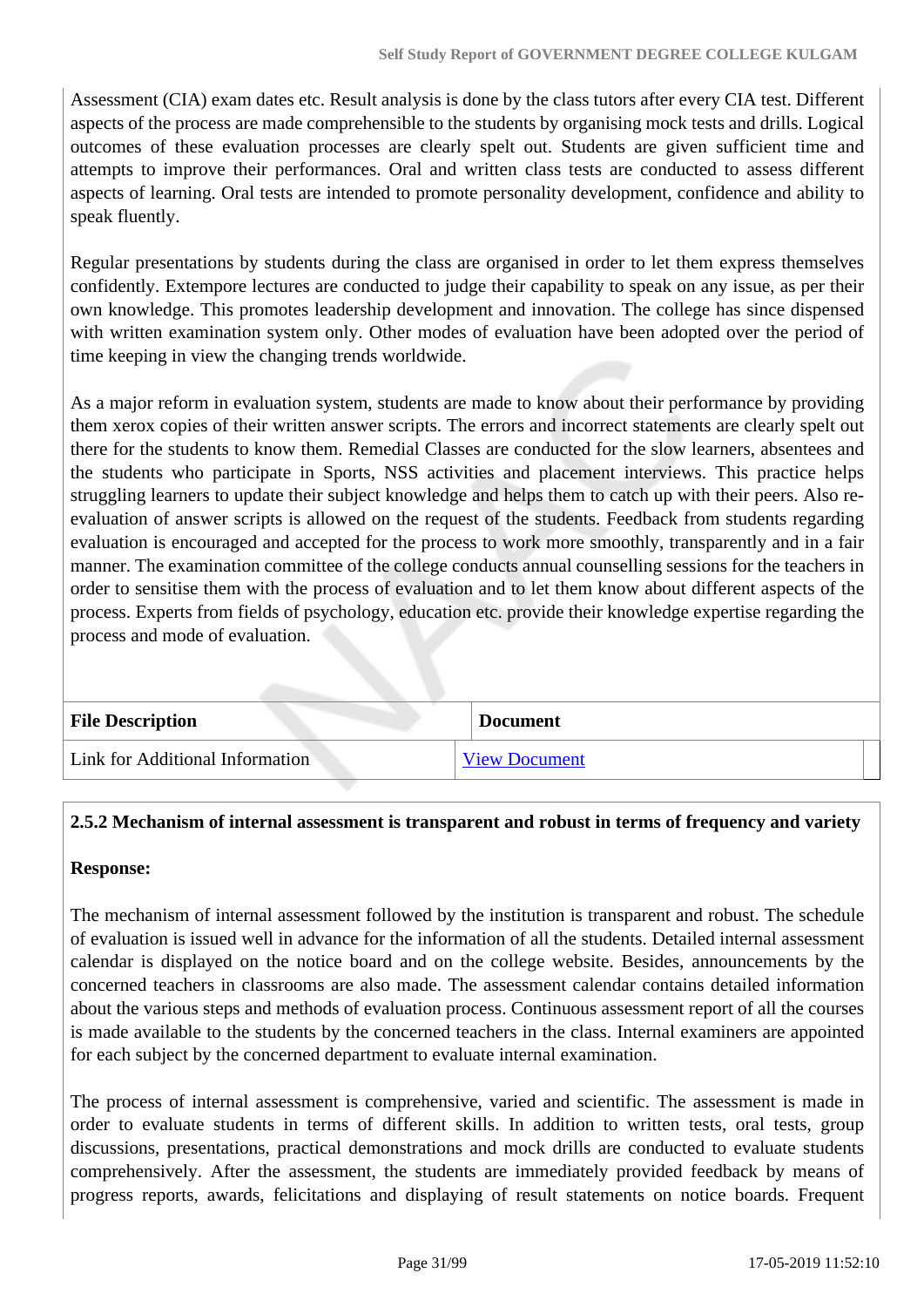assessment tests are conducted in order to gauge the learning outcomes of students on regular basis. It helps in correct diagnosis of problems and relevant course correction.

| <b>File Description</b>         | <b>Document</b>      |
|---------------------------------|----------------------|
| Link for Additional Information | <b>View Document</b> |

## **2.5.3 Mechanism to deal with examination related grievances is transparent, time-bound and efficient**

### **Response:**

The examination committee of the college looks after the whole process of examination and evaluation. The grievances pertaining to examination and evaluation are addressed by the committee itself in a transparent and time bound manner.

 The grievances with regard to internal examination are addressed within a period of five days, after proper verification of the complaint and by consulting relevant stakeholders in this regard. There is a quick redressal in this regard, since the matter comes under the ambit of the college itself. Grievances like timely conduct of internal examination, practical examination and class tests are immediately addressed by involving stakeholders. The grievances with regard to the conduct of external examination are proceeded to the affiliating university with necessary recommendations. Since the matter does not come under the ambit of the college, no time frame for redressal can be given in this regard.

 All the complaints pertaining to examination and evaluation are received by the examination committee and sent for expert views in this regard. After receiving recommendations from the experts/stakeholders in this regard, the committee disposes off the complaints in time bound manner and in the interest of the students. In case of a grievance where students complaint about difficult question papers or out of syllabus question paper, the complaint is sent to at least two subject experts with documentary proof. If the complaint is found genuine, the re-examination in the concerned subject is recommended. Similarly complaints of poor evaluation are also sent for expert views and addressed in the interest of students.

For handling issues regarding evaluation process at the college level, an examination committee, comprising of a senior teacher as convener and other teaching and non-teaching staff as members, is constituted. The college follows strictly the guidelines and rules issued by the affiliating university while conducting internals and semester-end examinations. After evaluation of internal assessment answer scripts, the scripts are given to students to have an idea of their performance in the test. By adopting the criteria as per the direction of affiliating university, complete transparency is maintained in internal assessment tests. Students and faculty members are made aware of the transparency to be maintained in the system of assessment. This further enhances the transparency and rapport between faculty members and students. After preparing the assessments report it is shown to the students, if any grievances are there they can be resolved immediately and submitted by the concerned faculty to the department. The head of the exam cell is registrar of the college where the university exam related queries can be resolved. If student has any grievances related to evaluation of university, answer scripts are intimated to the subject handling faculty and head of the department if necessary. The re-evaluation is applied for answer scripts, in which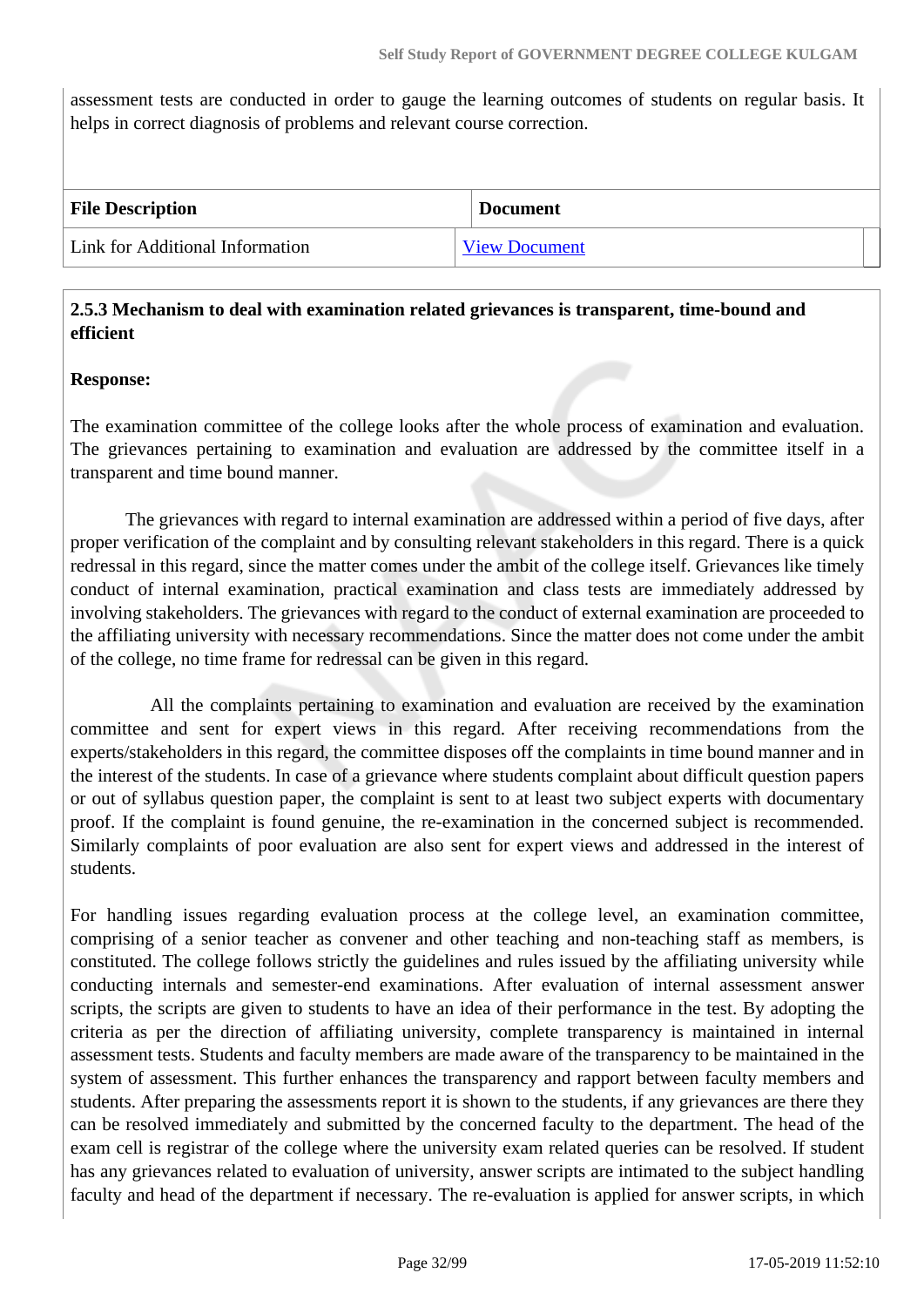the re-evaluated marks can be obtained during the announcement of re-evaluation results of the same semester. In order to maintain transparency, students can apply for photo copy of their answer script and they may decide on re-evaluation.

| <b>File Description</b>         | <b>Document</b>      |
|---------------------------------|----------------------|
| Link for Additional Information | <b>View Document</b> |

### **2.5.4 The institution adheres to the academic calendar for the conduct of CIE**

#### **Response:**

The academic calendar for the conduct of Continuous Internal Evaluation (CIE) is well laid out in advance by the institution at the beginning of every academic year. All the evaluation related activities are thus conducted according to the calendar. The academic calendar is issued keeping in view the academic calendar issued by the affiliating university for the conduct of external examination.

The academic calendar of the institution consists of commencement of classes, schedule of unit tests, mid review of attendance and defaulter list, schedule of debates and seminars, subject assignments, conduct of practical examinations, organisation of field visits and exposure visits. The information is displayed on departmental notice boards. Subject loads are allocated to faculty members well in advance, so that they could prepare lesson plans. Every faculty member prepares teaching plans for each theory and laboratory course, before the start of semester. The departmental time table is strictly monitored by the respective heads of departments. The teachers conduct regular class tests and maintain record of the performance of students. The class tests are usually conducted after the completion of a unit of syllabus. Unit tests are constant indicators of the performance of students and evaluators learning outcomes at different stages. Besides, oral presentations are also organised periodically in order to assess the oral competence and skills of students. The examination committee annually reviews the overall implementation of the academic calendar at the end of the session.

| <b>File Description</b>         | <b>Document</b>      |
|---------------------------------|----------------------|
| Link for Additional Information | <b>View Document</b> |

### **2.6 Student Performance and Learning Outcomes**

 **2.6.1 Program outcomes, program specific outcomes and course outcomes for all programs offered by the Institution are stated and displayed on website and communicated to teachers and students**

#### **Response:**

The mechanism followed by the institution to communicate the learning outcomes to the teachers and students involve the availability of hard copy of syllabi and Learning Outcomes in the departments for ready reference to the teachers and students. Learning Outcomes of the Programs and Courses are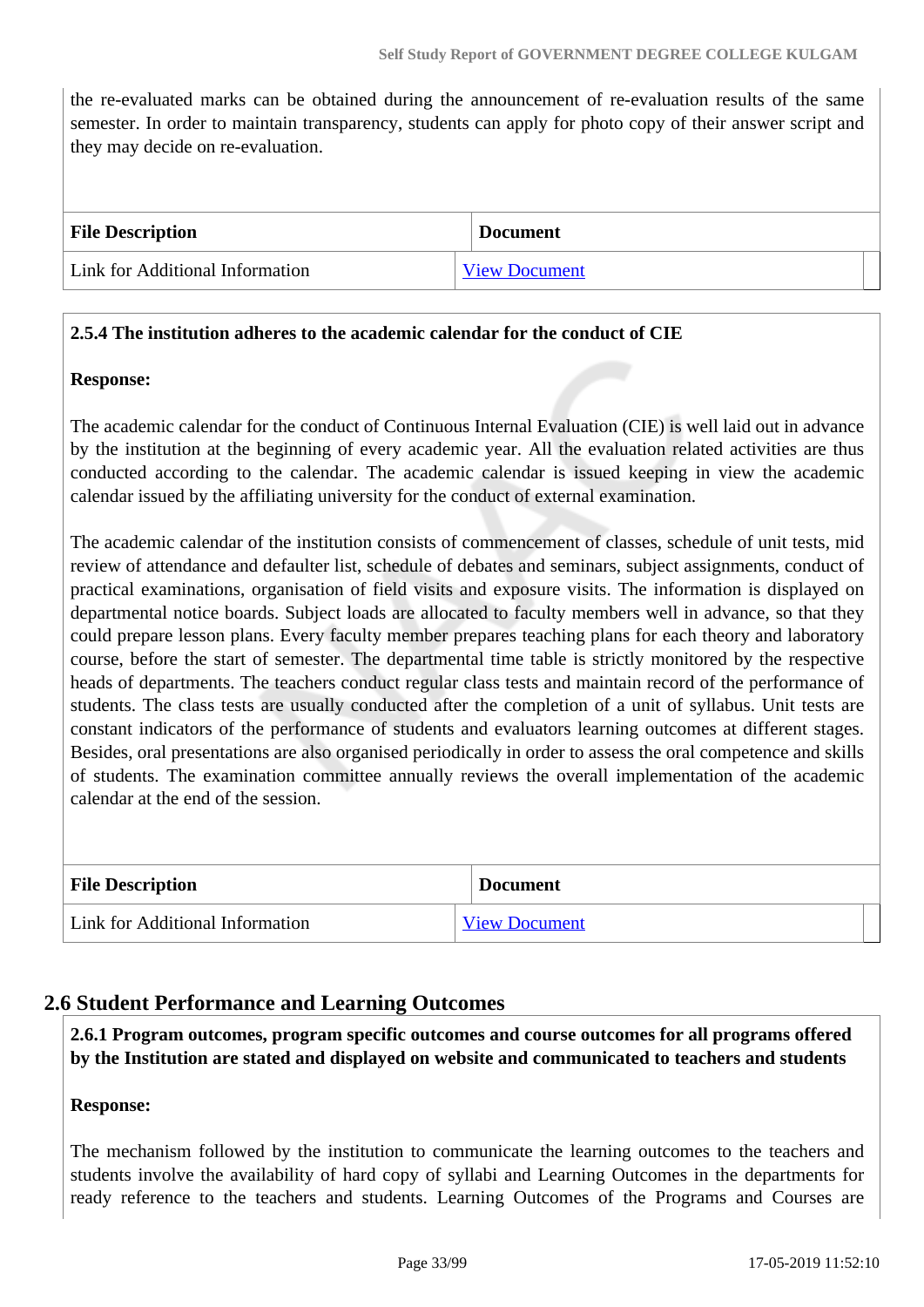displayed on the walls outside each department. Soft Copy of Curriculum and Learning Outcomes of Programs and Courses are also uploaded on the website of institution for reference. The importance of the learning outcomes has been communicated to the teachers in every IQAC Meeting and College Committee Meeting. The students are also made aware of the same through Tutorial Meetings. At the beginning of every academic session, counseling sessions are conducted for students, in order to sensitize them with the course and programme outcomes, they have opted. Detailed deliberations are conducted in this regard. The college website displays programme and course outcomes for each course. Students are informed to refer to the college website for necessary information in this regard. The website is constantly updated by incorporating more information in this regard. For any further queries, the students are asked to consult their concerned subject teachers.

| <b>File Description</b>                       | <b>Document</b>      |
|-----------------------------------------------|----------------------|
| COs for all courses (exemplars from Glossary) | <b>View Document</b> |
| Link for Additional Information               | <b>View Document</b> |

## **2.6.2 Attainment of program outcomes, program specific outcomes and course outcomes are evaluated by the institution**

### **Response:**

The institution follows continuous internal evaluation system. A detailed schedule is issued at the beginning of every academic year, in this regard. The continuous internal evaluation is comprehensive effort on part of the institution to assess the learners on different scales. Its specific aim is to assess the learning outcomes including programme and course outcomes of the institution. The evaluation techniques in this regard consist of unit tests, written tests, oral tests, exposure visits, field surveys, study tours, practical work, debates and seminars etc. Besides, cultural activities, NSS activities, career counseling, personality development programmes and communication skills are organized to achieve the outcomes. Moreover the playground of our college is used to organize various sports competitions. Sportive skills are inculcated amongst the students through these competitions.

### **2.6.3 Average pass percentage of Students**

#### **Response:** 76.33

2.6.3.1 Total number of final year students who passed the examination conducted by Institution.

#### Response: 1035

2.6.3.2 Total number of final year students who appeared for the examination conducted by the institution

Response: 1356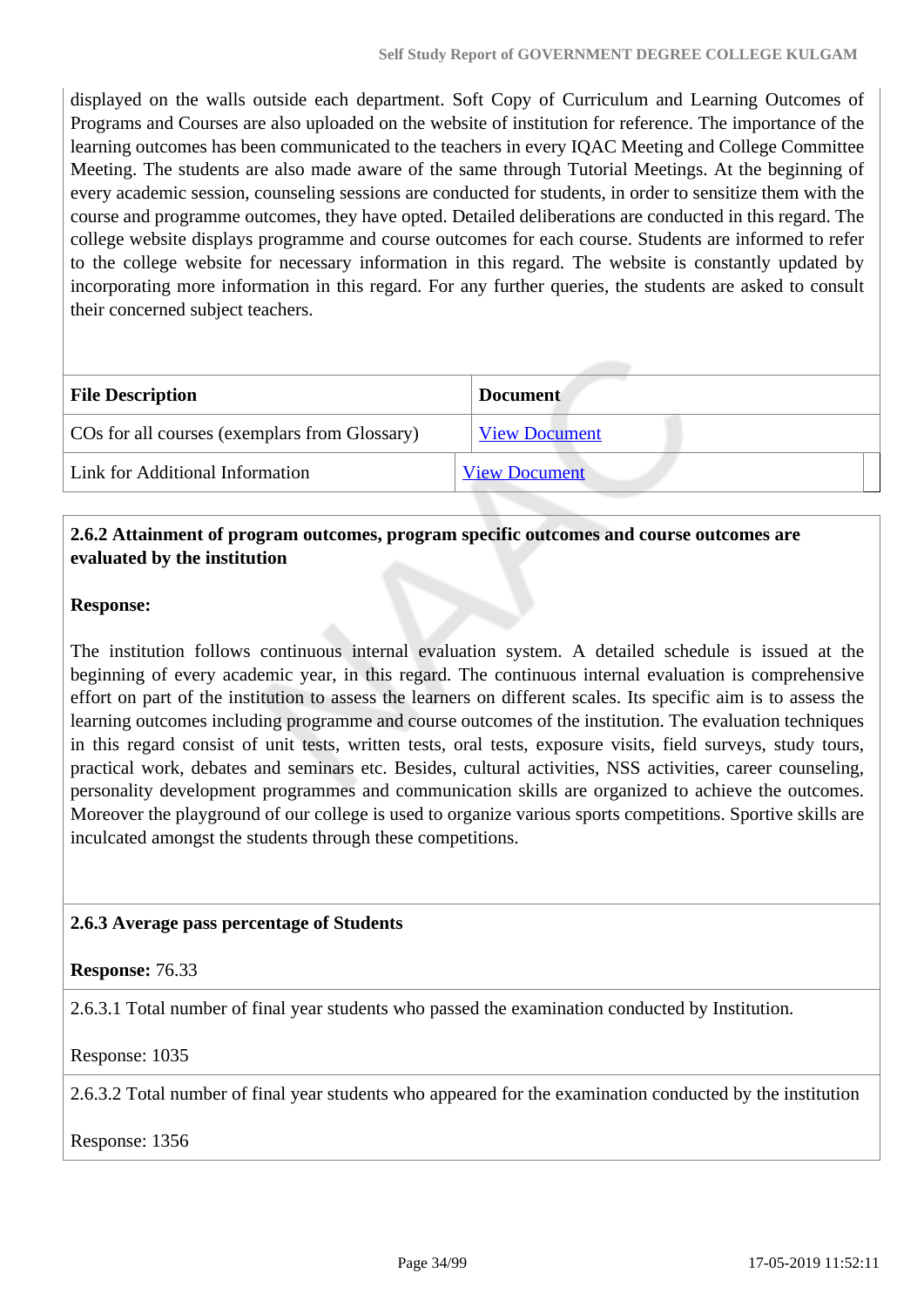| <b>File Description</b>                 | <b>Document</b>      |
|-----------------------------------------|----------------------|
| Institutional data in prescribed format | <b>View Document</b> |

## **2.7 Student Satisfaction Survey**

**2.7.1 Online student satisfaction survey regarding teaching learning process**

## **Response:** 2.78

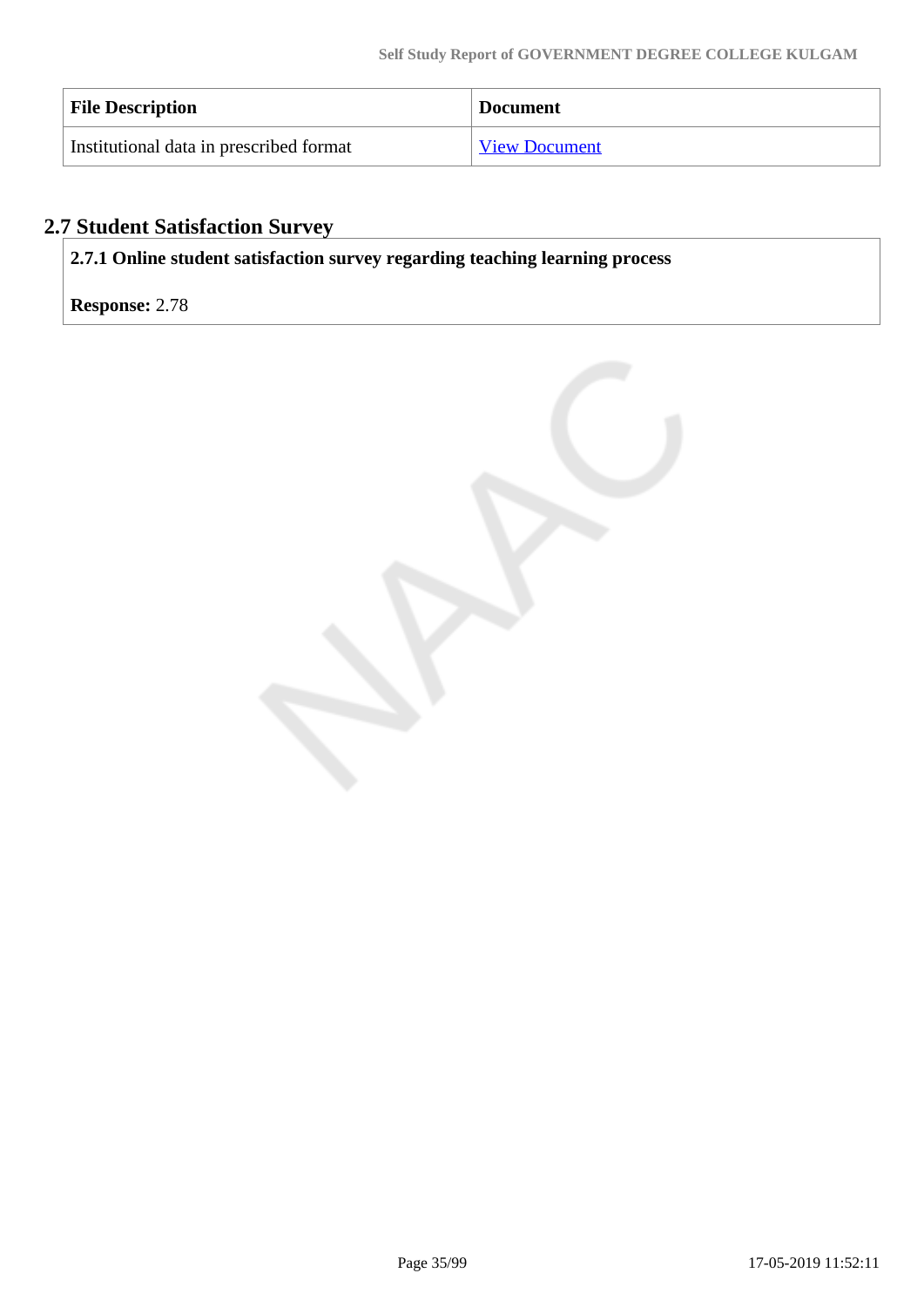## **Criterion 3 - Research, Innovations and Extension**

## **3.1 Resource Mobilization for Research**

 **3.1.1 Grants for research projects sponsored by government/non government sources such as industry ,corporate houses, international bodies, endowment, chairs in the institution during the last five years (INR in Lakhs)** 

### **Response:** 0

3.1.1.1 Total Grants for research projects sponsored by the non-government sources such as industry, corporate houses, international bodies, endowments, Chairs in the institution year-wise during the last five years(INR in Lakhs)

| $\frac{1}{2017-18}$ | 2016-17 | 2015-16 | 2014-15 | 2013-14 |
|---------------------|---------|---------|---------|---------|
|                     |         | ν       | v       |         |

| <b>File Description</b>           | <b>Document</b>      |
|-----------------------------------|----------------------|
| List of project and grant details | <b>View Document</b> |

## **3.1.2 Number of research projects per teacher funded, by government and non-government agencies, during the last five year**

### **Response:** 0

3.1.2.1 Number of research projects funded by government and non-government agencies during the last five years

3.1.2.2 Number of full time teachers worked in the institution during the last 5 years

Response: 246

## **3.2 Innovation Ecosystem**

## **3.2.1 Institution has created an ecosystem for innovations including incubation centre and other initiatives for creation and transfer of knowledge**

### **Response:**

The college has many centers including Career Guidance and Counseling Centre, Debates and Seminars Committee, Cultural Activity Committee, NSS, etc. which act as incubation centers with regard to creation and transfer of knowledge. These centers/committees act in close cooperation with one another, as far as creation of an ecosystem of creative learning and knowledge is concerned. The process starts with Career Guidance and Counseling Centre providing counseling sessions to the newly admitted students. In these sessions students are evaluated in terms of their skills and orientation, and accordingly directed for further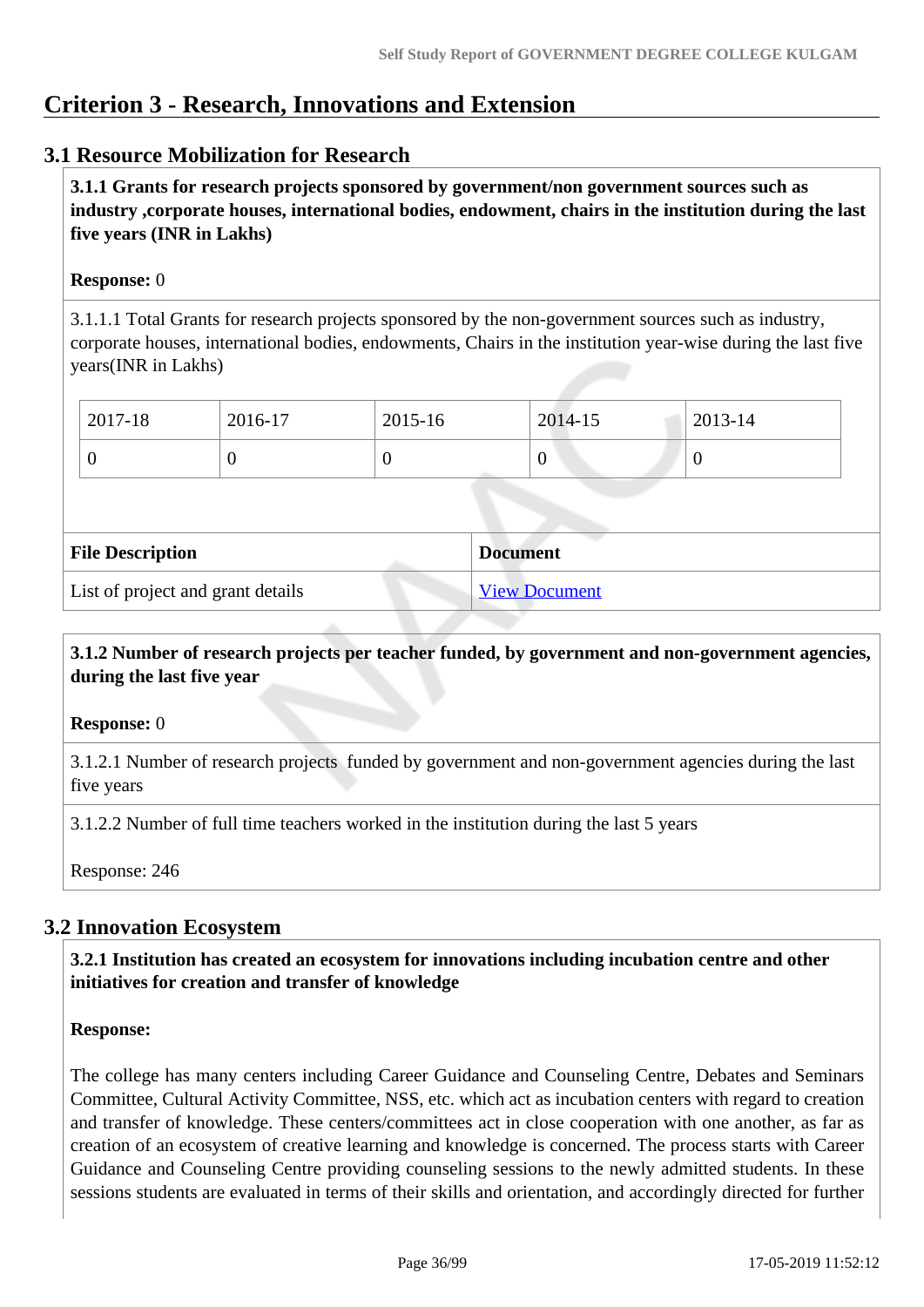course of action. The students having creative bent of mind in different genres, like, literature, arts, science, marketing, etc, are identified and are attached with different committees, like, Debates and Seminars Committee, Cultural Activities Committees, NCC and NSS Unit of the college. The faculty members who are coordinators and members of these committees polish the creative abilities of such students and encourage them to continue with their creative abilities. Debates and Seminars Committee, particularly, organizes seminars and debate competitions in order to provide platform to such students at different statelevel and nation-level competitions.

Similarly, NSS Unit of the college along with its volunteers carries out different community based activities by visiting different schools, public places of importance in the far flung areas, spreading awareness about schemes and programmes launched by State and Central government. NCC Unit of the college along with its volunteers makes camp visits to different parts of the country. These volunteers interact with NCC volunteers of other parts of the country and share with them their style of functioning when it comes to spreading awareness about national integration, communal harmony and social cohesion. They also receive same knowledge from volunteers of other NCC units and share it with the students of the college when they come back.

| <b>File Description</b>         | <b>Document</b>      |  |
|---------------------------------|----------------------|--|
| Link for Additional Information | <b>View Document</b> |  |

#### **3.2.2 Number of workshops/seminars conducted on Intellectual Property Rights (IPR) and Industry-Academia Innovative practices during the last five years**

#### **Response:** 0

3.2.2.1 Total number of workshops/seminars conducted on Intellectual Property Rights (IPR) and Industry-Academia Innovative practices year-wise during the last five years

| 2017-18 | 2016-17          | 2015-16 | 2014-15        | 2013-14 |
|---------|------------------|---------|----------------|---------|
| ν       | $\boldsymbol{0}$ | ບ       | $\overline{0}$ | ◡       |

| <b>File Description</b>                            | <b>Document</b>      |
|----------------------------------------------------|----------------------|
| List of workshops/seminars during the last 5 years | <b>View Document</b> |
| Any additional information                         | <b>View Document</b> |

#### **3.3 Research Publications and Awards**

**3.3.1 The institution has a stated Code of Ethics to check malpractices and plagiarism in Research**

**Response:** No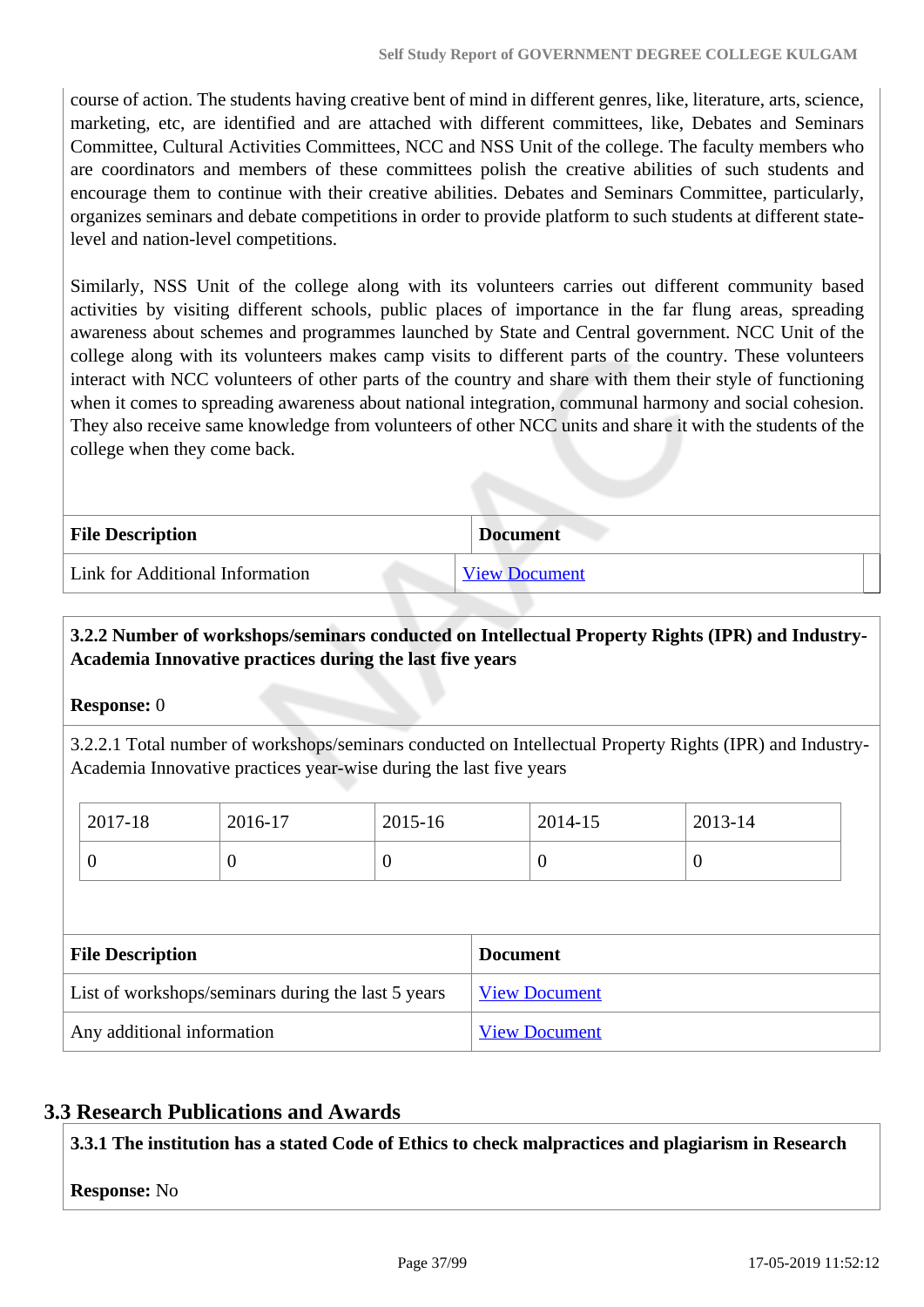| <b>File Description</b>                 | <b>Document</b>      |
|-----------------------------------------|----------------------|
| Institutional data in prescribed format | <b>View Document</b> |

#### **3.3.2 The institution provides incentives to teachers who receive state, national and international recognition/awards**

#### **Response:** No

 **3.3.3 Number of research papers per teacher in the Journals notified on UGC website during the last five years**

#### **Response:** 0.2

3.3.3.1 Number of research papers in the Journals notified on UGC website during the last five years

| 2017-18 | 2016-17 | 2015-16 | 2014-15 | 2013-14      |
|---------|---------|---------|---------|--------------|
|         | . .     |         | v       | $\sim$<br>-- |

| <b>File Description</b>                                                               | <b>Document</b>      |
|---------------------------------------------------------------------------------------|----------------------|
| List of research papers by title, author, department,<br>name and year of publication | <b>View Document</b> |
| Any additional information                                                            | <b>View Document</b> |

#### **3.3.4 Number of books and chapters in edited volumes/books published and papers in national/international conference proceedings per teacher during the last five years**

**Response:** 0.18

3.3.4.1 Total number of books and chapters in edited volumes / books published, and papers in national/international conference-proceedings year-wise during the last five years

| 2017-18                  | 2016-17 | 2015-16 | 2014-15 | 2013-14 |
|--------------------------|---------|---------|---------|---------|
| $\overline{\phantom{0}}$ | ້       | ν       | -       | ∸       |

| <b>File Description</b>                                        | <b>Document</b>      |
|----------------------------------------------------------------|----------------------|
| List books and chapters in edited volumes / books<br>published | <b>View Document</b> |
| Any additional information                                     | <b>View Document</b> |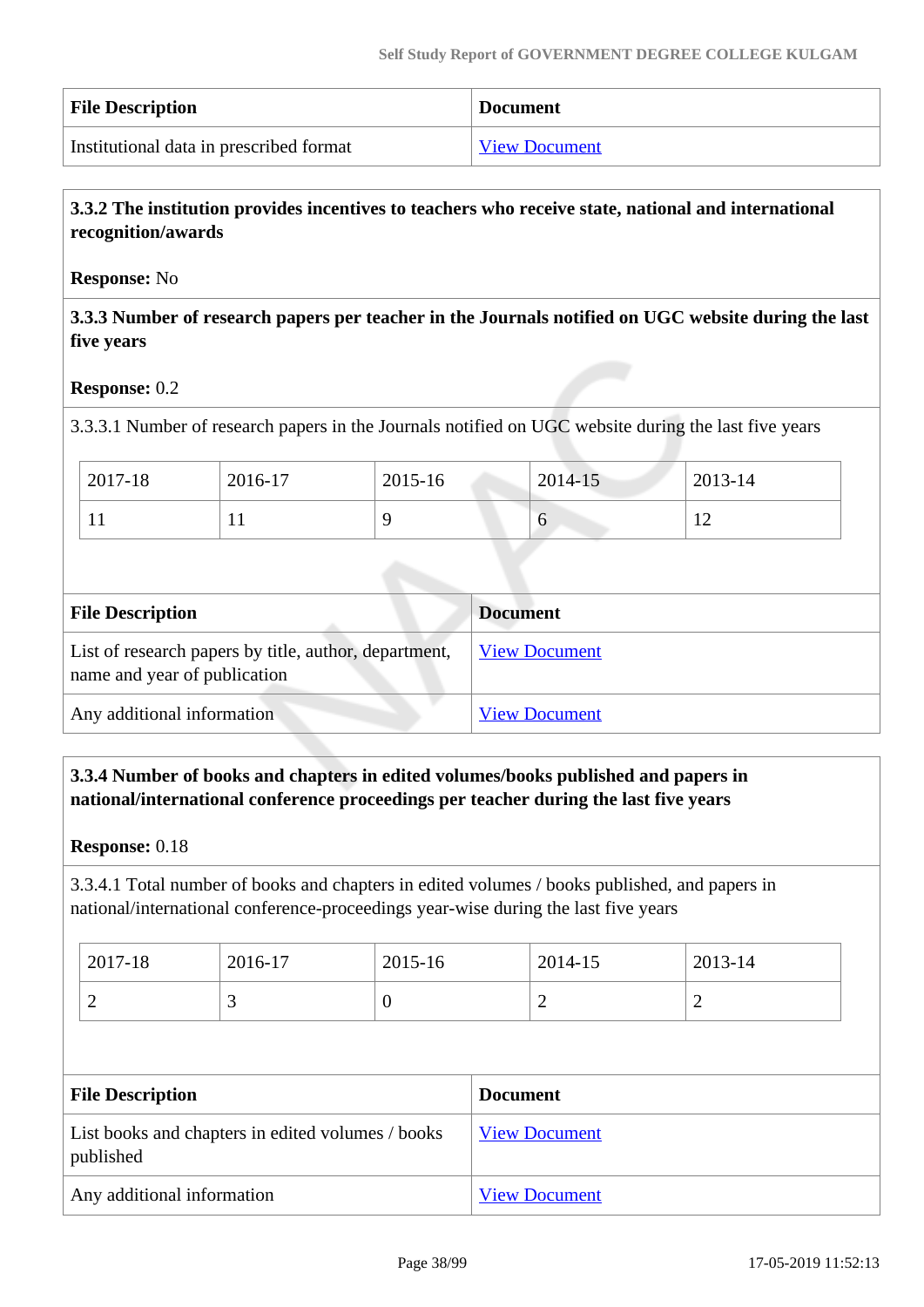## **3.4 Extension Activities**

#### **3.4.1 Extension activities in the neighbourhood community in terms of impact and sensitising students to social issues and holistic development during the last five years**

#### **Response:**

The valley of Kashmir was devastated by floods in 2014, with South Kashmir being the most affected. The floods wreathed havoc in the Kulgam district. As an institute of prime importance in the district, GDC Kulgam couldn't have turned a blind eye to the tragedy. As a result, NSS unit of the college, other faculty members and students of the college, came together to help people affected by the floods by distributing basic amenities like rice, pulses, cooking-oil, sanitation kits, blankets, stationary and books to students of the area etc. NSS volunteers of the college under supervision of Mr Sajad Ahmad Shah and Ms. Asifa Monjkhal played a vital role in this drive. Apart from providing sanitation kits to the affected families, they sanitized the places, inundated by flood water, in order to prevent the growth of diseases like Cholera, Malaria, etc. Faculty members of the college also made financial contribution towards this cause and as a result more than Rs. 92,000/= were collected. The amount was distributed among those students of the college, whose families were affected the most.

 To spread the awareness among students about the prevention, control and necessary precautions against HIV the NSS unit of the college organized seminars and Debates in collaboration with J&K AIDS Control and Prevention Society.

 As part of the Swach Bharat initiative for making India clean and green, different initiatives like sanitation and cleanliness drives were held throughout the year, in and around the campus by the NSS unit of the college in collaboration with Municipal Committee of Kulgam. Trees were planted across and around the campus as part of the pro-green and eco-friendly initiatives. The college organized tours to different schools in the vicinity of the district, thereby, creating among their students the awareness of making their surroundings neat and clean.

 Similarly, on the path of sustainable development, the college is spreading awareness about the ecofriendly activities. Use of polythene is discouraged throughout the campus and programs like antipolythene drives have been organized by the NSS unit of the college, whereby, volunteers of the unit distributed paper/cloth bags among people in Kulgam market and its surroundings.

 In order to sensitize the students about gender equality, different programs have been organized by the college. Gender sensitization tours have also been organized by the institute in which awareness has been spread about women empowerment, gender equality and importance of education of women.

| <b>File Description</b>         | <b>Document</b>      |
|---------------------------------|----------------------|
| Link for Additional Information | <b>View Document</b> |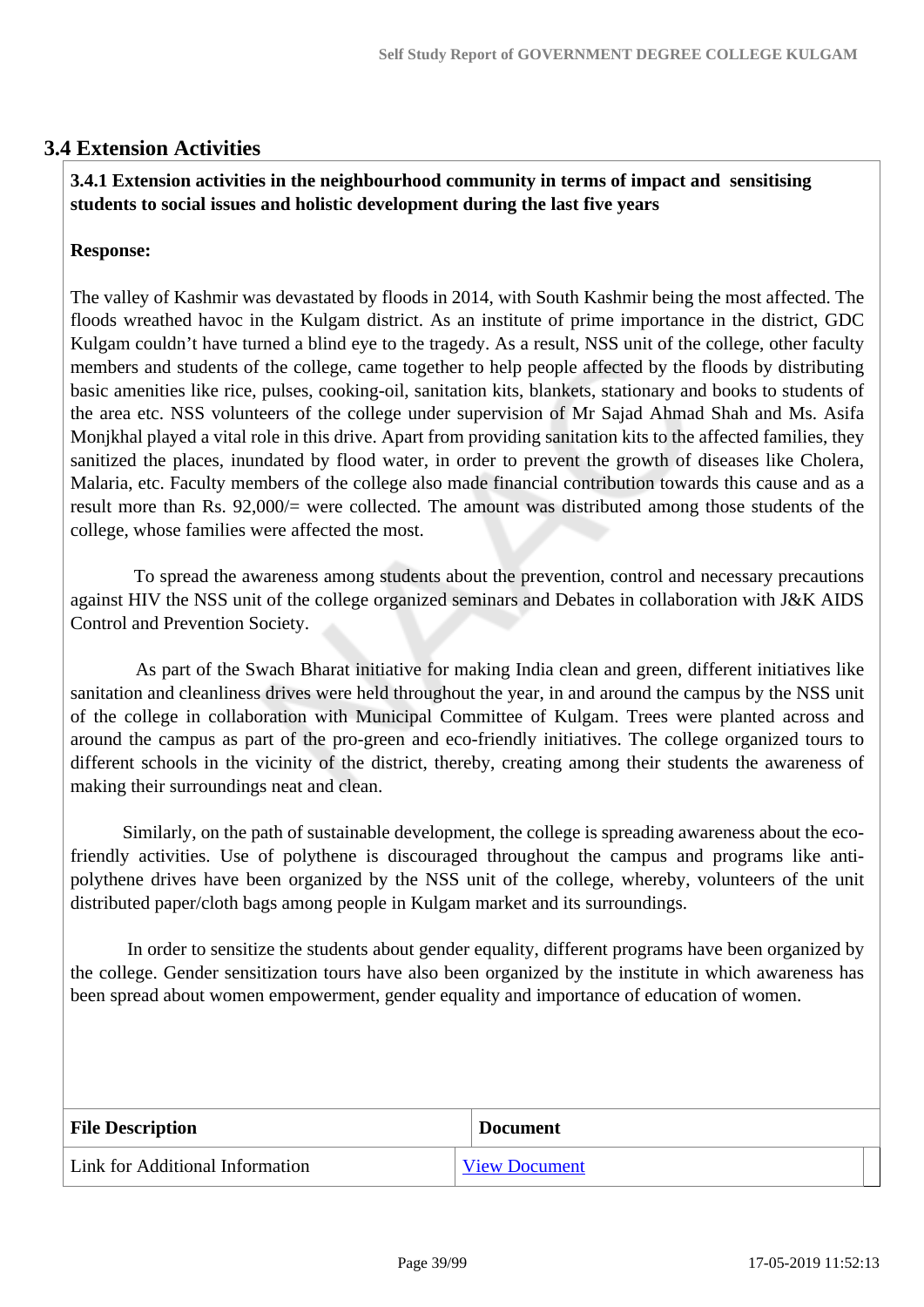#### **3.4.2 Number of awards and recognition received for extension activities from Government /recognised bodies during the last five years**

#### **Response:** 1

3.4.2.1 Total number of awards and recognition received for extension activities from Government /recognised bodies year-wise during the last five years

| 2017-18 | 2016-17 | 2015-16 | 2014-15 | 2013-14 |
|---------|---------|---------|---------|---------|
|         | ν       | ◡       | ν       |         |

| <b>File Description</b>                                      | <b>Document</b>      |
|--------------------------------------------------------------|----------------------|
| Number of awards for extension activities in last 5<br>years | <b>View Document</b> |
| e-copy of the award letters                                  | <b>View Document</b> |

## **3.4.3 Number of extension and outreach Programs conducted in collaboration with Industry, Community and Non- Government Organizations through NSS/ NCC/ Red Cross/ YRC etc., during the last five years**

#### **Response:** 8

3.4.3.1 Number of extension and outreach Programs conducted in collaboration with Industry, Community and Non- Government Organizations through NSS/ NCC/ Red Cross/ YRC etc., year-wise during the last five years

| 2017-18 | 2016-17 | 2015-16 | 2014-15 | 2013-14 |
|---------|---------|---------|---------|---------|
| 01      | 03      | 02      | 02      | 00      |

| <b>File Description</b>                                                                                        | <b>Document</b>      |
|----------------------------------------------------------------------------------------------------------------|----------------------|
| Reports of the event organized                                                                                 | <b>View Document</b> |
| Number of extension and outreach programs<br>conducted with industry, community etc for the last<br>five years | <b>View Document</b> |

#### **3.4.4 Average percentage of students participating in extension activities with Government Organisations, Non-Government Organisations and programs such as Swachh Bharat, Aids Awareness, Gender Issue, etc. during the last five years**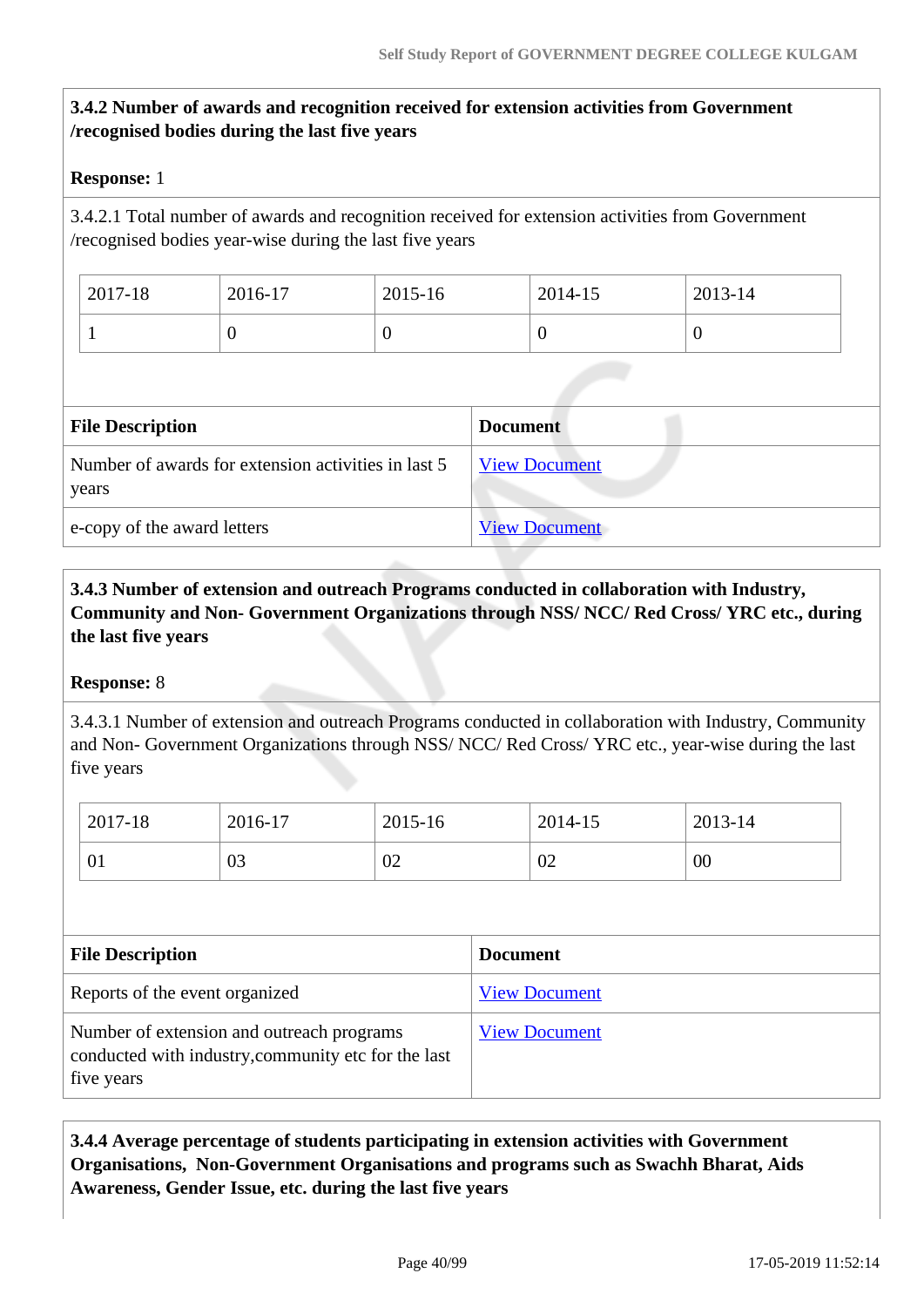#### **Response:** 1.24

3.4.4.1 Total number of students participating in extension activities with Government Organisations, Non-Government Organisations and programs such as Swachh Bharat, Aids Awareness, Gender Issue, etc. yearwise during the last five years

| 2017-18 | 2016-17 | $2015 - 16$ | 2014-15 | 2013-14 |
|---------|---------|-------------|---------|---------|
| 148     | 140     | v           | `       | v       |

| <b>File Description</b>                                                                        | <b>Document</b>      |
|------------------------------------------------------------------------------------------------|----------------------|
| Report of the event                                                                            | <b>View Document</b> |
| Average percentage of students participating in<br>extension activities with Govt. or NGO etc. | <b>View Document</b> |

#### **3.5 Collaboration**

 **3.5.1 Number of linkages for faculty exchange, student exchange, internship, field trip, on-the-job training, research, etc during the last five years**

#### **Response:** 2

3.5.1.1 Number of linkages for faculty exchange, student exchange, internship, field trip, on-the-job training, research, etc year-wise during the last five years

| 2017-18 | 2016-17 | 2015-16 | 2014-15 | 2013-14 |
|---------|---------|---------|---------|---------|
| ∽       |         |         | ν       |         |

| <b>File Description</b>                                          | <b>Document</b>      |
|------------------------------------------------------------------|----------------------|
| Number of Collaborative activities for research,<br>faculty etc. | <b>View Document</b> |
| Copies of collaboration                                          | <b>View Document</b> |

#### **3.5.2 Number of functional MoUs with institutions of National/ International importance, Other Institutions, Industries, Corporate houses etc., during the last five years (only functional MoUs with ongoing activities to be considered)**

**Response:** 0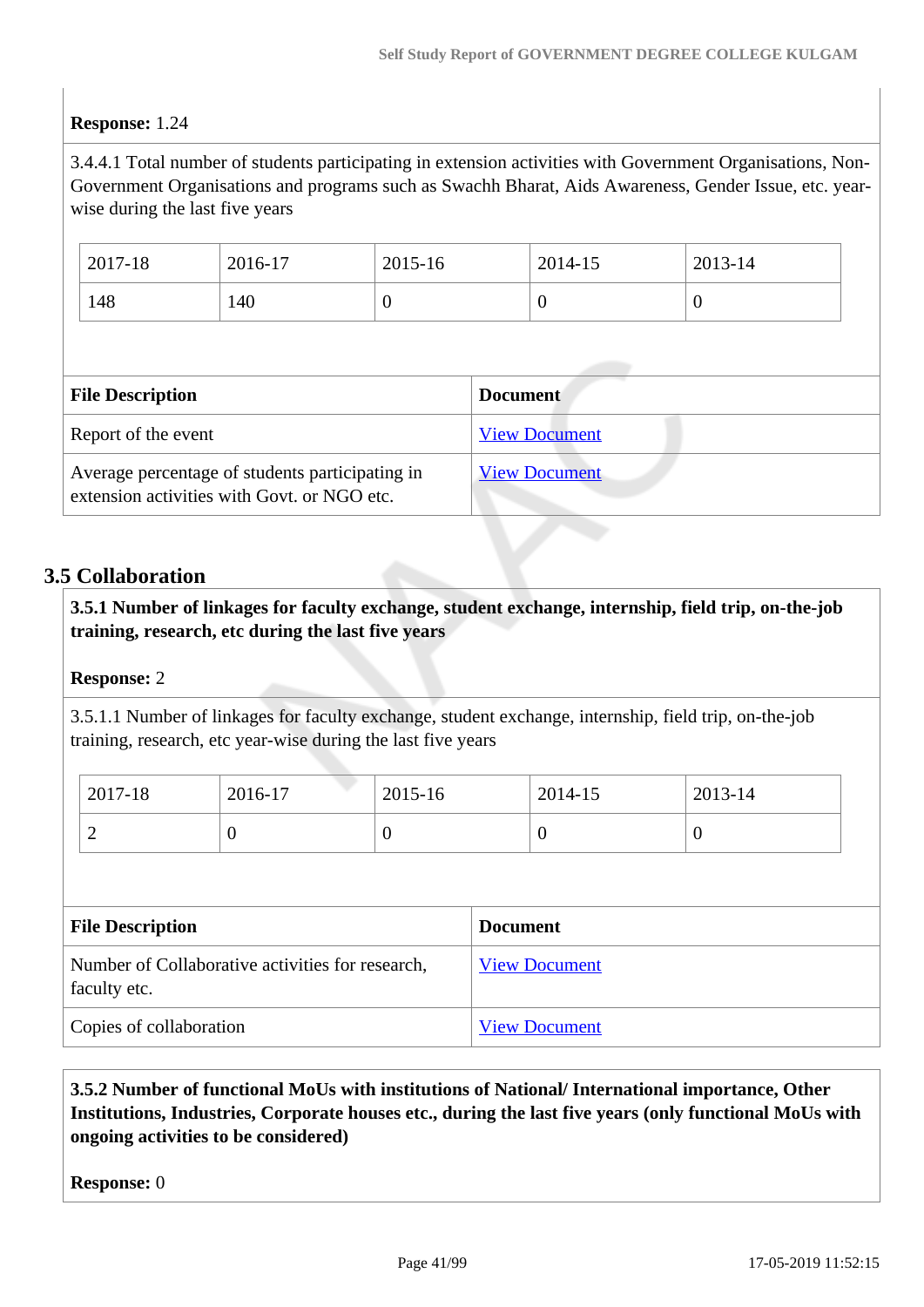3.5.2.1 Number of functional MoUs with institutions of national, international importance, other universities, industries, corporate houses etc. year-wise during the last five years (only functional MoUs with ongoing activities to be considered)

| 2017-18                 | 2016-17  | 2015-16  |                 | 2014-15  | 2013-14        |
|-------------------------|----------|----------|-----------------|----------|----------------|
| $\theta$                | $\theta$ | $\theta$ |                 | $\theta$ | $\overline{0}$ |
|                         |          |          |                 |          |                |
|                         |          |          |                 |          |                |
| <b>File Description</b> |          |          | <b>Document</b> |          |                |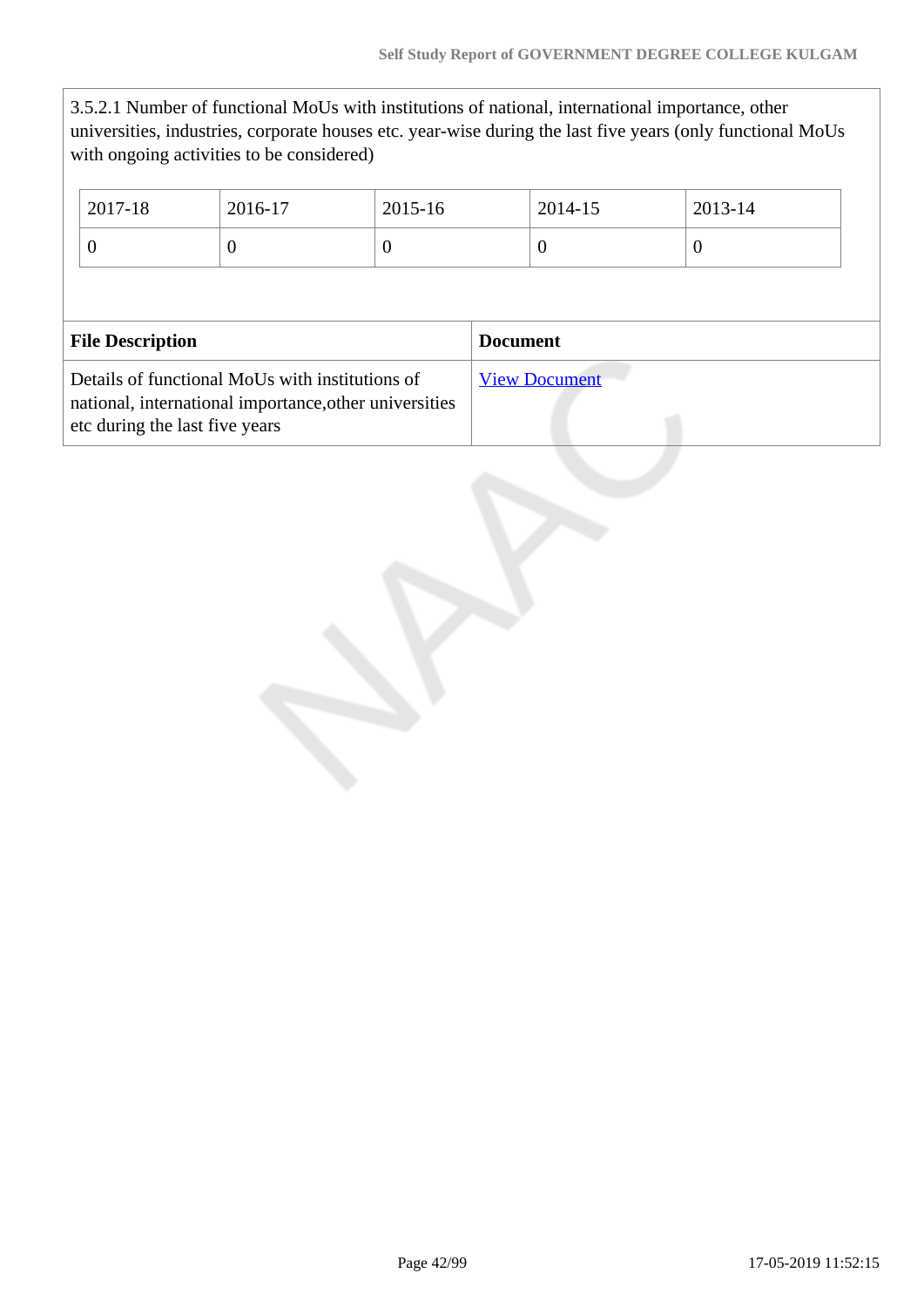## **Criterion 4 - Infrastructure and Learning Resources**

## **4.1 Physical Facilities**

 **4.1.1 The institution has adequate facilities for teaching- learning. viz., classrooms, laboratories, computing equipment, etc.**

**Response:** 

#### **Facilities for Teaching-Learning**

Despite the fact that the college has been established very recently, the college is counted among the biggest colleges of Kashmir valley in terms of student enrolment and infrastructure. It has been a continuous process in the college to take stock of the existing infrastructure by different committees. The proposals of development are submitted to the Principal by the College Development Committee, who in turn invite any construction agency like R & B (PWD), JKPCC, SICOP, Housing Boards etc. to prepare DPR. DPRs are then forwarded by the principal to the administrative department for accord of administrative approval & release of funds.

- 1.**Classrooms:** The institution has 47 classrooms including labs available in different buildings named as Old Classroom Block, Arts Block & New Block. The college has total enrolment of 5008 students distributed in about 210 sections. The available classrooms are sufficient to handle the class work of different classes/subjects.
- 2.**Laboratories:**The College has newly constructed Science Block which provides accommodation to most of the Science Departments like Physics, Chemistry, Botany, Zoology, Computer Sciences, Biochemistry, BCA lab & smart class room etc. The laboratories of all the departments have been constructed recently as per the latest designs and are fully equipped with all the instruments/equipments needed for practical courses. In addition to the Science Block, the college has another building named as Old Laboratory Block in which Psychology, Geography and Geology Departments are accommodated. The laboratories of these departments are also fully equipped with the required instruments for the conduct of practical work.
- 3.**Computing Equipment:** The College offers Bachelor of Computer Applications (BCA) as a three year degree program. In addition to it Computer Application is offered as a subject for other undergraduate students. BCA Lab is housed in the Science Block and two Computer Applications Labs are housed in the Arts Block of the college. All the labs have been renovated very recently as per latest designs and needs of the students and are equipped with computers, internet facility and other electronic gadgets. Computing equipments along with internet facility has also been provided to all the Science Departments and some Arts Departments for the conduct of office work and other assignments.
- 4.In addition to the above, the college library is fully automated and a Browsing Centre is available for students and faculty of the college.

 **4.1.2 The institution has adequate facilities for sports, games (indoor, outdoor),gymnasium, yoga centre etc., and cultural activities**

**Response:**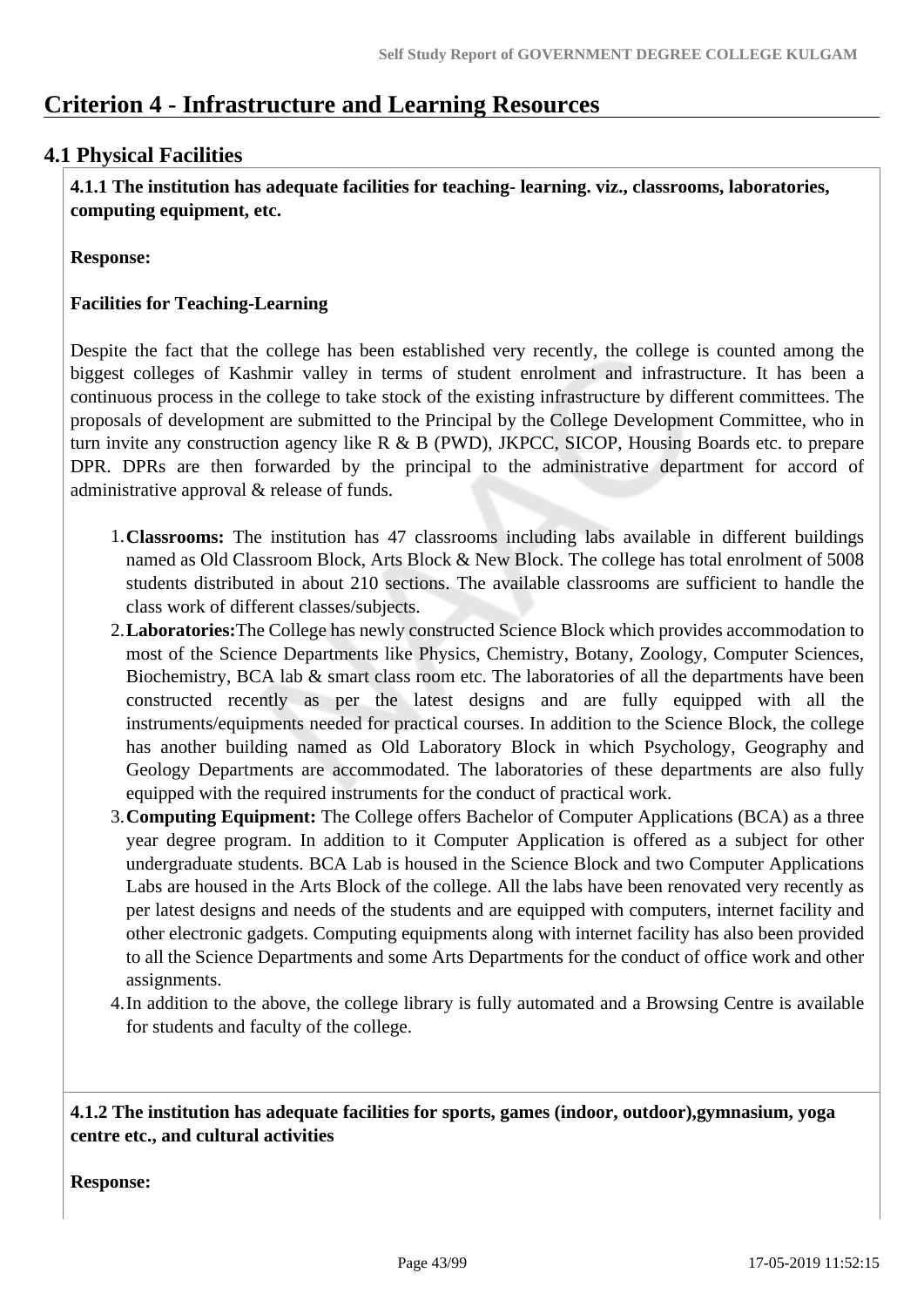#### **Facilities for sports & games**

The students of the college, both boys and girls, are highly enthusiastic for taking part in all co-curricular activities including games, sports and cultural activities. The college always encourages students taking part in such activities and offers every kind of support for their betterment. The college has sufficient space and infrastructure for the smooth conduct of all such activities. Our students participate in different kinds of games and sports like cricket, volley ball, football, Kabaddi, Kho Kho, Badminton, Table Tennis, Carom, Chess, etc.

**1. Indoor Games:** The College has a full-fledged TT hall and sufficient number of required items for playing Table Tennis. In addition to it, the college has sufficient number of carom and chess boards for playing carom and chess respectively.

**2. Outdoor Games:** The College has sufficient space and required items for playing different outdoor games like cricket, volley ball, foot ball, Kabaddi, Kho Kho, Badminton, etc. The college has sufficient number of courts for playing all these games except cricket and foot ball. We have a playground within the municipal limits of Kulgam town very close to the college which is used for playing cricket and foot ball games.

**3. Gymnasium**: The College has a full-fledged centre for gymnasium and body fitness equipped with four station gym, dumb bells and benches, tread mill, weight plates, rods, skipping ropes, etc. Our faculty, staff and students actively utilize the Gym Centre for body fitness.

4. **Yoga Centre**: The College has a separate room for performing different exercises related to Yoga.

| <b>File Description</b>    | <b>Document</b>      |
|----------------------------|----------------------|
| Any additional information | <b>View Document</b> |

 **4.1.3 Percentage of classrooms and seminar halls with ICT - enabled facilities such as smart class, LMS, etc**

**Response:** 17.14

4.1.3.1 Number of classrooms and seminar halls with ICT facilities

Response: 06

| <b>File Description</b>                                               | <b>Document</b>      |
|-----------------------------------------------------------------------|----------------------|
| Number of classrooms and seminar halls with ICT<br>enabled facilities | <b>View Document</b> |
| any additional information                                            | <b>View Document</b> |

 **4.1.4 Average percentage of budget allocation, excluding salary for infrastructure augmentation during the last five years.**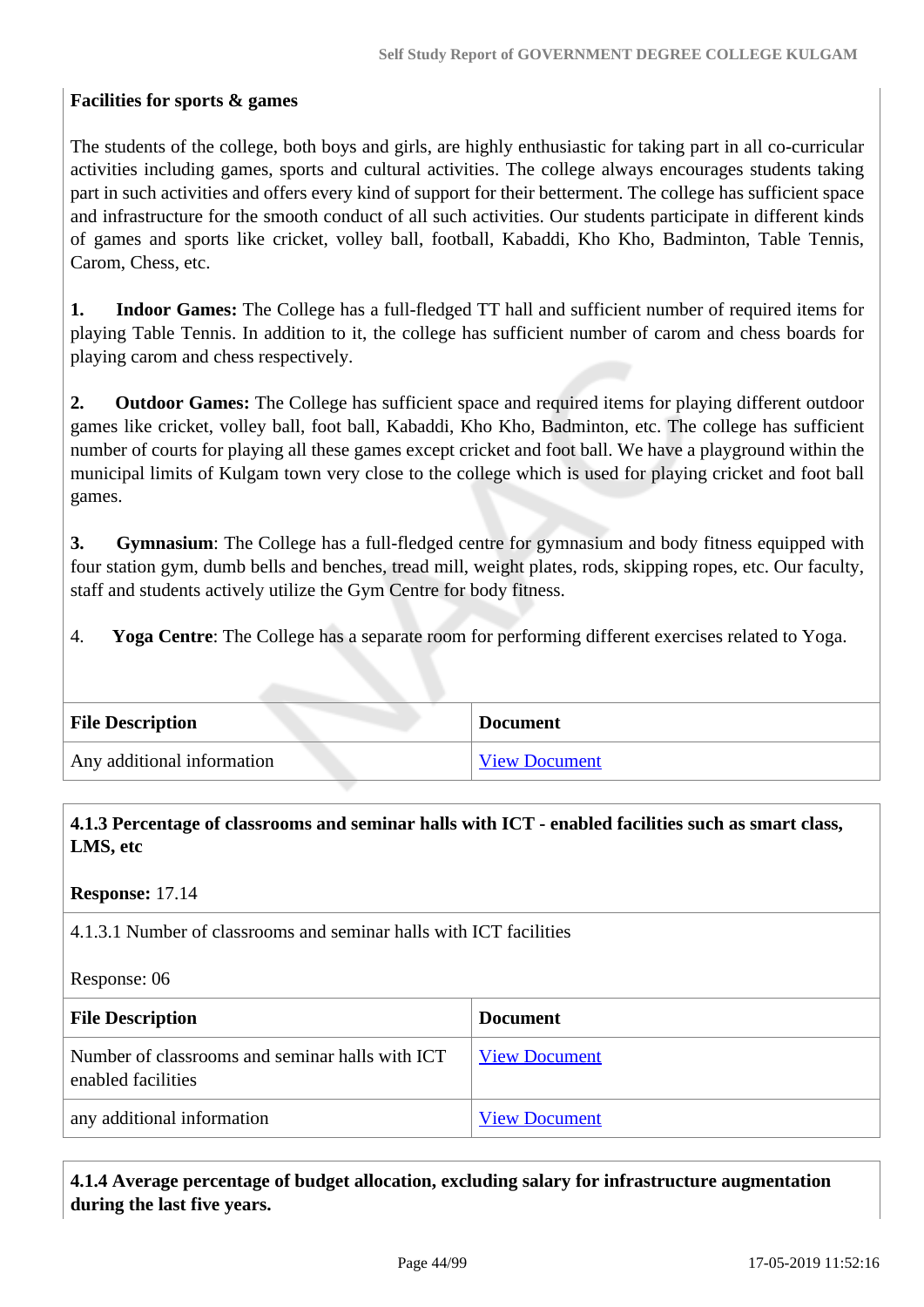#### **Response:** 40.11

4.1.4.1 Budget allocation for infrastructure augmentation, excluding salary year-wise during the last five years (INR in Lakhs)

|                                                                              | 2017-18                 | 2016-17 | $2015 - 16$ |                      | 2014-15        | 2013-14  |
|------------------------------------------------------------------------------|-------------------------|---------|-------------|----------------------|----------------|----------|
|                                                                              | 91.75                   | 119.98  | 163.95      |                      | $\overline{0}$ | $\theta$ |
|                                                                              |                         |         |             |                      |                |          |
|                                                                              | <b>File Description</b> |         |             | <b>Document</b>      |                |          |
| Details of budget allocation, excluding salary during<br>the last five years |                         |         |             | <b>View Document</b> |                |          |
| Audited utilization statements                                               |                         |         |             | <b>View Document</b> |                |          |
| Any additional information                                                   |                         |         |             | <b>View Document</b> |                |          |

## **4.2 Library as a Learning Resource**

**4.2.1 Library is automated using Integrated Library Management System (ILMS)**

**Response:** 

#### **Library is automated using Integrated Library Management**

The Institution has a functional library committee. The Library Committee is headed by the senior most HOD of the college and comprises of all the HOD's and the librarian. The main function of the Library Committee is to ensure quality books for the library and recommend ways, list deficiencies and suggest measures for making the library a knowledge encyclopedia. The committee supervises the restoration of the physical infrastructure like drinking water facility, wash room facility & proper seating arrangement for students/staff. The committee also monitors the purchase of the new books to balance the needs and demands to the students. The committee takes initiatives to make library student /user friendly which include browsing facility, automation and access to thousands of e-resources. Some of the main highlights are as follows:

- · Total area 236 Sq. Meters
- · Library can acommodate more than fifty (50) students for general and Specified reading.
- Library remains open six days a week for a period of 6 hour throughout the year.
- Library has reading room with the area of 169Sq. mtrs for general and serious reading.

Library has a network resource centre that has seven interconnected desktop computers for online eresource access.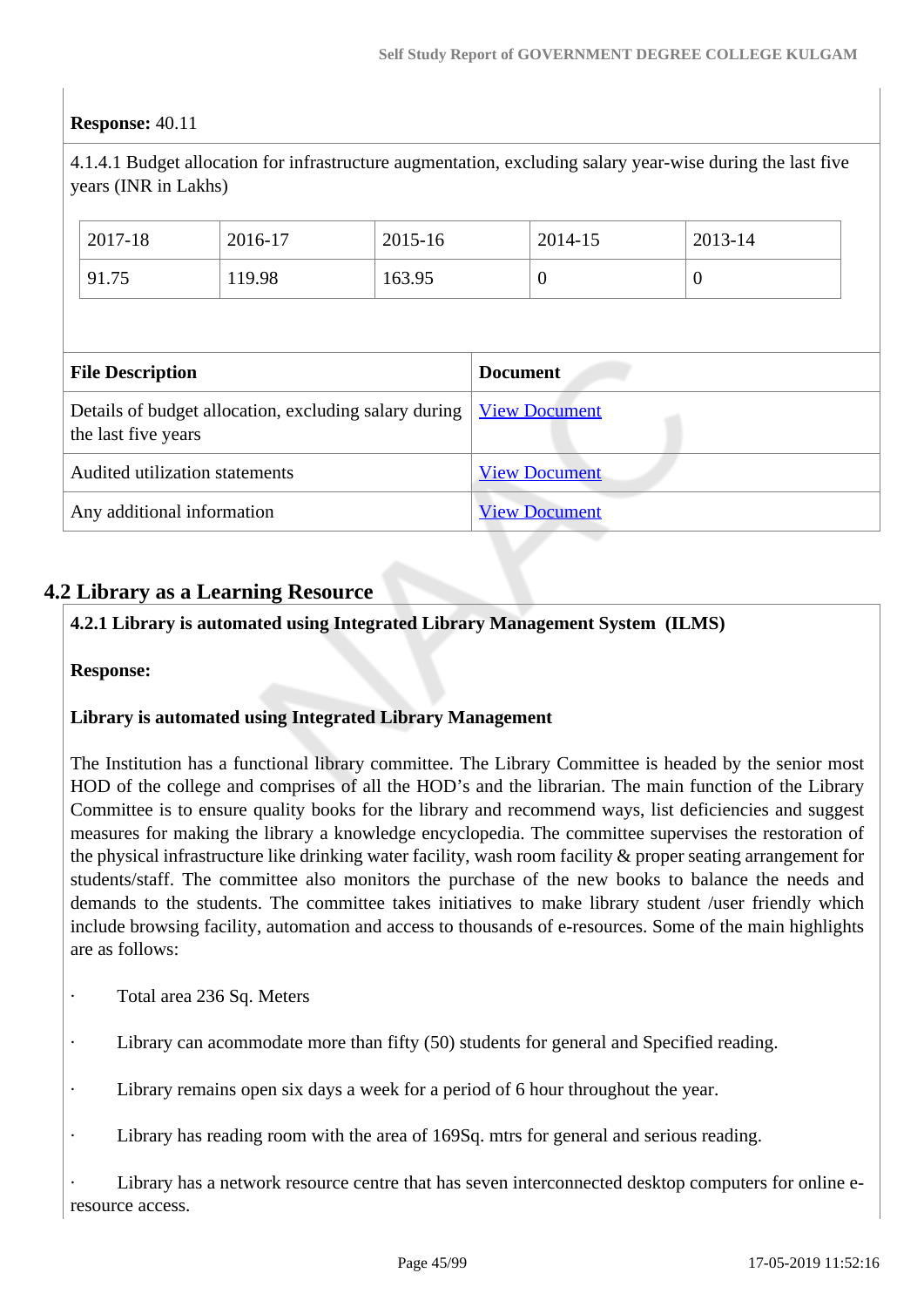The college library is in the process of automation with SOUL2.0 library software from last year. The data entry of more than 10,000 books has been completed so far. The database for new version of SOUL is designed for latest versions of MS-SQL and My-SQL (or any other popular RDBMS). SOUL 2.0 is compliant to international standards such as MARC 21 bibliographic format, Unicode based Universal Character Sets for multilingual bibliographic records and NCIP 2.0 and SIP 2 based protocols for electronic surveillance and control.

| <b>File Description</b>    | <b>Document</b>      |  |
|----------------------------|----------------------|--|
| Any additional information | <b>View Document</b> |  |

#### **4.2.2 Collection of rare books, manuscripts, special reports or any other knowledge resources for library enrichment**

#### **Response:**

The College library doesn't have any collection of rare books, manuscripts, special reports etc. However the library does have a rich collection of books belonging to various disciplines. Presently the library has 13517 books. Besides the library subscribes to a large number of national and local news papers (17) as well as magazines and journals (35).

| <b>File Description</b>    | <b>Document</b>      |
|----------------------------|----------------------|
| Any additional information | <b>View Document</b> |

#### **4.2.3 Does the institution have the following:**

- **1.e-journals 2.e-ShodhSindhu 3.Shodhganga Membership 4.e-books 5.Databases**
- **A. Any 4 of the above**
- **B. Any 3 of the above**
- **C. Any 2 of the above**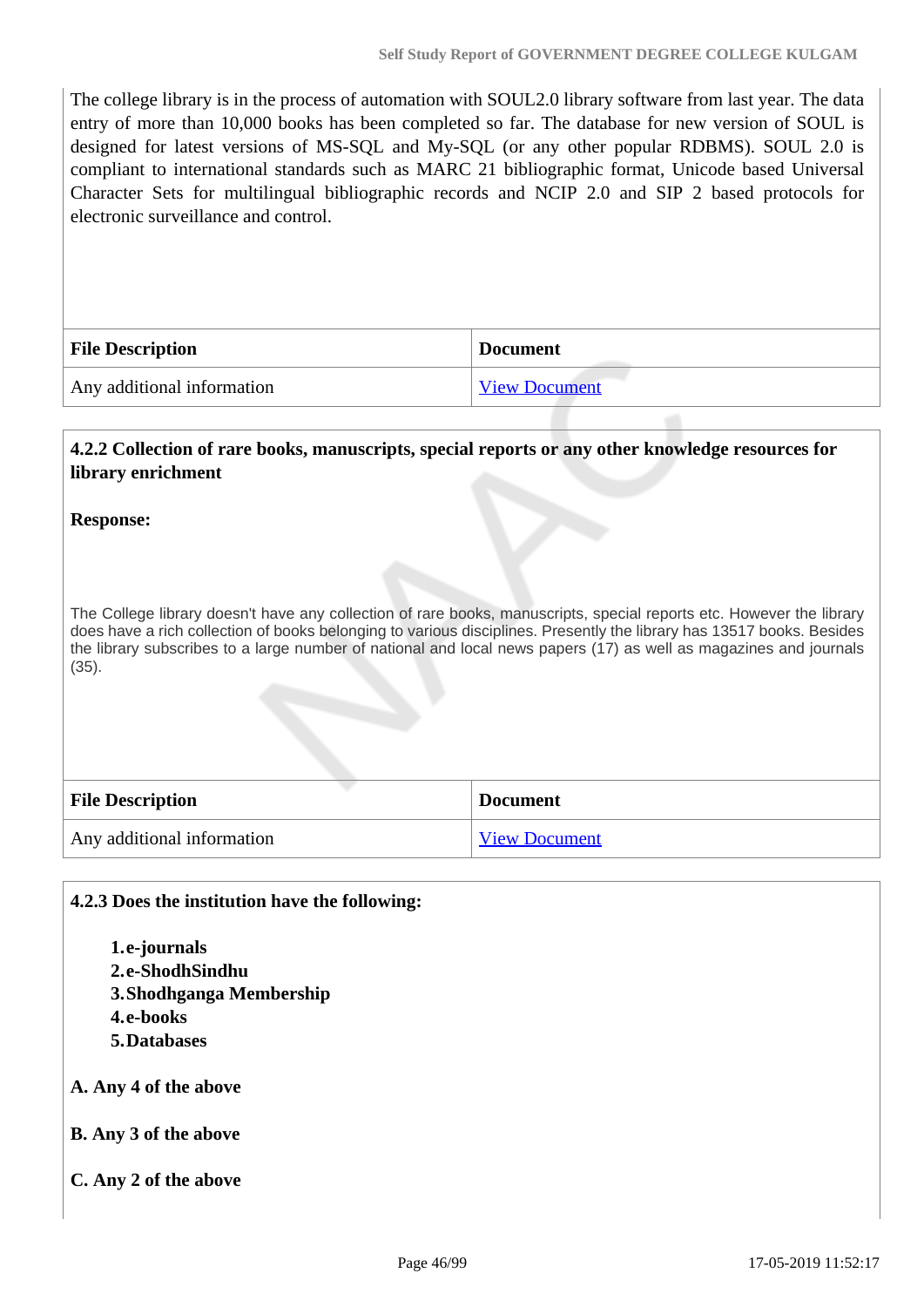#### **D. Any 1 of the above**

**Response:** E. None of the above

| <b>File Description</b>                                                                 | <b>Document</b>      |
|-----------------------------------------------------------------------------------------|----------------------|
| Details of subscriptions like e-journals, e-<br>Shodh Sindhu, Shodhganga Membership etc | <b>View Document</b> |

#### **4.2.4 Average annual expenditure for purchase of books and journals during the last five years (INR in Lakhs)**

#### **Response:** 2.61

4.2.4.1 Annual expenditure for purchase of books and journals year-wise during the last five years (INR in Lakhs)

| 2017-18 | 2016-17 | 2015-16 | 2014-15                                                 | 2013-14 |
|---------|---------|---------|---------------------------------------------------------|---------|
| 2.82    | 2.65    | 2.88    | 1 <sub>7</sub><br>$\sim$<br>$\sim$ $\sim$ $\sim$ $\sim$ | 2.55    |

| <b>File Description</b>                                                                        | <b>Document</b>      |
|------------------------------------------------------------------------------------------------|----------------------|
| Details of annual expenditure for purchase of books<br>and journals during the last five years | <b>View Document</b> |
| Audited statements of accounts                                                                 | <b>View Document</b> |
| Any additional information                                                                     | <b>View Document</b> |

# **4.2.5 Availability of remote access to e-resources of the library Response:** No **File Description Document** Any additional information <br>
<u>[View Document](https://assessmentonline.naac.gov.in/storage/app/hei/SSR/101873/4.2.5_1548582881_2321.pdf)</u>

#### **4.2.6 Percentage per day usage of library by teachers and students**

**Response:** 1.44

4.2.6.1 Average number of teachers and students using library per day over last one year

Response: 70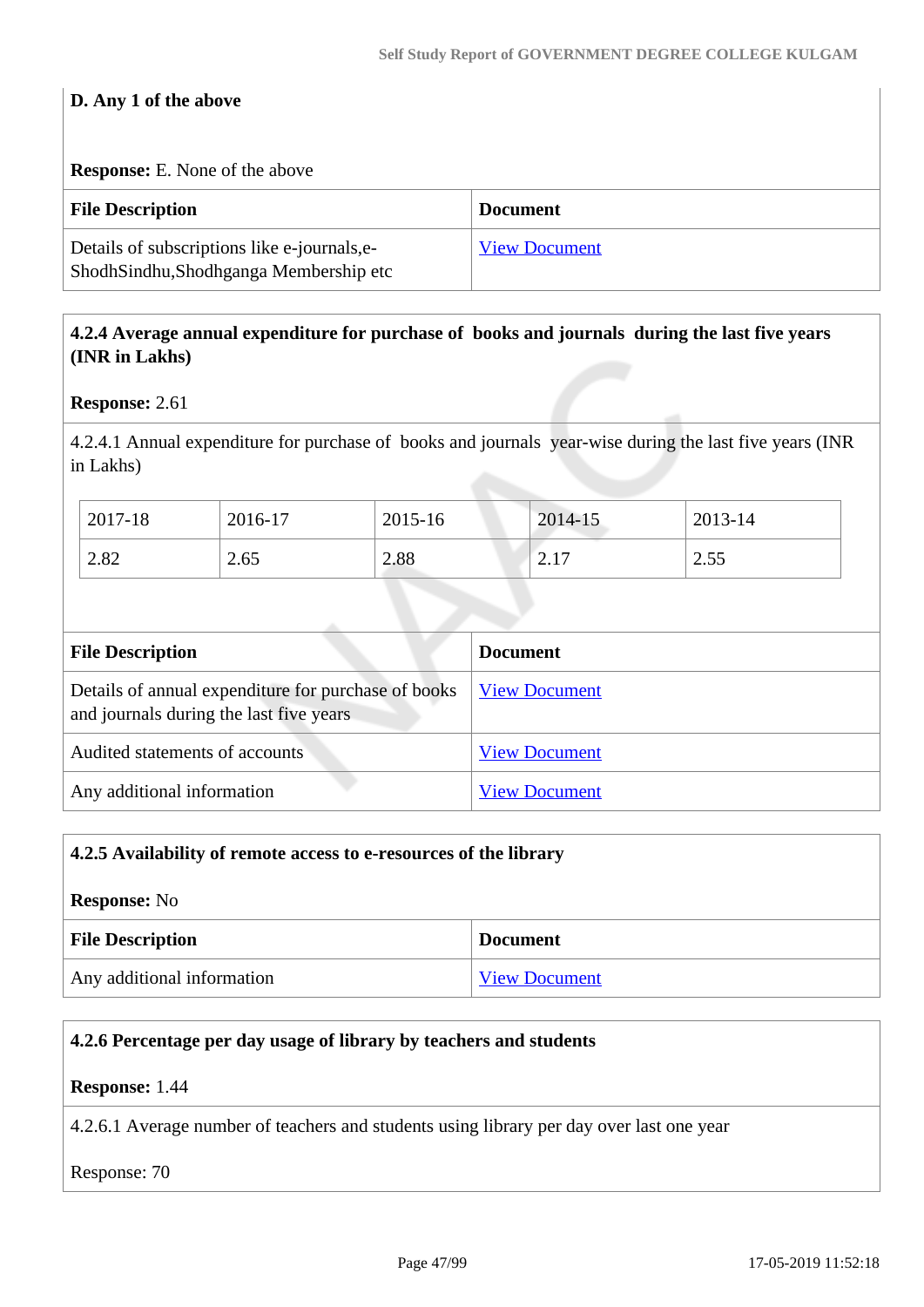| <b>File Description</b>    | <b>Document</b>      |  |
|----------------------------|----------------------|--|
| Any additional information | <b>View Document</b> |  |

## **4.3 IT Infrastructure**

#### **4.3.1 Institution frequently updates its IT facilities including Wi-Fi**

#### **Response:**

The Institution started BCA (Bachelor in Computer Applications) program in 2012 with the intake capacity of 30 students per batch. The computer laboratory started functioning in 2012 with 12 computers. Over the period of time more computer systems were added to the institution not only to Computer Application department but to other departments as well. Presently the institution has 101 computer systems installed in computer application department's labs, college library, administrative departments and other departments.

The college has a EDUSAT terminal for delivering online lectures by experts & student interaction with them. As a part of e-governance the University of Kashmir has setup an IT&SS cell in the college for the facilitation of students in admission and examination etc. the university caters to the student needs through this cell.

The college library is in the process of library automation with SOUL2.0 library software from last year. The data entry of more than 10,000 books has been completed so far. The database for new version of SOUL is designed for latest versions of MS-SQL and MySQL (or any other popular RDBMS). SOUL 2.0 is compliant to international standards such as MARC 21 bibliographic format, Unicode based Universal Character Sets for multilingual bibliographic records and NCIP 2.0 and SIP 2 based protocols for electronic surveillance and control. The college library has a network resource centre which has seven computers connected with local area network with a dedicated broadband connection for online access to educational contents.

The college has a state-of-the-art smart class room with the seating capacity of 50 persons at a time. The smart class room has an interactive display board connected with an embedded core i3 computer and 20 interactive pads. The college has extended ICT facilities to 11 class rooms of Arts Block for effective delivering of teaching and learning process. In addition to that different labs also use ICT facility in teaching learning process. Computer science labs have all computers connected through LAN despite availability to Jio-WiFi facility in the whole campus that has been set in 2017 by Jio-infocom Ltd. Under its educational initiative. In the campus a student can access up to 34MB of data per day free of cost.

#### **4.3.2 Student - Computer ratio**

**Response:** 47.79

| <b>File Description</b>    | <b>Document</b>      |  |
|----------------------------|----------------------|--|
| Any additional information | <b>View Document</b> |  |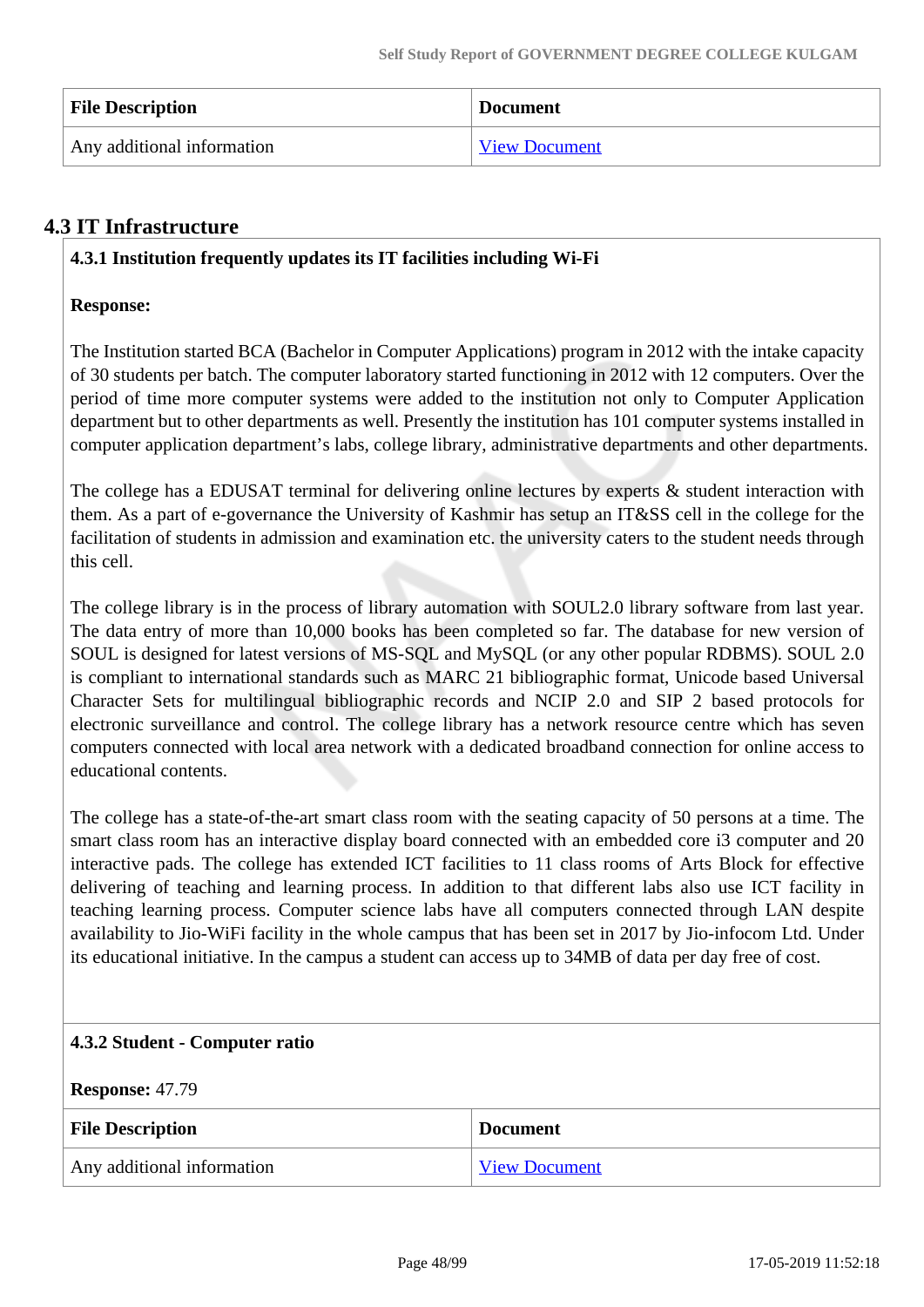| 4.3.3 Available bandwidth of internet connection in the Institution (Lease line)<br>$>=50$ MBPS |                      |  |  |
|-------------------------------------------------------------------------------------------------|----------------------|--|--|
| <b>35-50 MBPS</b>                                                                               |                      |  |  |
| <b>20-35 MBPS</b>                                                                               |                      |  |  |
| <b>5-20 MBPS</b>                                                                                |                      |  |  |
| <b>Response: &lt;5 MBPS</b>                                                                     |                      |  |  |
| <b>File Description</b>                                                                         | <b>Document</b>      |  |  |
| Any additional information                                                                      | <b>View Document</b> |  |  |

## **4.3.4 Facilities for e-content development such as Media Centre, Recording facility, Lecture Capturing System (LCS)**

#### **Response:** No

| <b>File Description</b>                                                               | <b>Document</b>      |
|---------------------------------------------------------------------------------------|----------------------|
| Facilities for e-content development such as Media<br>Centre, Recording facility, LCS | <b>View Document</b> |
| Any additional information                                                            | <b>View Document</b> |

## **4.4 Maintenance of Campus Infrastructure**

 **4.4.1 Average Expenditure incurred on maintenance of physical facilities and academic support facilities excluding salary component, as a percentage during the last five years**

#### **Response:** 4.74

4.4.1.1 Expenditure incurred on maintenance of physical facilities and academic support facilities excluding salary component year-wise during the last five years (INR in Lakhs)

| 2017-18 | 2016-17 | 2015-16 | 2014-15 | $2013 - 14$ |
|---------|---------|---------|---------|-------------|
| 68.15   | 17.78   | 10.86   | 12.21   | 5.42        |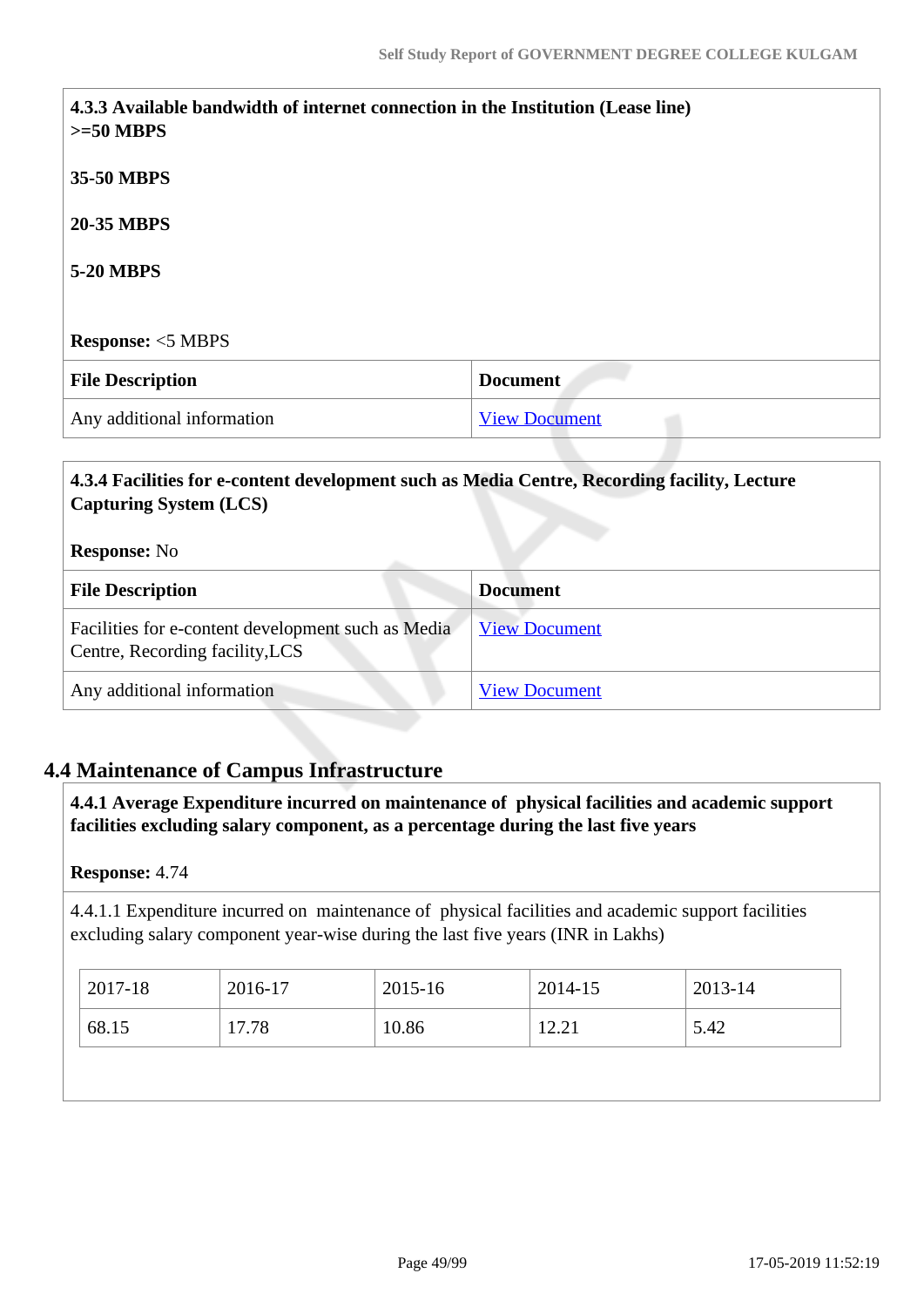| <b>File Description</b>                                                                         | <b>Document</b>      |
|-------------------------------------------------------------------------------------------------|----------------------|
| Details about assigned budget and expenditure on<br>physical facilities and academic facilities | <b>View Document</b> |
| Audited statements of accounts.                                                                 | <b>View Document</b> |
| Any additional information                                                                      | <b>View Document</b> |

 **4.4.2 There are established systems and procedures for maintaining and utilizing physical, academic and support facilities - laboratory, library, sports complex, computers, classrooms etc.**

#### **Response:**

The college has separate committees to take care of all aspects related to the maintenance and utilization of physical & academic support programmes including library, sports, ICT, classrooms etc. The conveners of all the committees are associate professors or senior assistant professors. Meetings are called by the conveners on routine basis to check the status of the existing resources and proposals are submitted to the principal for up gradation of the existing infrastructure.

The college library has sufficient number of books required as per the latest Choice Based Credit System for all subjects. However, many new courses have been introduced in the college and many other courses are expected to be introduced very soon. The college library committee obtains the list of books recommended by the concerned departments and ensures that every kind of study material remains available for the students in the library. The college library is fully automated and also equipped with a browsing centre so that the students can browse the material required by them from the Internet. The college ICT committee takes care of the browsing centre, library automation and every kind of online support to the students, faculty and staff of the college.

The college sports committee takes care of the sports related infrastructure and it's up gradation. The college has sufficient area and infrastructure to ensure that all sports related activities (indoor and outdoor) are organized in a satisfactory manner. Computers are being used in the college not only in the concerned departments but also in the administrative office, Science departments, library and many other sections. The college has three fully equipped computer labs, one for BCA students and two for BSc and BA students having Computer Applications as one of the subjects.

The college has sufficient number of classrooms required to deliver classes, examinations and other academic activities. The college possesses an ICT enabled conference room and a fully equipped Smart Classroom. The smart classroom is equipped with the items like interactive board, projector, interactive panel, CPU, visualizer, interactive pads, UPS, Internet facility and many other ICT equipments. Since the total enrolment of student's increases in the college day by day, the college development committee has submitted proposal to the Government for construction of separate examination block with a capacity to accommodate 2000 examinees at a time. In addition to that preparation of DPRs for construction of 02 more floors over old class room block on columns, physical science block and library block are under process.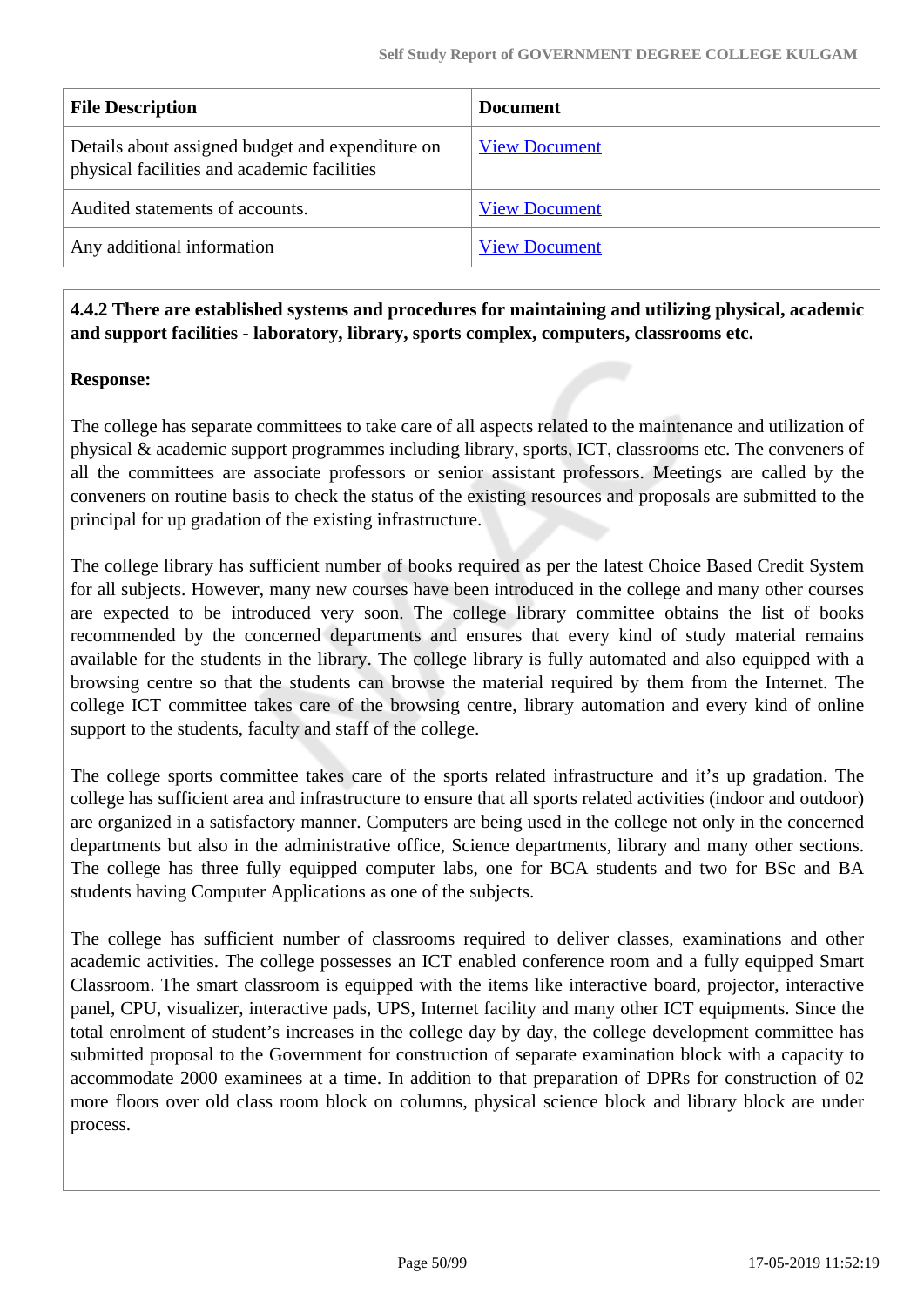| <b>File Description</b>    | <b>Document</b>      |  |
|----------------------------|----------------------|--|
| Any additional information | <b>View Document</b> |  |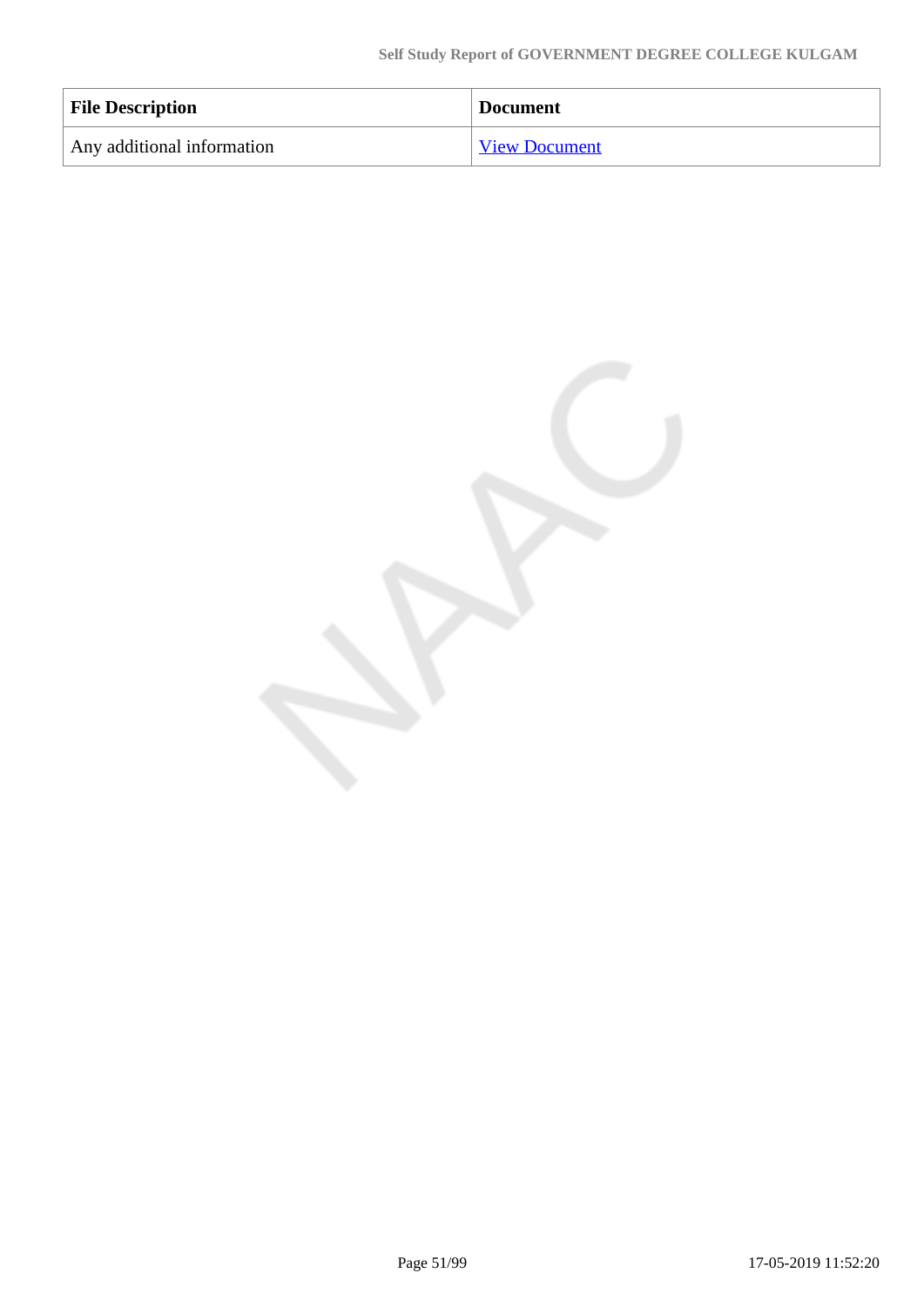## **Criterion 5 - Student Support and Progression**

#### **5.1 Student Support**

#### **5.1.1 Average percentage of students benefited by scholarships and freeships provided by the Government during the last five years**

#### **Response:** 14.46

5.1.1.1 Number of students benefited by scholarships and freeships provided by the Government year-wise during the last five years

| 2017-18 | 2016-17 | 2015-16 | 2014-15 | 2013-14 |
|---------|---------|---------|---------|---------|
| 1991    | 1306    | 16      | 19      | ◡       |

| <b>File Description</b>                                                                                                            | <b>Document</b>      |
|------------------------------------------------------------------------------------------------------------------------------------|----------------------|
| Upload self attested letter with the list of students<br>sanctioned scholarships                                                   | <b>View Document</b> |
| Average percentage of students benefited by<br>scholarships and freeships provided by the<br>Government during the last five years | <b>View Document</b> |
| Any additional information                                                                                                         | <b>View Document</b> |

#### **5.1.2 Average percentage of students benefited by scholarships, freeships, etc. provided by the institution besides government schemes during the last five years**

#### **Response:** 9.96

5.1.2.1 Total number of students benefited by scholarships, freeships, etc provided by the institution besides government schemes year-wise during the last five years

| 2017-18 | 2016-17 | 2015-16 | 2014-15 | 2013-14 |
|---------|---------|---------|---------|---------|
| 542     | 475     | 266     | 424     | 390     |

| <b>File Description</b>                                                                                      | <b>Document</b>      |
|--------------------------------------------------------------------------------------------------------------|----------------------|
| Number of students benefited by scholarships and<br>free ships besides government schemes in last 5<br>years | <b>View Document</b> |
| Any additional information                                                                                   | <b>View Document</b> |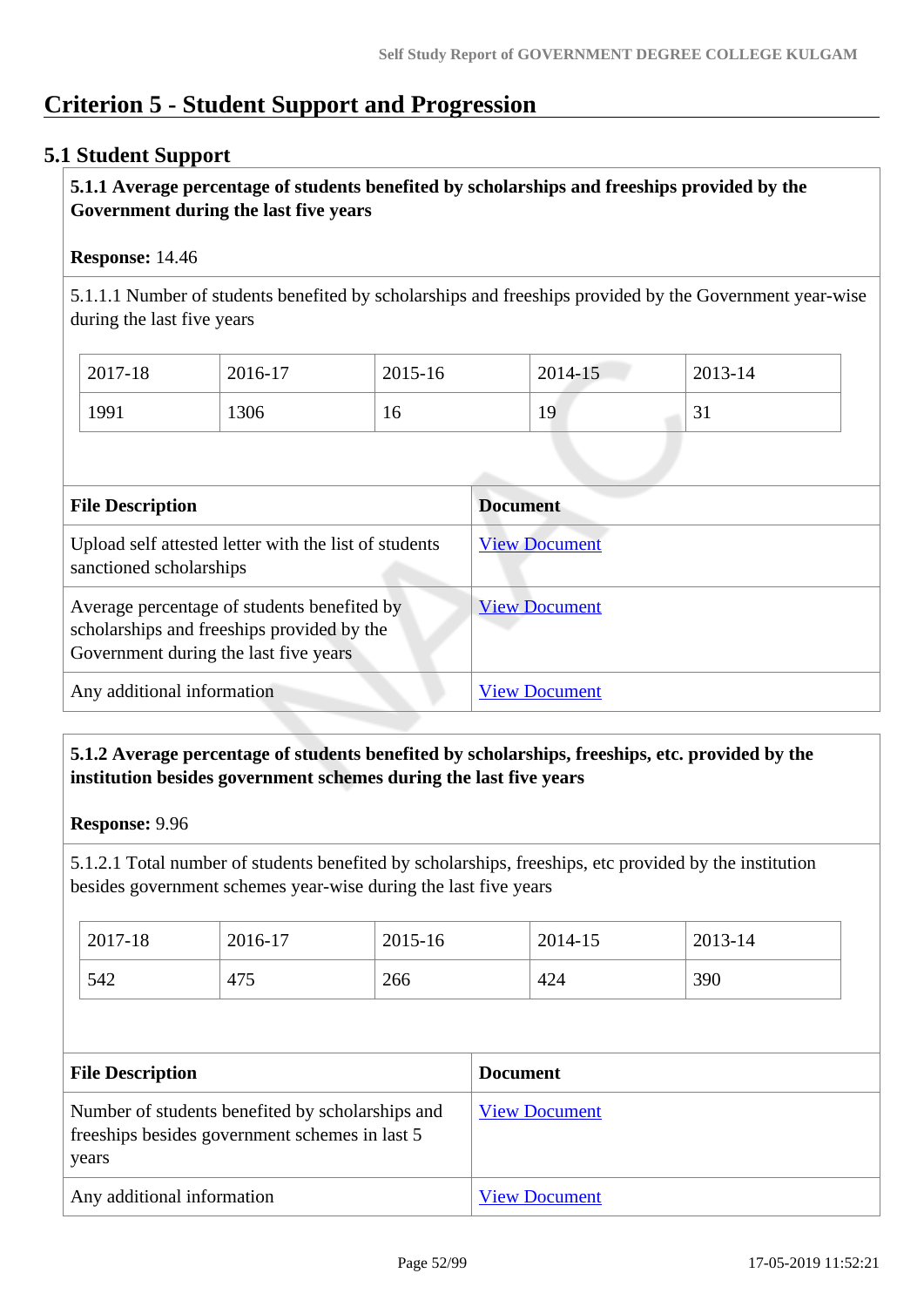| 5.1.3 Number of capability enhancement and development schemes - |                      |
|------------------------------------------------------------------|----------------------|
| 1. For competitive examinations                                  |                      |
| 2. Career counselling                                            |                      |
| 3. Soft skill development                                        |                      |
| 4. Remedial coaching                                             |                      |
| 5. Language lab                                                  |                      |
| <b>6.Bridge courses</b>                                          |                      |
| 7. Yoga and meditation                                           |                      |
| <b>8. Personal Counselling</b>                                   |                      |
| A. 7 or more of the above                                        |                      |
| B. Any 6 of the above<br>C. Any 5 of the above                   |                      |
|                                                                  |                      |
| D. Any 4 of the above                                            |                      |
|                                                                  |                      |
| <b>Response:</b> D. Any 4 of the above                           |                      |
| <b>File Description</b>                                          | <b>Document</b>      |
| Details of capability enhancement and development<br>schemes     | <b>View Document</b> |
| Any additional information                                       | <b>View Document</b> |
| Link to Institutional website                                    | <b>View Document</b> |

#### **5.1.4 Average percentage of student benefited by guidance for competitive examinations and career counselling offered by the institution during the last five years**

#### **Response:** 4.73

5.1.4.1 Number of students benefited by guidance for competitive examinations and career counselling offered by the institution year-wise during the last five years

|            | 2016-17<br>2015-16 | 2014-15           | 2013-14 |
|------------|--------------------|-------------------|---------|
| 137<br>366 | 208                | $\sim$ 1<br>1 J 1 | 128     |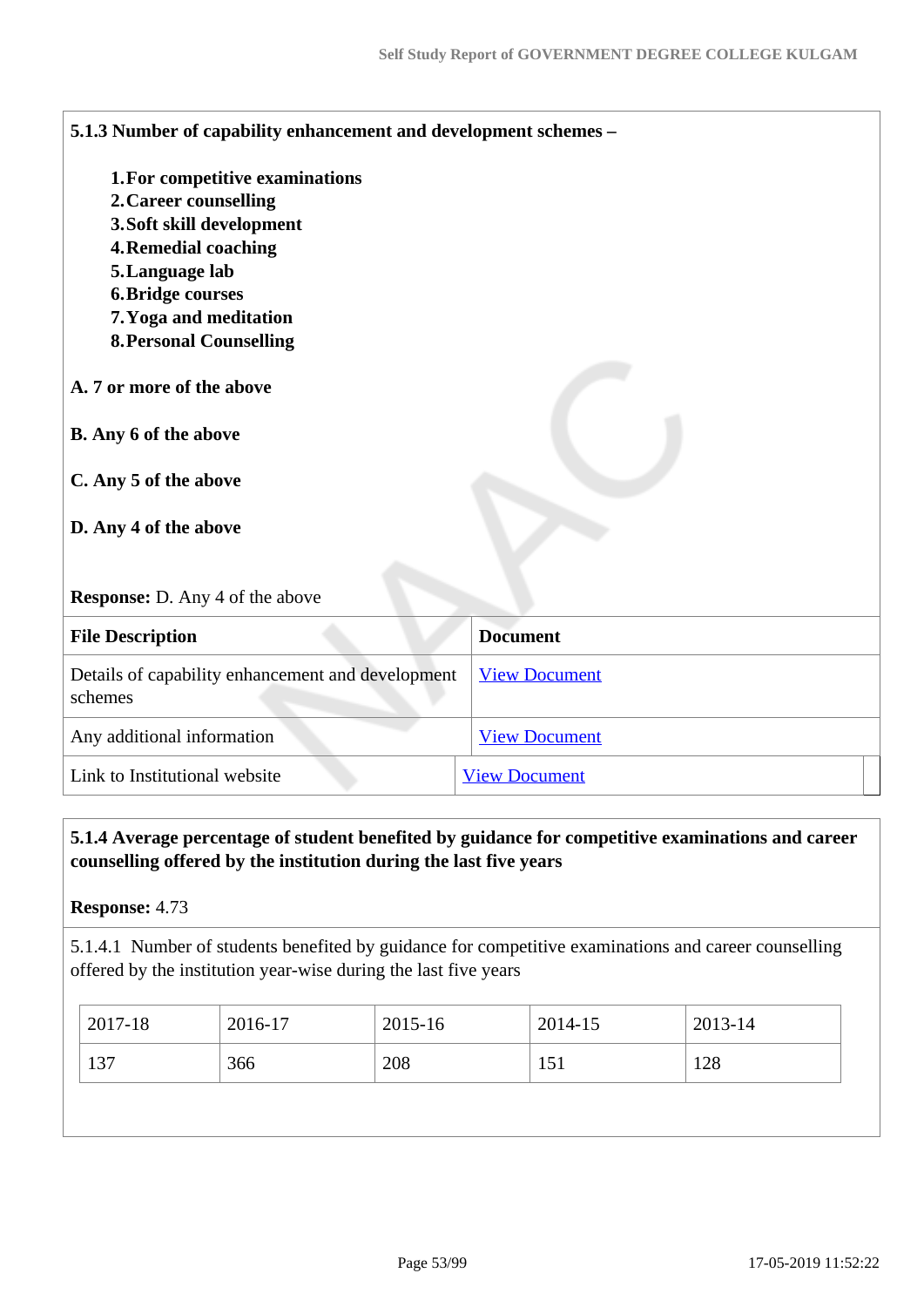| <b>File Description</b>                                                                                                       | <b>Document</b>      |
|-------------------------------------------------------------------------------------------------------------------------------|----------------------|
| Number of students benefited by guidance for<br>competitive examinations and career counselling<br>during the last five years | <b>View Document</b> |
| Any additional information                                                                                                    | <b>View Document</b> |

#### **5.1.5 Average percentage of students benefited by Vocational Education and Training (VET) during the last five years**

#### **Response:** 0

5.1.5.1 Number of students attending VET year-wise during the last five years

| 2017-18 | 2016-17 | 2015-16 | 2014-15        | 2013-14 |
|---------|---------|---------|----------------|---------|
| 00      | 00      | 00      | 0 <sup>c</sup> | ν       |

| <b>File Description</b>                   | <b>Document</b>      |  |  |
|-------------------------------------------|----------------------|--|--|
| Details of the students benifitted by VET | <b>View Document</b> |  |  |
| Any additional information                | <b>View Document</b> |  |  |

#### **5.1.6 The institution has a transparent mechanism for timely redressal of student grievances including sexual harassment and ragging cases**

**Response:** Yes

| <b>File Description</b>                                                                                                            | <b>Document</b>      |
|------------------------------------------------------------------------------------------------------------------------------------|----------------------|
| Minutes of the meetings of student redressal<br>committee, prevention of sexual harassment<br>committee and Anti Ragging committee | <b>View Document</b> |
| Details of student grievances including sexual<br>harassment and ragging cases                                                     | <b>View Document</b> |
| Any additional information                                                                                                         | <b>View Document</b> |

#### **5.2 Student Progression**

**5.2.1 Average percentage of placement of outgoing students during the last five years**

**Response:** 1.25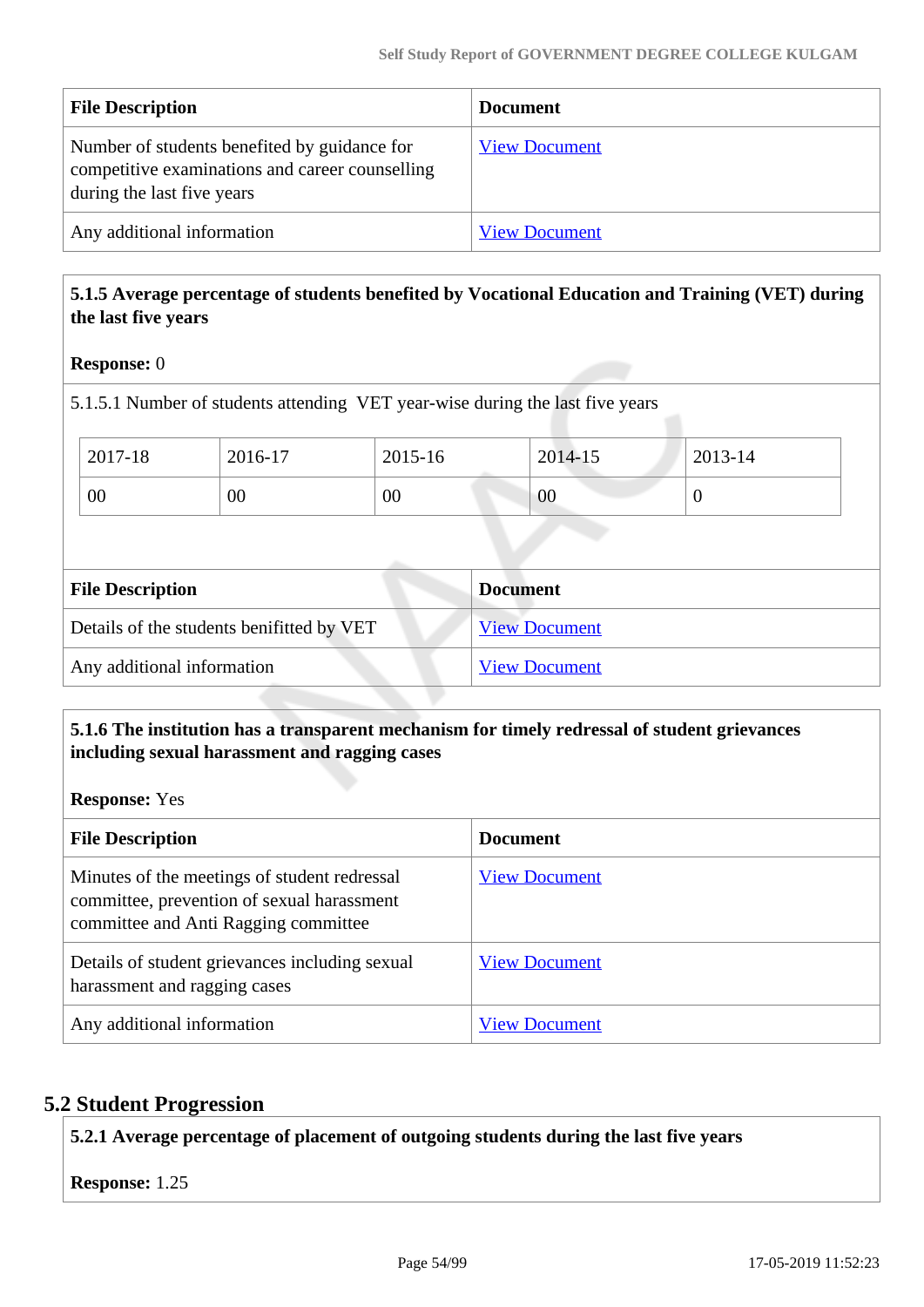|                                                            |                                            | 5.2.1.1 Number of outgoing students placed year-wise during the last five years |                      |  |         |         |  |
|------------------------------------------------------------|--------------------------------------------|---------------------------------------------------------------------------------|----------------------|--|---------|---------|--|
|                                                            | 2017-18                                    | 2016-17                                                                         | $2015 - 16$          |  | 2014-15 | 2013-14 |  |
|                                                            | 32                                         | 10                                                                              | 12                   |  | 12      | 8       |  |
|                                                            |                                            |                                                                                 |                      |  |         |         |  |
|                                                            | <b>Document</b><br><b>File Description</b> |                                                                                 |                      |  |         |         |  |
| Self attested list of students placed                      |                                            | <b>View Document</b>                                                            |                      |  |         |         |  |
| Details of student placement during the last five<br>years |                                            |                                                                                 | <b>View Document</b> |  |         |         |  |
| Any additional information                                 |                                            |                                                                                 | <b>View Document</b> |  |         |         |  |
|                                                            |                                            |                                                                                 |                      |  |         |         |  |

#### **5.2.2 Percentage of student progression to higher education (previous graduating batch)**

#### **Response:** 5.24

5.2.2.1 Number of outgoing students progressing to higher education

Response: 71

| <b>File Description</b>                            | <b>Document</b>      |
|----------------------------------------------------|----------------------|
| Upload supporting data for student/alumni          | <b>View Document</b> |
| Details of student progression to higher education | <b>View Document</b> |
| Any additional information                         | <b>View Document</b> |

#### **5.2.3 Average percentage of students qualifying in State/ National/ International level examinations during the last five years (eg: NET/ SLET/ GATE/ GMAT/ CAT/ GRE/ TOEFL/ Civil Services/State government examinations)**

**Response:** 13.66

5.2.3.1 Number of students qualifying in state/ national/ international level examinations (eg: NET/ SLET/ GATE/ GMAT/ CAT/ GRE/ TOEFL/ Civil services/ State government examinations) year-wise during the last five years

| 2017-18 | 2016-17                  | 2015-16 | 2014-15 | 2013-14 |
|---------|--------------------------|---------|---------|---------|
| 42      | $\sim$<br>$\overline{1}$ | ⊥ັ      | ⊥ັ      | O       |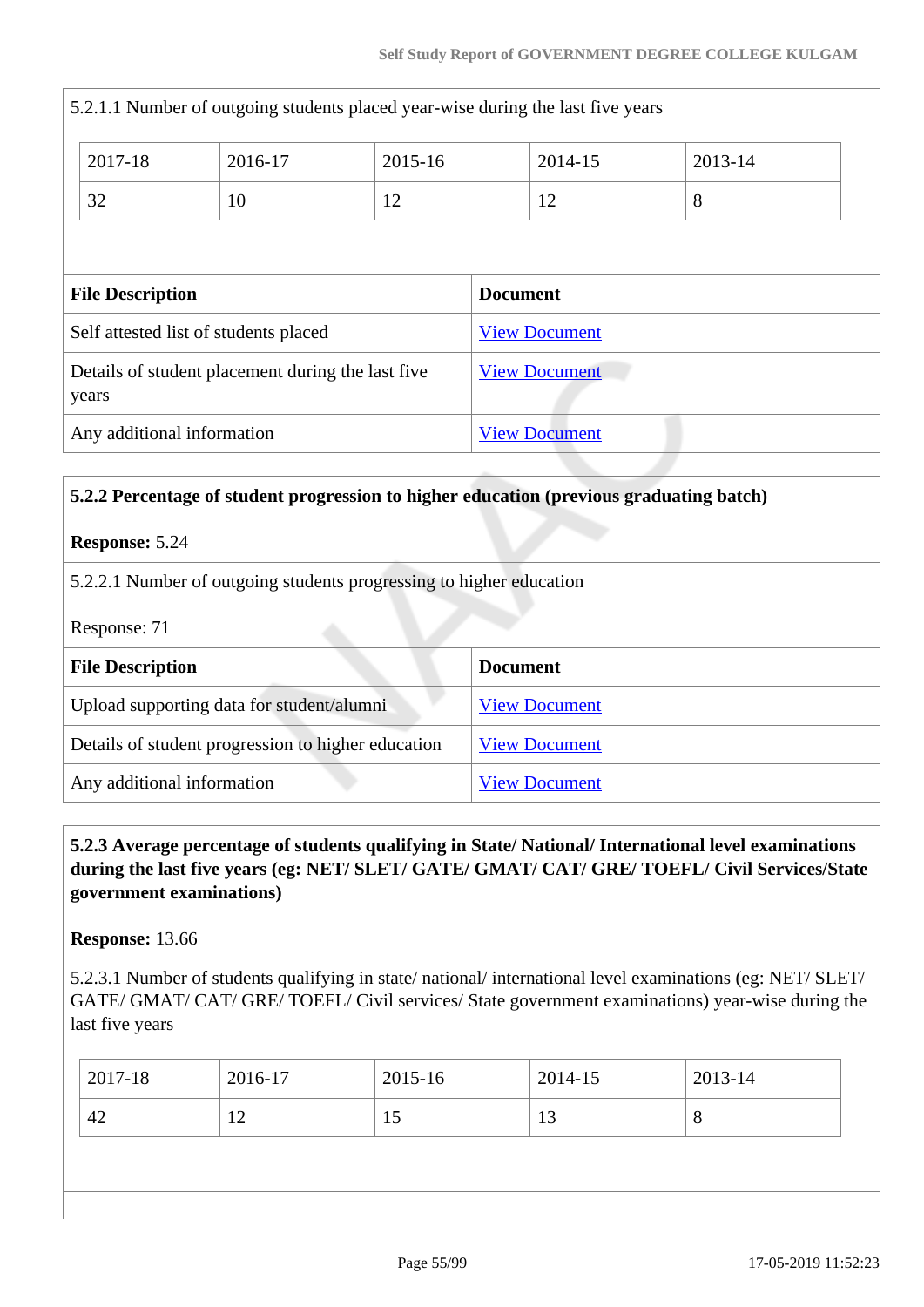|                                                                                                                    | 2017-18 | 2016-17 | $2015 - 16$          |                      | 2014-15 | 2013-14 |  |
|--------------------------------------------------------------------------------------------------------------------|---------|---------|----------------------|----------------------|---------|---------|--|
|                                                                                                                    | 243     | 112     | 106                  |                      | 94      | 65      |  |
|                                                                                                                    |         |         |                      |                      |         |         |  |
| <b>File Description</b>                                                                                            |         |         |                      | <b>Document</b>      |         |         |  |
| Upload supporting data for the same                                                                                |         |         | <b>View Document</b> |                      |         |         |  |
| Number of students qualifying in state/national/<br>international level examinations during the last five<br>years |         |         | <b>View Document</b> |                      |         |         |  |
| Any additional information                                                                                         |         |         |                      | <b>View Document</b> |         |         |  |

5.2.3.2 Number of students who have appeared for the exams year-wise during the last five years

## **5.3 Student Participation and Activities**

 **5.3.1 Number of awards/medals for outstanding performance in sports/cultural activities at national / international level (award for a team event should be counted as one) during the last five years.**

#### **Response:** 0

5.3.1.1 Number of awards/medals for outstanding performance in sports/cultural activities at national/international level (award for a team event should be counted as one) year-wise during the last five years

| 2017-18 | 2016-17 | 2015-16 | 2014-15 | 2013-14 |
|---------|---------|---------|---------|---------|
| 00      | ν       |         |         | ν       |

| <b>File Description</b>                                                                                                                            | <b>Document</b>      |
|----------------------------------------------------------------------------------------------------------------------------------------------------|----------------------|
| Number of awards/medals for outstanding<br>performance in sports/cultural activities at<br>national/international level during the last five years | <b>View Document</b> |
| e-copies of award letters and certificates                                                                                                         | <b>View Document</b> |
| Any additional information                                                                                                                         | <b>View Document</b> |

#### **5.3.2 Presence of an active Student Council & representation of students on academic & administrative bodies/committees of the institution**

**Response:**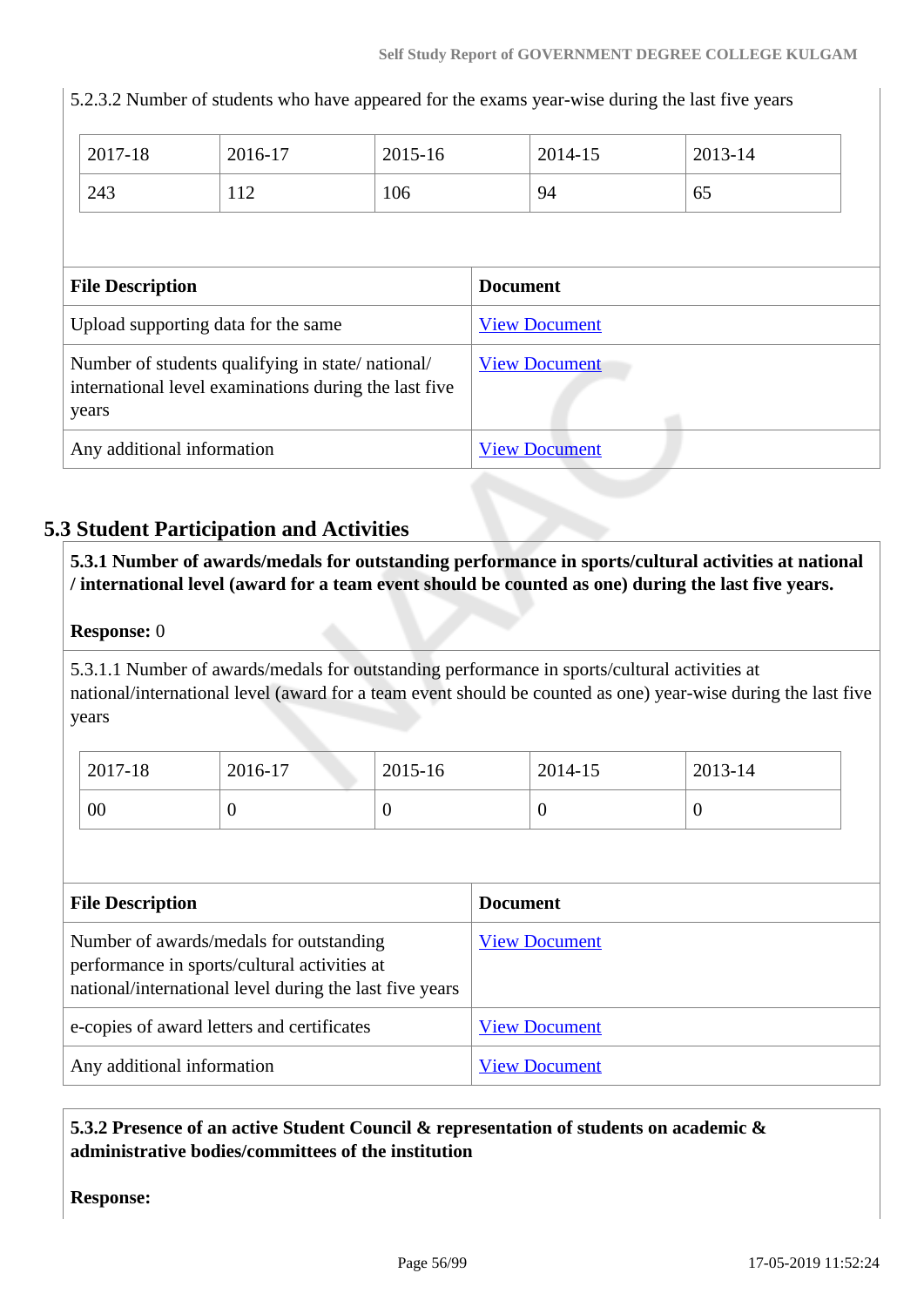The college has a vibrant and functional Student Council consisting of all the class representatives (both male and female). The Student Council participates in various academic and administrative activities. The Student Council primarily acts as an important link between the college administration and students. The student representatives belonging to the council are placed in various committees of the college. The representation of the students in different committees helps in democratic functioning of the college. The student perspective with regard to functioning of the college is duly taken care in the functioning of different committees. The Student Council provides its suggestions with regard to academics, development and other activities in the college.

The college administration periodically organizes meetings with representatives of Student Council with regard to various issues confronting the college. These include issues pertaining to academics, maintenance of discipline within the campus, organization of co-circular activities, organization of debates and seminars, conduct of tours and exposure visits, incidents of ragging and sexual harassment, etc. The college administration takes due cognizance of suggestions and observations of students in these council meetings. Due consideration is given to these suggestions before framing future policies for the future.

| <b>File Description</b>         | <b>Document</b>      |  |
|---------------------------------|----------------------|--|
| Any additional information      | <b>View Document</b> |  |
| Link for Additional Information | <b>View Document</b> |  |

#### **5.3.3 Average number of sports and cultural activities/ competitions organised at the institution level per year**

**Response:** 3.8

5.3.3.1 Number of sports and cultural activities / competitions organised at the institution level year-wise during the last five years

| 2017-18 | 2016-17 | 2015-16 | 2014-15                  | 2013-14 |
|---------|---------|---------|--------------------------|---------|
|         |         |         | $\overline{\phantom{0}}$ |         |

| <b>File Description</b>                                                       | <b>Document</b>      |
|-------------------------------------------------------------------------------|----------------------|
| Report of the event                                                           | <b>View Document</b> |
| Number of sports and cultural activities /<br>competitions organised per year | <b>View Document</b> |
| Any additional information                                                    | <b>View Document</b> |

## **5.4 Alumni Engagement**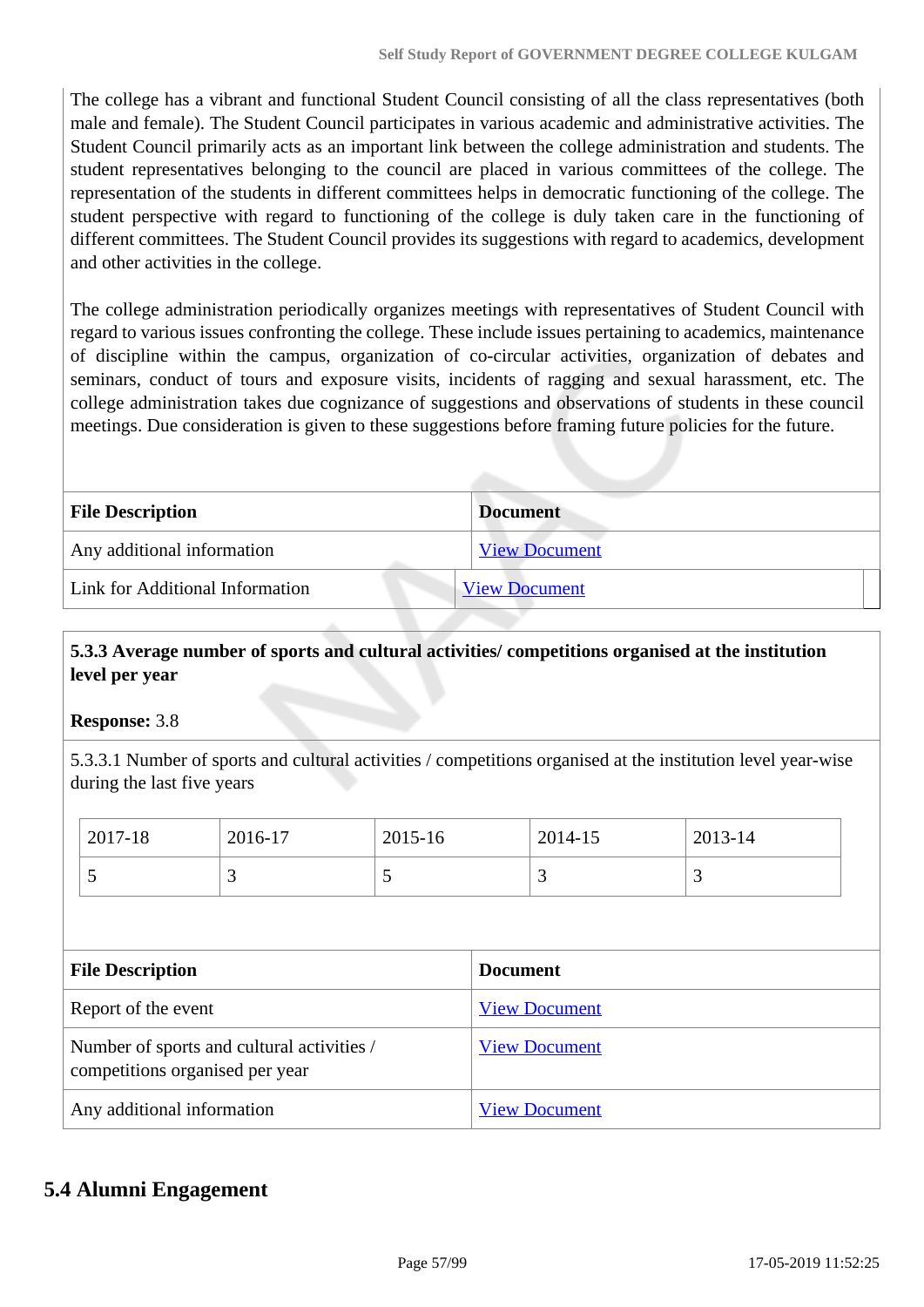## **5.4.1 The Alumni Association/Chapters (registered and functional) contributes significantly to the development of the institution through financial and non financial means during the last five years**

#### **Response:**

The College constituted its Alumni Association in the month of December 2018. The association was titled as "AABSHAR ALUMNI ASSOCIATION". About 56 participants who have been the students of this college since its establishment in 2004 participated in the FIRST MEET of the association. During the meeting, the byelaws of the association were framed and discussed upon by the participants. The byelaws were therefore unanimously adopted.

The executive body of the association was also constituted in the first meeting. The members unanimously elected office bearrers to the association which shall run the affairs in future. The registration work of the association and other legal formalities are under process.

| 5.4.2 Alumni contribution during the last five years(INR in Lakhs)<br>? 5 Lakhs |                      |  |
|---------------------------------------------------------------------------------|----------------------|--|
| 4 Lakhs - 5 Lakhs                                                               |                      |  |
| 3 Lakhs - 4 Lakhs                                                               |                      |  |
| 1 Lakh - 3 Lakhs                                                                |                      |  |
| <b>Response:</b> <1 Lakh                                                        |                      |  |
| <b>File Description</b>                                                         | <b>Document</b>      |  |
| Alumni association audited statements                                           | <b>View Document</b> |  |

#### **5.4.3 Number of Alumni Association / Chapters meetings held during the last five years**

#### **Response:** 0

5.4.3.1 Number of Alumni Association /Chapters meetings held year-wise during the last five years

| 2017-18 | 2016-17 | 2015-16 | 2014-15 | 2013-14 |
|---------|---------|---------|---------|---------|
| ν       | ີ       | ◡       | ◡       | v       |

| <b>File Description</b>                                                                                   | <b>Document</b> |
|-----------------------------------------------------------------------------------------------------------|-----------------|
| Number of Alumni Association / Chapters meetings   View Document<br>conducted during the last five years. |                 |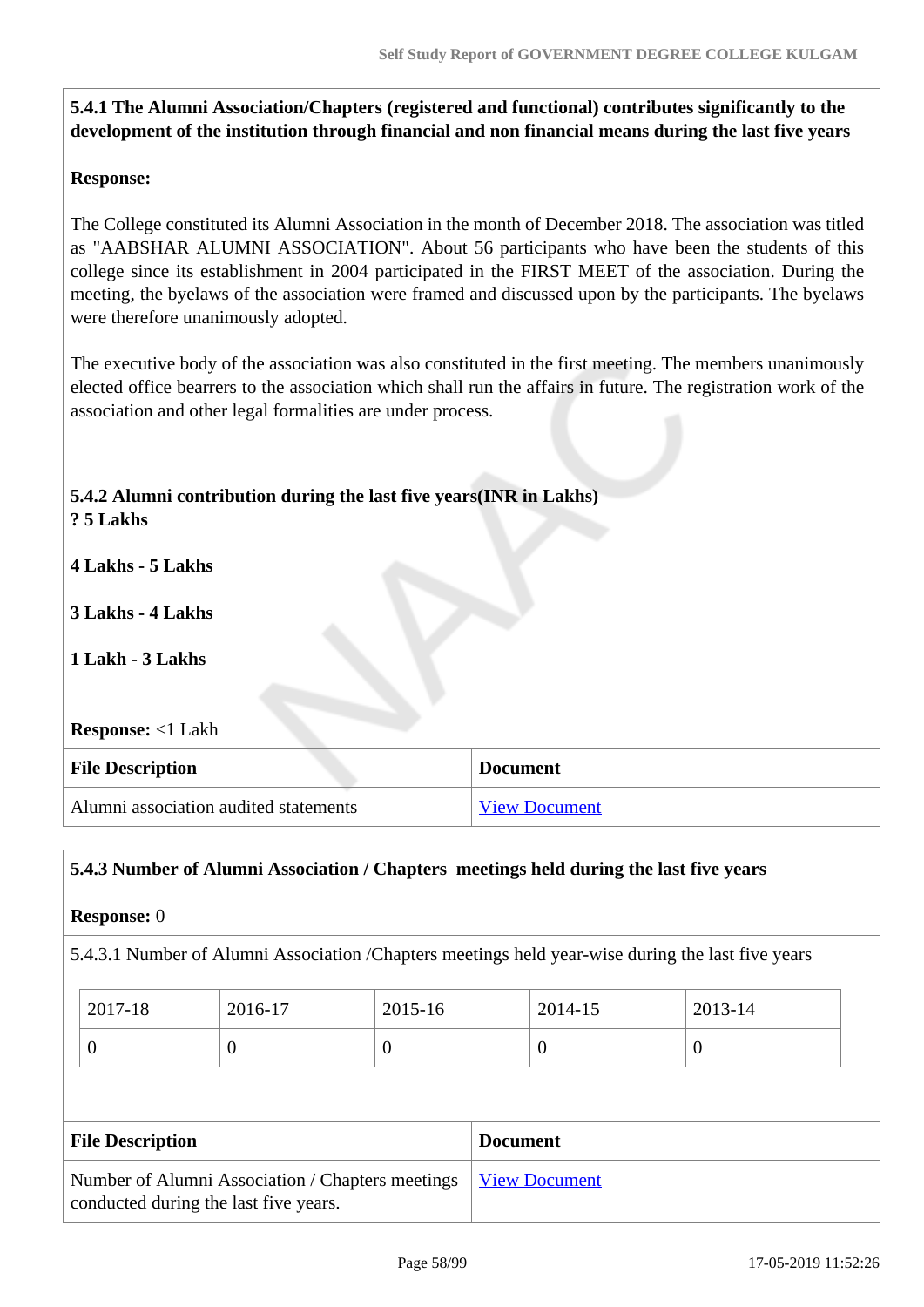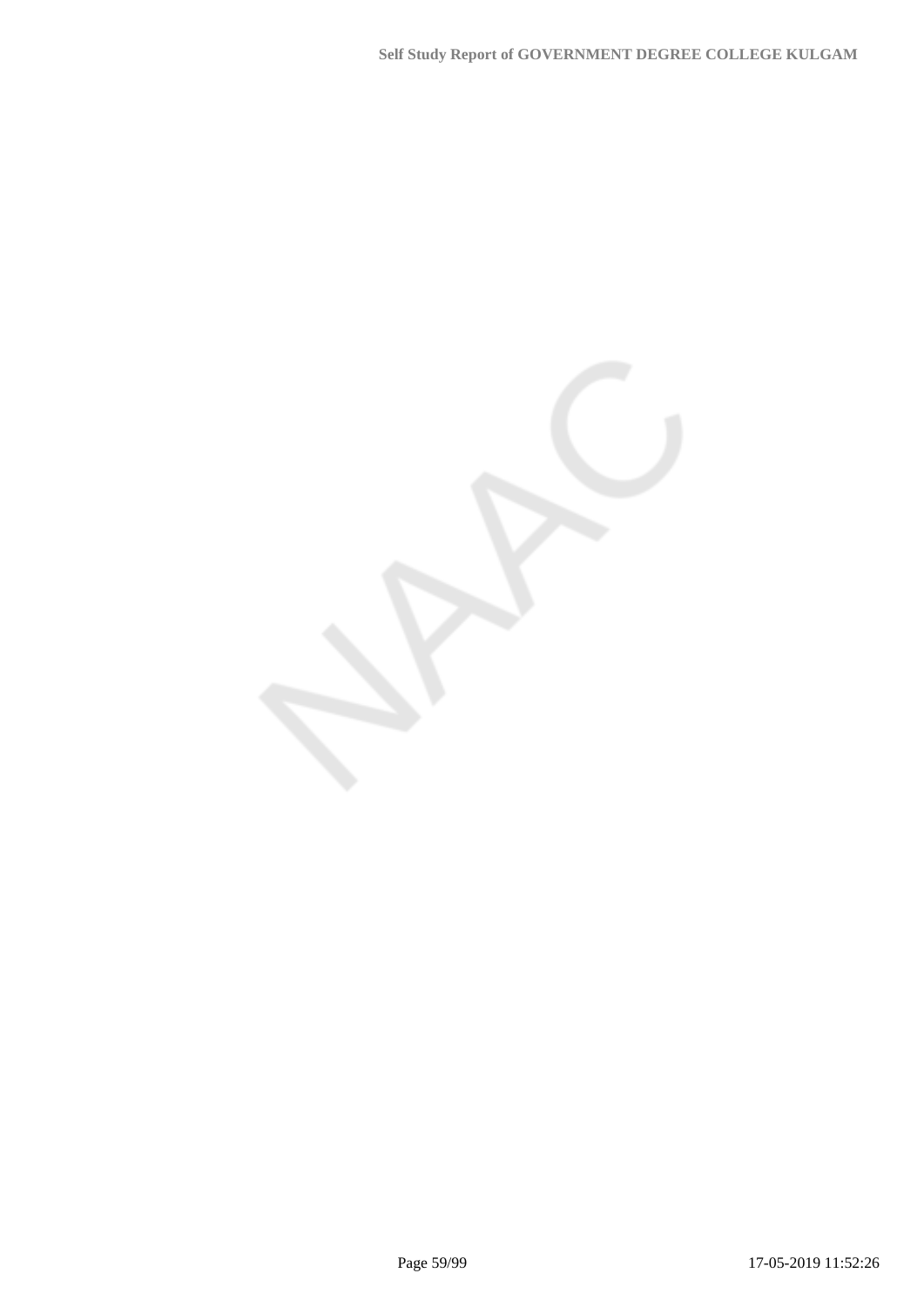## **Criterion 6 - Governance, Leadership and Management**

## **6.1 Institutional Vision and Leadership**

 **6.1.1 The governance of the institution is reflective of an effective leadership in tune with the vision and mission of the institution**

#### **Response:**

Vision:

- 1.To achieve academic excellence.
- 2.To earnestly strive to make the college most enviable institution of higher learning for producing graduates par excellence in humanism, knowledge, sincerity, morality, devotion, dedication, ethics and commitment.

Mission:

- 1.To promote quality education for academic excellence.
- 2.To prepare morally, emotionally and mentally balanced and socially committed community.
- 3.To explore and nourish inherent creative qualities of students for their overall development.
- 4.To introduce varied courses for offering best career choices to our students to meet future challenges.

The college practices participative governance in the smooth functioning of the institution and to achieve academic excellence. The vision and mission statements of the college are reflective in this regard.

In order to promote participative governance, the institution performs through various committees of different faculty members and students. Each committee headed by a senior faculty member that assists college principal in carrying out academic and administrative function. Thus, the governance is promoted through decentralisation of power and in a democratic manner. This in turn promotes inclusiveness, public will and general welfare. No discretionary powers are being enjoyed by any official/committee. The rules and regulations of the higher education department, guidelines from UGC, statutes of affiliating university and other legal procedures are being followed in letter and spirit. The committees function as advisory bodies to the head of the institution. Who in turn discharges his duties through the recommendations of the committees.

The perspective plans for the institution are well laid in advance and the institution strives for the fulfilment of said plans. These plans pertain to the achievement of academic excellence, promotion of ethical values, exploration and nourishment of inherent creative talent, promotion of environmental awareness, development of competitive spirit, adding of new courses and programmes, developing new infrastructure, maintenance of old infrastructure, preservation of cultural values etc. the participative governance of the institution is a medium to achieve the desired objectives as reflected in the perspective plans.

The student inclusion and participation in various committees and decision making envisages the vision and mission of the college. An active student council functional in the college, consists of all the class representatives (male and female). The council is a student advisory body, which reflects the issues and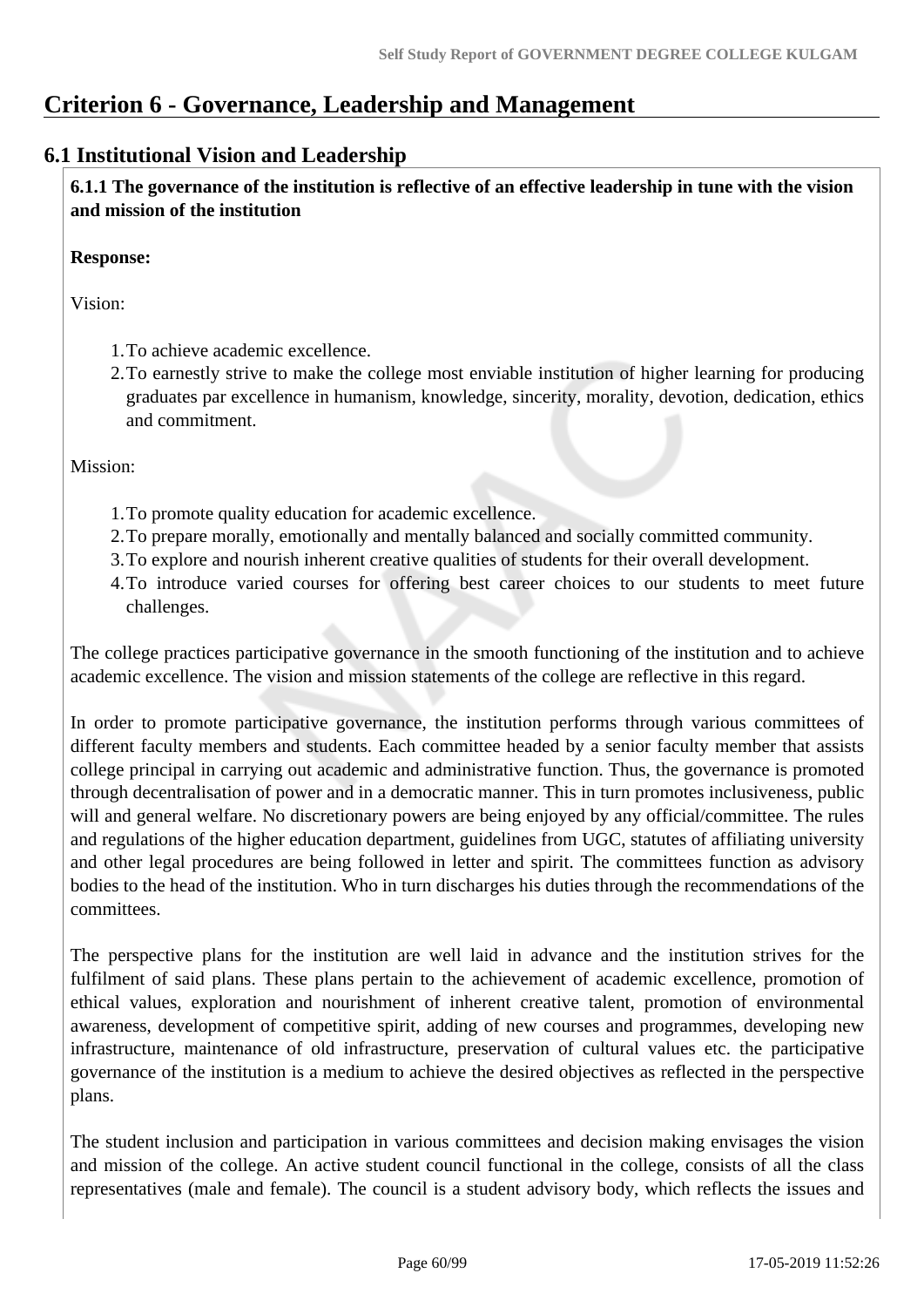concerns of the students before the college administration. The council meets periodically and submits proposals/reviews with regard to academics and other functioning of the institution.

The institution has a well-crafted strategy to accomplish the goals and perspective plans with regard to moral, social, ethical and environmental issues. In this regard, debates, workshops, seminars and interactive programmes are held concerning the said issues. Celebration of important national and international days, famous events, personalities and occasions is a routine affair in the institution. Cultural activities are periodically held in order to promote cultural values and to help ease the stress and strain.

Thus, the overall governance policy of the institution is constantly motivated and reflected by the Vision and mission statements of the institution.

#### **6.1.2 The institution practices decentralization and participative management**

#### **Response:**

The college as an initiative for decentralization and participative management constitutes different committees at the beginning of every academic session. The copies of the committee lists are available at college website.

The important committees worth mention are:

- 1.Advisory Committee.
- 2.Development and Construction Committee.
- 3.Purchase Committee.
- 4.Academic Affairs Committee.
- 5.Admission Committee.
- 6.Examination Committee.
- 7.UGC Committee.
- 8.Discipline/Grievance Redressal Committee.
- 9.Anti-Sexual Harassment Committee.
- 10.ICT Committee.
- 11.Sports Committee.
- 12.Debates and Seminars Committees.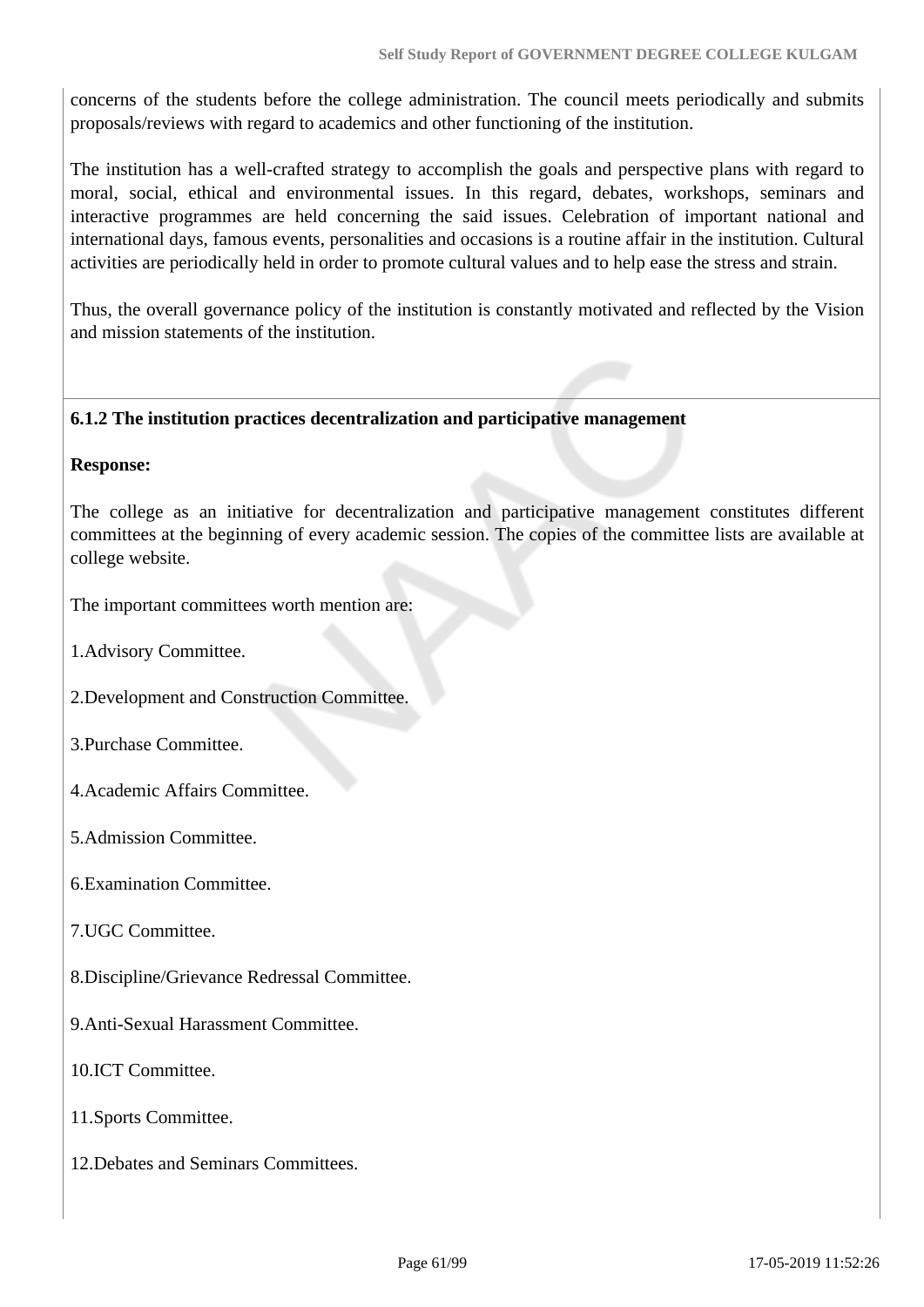13.Faculty Empowerment Cell.

14.Library Committee.

15.Innovation Cell.

16.OBC Cell.

17.Minority Cell.

18.Committee for SC/ST.

19.Research and Publication Committee.

20.Career Counselling and Placement Cell.

These committees deliberate upon various issues and recommend to the Principal for approval. After approval, the decisions are then implemented by the committee after following codal formalities. Powers of different committees are available at http://gdckulgam.edu.in.

| <b>File Description</b>    | <b>Document</b>      |
|----------------------------|----------------------|
| Any additional information | <b>View Document</b> |

## **6.2 Strategy Development and Deployment**

#### **6.2.1 Perspective/Strategic plan and Deployment documents are available in the institution**

#### **Response:**

The college believes in the participative management and henceforth, functions through a plethora of committees constituted for different purposes. Among many strategic initiatives, the college has always preferred enriching the gamut of subjects/courses and has consistently approached higher authorities in this regard. The motivation for introducing new courses in the college are attributed to the:

- Demands of the market.
- Paradigm shifts in the social, cultural, economic and scientific architecture.
- Strategically being at par with the national & international institutions.
- Being compatible with the contemporary world.

At present, the college offers a spectrum of courses both professional and non-professional as well as vocational and skill-oriented courses. The college started functioning in the year 2004 with the approval of nine subjects from Arts and Social Sciences. The aim of our institution is not to instill the academic knowledge but also to equip them with the new career-oriented subjects imparting skill to them for sustainable livelihood and bridging the digital divide.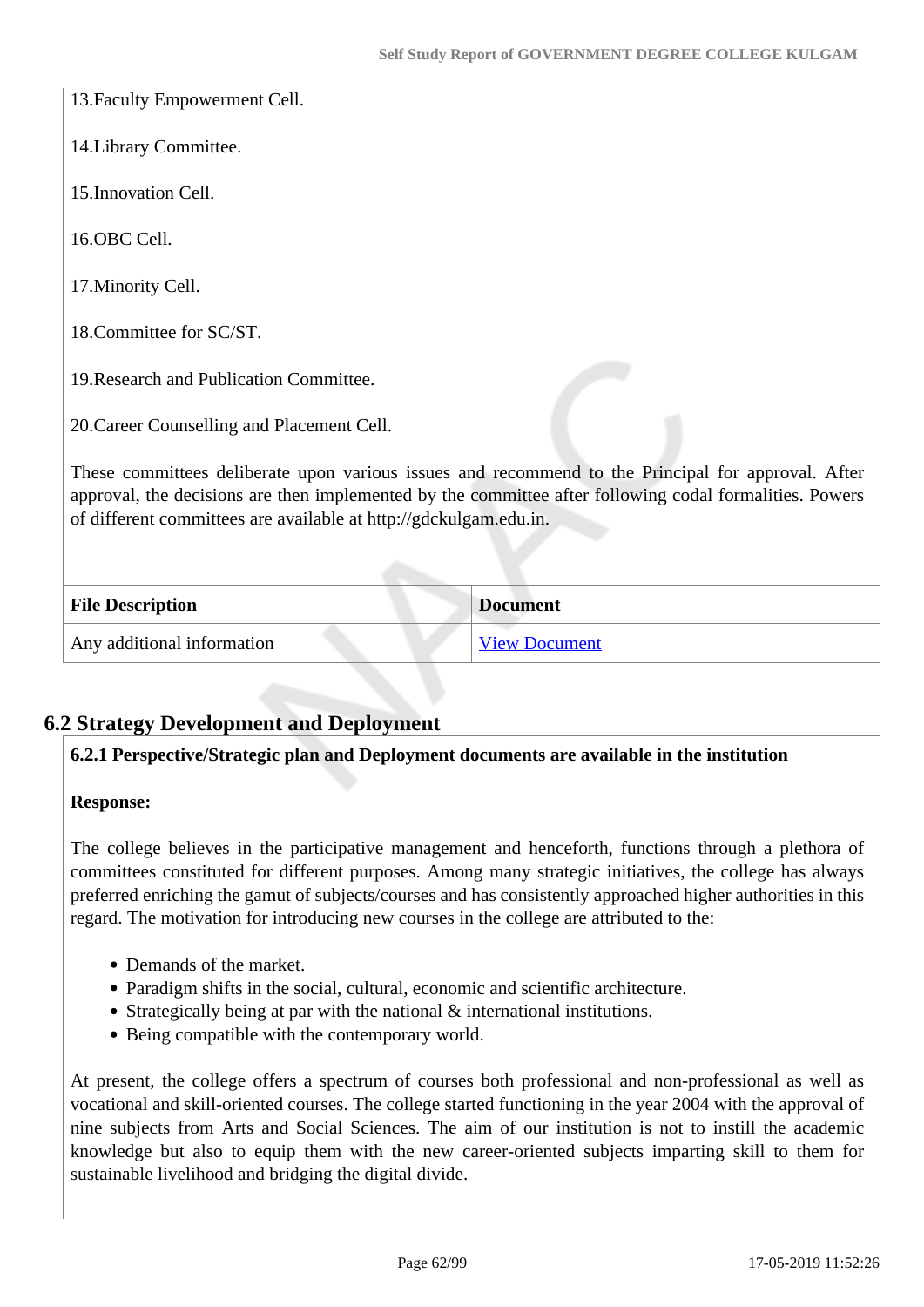In addition to Arts and Social Sciences, the span of subjects increased with the subsequent introduction of Science & Commerce Stream in the year 2010 and thus augmenting the course strength. Moreover, our college is also authorized to run two professional courses i.e. BCA (Bachelors in Computer Applications) with an intake capacity of thirty students and BBA (Bachelors in Business Administration) with an intake capacity of forty students. Furthermore, in the year 2018, Ministry of Human Resource Development, Government of India, our institution was also shouldered with two new Vocational Courses i.e. Accounts Executive and Domestic Data Entry Operator.

Consequently, the College is at the cusp of academic excellence and dwells upon embarking towards newer milestones to come. To quote an instance, the college earnestly awaits an opportunity to float the postgraduation courses and has approached the higher authorities in this regard. The concise summary of subjects, their introduction and the subsequent affiliation is manifested as under:

|     | S.No. Subject/Course     | Year                            | ofDate<br>of       |
|-----|--------------------------|---------------------------------|--------------------|
|     |                          | <b>Introduction Affiliation</b> |                    |
| 01. | English                  | 2004                            | 2018               |
| 02. | Urdu/Hindi               | 2004                            | 2018               |
| 03. | <b>Mathematics</b>       | 2004                            | 2018               |
| 04. | Economics                | 2004                            | 2018               |
| 05. | <b>History</b>           | 2004                            | 2018               |
| 06. | <b>Political Science</b> | 2004                            | 2018               |
| 07. | Education                | 2004                            | 2018               |
| 08. | Sociology                | 2004                            | 2018               |
| 09. | Psychology               | 2004                            | 2018               |
| 10. | Module                   | on <sub>2004</sub>              | 2018               |
|     | Environmental            |                                 |                    |
|     | Science                  |                                 |                    |
| 11. | Computer                 | 2005                            | 2018               |
|     | Applications             |                                 |                    |
| 12. | Kashmiri                 | 2006                            | 2018               |
| 13. | Physics                  | 2010                            | 2018               |
| 14. | Chemistry                | 2010                            | 2018               |
| 15. | Zoology                  | 2010                            | 2018               |
| 16. | <b>Botany</b>            | 2010                            | 2018               |
| 17. | Commerce                 | 2010                            | 2018               |
| 18. | Geography                | 2014                            | 2016               |
| 19. | Biochemistry             | 2014                            | 2018               |
| 20. | Geology                  | 2017                            | 2018               |
| 21. | Arabic                   | 2017                            | <b>Affiliation</b> |
|     |                          |                                 | Under              |
|     |                          |                                 | Process            |
| 22. | <b>Statistics</b>        | 2017                            | <b>Affiliation</b> |
|     |                          |                                 | Under              |
|     |                          |                                 | Process            |
| 23. | Philosophy               | 2017                            | <b>Affiliation</b> |
|     |                          |                                 | Under              |
|     |                          |                                 | Process            |
| 24. | Persian                  | 2018                            | Affiliation        |
|     |                          |                                 |                    |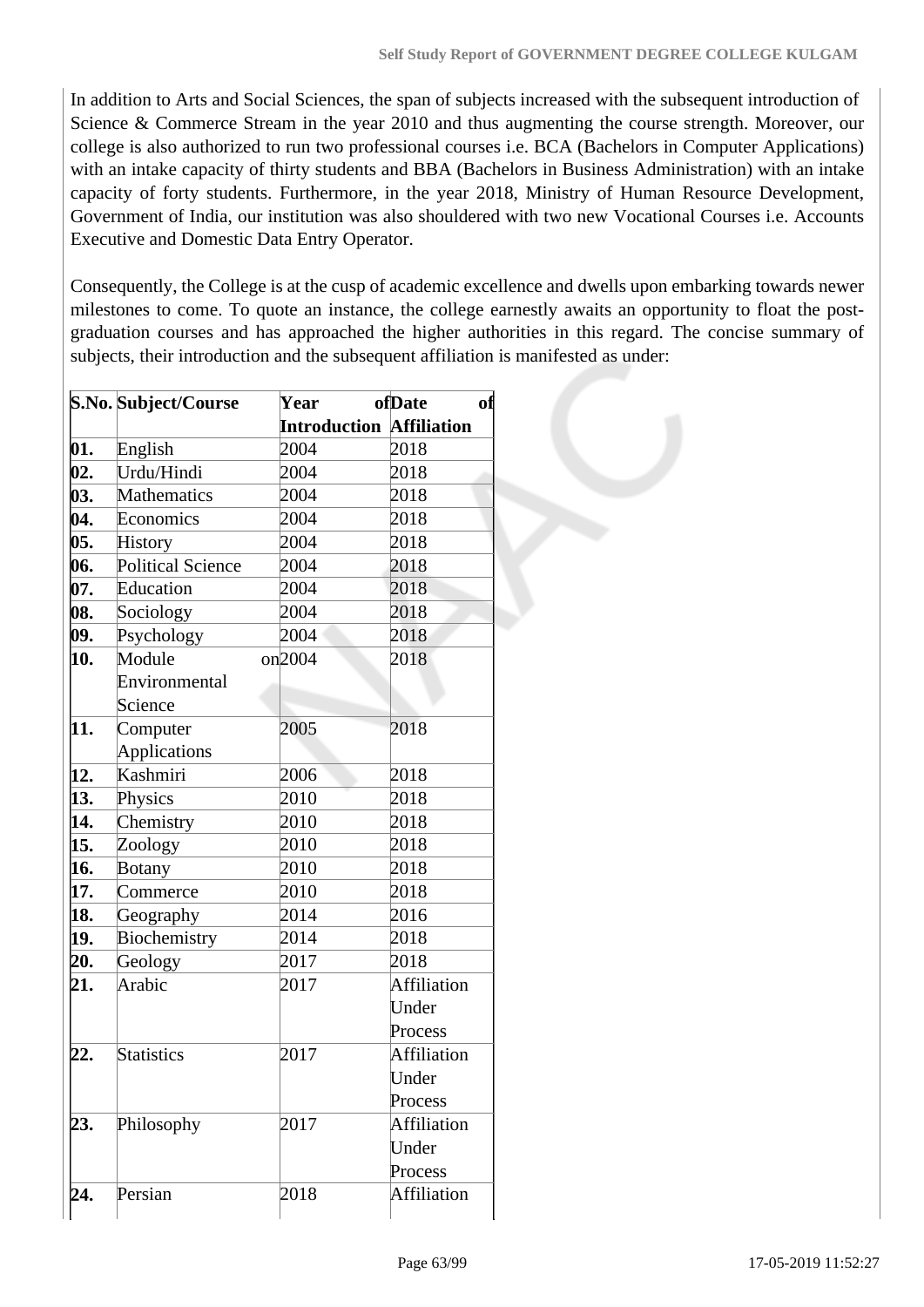|                |                                              |            | Under         |                      |
|----------------|----------------------------------------------|------------|---------------|----------------------|
|                |                                              |            | Process       |                      |
| 25.            | Islamic Studies                              | 2018       | Affiliation   |                      |
|                |                                              |            | Under         |                      |
|                |                                              |            | Process       |                      |
| 26.            | <b>Gender Studies</b>                        | 2018       | Affiliation   |                      |
|                |                                              |            | Under         |                      |
|                |                                              |            | Process       |                      |
| 27.            | <b>Bachelors</b><br>Computer<br>Applications | in2012     | 2013          |                      |
| 28.            | in<br><b>Bachelors</b>                       |            | 2018          |                      |
|                | <b>Business</b>                              |            |               |                      |
|                | Administration                               |            |               |                      |
| 29.            | <b>Banking</b>                               | and $2011$ | 2012          |                      |
|                | Insurance                                    |            |               |                      |
| 30.            | Information                                  | 2011       | 2012          |                      |
|                | Technology                                   |            |               |                      |
| 31.            | <b>Accounts Executive</b>                    | 2018       | Approved by   |                      |
|                |                                              |            | MHRD under    |                      |
|                |                                              |            | <b>RUSA</b>   |                      |
| $\mathbf{32.}$ | Domestic Data Entry <sub>2018</sub>          |            | Approved by   |                      |
|                | Operator                                     |            | MHRD under    |                      |
|                |                                              |            | <b>RUSA</b>   |                      |
| 33.            | Course in Computer                           |            | <b>DOEACC</b> |                      |
|                | Concepts (CCC)                               |            | (renamed      | as                   |
|                |                                              |            | NIELIT)       |                      |
|                |                                              |            |               |                      |
|                |                                              |            |               |                      |
|                |                                              |            |               |                      |
|                | <b>File Description</b>                      |            |               | <b>Document</b>      |
|                | Any additional information                   |            |               | <b>View Document</b> |

 **6.2.2 Organizational structure of the institution including governing body, administrative setup, and functions of various bodies, service rules, procedures, recruitment, promotional policies as well as grievance redressal mechanism**

**Response:** 

**Department of Higher Education, J & K:**

J & K Higher Education Department is the controlling authority for all the Higher Education Institutions of the State.

**Commissioner/Secretary to Higher Education Department:**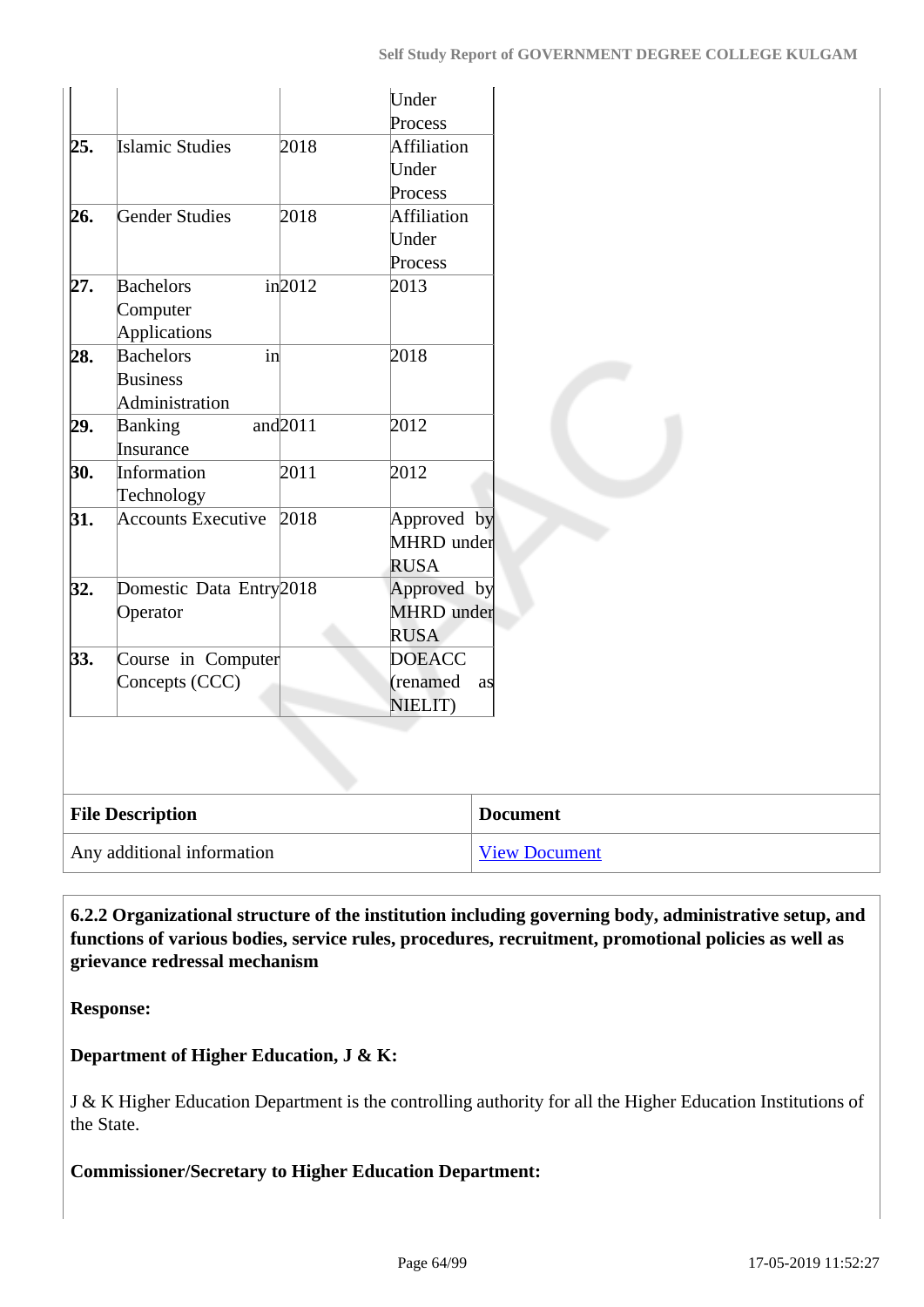The Commissioner/Secretary to Higher education serves as the Chief Executive Officer of the department who facilitates policy coordination, leadership, planning and provides sound professional advice and recommendations to the department.

#### **Director Colleges, Higher Education Department:**

The director colleges serves as a liaison officer between the department and colleges.

#### **Principal of the College:**

The Principal is the administrative head of the college and primarily serves the following functions:

- 1.Discharges his duties in consultation with his colleagues in a democratic manner.
- 2.Looks into the short and long term plans and their congruence with the institutional growth.
- 3.Convenes periodic meetings with the teaching and non-teaching staff to discuss various academic plans.
- 4.The principal of the college also interacts with the student community for feedback, guidance and reinforcement of the academic culture within the campus.

#### **Academics:**

The aim of the institution is to impart higher education upto graduate level in the field of Arts, Social Sciences, Sciences, Commerce, Computer Applications and Business Administration and to impart skills through various courses.

#### **Establishment Division:**

Establishment is usually headed by Section Officer who controls the functioning of Senior Assistant(s), Head Assistant(s), Junior Assistants(s) and Peons. Department of Finance, J&K Government Provides Accountant to every college for regulating financial matters.

#### **Administration:**

Apart from delivering the academic responsibilities, the faculty members in different committees and cells shoulder the administrative responsibilities ranging from academics, finance, debates and seminars, faculty empowerment, sports to landscape, beautification and overall development of the institution.

#### **Service Rules:**

The services rules for both gazetted and non-gazetted staff and different procedures are contained in a Handbook of Civil Services Regulations (CSR) issued in multiple volumes along with other timely circulars and amendments for updation thereof by the General Administrative Department, J & K Government.

#### **Recruitment and Promotional Policy:**

The recruitment mechanism for gazetted posts is spelled out by Jammu & Kashmir Public Service Commission, which is an autonomous and constitutional body. Similarly, the discretion for framing rules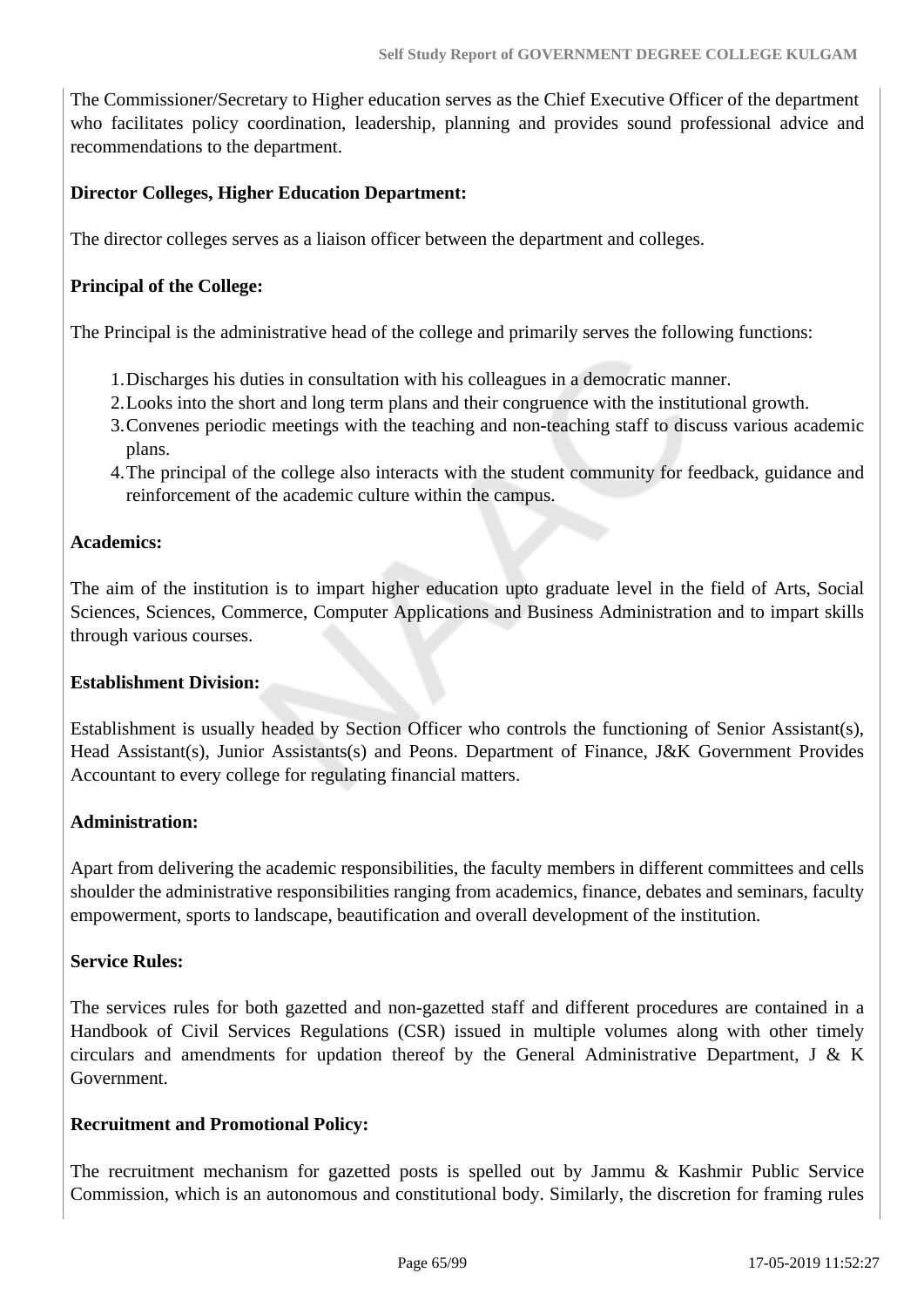and mechanism for recruiting and promoting non-gazetted posts lies with Jammu & Kashmir Service Selection Board, while as class fourth employees are recruited and promoted by the Higher Education Department, J & K. The promotional mechanism for gazetted posts is undertaken by Departmental Promotion Committee in consultation with JKPSC.

#### **Grievance Redressal Mechanism:**

There is a three tier grievance redressal mechanism, college level, district level and state level. At college level, Grievance and Redressal Committee receives grievances from both staff and students and arranges for its early redressal. If a grievance gets lodged through District/State level grievance cells, the same are also routed to the college where again college level grievance cell looks into the matter and resolves the issue. Other grievances received from the sources like suggestion box are also redressed in an analogous manner.

| <b>File Description</b>         | <b>Document</b>      |  |
|---------------------------------|----------------------|--|
| Any additional information      | <b>View Document</b> |  |
| Link for Additional Information | <b>View Document</b> |  |

#### **6.2.3 Implementation of e-governance in areas of operation**

- **1.Planning and Development**
- **2.Administration**
- **3.Finance and Accounts**
- **4.Student Admission and Support**
- **5.Examination**
- **A. All 5 of the above**
- **B. Any 4 of the above**
- **C. Any 3 of the above**
- **D. Any 2 of the above**

#### **Response:** C. Any 3 of the above

| <b>File Description</b>                                                                                            | <b>Document</b>      |
|--------------------------------------------------------------------------------------------------------------------|----------------------|
| Screen shots of user interfaces                                                                                    | <b>View Document</b> |
| Details of implementation of e-governance in areas<br>of operation Planning and<br>Development, Administration etc | <b>View Document</b> |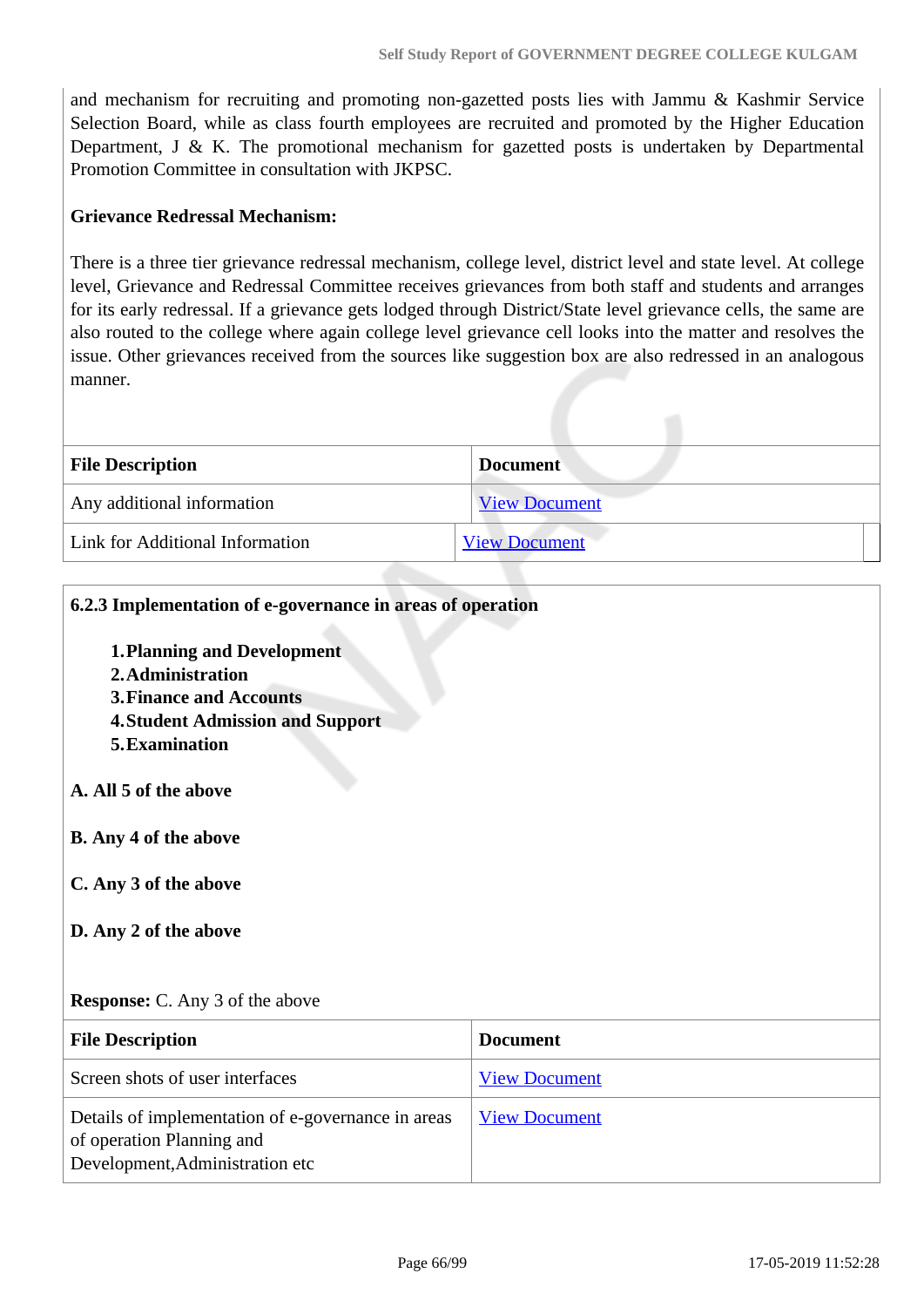#### **6.2.4 Effectiveness of various bodies/cells/committees is evident through minutes of meetings and implementation of their resolutions**

#### **Response:**

College advisory Committee and College Development Committee in a joint meeting in 2013 resolved as under for smooth functioning of the college:

- 1.Supplementing current electricity supply by varied types of backups to ensure potential and uninterrupted power supply.
- 2.Replacing of overhead cabling of LT transmission line by underground for the safety of students.
- 3.Installation of overhead Hi-mass street lights in the college.

All the proposals were accepted by the Worthy Principal and subsequently following action was taken as its follow up:

- 1.Department of Jammu & Kashmir Energy Development Agency (JKEDA) was approached and requested to provide 100 KVA solar power plant. The request was acceded and 50 KVA solar power plant was installed in the campus in 2018. The power plant provides uninterrupted power supply to administrative department. The process of extending solar power supply from the said plant to computer laboratories and other academic blocks is in pipeline. The installation of solar power plant was taken as a proactive step to use the energy as a means of backup for ensuring smooth functioning of the college affairs and to avoid load shedding.
- 2.The underground cabling of the LT lines has also been successfully implemented for the safety of students and staff.
- 3.Hi-mass street lights are also installed in the campus that help in enhancing security of the college.

For the reasons of safety and uninterrupted power supply, a subcommittee on Electric Repairs is constituted which constantly monitors the functioning of electricity in the campus and submits the report to the principal of the institution for further consideration.

At present, the institution avails multiple benefits from both sources of energy, which includes as under but are not limited to:

- Lighting of all the departments and classrooms.
- Facilitating use of Information and Communication Technology.
- Facilitating Edusat for online classes delivered by the faculty members from different universities across India.
- Facilitates smart classes and thus making the students more interested with technological knowhow.
- Enhances teaching through aids requiring power energy and thus, improves the overall quality of education.
- Assists in organizing seminars, debates, meetings and other academic activities.
- Assists in conducting trainings and short term workshops for staff and students.

Electrification being one of the prioritized areas, the college administration adopts the brick-wall approach to blot everything out which stalls its functioning and makes onward transmission to higher quarter for regular maintenance and repair works.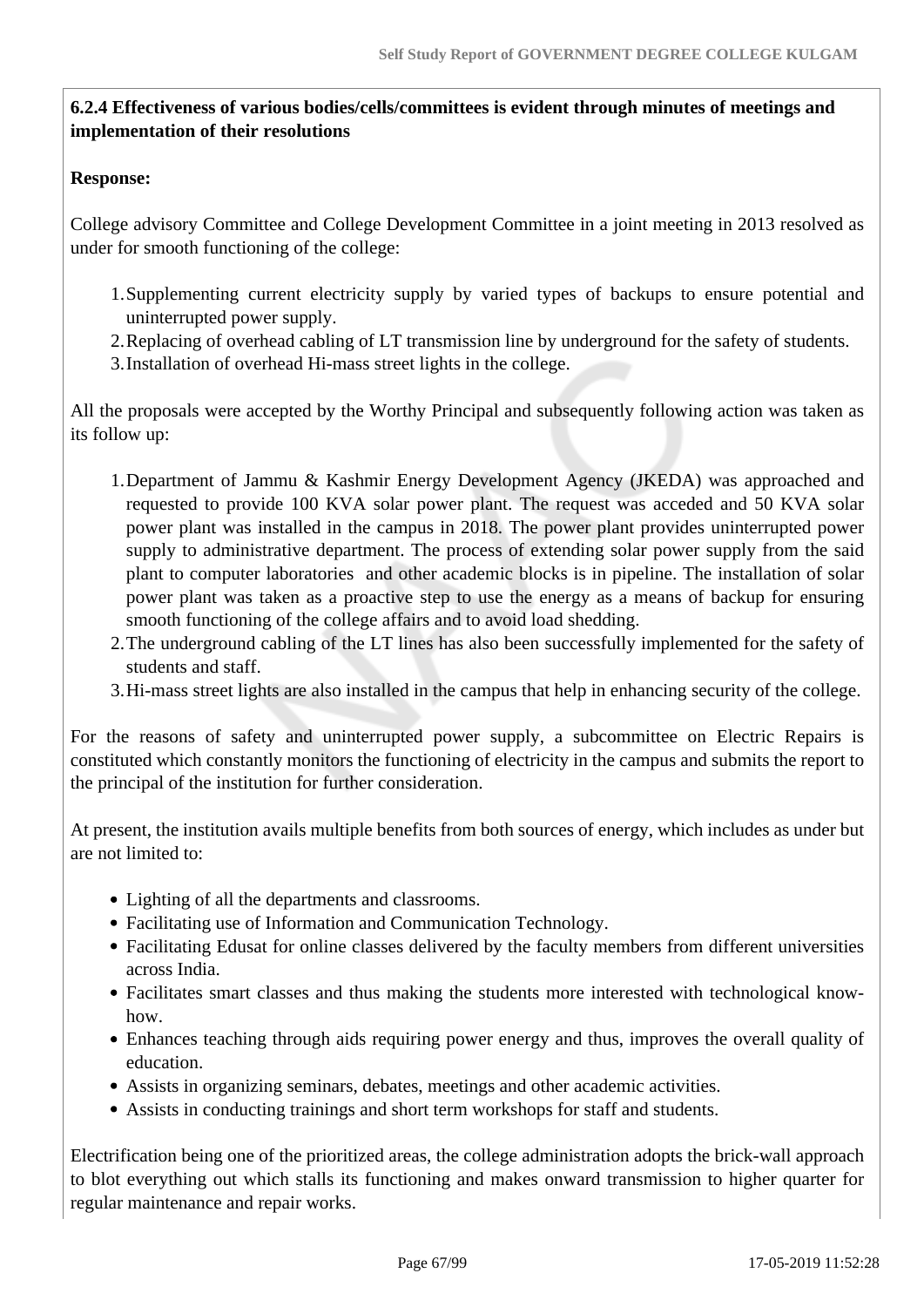| <b>File Description</b>    | <b>Document</b>      |
|----------------------------|----------------------|
| Any additional information | <b>View Document</b> |

## **6.3 Faculty Empowerment Strategies**

#### **6.3.1 The institution has effective welfare measures for teaching and non-teaching staff**

#### **Response:**

Despite the steadfast and unwavering approach of the institution towards academic excellence, the institution also strives proactively towards multifarious welfare of teaching and non-teaching staff. These measures stretch from physical health and mental well-being to social security of employees. Apart from implementing the timely welfare and social security schemes floated by the central or state government, the college in its given capacity also quests to explore the manageable avenues for the welfare of the staff. The welfare of the human resource remains an all time priority to make them feel motivated and secure for the healthy development of the institution. Towards attainment of the objective, social concerns are also taken into account for the sustainable standard of living of employees. Precisely putforth, the welfare initiatives by the institution are categorized as under:

#### **Teaching Staff:**

- **1.***General Provident Fund.*
- **2.***New Pension Scheme.*
- **3.***Group Medical Insurance* Group Medical Insurance floated in the first quarter of 2017 by the government, all employees were successfully subscribed by the Finance wing of the institution and a fixed premium is allocated from the employee's salary on regular basis.
- **4.***Loan Facility* to withstand and meet out various capital expenditures and personal needs, the institution endorses the loan request of employees and the facilities are managed on a subsidized interest rates.
- **5.***Medical and Maternity Leave*.
- **6.***Medical reimbursement to employees*.
- **7.***Sports and Gym Facility*.
- **8.***Medical Check-ups* The College in collaboration with Chief Medical Officer of the district organizes a medical camp, wherein parallel to medical education to students and staff, health checkups are monitored by the expert medical team. To invigorate the activity, college has also established a separate cell acting as a dispensary for the provision of first aid.
- **9.***Girl's common Room* the college has constructed a separate block dedicated to female staff and girl students.
- 10.Sponsoring teaching faculty for attending professional development programmes.
- 11.Special Study Leave is endorsed and recommended by the Principal of the college.

#### **Non-Teaching Staff:**

- 1.**General Provident Fund**
- 2.**New Pension Scheme**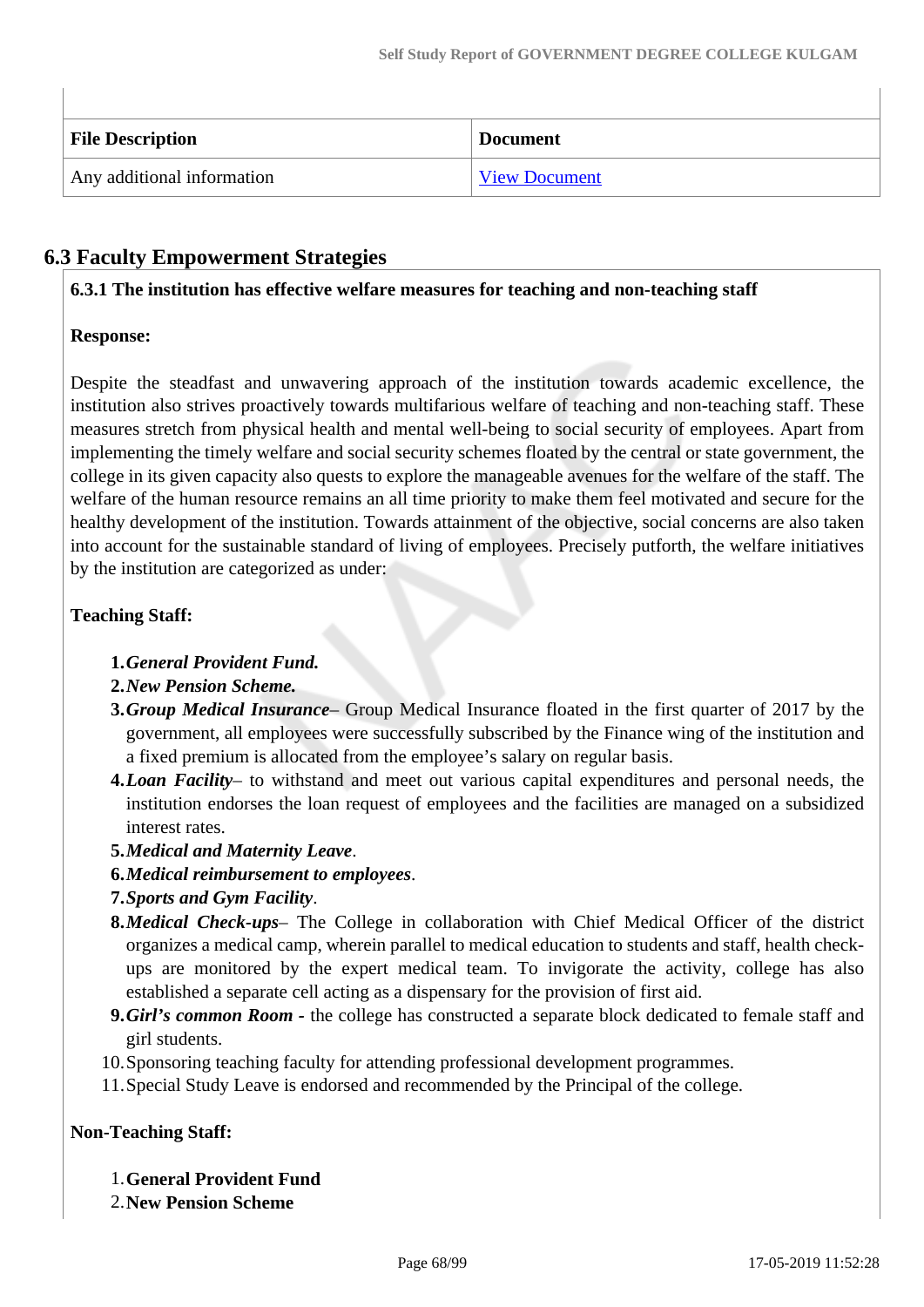#### 3.**Group Medical Insurance**

#### 4.**Special Study Leave**

- 5.Non teaching staff is encouraged to attend training programmes imparting and reinforcing their skill bank.
- 6.**Revision of Salary to (LFEs)** taking into consideration the personal needs and market fluctuations like price hikes, the college constantly revises the pay structure of LFEs.
- **7.***Financial Assistance to LFE* The institution has always proved as a backbone specifically during emergent situations to such employees who are paid out of the development fund of the college. To quote an instance, during the 2014 Floods in the valley, around 40 students and two employees were provided relief fund assisting one employee in reconstructing the house and the other employee also received a sum upto a maximum amount of Rs. 50,000 to make them withstand against the miseries and vagaries of life during floods.

#### **General welfare measures:**

- 1.**Canteen Facility**
- 2.**Parking Facility**
- 3.**Auditorium (Under Construction)**
- 4.**Organizing cultural programmes.**

| <b>File Description</b>    | <b>Document</b>      |
|----------------------------|----------------------|
| Any additional information | <b>View Document</b> |

#### **6.3.2 Average percentage of teachers provided with financial support to attend conferences/workshops and towards membership fee of professional bodies during the last five years**

#### **Response:** 0

6.3.2.1 Number of teachers provided with financial support to attend conferences / workshops and towards membership fee of professional bodies year-wise during the last five years

| 2017-18                 | 2016-17  | 2015-16  |                 | 2014-15          | 2013-14 |
|-------------------------|----------|----------|-----------------|------------------|---------|
| 0                       | $\theta$ | $\theta$ |                 | $\boldsymbol{0}$ | O       |
|                         |          |          |                 |                  |         |
|                         |          |          |                 |                  |         |
|                         |          |          |                 |                  |         |
| <b>File Description</b> |          |          | <b>Document</b> |                  |         |

 **6.3.3 Average number of professional development /administrative training programs organized by the institution for teaching and non teaching staff during the last five years**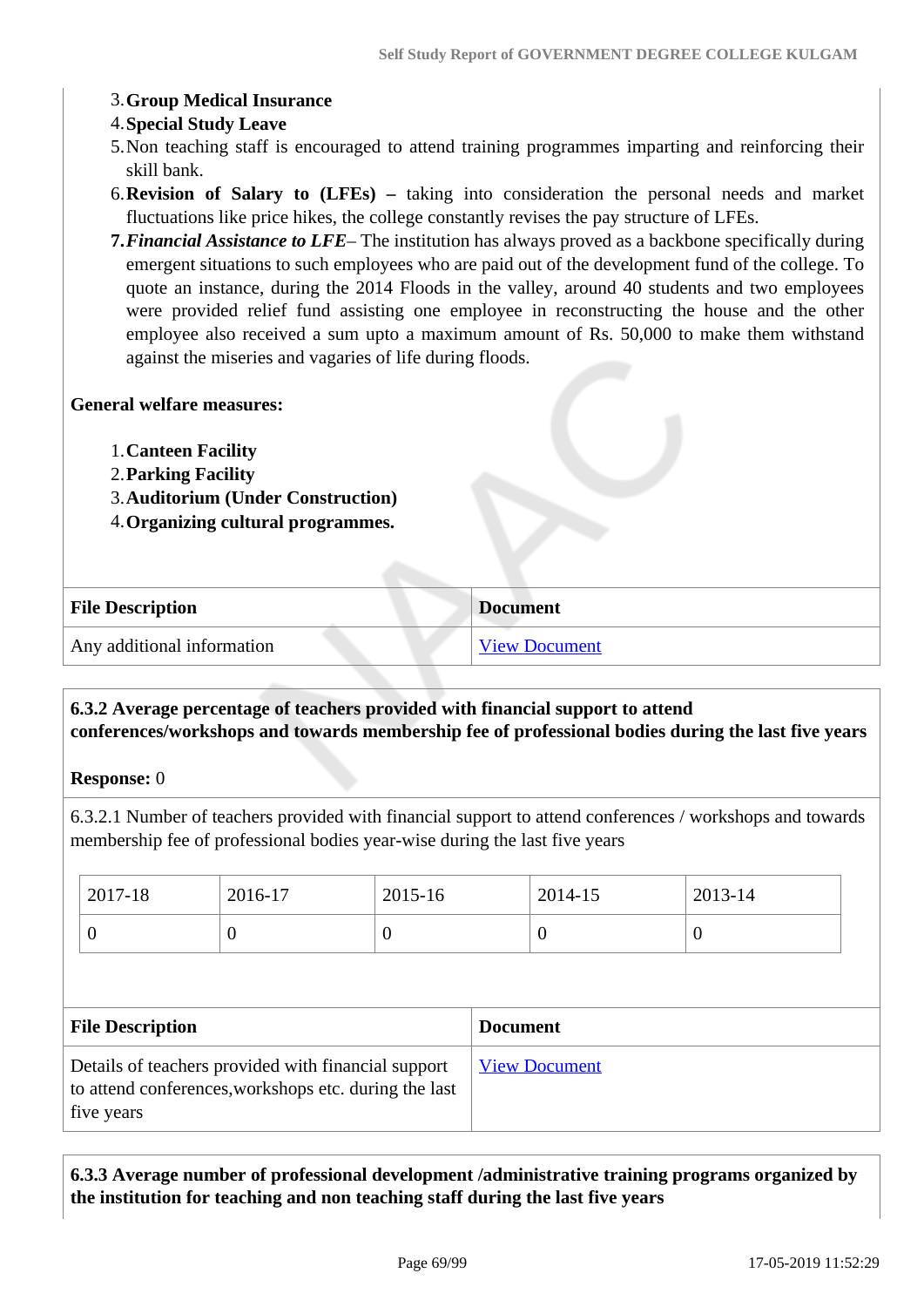#### **Response:** 0

6.3.3.1 Total number of professional development / administrative training programs organized by the Institution for teaching and non teaching staff year-wise during the last five years

| 2017-18                                                                                                                                       | 2016-17  | 2015-16         |                      | 2014-15  | 2013-14 |
|-----------------------------------------------------------------------------------------------------------------------------------------------|----------|-----------------|----------------------|----------|---------|
| $\overline{0}$                                                                                                                                | $\theta$ | $\theta$        |                      | $\theta$ |         |
|                                                                                                                                               |          |                 |                      |          |         |
| <b>File Description</b>                                                                                                                       |          | <b>Document</b> |                      |          |         |
| Details of professional development / administrative<br>training programs organized by the Institution for<br>teaching and non teaching staff |          |                 | <b>View Document</b> |          |         |

#### **6.3.4 Average percentage of teachers attending professional development programs viz., Orientation Program, Refresher Course, Short Term Course, Faculty Development Program during the last five years**

#### **Response:** 12.77

6.3.4.1 Total number of teachers attending professional development programs, viz., Orientation Program, Refresher Course, Short Term Course, Faculty Development Programs year-wise during the last five years

| 2017-18 | 2016-17                             | $2015 - 16$ | 2014-15 | 2013-14 |
|---------|-------------------------------------|-------------|---------|---------|
| 09      | $\overline{ }$<br><b>*</b> <i>*</i> | 02          | ັ       |         |

| <b>File Description</b>                                                                       | <b>Document</b>      |
|-----------------------------------------------------------------------------------------------|----------------------|
| <b>IQAC</b> report summary                                                                    | <b>View Document</b> |
| Details of teachers attending professional<br>development programs during the last five years | <b>View Document</b> |

#### **6.3.5 Institution has Performance Appraisal System for teaching and non-teaching staff**

#### **Response:**

At the end of every academic year, the faculty members are compulsorily required to fill a formal appraisal form. The appraisal form is a self-appraisal system and includes exhaustive list of questions/descriptions on various domains like personal, academic, administrative, research, innovation etc. The faculty members are required to furnish the personal information, service details and academic qualifications in the form.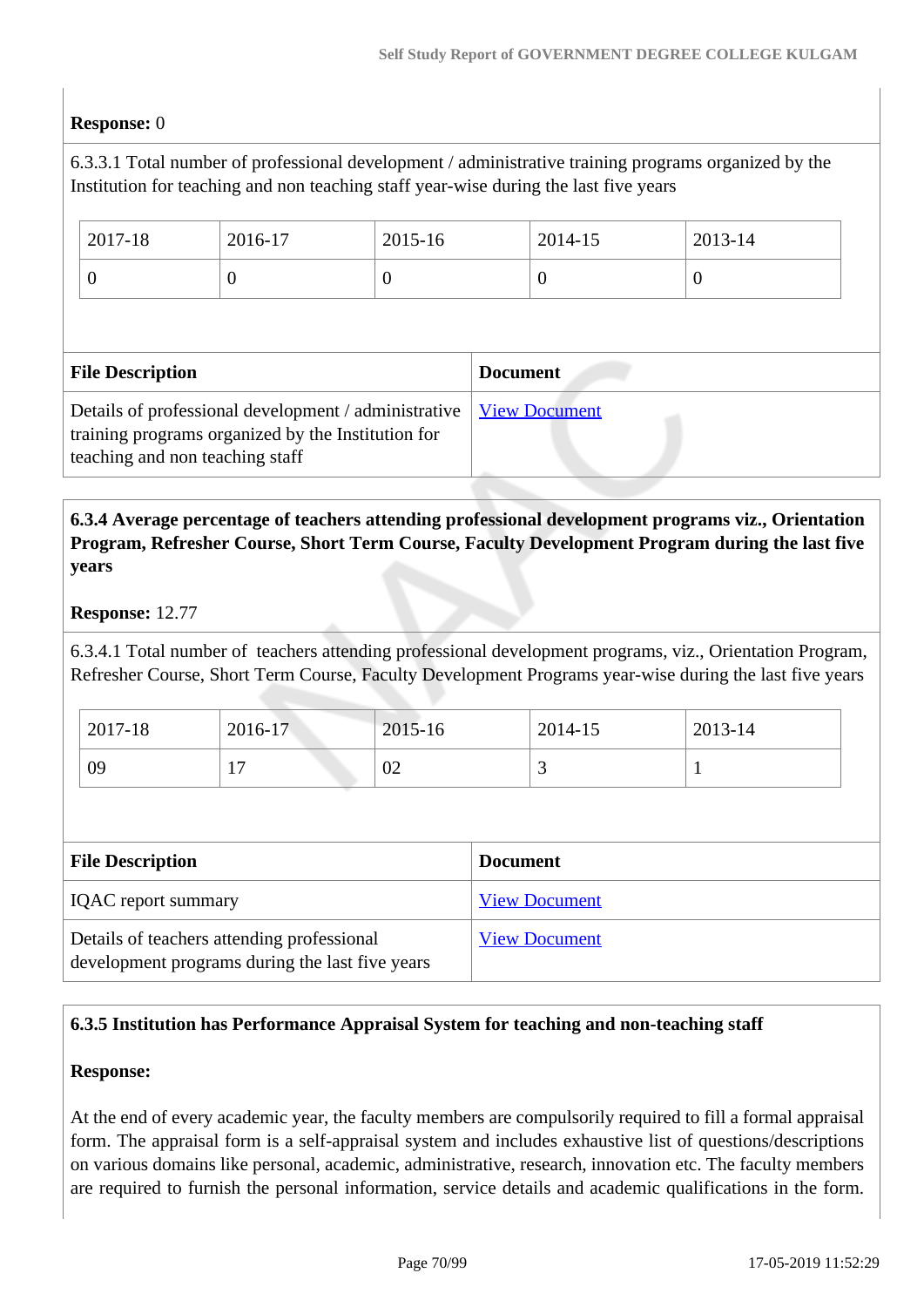The main focus of the appraisal system is on academic activities undertaken by the faculty members including the classes taught, lectures delivered and tutorials organized. Due consideration with respect to the regularity and punctuality of the members is also reflected in the appraisal format. Innovations and special contributions made by the teaching faculty in the academic activities like teaching, evaluation, laboratory experiments and remedial teaching is also taken into account. These activities are supervised and taken care by the Innovation Cell of the College. Contributions towards the development of the institution is also given due cognizance. Any special contribution and achievement is also referred in the form and also revered by the institution. In the course of delivering various responsibilities, any problem faced by any member is also taken into account for remedial measures by the concerned authority. Furthermore, participation by faculty members in various faculty and career improvement programmes viz, workshops, national and international seminars and conferences, paper presentation, orientation programmes, refresher courses, short term courses etc. are also recorded in the appraisal form.

The information on involvement in various college committees and undertaking administrative responsibilities by the faculty members is also reflected in the appraisal format.

For effective conduct of academic and administrative affairs, the faculty members are encouraged to attend the programmes and events enhancing their vibrancy for their personal and institutional development. These activities are taken care by the Faculty Empowerment Cell of the college. At the end of academic year, all the appraisal forms are vetted by the Principal of the college and forwarded to the Higher Education Department for assessment and scrutiny.

The Non-teaching staff including librarians and office staff is formally appraised on criteria like handwriting and neatness, reputation and honesty, capacity and intelligence, acquaintance of rules and orders, knowledge, skill, punctuality and regularity. Moreover, the Accounts staff is also appraised on the basis of dealing with account matters.

Unlike formal appraisal system for the teaching and non-teaching faculty, the appraisal of the supporting staff i.e. local fund employees is purely informal. Their appraisal is done by the Principal of the institution taking into account various standard parameters like quality, quantity and nature of the work assigned, their knowledge, skills and abilities etc. After the appraisal system, the employees conduct and contribution is recognized and those failing on a given set of standards are properly counselled and guided for future course of actions.

| <b>File Description</b>    | <b>Document</b>      |
|----------------------------|----------------------|
| Any additional information | <b>View Document</b> |

#### **6.4 Financial Management and Resource Mobilization**

#### **6.4.1 Institution conducts internal and external financial audits regularly**

#### **Response:**

J & K Government is the only funding source providing grants for construction, maintenance as well as salaries. Therefore, the institution approaches the government for the accord of administrative approval and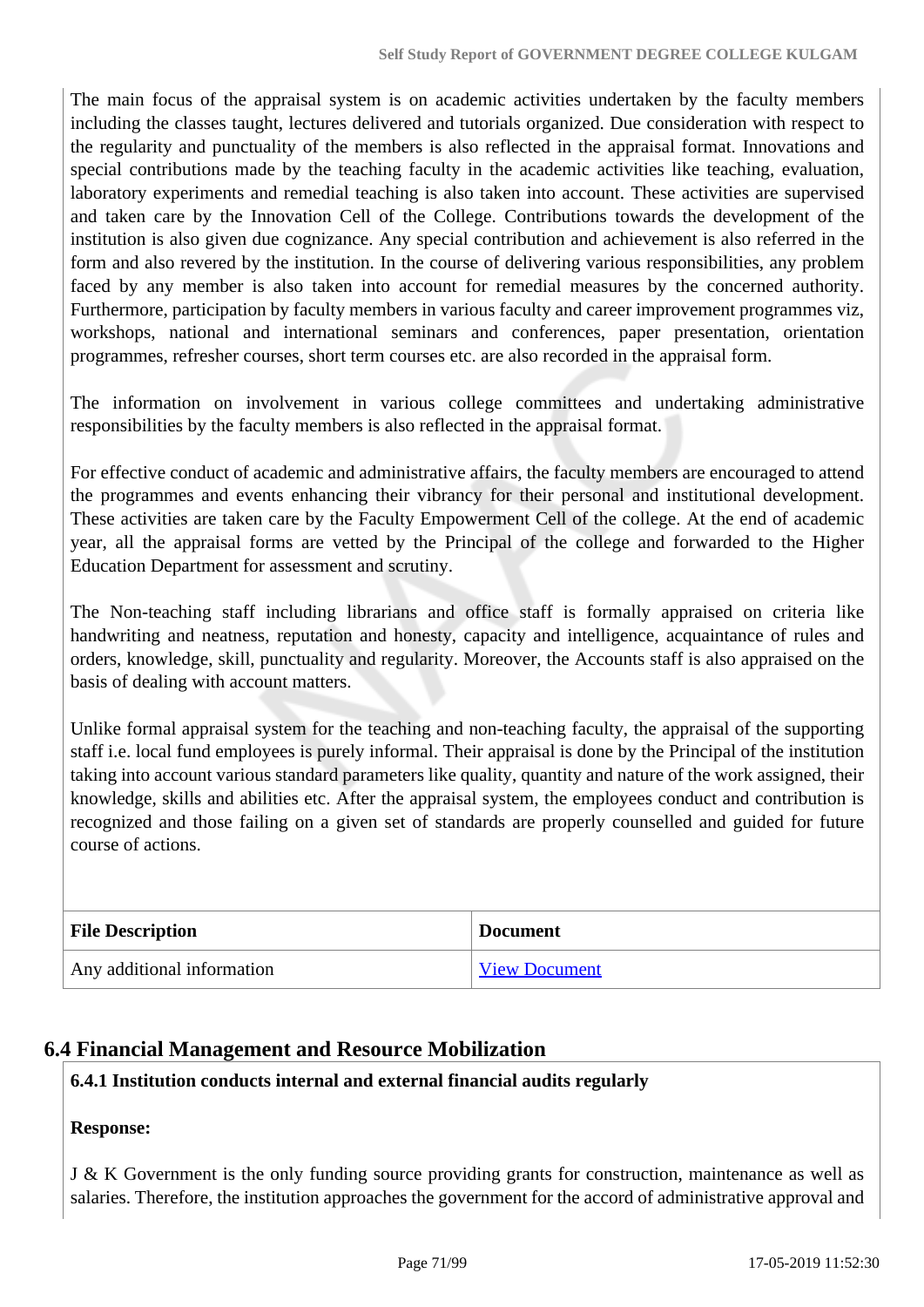release of funds. After the approval is granted, the funds are received at different periodic intervals. The college also receives the meagre revenue under different schemes. The financial and non-financial information of the institution is subject to an audit for verification. The purpose of the audit agencies is to assess the utilisation and non-utilisation of resources in order to check any loss/fraud, misappropriation and embezzlement of cash and stock. For attaining the objective, the college conducts the three tier audit by the agencies as:

- 1.*Audit Wing of Accountant General, Jammu and Kashmir:*The Accountant General conducted audit in the college on 7thof July 2014 for the period of January 2009 to June 2014. The College was also asked to furnish on spot information on 7thJuly 2014 on various aspects. On the request of Principal, Audit report for the month of November 2015 was intimated on 26thJune 2016. Another audit pertaining to the accounts of Principal for the period from July 2014 to February 2016 was held by the office on 20thJune 2016.
- 2.*Directorate General Audit and Inspection, Department of Finance, Jammu and Kashmir:*During the last five years, first audit by the Finance Department was conducted on 18thNovember 2015. Another snap audit of various accounts of Principal for a period 2013-15 was held on 6thJanuary 2016.
- 3.*Administrative Inspection by Department of Higher Education, Jammu and Kashmir:*The audit of local fund in the college was held on 11thMay 2017 as per the guidelines of Finance Department. Furthermore, through various administrative inspections and circulars, the department emphasized on various checks and controls.

The audit agencies visit the college campus and scrutinise the following financial and non-financial information:

1.Records maintained by the college viz. Stock registers, cash book, Salary and GPF records, Budget control register etc. A consolidated Audit report is submitted by the Audit agencies in which recommendations and findings are reflected.

2.Physical verification of stocks/stores is conducted for valuation of assets and to assess the unserviceable items.

3.Human Resource Management is also examined i.e. staff strength, the sanctioned strength, their service details, suspension and also superannuation of employees is furnished in the audit report.

4.Sources and uses of fund.

The audit agencies furnish their findings, comments and recommendations for the necessary action. In the audit reports, the Principal is held accountable for the judicious use of resources and necessary justifications for non-utilisation of funds, incurring of irregular expenditures, execution of works without administrative approval, if any, is sought by the Higher Education Department through various administrative inspections.

In addition to these, the college has internal audit system carried out by the Finance and Audit Committee comprising of members from Commerce, Economics and Business Administration and thus supplementing the audit mechanism.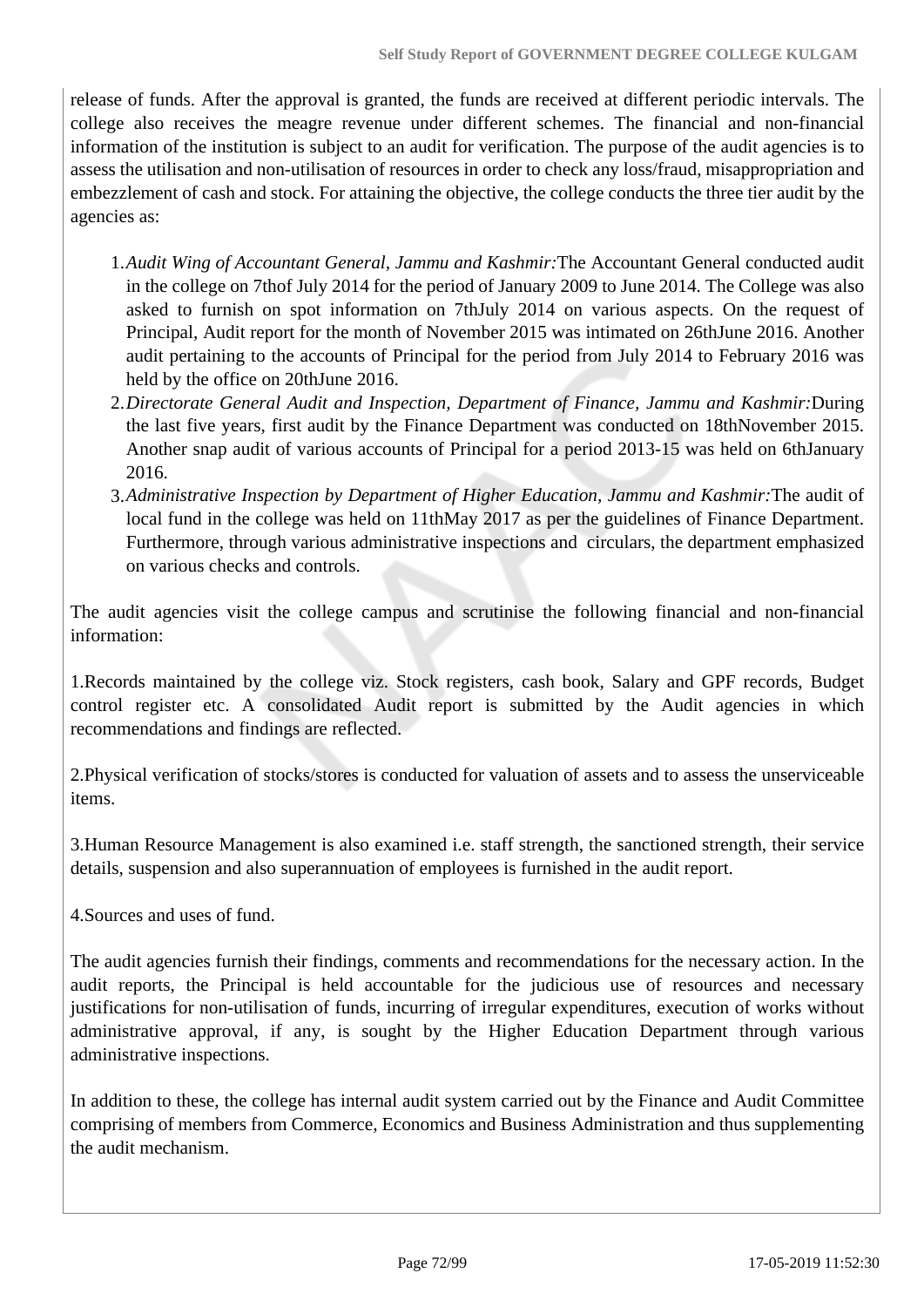| <b>File Description</b>         | <b>Document</b>      |
|---------------------------------|----------------------|
| Link for Additional Information | <b>View Document</b> |

## **6.4.2 Funds / Grants received from non-government bodies, individuals, Philanthropists during the last five years (not covered in Criterion III) (INR in Lakhs)**

## **Response:** 0

6.4.2.1 Total Grants received from non-government bodies, individuals, philanthropists year-wise during the last five years (INR in Lakhs)

| 2017-18 | 2016-17 | 2015-16 | 2014-15 | 2013-14 |
|---------|---------|---------|---------|---------|
|         | ν       |         | v       |         |

| <b>File Description</b>                                                                      | <b>Document</b>      |
|----------------------------------------------------------------------------------------------|----------------------|
| Details of Funds / Grants received from non-<br>government bodies during the last five years | <b>View Document</b> |

## **6.4.3 Institutional strategies for mobilisation of funds and the optimal utilisation of resources**

## **Response:**

The institution is a government institution which is affiliated to University of Kashmir, a state University and controlled by the Department of Higher Education,  $J & K$  Government.

Upon conceiving new projects and requirements, the institution approaches the higher authorities for administrative approval and release of funds. To check the rationality and feasibility of requirements, the higher education department follows a proper procedure for inspection and correspondingly grants the approval. The institution receives the funds at periodic intervals. The disbursement of funds is strictly monitored by the Principal in consultation with Purchase, Development and other relevant committees of the college. The principal of the college has the authorization for expending upto Rs. 50 Lakhs per annum after following codal formalities. For expending beyond Rs. 50 lakhs, authorization from Higher Education Department is sought. The college follows a transparent accounting and audit practices. The income and expenditure receipts are properly maintained by the Accounts section for administrative inspection and audit purposes.

Furthermore, the institution also approaches other bodies for sponsoring and organizing academic and awareness programmes. To quote an instance, in the month of October 2018, Department of Industrial Policy and Promotion, Ministry of Commerce and Industry organized an entrepreneurial awareness programme under the theme Start-up Yatra in the institution. Likewise, J & K Entrepreneurship Development Institute sponsors the entrepreneurship awareness programmes from time to time in the college. Regional banks are also approached to arrange internships and short term trainings to the students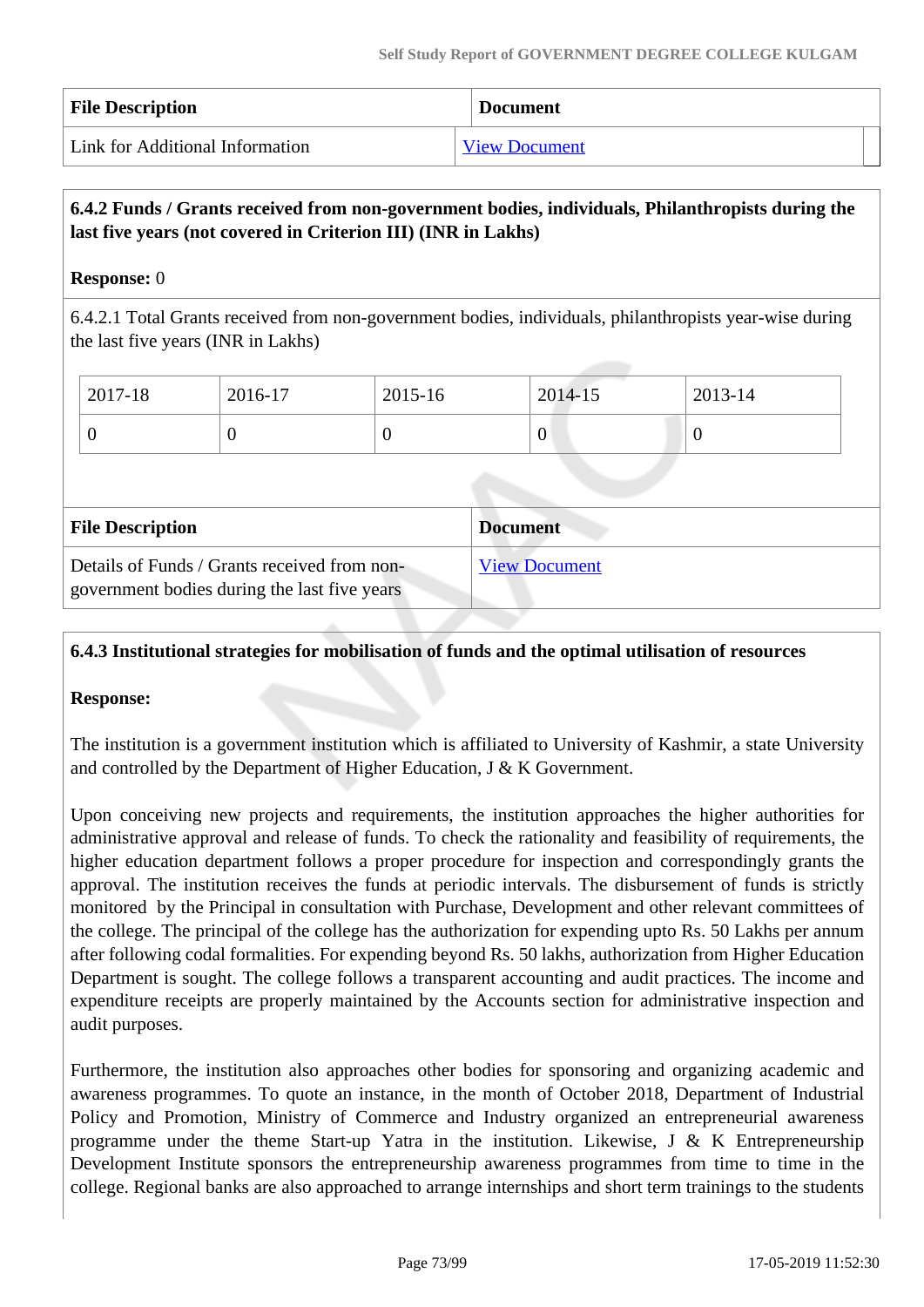of business and management.

Therefore, the primary source of funding for the institution is grants from the state government. The other sources of funds for the institution is admission fees and funding of different projects by UGC and RUSA.

Since the institution is government in nature, it does not receive any funds from individuals, nongovernment organisations and philanthropists.

The grants received from the state government and other meagre funds from all the sources are utilized for conducting different academic and administrative affairs. These include:

- Academic activities.
- Administrative activities.
- Salaries to employees.
- Infrastructural development.
- Financial aid to Students.
- Financial assistance to Employees.
- Library.
- Organizing seminars and debates and cultural programmes.
- Conducting workshops and trainings.
- Facilitating Sports.
- Miscellaneous Expenditures.

| <b>File Description</b>    | <b>Document</b>      |
|----------------------------|----------------------|
| Any additional information | <b>View Document</b> |

## **6.5 Internal Quality Assurance System**

 **6.5.1 Internal Quality Assurance Cell (IQAC) has contributed significantly for institutionalizing the quality assurance strategies and processes**

## **Response:**

Like in other educational institutions, IQAC in the college contributes significantly in maintaining quality standards in teaching, learning and evaluation with a distinctive approach for institutionalizing the strategies and processes for quality assurance. The quality initiatives prove instrumental in strengthening the academic ambience in the college. Among many quality assurance initiatives by IQAC, the two primary initiatives include:

## **1.Discipline and Class Monitoring:**

The institution aims to improve the quality of education and puts in multiple efforts to achieve the objective. For ensuring smooth and continuous class delivery mechanism, the regularity and punctuality of faculty members in classrooms is monitored by a separate committee. The committee visits the classrooms on daily basis and submits the conclusive report in a given format to the Principal of the college. The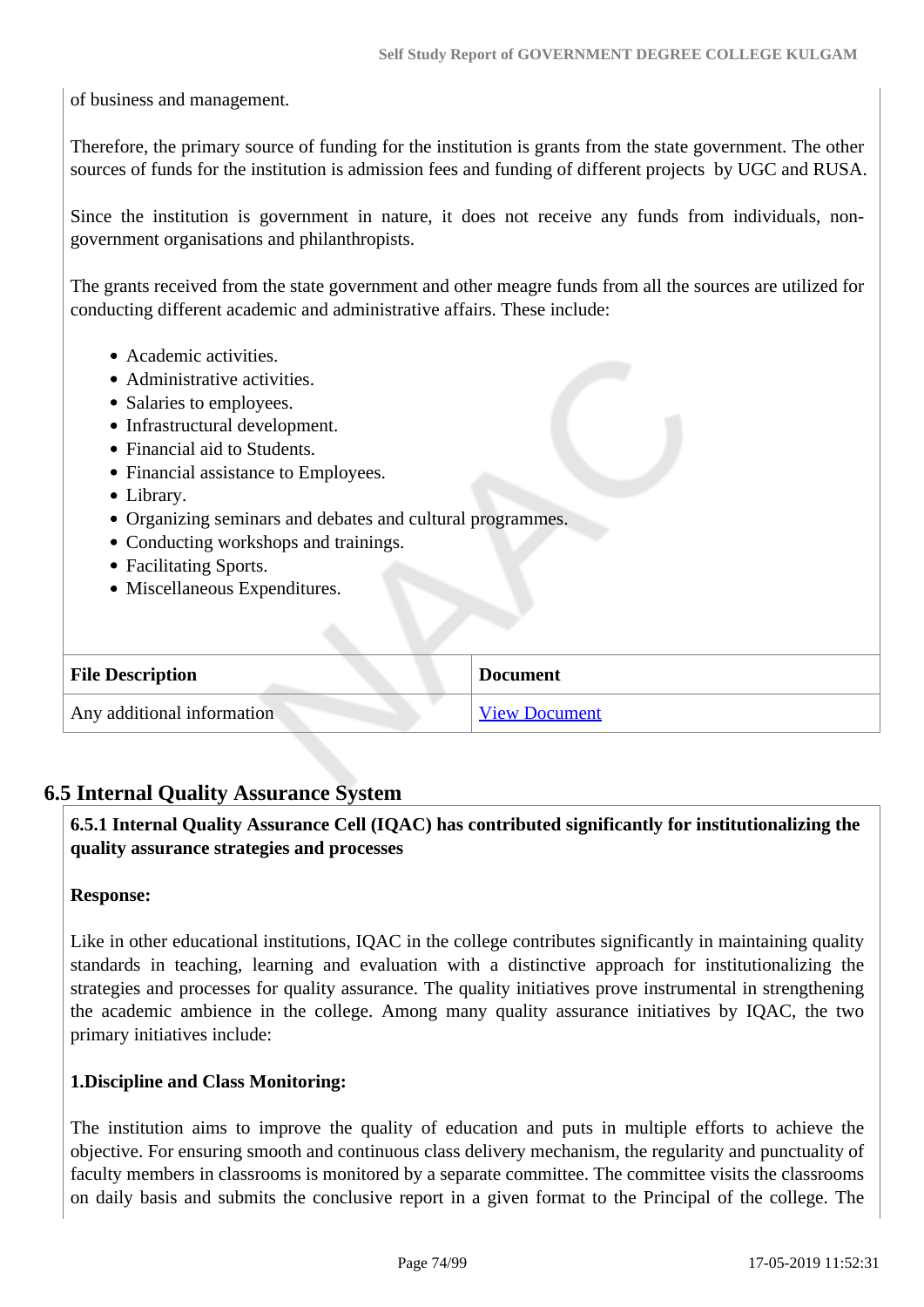faculty members who remain absent without any intimation are held accountable and cogent justification is sought from them. Moreover, the substitute faculty is arranged to deliver the classes of those faculty members who are on leave.

In addition to this, the regularity and conduct of classwork is also supported by the discipline committee of the college. Discipline committee keeps a close vigil on the college in order to obviate the factors affecting the routine classwork and indiscipline in the college. Entry of outdoors is strictly monitored and even the enrolled students are permitted only after proper identification with uniform. Visitors in the college are permitted only during visiting hours with proper entry on the register. Similar activities are governed by the college for smooth functioning of classwork.

## **2.Introduction of ICT in classrooms:**

As a second IQAC quality assurance initiative, the IQAC of the college has recommended to install the ICT facilities in the classrooms to augment the class delivery and comprehension mechanism. This initiative was actively supported by the Principal and implemented in the year 2016. To practice this innovative step, the college successfully installed smart-classroom in the college in the year 2016. The extension of ICT in other classrooms is under active consideration of the college. At present, the Smart Classroom is used for multiple purposes like training and events requiring virtual atmosphere, conducting practical classes of different courses etc.

| <b>File Description</b>    | <b>Document</b>      |
|----------------------------|----------------------|
| Any additional information | <b>View Document</b> |

## **6.5.2 The institution reviews its teaching learning process, structures & methodologies of operations and learning outcomes at periodic intervals through IQAC set up as per norms**

## **Response:**

The institute holds a rigorous mechanism for quality assurance through IQAC. The IQAC is supervised by a convener assisted by heads of all the departments and senior faculty as members who are also rendering services in other domains, impart insights for better execution of policies. Following two initiatives are envisaged as institutional reviews and implementation of teaching learning reforms.

## **A.Strengthening Teaching Learning Ambience:**

The Convener IQAC at the commencement of each academic year presides a meeting about enhancing teaching and learning culture in the institution. The meeting is attended by all the heads and senior faculty members of the institute. A host of activities and initiatives to be implemented are decided as:

- 1.Teaching learning process is to be continuously monitored and reviewed by Heads of respective departments throughout the academic session and submit the report to the Principal of the college related to facilities and workload for necessary action.
- 2.To accomplish the curricular activities, students have to undertake assignments, projects and PowerPoint presentations.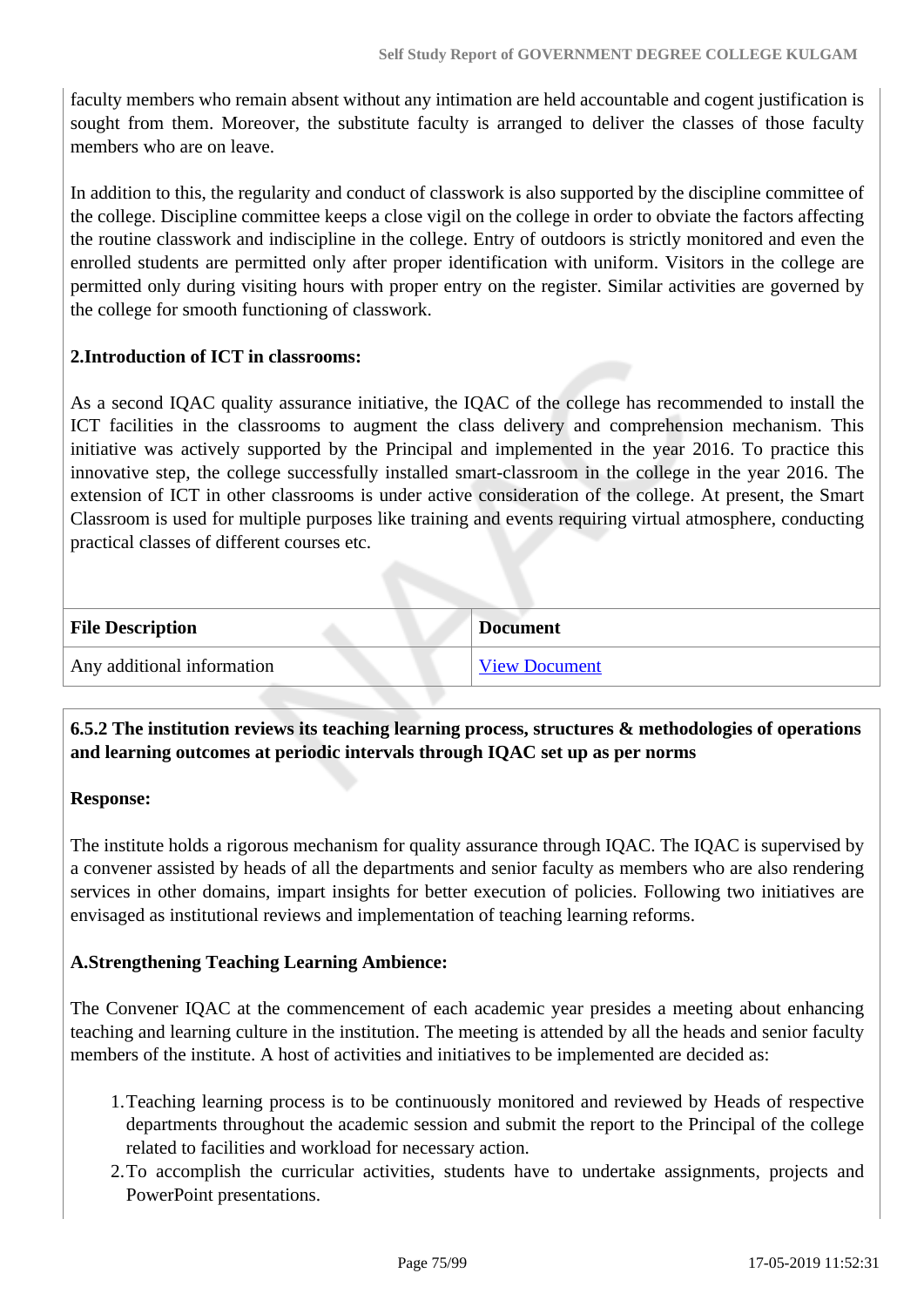- 3.Necessary arrangements for internships, short term apprenticeship programmes etc are to be made by the heads of various departments.
- 4.To facilitate and arrange physical visits to the institutions like industrial, scientific, heritage, art and culture of national repute for practical translation of theoretical lectures.
- 5.At the end of each semester, heads of the departments are asked to evaluate and assess the students in the form of practical test and viva-voce.
- 6.IQAC puts substantial emphasis on the use of ICT and teaching aids by the faculty members.
- 7.Beyond the syllabi, special lectures are arranged by the college and delivered by the guest faculties and industrial experts in the smart classroom, Edusat and conference hall of the college.
- 8.Students also advised to participate in multiple programmes imparting training, disseminating awareness and emboldening skill banks in the students for their exposure to the contemporary world.
- 9.For strengthening the relations with the outside market, collaborations and understandings are undertaken by the institution to narrow down its gap with industries, regional banks and other corporate houses.

#### **B.Faculty Professional Development:**

Towards creating an enabling and facilitative environment for teaching, learning and research, the college on the recommendations of Convener IQAC has constituted a specialised cell by the name of Faculty Empowerment Cell. The purpose of this cell is to empower and develop the intellect of the faculty members for their own advancement as well as for the benefit of students. The dedicated cell plans, manages and looks after the proposals and requests of different faculty members. Faculty members are encouraged to participate in different workshops and faculty development programmes like Orientation Courses, Induction Courses, Subject Refresher Courses and Short Term Courses enhancing their intellect and comprehension. They are also advised to attend seminars, debates, national and international conferences and go for paper presentations. To quote an instance, during the last five years, the average percentage of involvement by faculty members in different faculty development programmes has remained 28 percent approximately.

| <b>File Description</b>    | <b>Document</b>      |
|----------------------------|----------------------|
| Any additional information | <b>View Document</b> |

#### **6.5.3 Average number of quality initiatives by IQAC for promoting quality culture per year**

#### **Response:** 2

6.5.3.1 Number of quality initiatives by IQAC for promoting quality year-wise for the last five years

| υ<br>ت<br>∸ | 2017-18 | 2016-17 | 2015-16 | 2014-15 | 2013-14 |
|-------------|---------|---------|---------|---------|---------|
|             |         |         |         |         |         |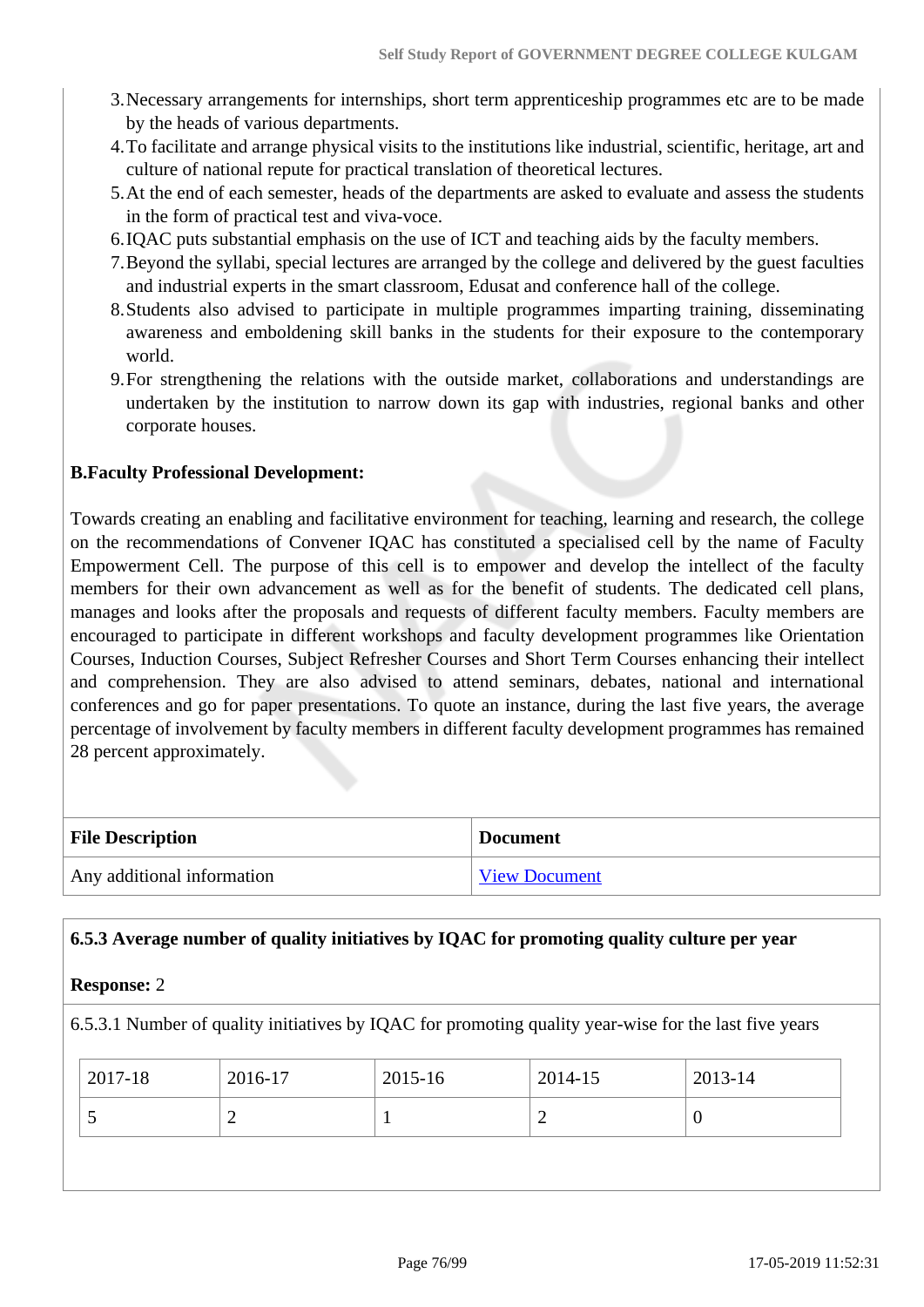| <b>File Description</b>                            | <b>Document</b> |
|----------------------------------------------------|-----------------|
| Number of quality initiatives by IQAC per year for | View Document   |
| promoting quality culture                          |                 |

| 6.5.4 Quality assurance initiatives of the institution include:           |                                                                                                                                                                                 |
|---------------------------------------------------------------------------|---------------------------------------------------------------------------------------------------------------------------------------------------------------------------------|
| improvements                                                              | 1. Regular meeting of Internal Quality Assurance Cell (IQAC); timely submission of Annual<br>Quality Assurance Report (AQAR) to NAAC; Feedback collected, analysed and used for |
| 2. Academic Administrative Audit (AAA) and initiation of follow up action |                                                                                                                                                                                 |
| 3. Participation in NIRF                                                  |                                                                                                                                                                                 |
| <b>4.ISO Certification</b>                                                |                                                                                                                                                                                 |
| 5. NBA or any other quality audit                                         |                                                                                                                                                                                 |
| A. Any 4 of the above                                                     |                                                                                                                                                                                 |
| <b>B.</b> Any 3 of the above                                              |                                                                                                                                                                                 |
| C. Any 2 of the above                                                     |                                                                                                                                                                                 |
| D. Any 1 of the above                                                     |                                                                                                                                                                                 |
| <b>Response:</b> E. None of the above                                     |                                                                                                                                                                                 |
| <b>File Description</b>                                                   | <b>Document</b>                                                                                                                                                                 |
| Details of Quality assurance initiatives of the<br>institution            | <b>View Document</b>                                                                                                                                                            |

 **6.5.5 Incremental improvements made during the preceding five years** *(in case of first cycle)* **Post accreditation quality initiatives** *(second and subsequent cycles)*

## **Response:**

The college has witnessed progression with a remarkable celerity in academic and administrative domains since the time of establishment especially during the last five academic years (2013-18) as:

## **1.Infrastructural Development**:

At the time of establishment, the college started its operations in makeshift buildings of Higher Secondary Block. But at present, the college premises is housed with:

I.Arts Block comprising of Conference Hall and eleven classrooms including Computer Applications Laboratory and Edusat room.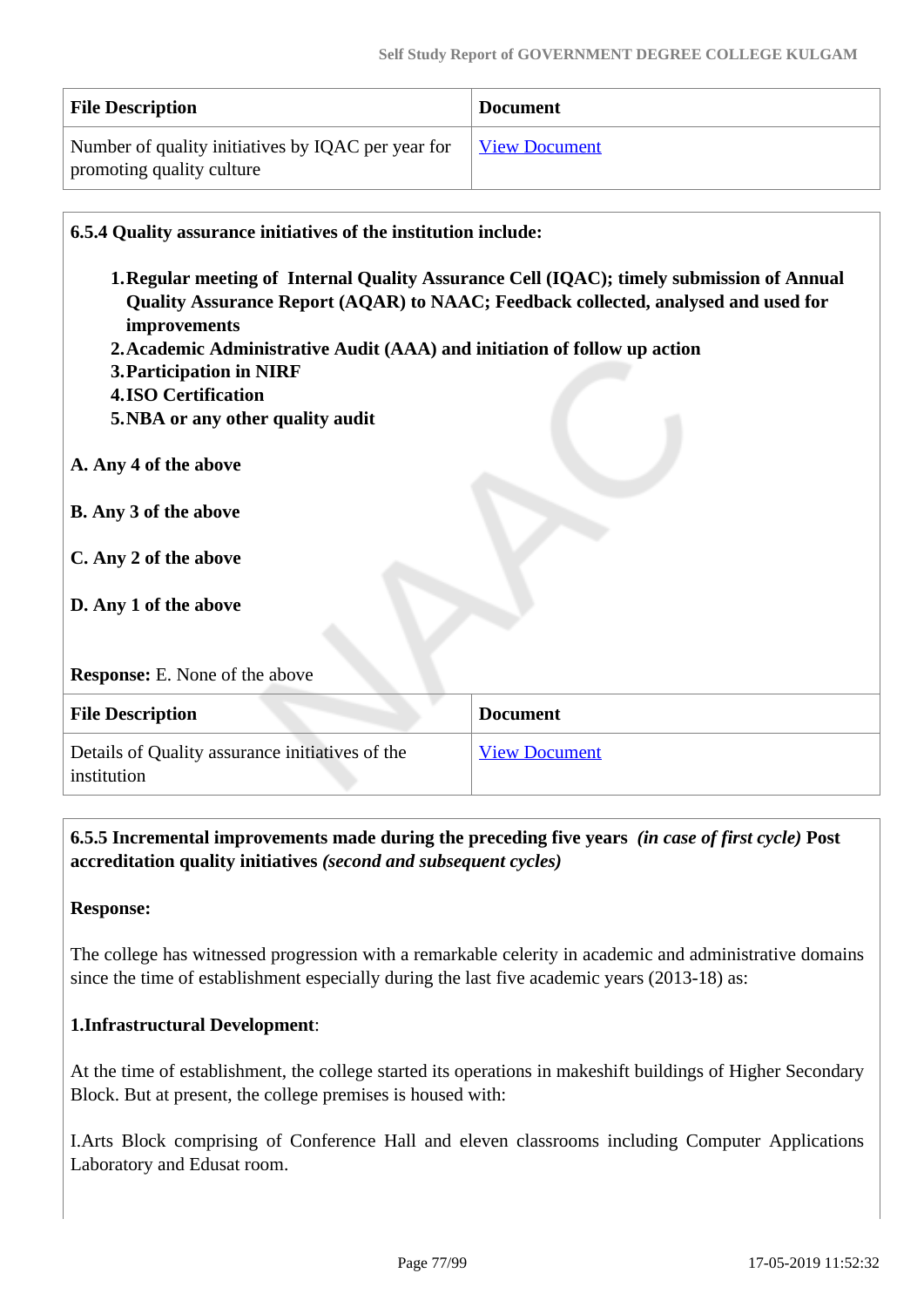II.Science Block comprising of departments and laboratories of science subjects, BCA laboratory and Smart classroom (installed in the year 2016).

III.New Block comprising of twelve classrooms under construction but put to student use.

IV.Building under construction for Girls Common Room and Browsing Centre.

V.The foundation for Auditorium and Library Block was laid in the year 2015 and accorded post-facto administrative approval in 2018.

VI.Administrative Block comprising of Principal's Office, Library, Establishment and IT Section.

1.New Canteen Building for Staff and Students was commissioned in 2016.

## **2.Courses**:

Delivering quality education by continuously augmenting the course strength is a prioritized strategic endeavour of the college. The college started functioning with only nine subjects of Arts and Social Sciences. The college presently offers around thirty subjects under different programmes and courses as:

I.Professional Courses –BBA and BCA were introduced in the year 2013.

II.Non-Professional – Diversity in subject choice was added for B.A, B.SC and B.Com from the year 2013 till date.

III.UGC Add-On Certificate Courses – Banking & Insurance and Information Technology.

IV.Vocational Courses – Accounts Executive (Payables & Receivables) and Domestic Data Entry Operator were approved and introduced in 2018 by Ministry of Human Resource Development, Government of India under RUSA - Scheme for higher education.

V.Skill Enhancement Courses were added to the curriculum under CBCS in the year 2016.

VI.Short Term Courses – Course in Computer Concepts (CCC) under DOEACC started in 2017.

## **3.Student Enrolment**:

Due to the diversified spectrum of courses/programmes, the student enrolment in the college has phenomenally increased from 3809 in 2013 to 5008 in 2018.

## **4.Faculty:**

With the subsequent increase in course strength and enrolment of students, the total faculty of the college also increased from 69 in 2013 to 108 in 2018. Worth to mention, around 35 faculty members joined the institution in 2016 and 2017 alone.

## **5.Activities**: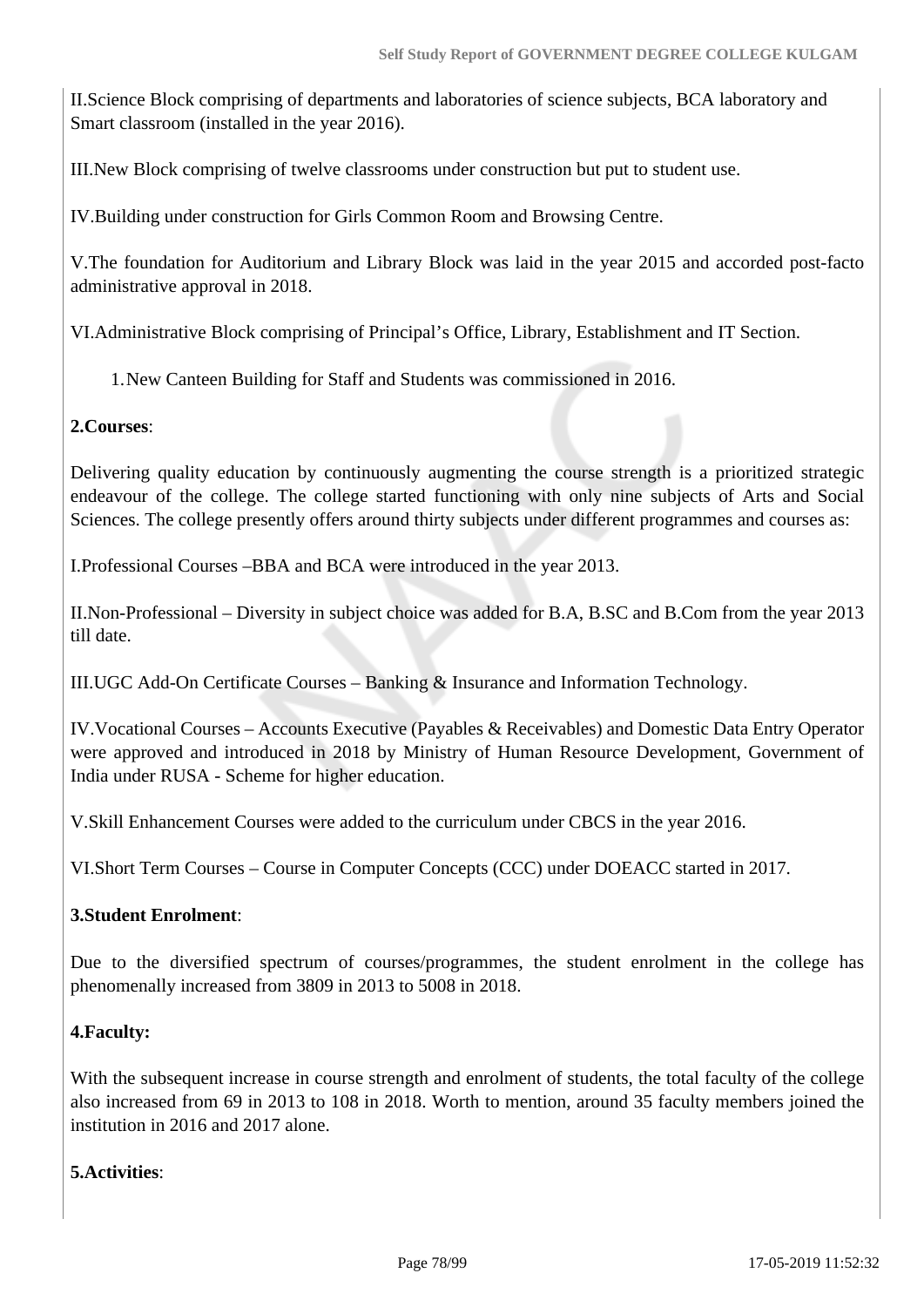Apart from conducting the curricular activities, the college also encourages the students to participate in various co-curricular activities in order to brush up their competence and relevance with the contemporary world. Through such activities, the awareness about contemporary, national and international events and happenings is disseminated and training and skill is imparted to make them withstand the increasing unemployment. Students are also encouraged to undertake assignments, projects, surveys, apprenticeship programmes, reach-out programmes, sensitisation-drives and to participate in different seminars and debates in order to stand academically as well contemporarily relevant.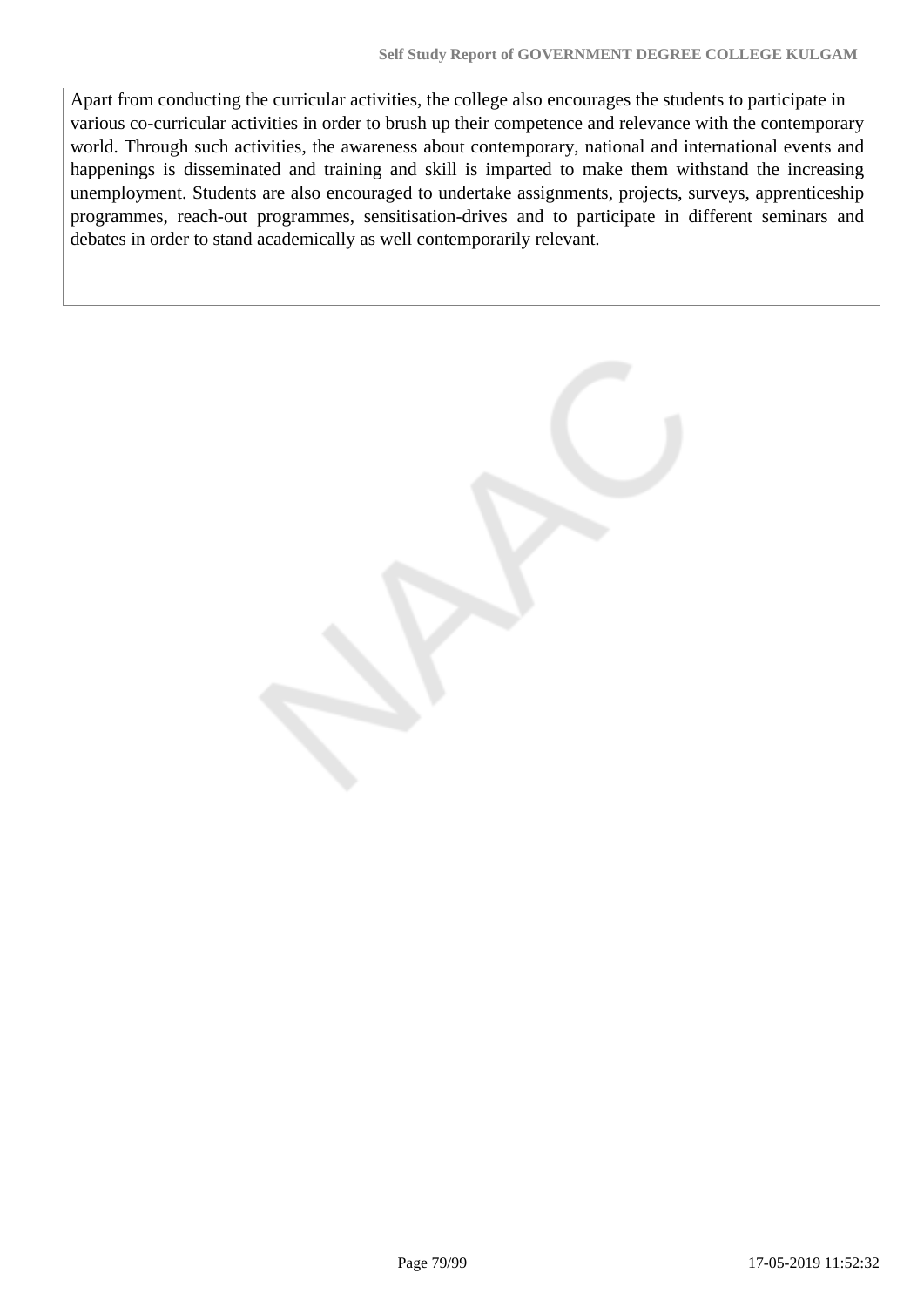## **Criterion 7 - Institutional Values and Best Practices**

## **7.1 Institutional Values and Social Responsibilities**

 **7.1.1 Number of gender equity promotion programs organized by the institution during the last five years** 

## **Response:** 7

7.1.1.1 Number of gender equity promotion programs organized by the institution year-wise during the last five years

| 2017-18 | 2016-17  | 2015-16 | 2014-15 | 2013-14 |
|---------|----------|---------|---------|---------|
|         | <u>ب</u> |         |         |         |

| <b>File Description</b>                                                  | <b>Document</b>      |
|--------------------------------------------------------------------------|----------------------|
| Report of the event                                                      | <b>View Document</b> |
| List of gender equity promotion programs organized<br>by the institution | <b>View Document</b> |
| Any additional information                                               | <b>View Document</b> |

## **7.1.2**

## **1.Institution shows gender sensitivity in providing facilities such as:**

- **1.Safety and Security**
- **2.Counselling**
- **3.Common Room**

## **Response:**

## **1. SAFETY AND SECURITY**

The College being a co-educational institution is very sensitive towards the safety and security of the girl students.

1. The entire College campus has been fenced with only one entry and exit point so that strict vigilance could be kept on the persons entering and exiting the College.

2. The entry of outsiders into the College is strictly restricted. The outsiders are allowed into the college after 2:00pm and only after ascertaining their identity. There identity cards are being withheld and are given visitor's cards that they wear during their visit to the college.

3. Surveillance cameras have been installed at vital locations like Entry gate and library which are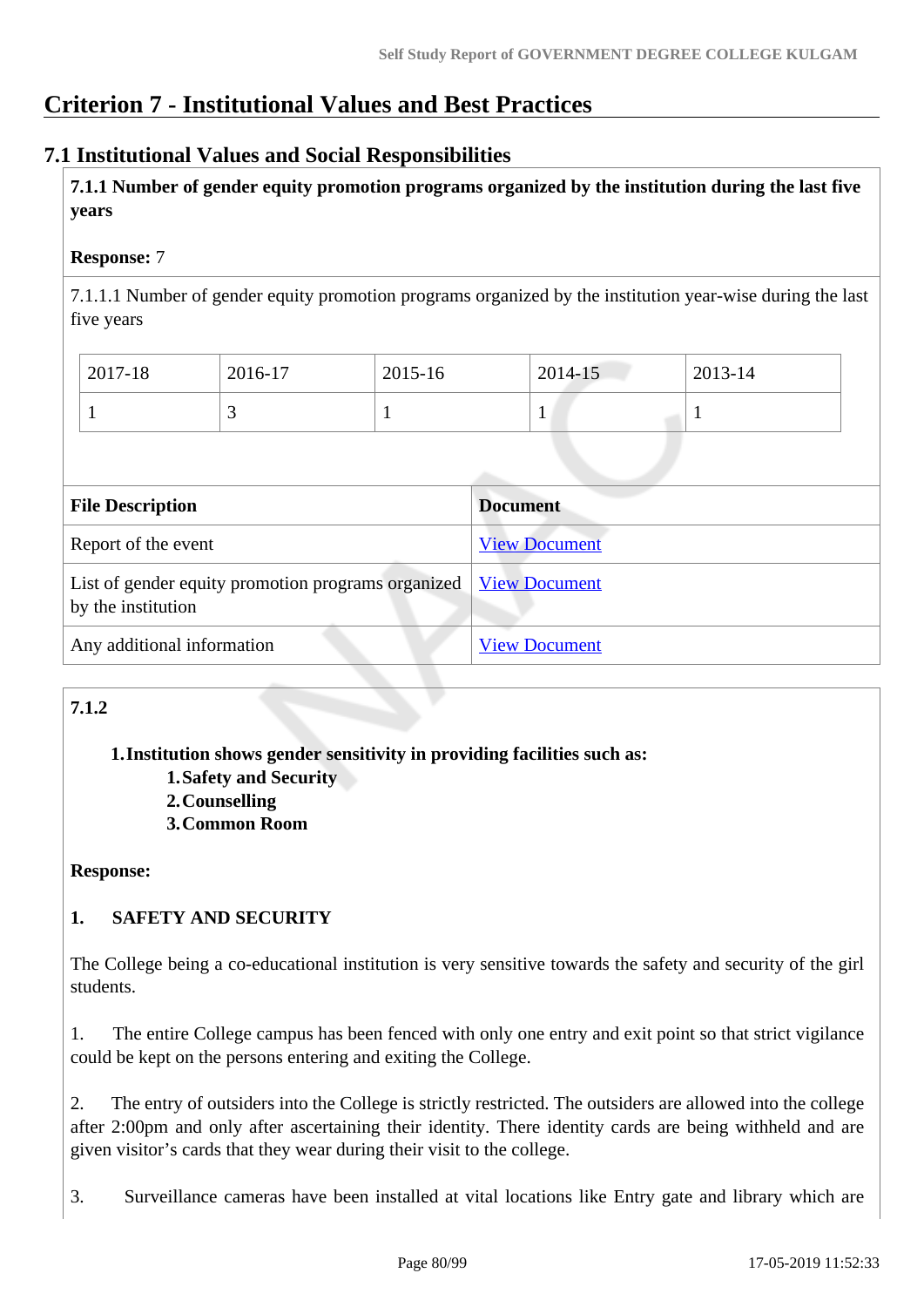directly monitored by the Principal of the College.

4. The College has three full time gatekeepers who continuously monitor the entry and exit points.

5. Most of the faculty members who join the institution undergo an induction programme to help them understand the professional ethics and behaviour towards the women.

6. Since the College enrols a large number of girl students, a separate girls park has been maintained for them. Adequate seating arrangement has been made inside the park. The girl students can also play a number of games like badminton, volley ball and kho-kho within the park for which facilities are provided.

7. Separate washrooms have been constructed for the girl students and female faculty members.

8. The institution has zero tolerance for sexual harassment. An **Internal Complaints Cell** has been constituted to look into the cases of sexual harassment, if any. Complaint boxes have been installed within the girl's park.

9. The College has a health centre. First Aid is provided to the needy students free of cost.

**10.** The College has Discipline and Anti-Ragging Committees, comprising of the senior faculty members which look into the issues of discipline.

## **2. COUNSELLING**

In the arena of Counselling, the College has a Counselling cum Placement Cell which guides the students during admissions, in relation to proper subject combination. No discrimination is made on the basis of gender in providing such counselling. Female teachers have been inducted as members of the Cell to ensure maximum reach out to the girl students.

Girl students are encouraged to participate in different curricular and co-curricular activities like debates and seminars, NSS and sports activities. It is worth mentioning that the girl students participate in debates and seminars in large numbers & have brought laurels for the college.

## **3. COMMON ROOM**

A two-storey girls' common room is under construction in the College premises. Right now it is not fully functional and allows the girls only to take temporary rest. A good number of washrooms have been constructed within it. The College plans to make all the important facilities like LED TVs and indoor gaming facility available to the students. Browsing Centre shall also be housed in the Girl's Common Room for girl students as per the DPR.

| <b>File Description</b>    | <b>Document</b>      |
|----------------------------|----------------------|
| Any additional information | <b>View Document</b> |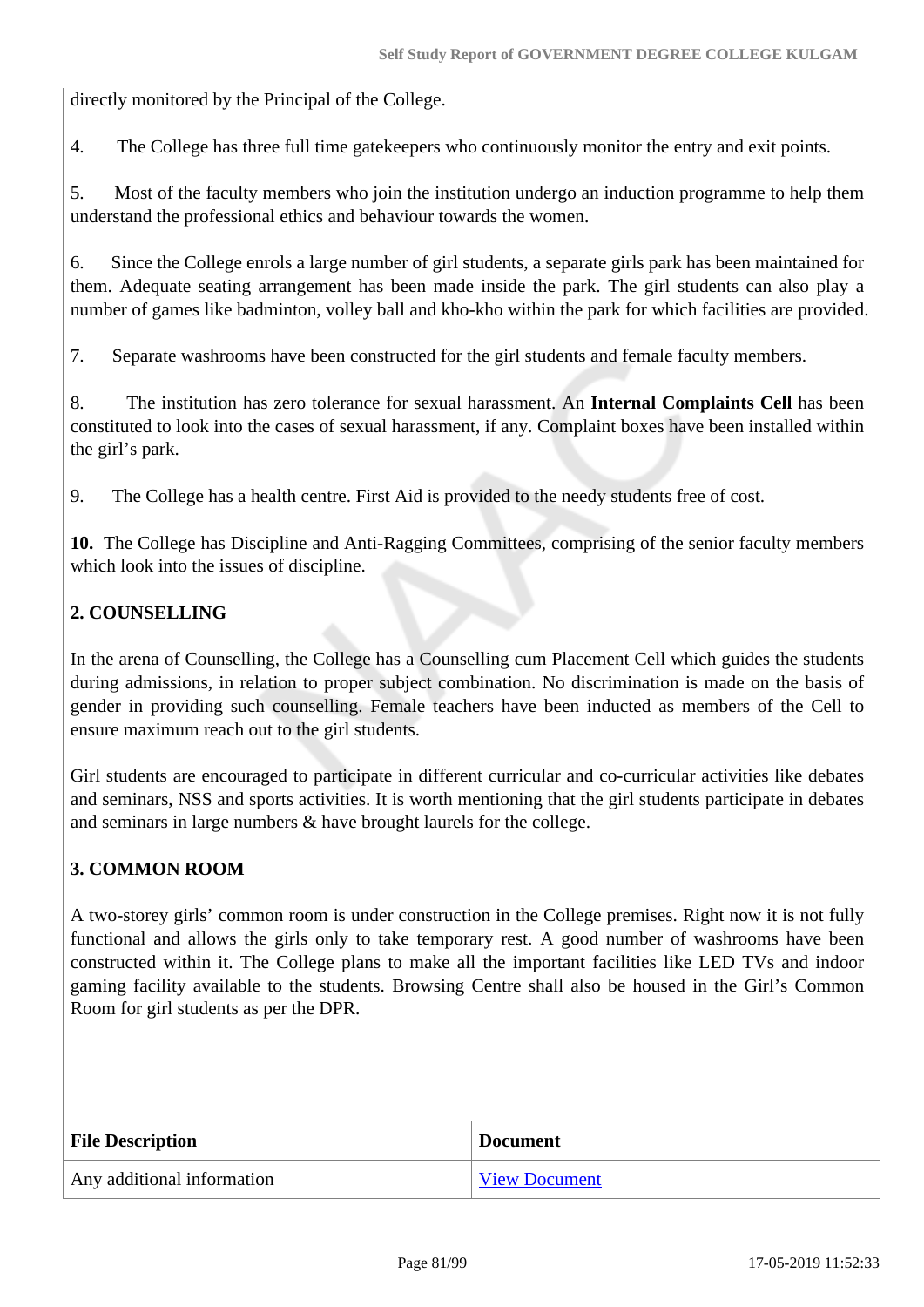| 7.1.3 Alternate Energy initiatives such as:                                        |                                                                                          |
|------------------------------------------------------------------------------------|------------------------------------------------------------------------------------------|
| sources                                                                            | 1. Percentage of annual power requirement of the Institution met by the renewable energy |
| <b>Response: 35.1</b>                                                              |                                                                                          |
| 7.1.3.1 Annual power requirement met by the renewable energy sources (in KWH)      |                                                                                          |
| Response: 68697                                                                    |                                                                                          |
| 7.1.3.2 Total annual power requirement (in KWH)                                    |                                                                                          |
| Response: 195705                                                                   |                                                                                          |
| <b>File Description</b>                                                            | <b>Document</b>                                                                          |
| Details of power requirement of the Institution met<br>by renewable energy sources | <b>View Document</b>                                                                     |
| Any additional information                                                         | <b>View Document</b>                                                                     |

| 7.1.4 Percentage of annual lighting power requirements met through LED bulbs |                      |  |  |
|------------------------------------------------------------------------------|----------------------|--|--|
| <b>Response: 100</b>                                                         |                      |  |  |
| 7.1.4.1 Annual lighting power requirement met through LED bulbs (in KWH)     |                      |  |  |
| Response: 12570.6                                                            |                      |  |  |
| 7.1.4.2 Annual lighting power requirement (in KWH)                           |                      |  |  |
| Response: 12570.6                                                            |                      |  |  |
| <b>File Description</b>                                                      | <b>Document</b>      |  |  |
| Details of lighting power requirements met through<br>LED bulbs              | <b>View Document</b> |  |  |
| Any additional information                                                   | <b>View Document</b> |  |  |

## **7.1.5 Waste Management steps including:**

- **Solid waste management**
- **Liquid waste management**
- **E-waste management**

**Response:**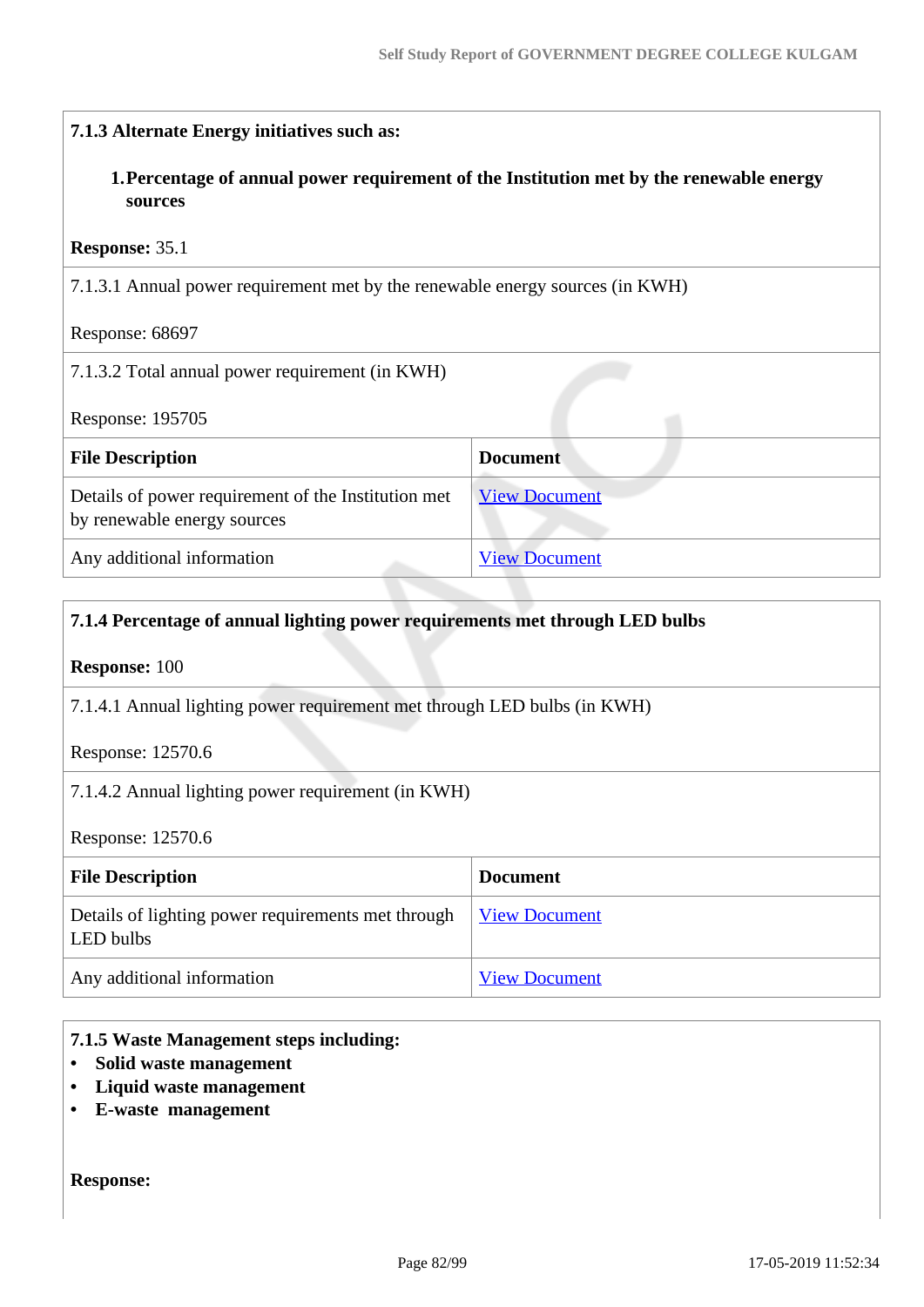## **Solid Waste Management**

Pollution, in its different forms, is one the most dangerous threats, mankind is facing in the contemporary world. Curbing and managing it in the most effective way is a very challenging and daunting task. The College has a serene location with abundant vegetation and tree cover which gives the College a green look. As such the air gets purified naturally.

Keeping the hazardous effects of pollution in consideration, the College has devised an elaborate mechanism to minimise the pollution and dispose the waste off in the most effective way. In the first place the use of polythene has been banned inside the campus. The gatekeepers have been instructed by the College administration not to allow carrying of polythene bags into the campus.

Solid waste is generated in the form of wrappers, paper, glass, unused food and disposables. All the buildings of the College are cleaned every morning by the *Safai Karamcharis.* The College has installed sufficient number of dustbins inside the campus. All the solid waste is collected in these dustbins which are emptied at regular intervals. The waste is taken off the campus by the trucks of Kulgam Municipal Committee. The segregation of waste takes place outside the campus and is disposed at the landfill sites authorized by the government.

After closure of admission every year a student induction programme is being organized wherein the students are directed to keep the campus neat and clean by using dustbins. Many cleanliness drives are regularly being organized to keep the campus waste free. From last three years, the College is actively participating in the Swachh Bharat Mission by celebrating Swachh Bharat weeks and organising events to raise awareness about health and hygiene

## **Liquid Waste Management**

Liquid waste is generated in the form of sewage and laboratory waste. The College manages all the liquid waste in the most effective manner. Sufficient septic soakage tanks have been constructed in the campus which hold and absorb the sewage waste. All the laboratories are connected with a proper drainage to ensure that the lab waste is properly disposed off. Storm water and rainwater causes water logging at certain places in the Campus. The College has already sent a proposal for storm water drainage to Administrative Department for approval and release of funds to a tune of Rs. 109 lacs.

Such proper management of solid and liquid waste, ensures that the College is free from all sorts of foul smell and prevents the growth of mosquitoes.

## **E-Waste Management**

The college ensures that the used electronic materials are sent for repair and reuse. The college is only 14 years old and has generated very less e-waste. The waste so generated shall be auctioned as per existing government rules for recycling.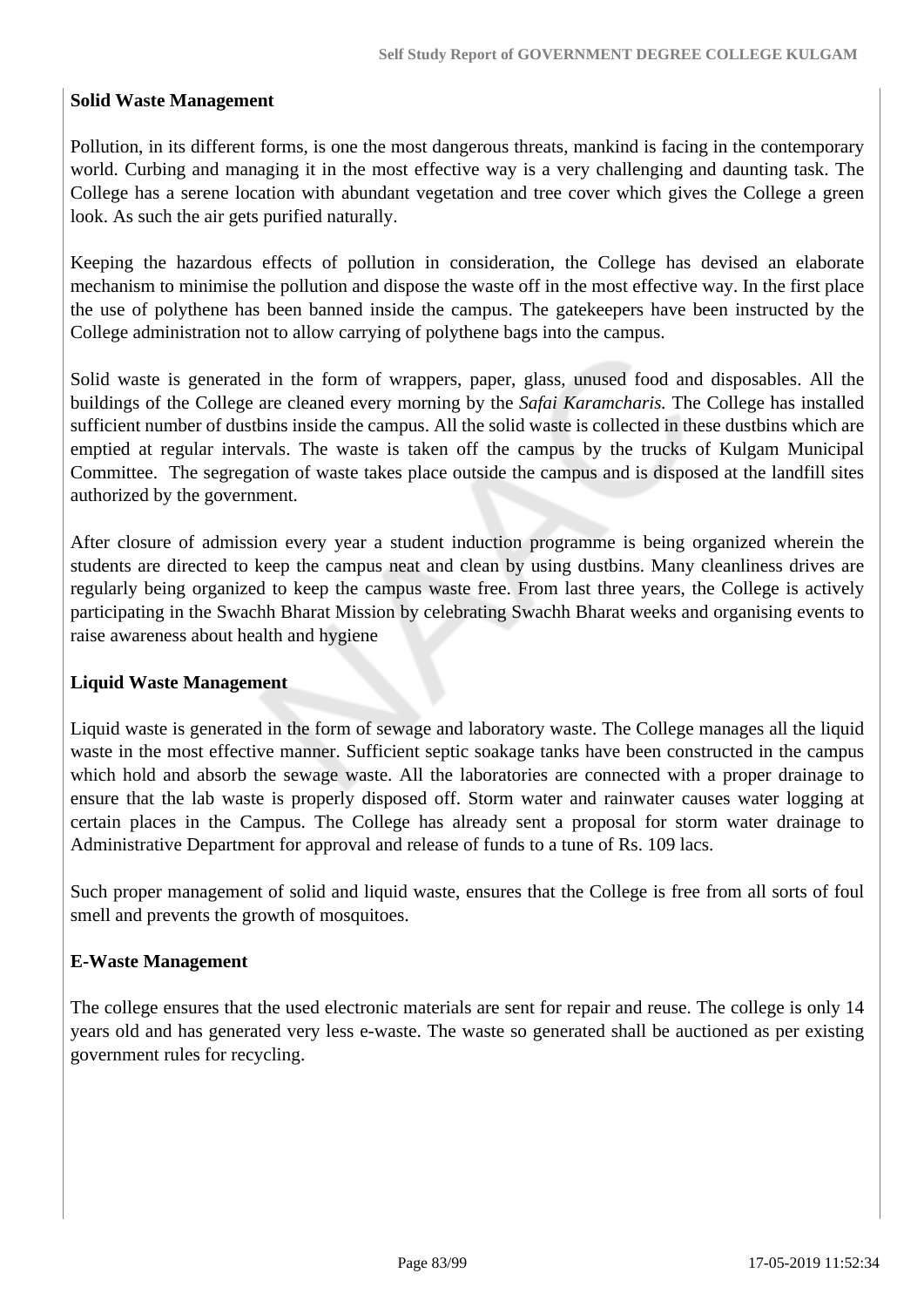| <b>File Description</b>    | <b>Document</b>      |
|----------------------------|----------------------|
| Any additional information | <b>View Document</b> |

| 7.1.6 Rain water harvesting structures and utilization in the campus                                                                                                                                                                                                                                                                                                                                                                                                              |                      |  |
|-----------------------------------------------------------------------------------------------------------------------------------------------------------------------------------------------------------------------------------------------------------------------------------------------------------------------------------------------------------------------------------------------------------------------------------------------------------------------------------|----------------------|--|
| <b>Response:</b>                                                                                                                                                                                                                                                                                                                                                                                                                                                                  |                      |  |
| The Institution was established in 2004 and has not developed any infrastructure for rain water harvesting.<br>However, the institution is committed to develop rain water harvesting system and subsequent charging of<br>ground water. College has asked different agencies of the State Government for preparing Detailed Project<br>Report (DPR) for rain water harvesting in the campus and its disposal for watering of plants and recharging<br>the ground water capacity. |                      |  |
| <b>File Description</b>                                                                                                                                                                                                                                                                                                                                                                                                                                                           | <b>Document</b>      |  |
| Link for Additional Information                                                                                                                                                                                                                                                                                                                                                                                                                                                   | <b>View Document</b> |  |
|                                                                                                                                                                                                                                                                                                                                                                                                                                                                                   |                      |  |
| <b>7.1.7 Green Practices</b><br><b>Students, staff using</b><br>$\bullet$<br><b>Bicycles</b><br>a)<br><b>Public Transport</b><br>$\mathbf{b}$<br><b>Pedestrian friendly roads</b><br>$\mathbf{c})$<br><b>Plastic-free campus</b><br>$\bullet$<br><b>Paperless office</b><br>$\bullet$<br>Green landscaping with trees and plants<br>$\bullet$                                                                                                                                     |                      |  |
| <b>Response:</b>                                                                                                                                                                                                                                                                                                                                                                                                                                                                  |                      |  |

## **Stopping the buck**!

Minimizing the adverse environmental impact of its activities has always been a significant consideration of Policy Makers at Government Degree College Kulgam. Consequently, all its Stakeholders have adopted certain measures to achieve this objective.

The college being located at district headquarter of District Kulgam enjoys locational advantage of access from whole of the catchment area, from every direction, through a network of roads whereon different types of Public Transport facilities are freely available. A College Bus is used to commute girl students. Faculty and Staff members sharing common route to college are encouraged for Car-Pooling. In spite of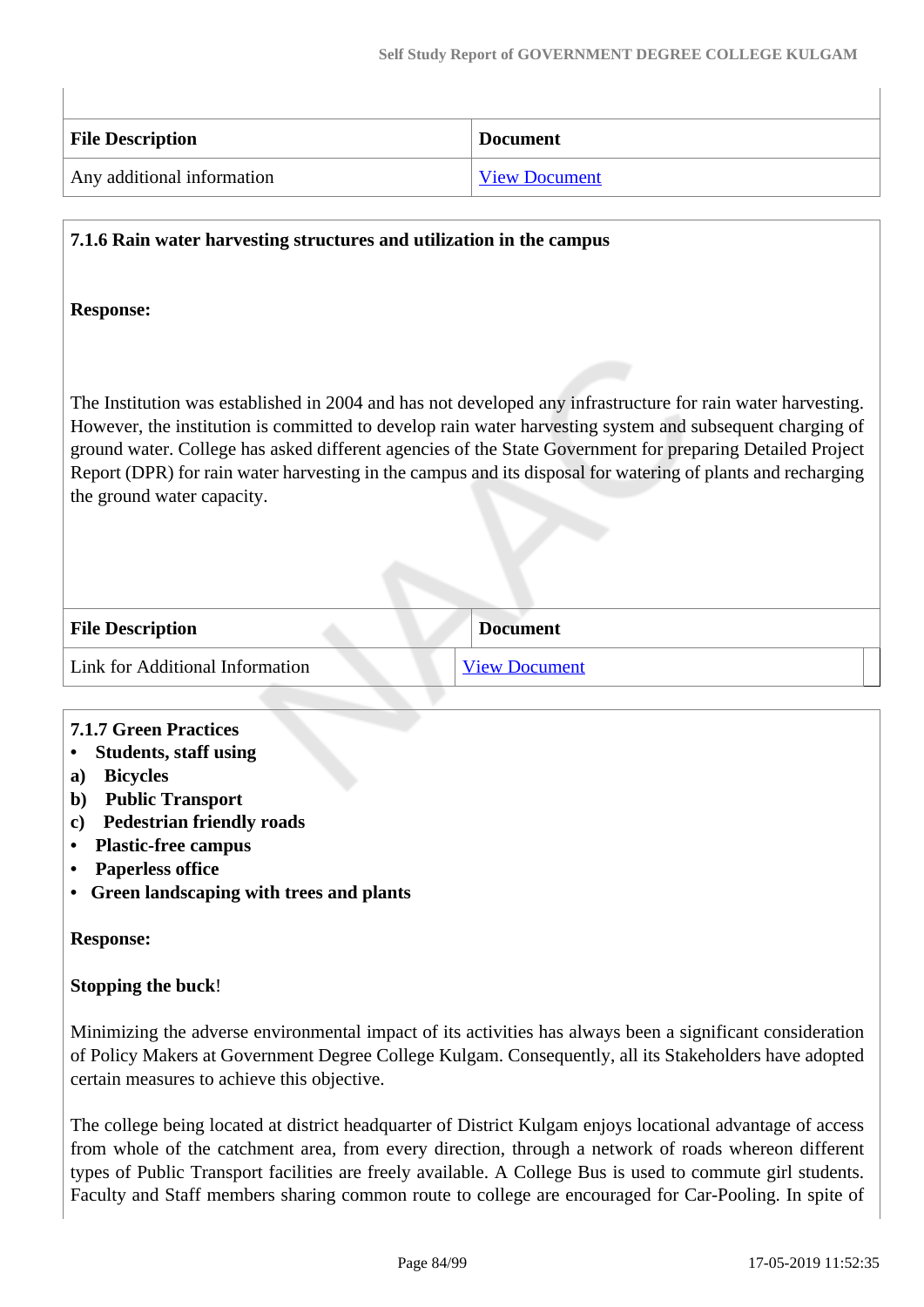low scope and less taste for cycling in the locality, the college organizes a cycle race, as and when feasible.

Movement of vehicles inside the campus is restricted up to Parking Area only & the whole campus is designated as "NO HORN ZONE". A well-constructed and safe parking facility is provided by the institution wherein prominent demarcation of specific parking lots, reserved for parking different types of vehicles, is present. Across lush green lawns of the campus, beautifully laid black topped path ways provide completely pedestrian friendly roads to every passer-by.

In complete adherence to the "Principle of Sustainable Development & Environment Conservation", Government Degree College Kulgam frequently organizes events and Programs in collaboration with various Government and Non-Government agencies. Plantation Drives on "World Arbor Day", organizing extension lecture on "International Day for Preservation of Ozone Layer" & conducting "Anti-polythene Drive" are a few to name.

Located at the highland of the town Kulgam (KAREWA Land), the campus enjoys full exposure to sunlight throughout the day so this opportunity is exploited by harvesting and utilizing solar energy. Apart from optimal harvest of solar energy, judicious utilization of all forms of energy is ensured by using energy saving gadgets, appliances and LED Bulbs.

With regard to environmental consciousness and conservation, the University of Kashmir had adopted a long-term policy by making "Environmental Studies", a compulsory subject for 1st and 2nd semester of every BG Course, in consonance with supreme court directions.

## **Neutralizing the bug at source:**

The college successfully executed "Swachhta Pakhwada-2017" program from 15th of September to 2nd of December & "Swachhta Pakhwada-2018" program from 1st of August to 15th of August wherein various events like cleanliness drives, Painting Competitions, symposium on cleanliness, etc were organized.

In order to handle dry and wet waste, separate dust bins are installed at every required place, inside as well as outside the college buildings. Use of paper is discouraged by inducing the whole GDCK fraternity to use formal WhatsApp groups for all the formal communication at Committee, Departmental and Institutional Levels. The whole campus is designated as "SMOKING FREE ZONE" and the college organized a sensitization program on COTPA-2003 on the eve of "NO TOBACCO DAY" on 11th of March 2017

## **7.1.8 Average percentage expenditure on green initiatives and waste management excluding salary component during the last five years**

#### **Response:** 0.32

7.1.8.1 Total expenditure on green initiatives and waste management excluding salary component yearwise during the last five years(INR in Lakhs)

| 2017-18                            | 2016-17 | 2015-16 | 2014-15 | $2013 - 14$ |
|------------------------------------|---------|---------|---------|-------------|
| റ ററ<br>$\overline{\phantom{a}}\,$ | 0.39    | 0.10    | 0.22    | ν           |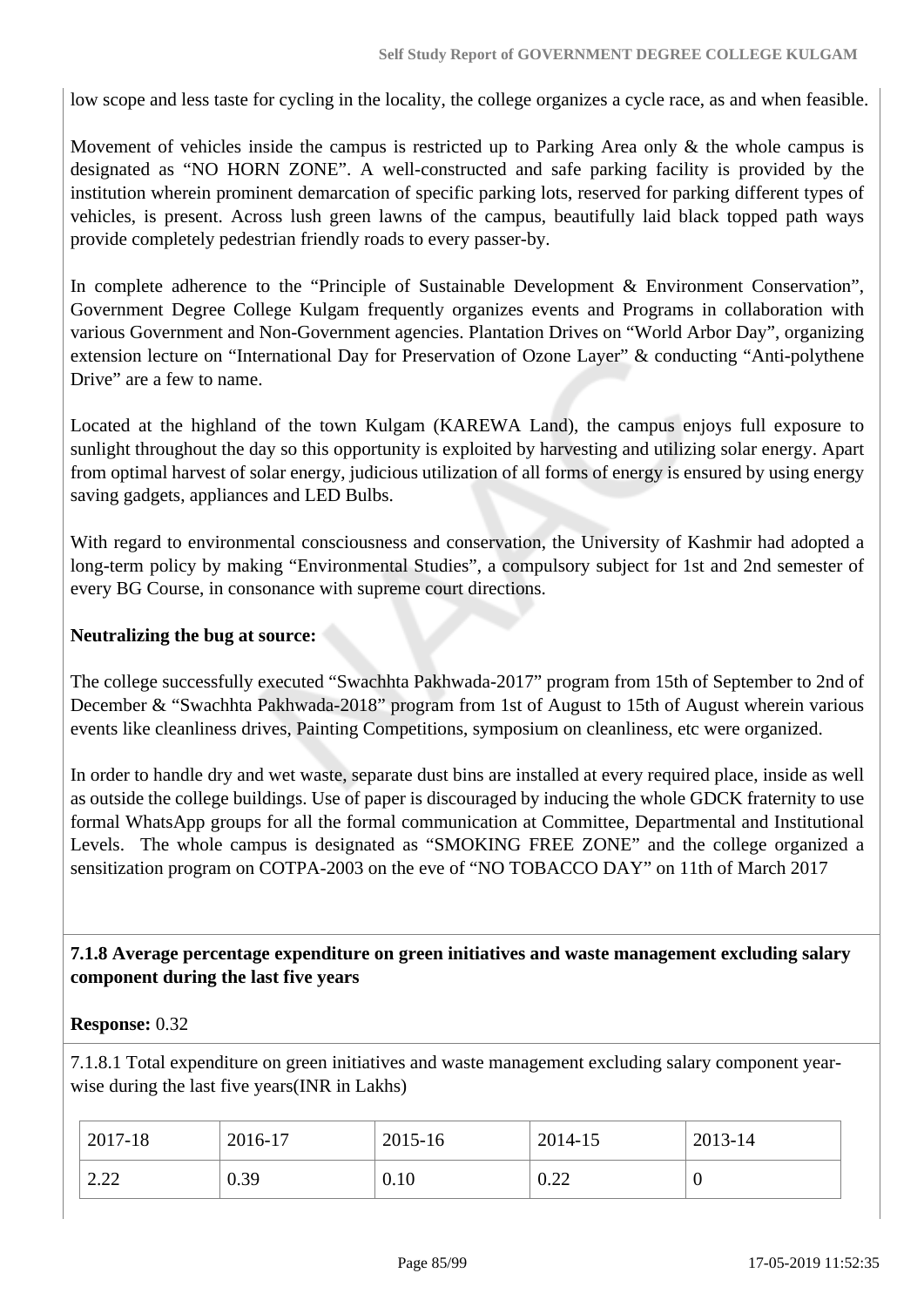| <b>File Description</b>                                                                                        | <b>Document</b>      |
|----------------------------------------------------------------------------------------------------------------|----------------------|
| Details of expenditure on green initiatives and waste   View Document<br>management during the last five years |                      |
| Any additional information                                                                                     | <b>View Document</b> |

## **7.1.9 Differently abled (Divyangjan) Friendliness Resources available in the institution:**

- **1.Physical facilities**
- **2.Provision for lift**
- **3.Ramp / Rails**
- **4.Braille Software/facilities**
- **5.Rest Rooms**
- **6.Scribes for examination**
- **7.Special skill development for differently abled students**
- **8.Any other similar facility (Specify)**

## **A. 7 and more of the above**

- **B. At least 6 of the above**
- **C. At least 4 of the above**
- **D. At least 2 of the above**

## **Response:** D. At least 2 of the above

| <b>File Description</b>                                   | <b>Document</b>      |  |
|-----------------------------------------------------------|----------------------|--|
| Resources available in the institution for<br>Divyangjan  | <b>View Document</b> |  |
| Any additional information                                | <b>View Document</b> |  |
| link to photos and videos of facilities for<br>Divyangjan | <b>View Document</b> |  |

## **7.1.10 Number of Specific initiatives to address locational advantages and disadvantages during the last five years**

## **Response:** 4

7.1.10.1 Number of specific initiatives to address locational advantages and disadvantages year-wise during the last five years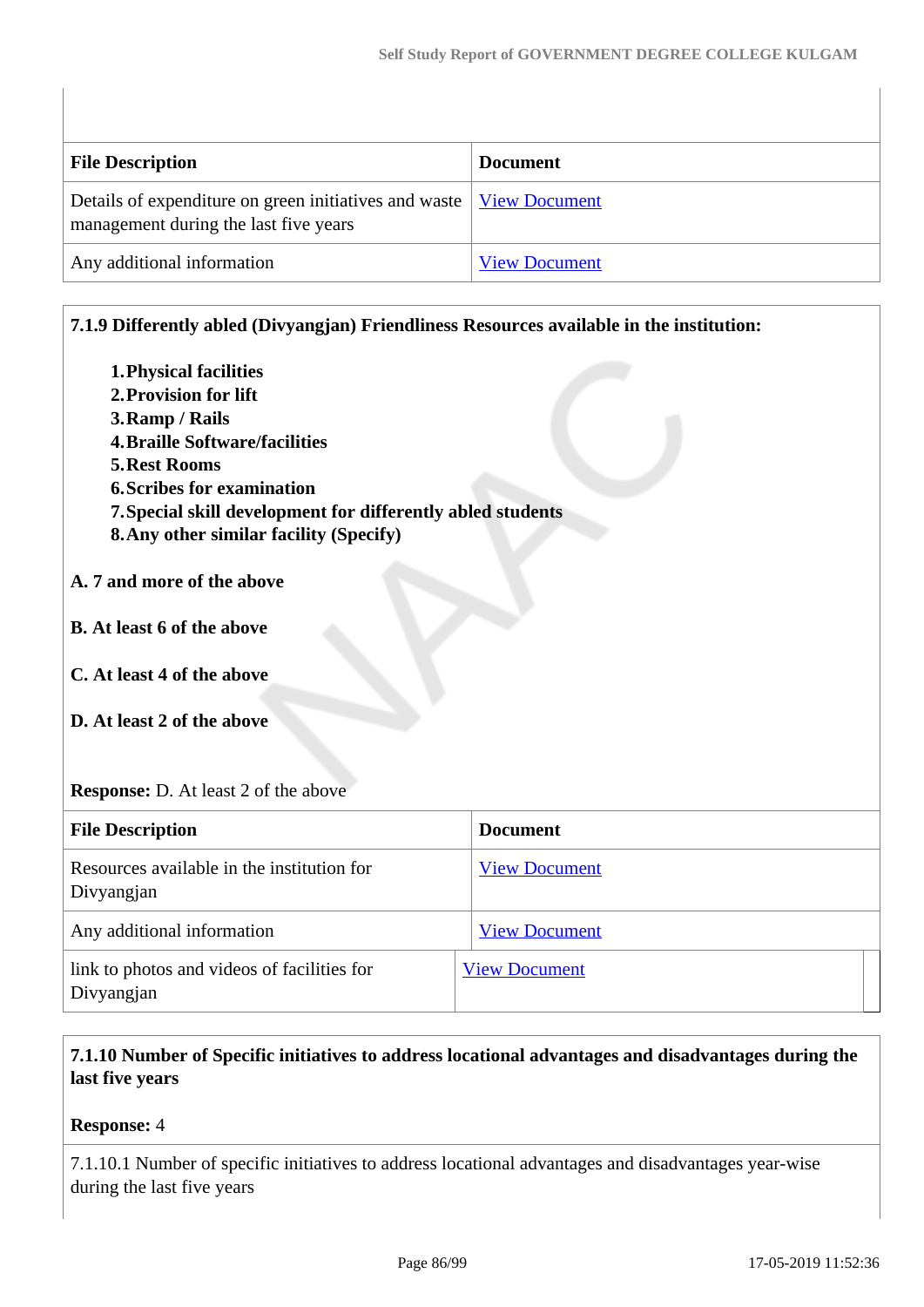| 2017-18                                                                              | 2016-17 | 2015-16         |                      | 2014-15  | 2013-14 |  |
|--------------------------------------------------------------------------------------|---------|-----------------|----------------------|----------|---------|--|
|                                                                                      | 2       | O               |                      | $\theta$ |         |  |
|                                                                                      |         |                 |                      |          |         |  |
| <b>File Description</b>                                                              |         | <b>Document</b> |                      |          |         |  |
| Number of Specific initiatives to address locational<br>advantages and disadvantages |         |                 | <b>View Document</b> |          |         |  |

## **7.1.11 Number of initiatives taken to engage with and contribute to local community during the last five years (Not addressed elsewhere)**

## **Response:** 5

7.1.11.1 Number of initiatives taken to engage with and contribute to local community year-wise during the last five years

| $2017 - 18$ | 2016-17 | 2015-16 | 2014-15 | 2013-14 |
|-------------|---------|---------|---------|---------|
|             |         | v       |         |         |

| <b>File Description</b> | <b>Document</b>      |
|-------------------------|----------------------|
| Report of the event     | <b>View Document</b> |

## **7.1.12**

**Code of conduct handbook exists for students, teachers, governing body, administration including Vice Chancellor / Director / Principal /Officials and support staff**

## **Response:** Yes

| <b>File Description</b>                                                                                                           | <b>Document</b>      |
|-----------------------------------------------------------------------------------------------------------------------------------|----------------------|
| URL to Handbook on code of conduct for<br>students and teachers, manuals and brochures on<br>human values and professional ethics | <b>View Document</b> |

## **7.1.13 Display of core values in the institution and on its website**

## **Response:** Yes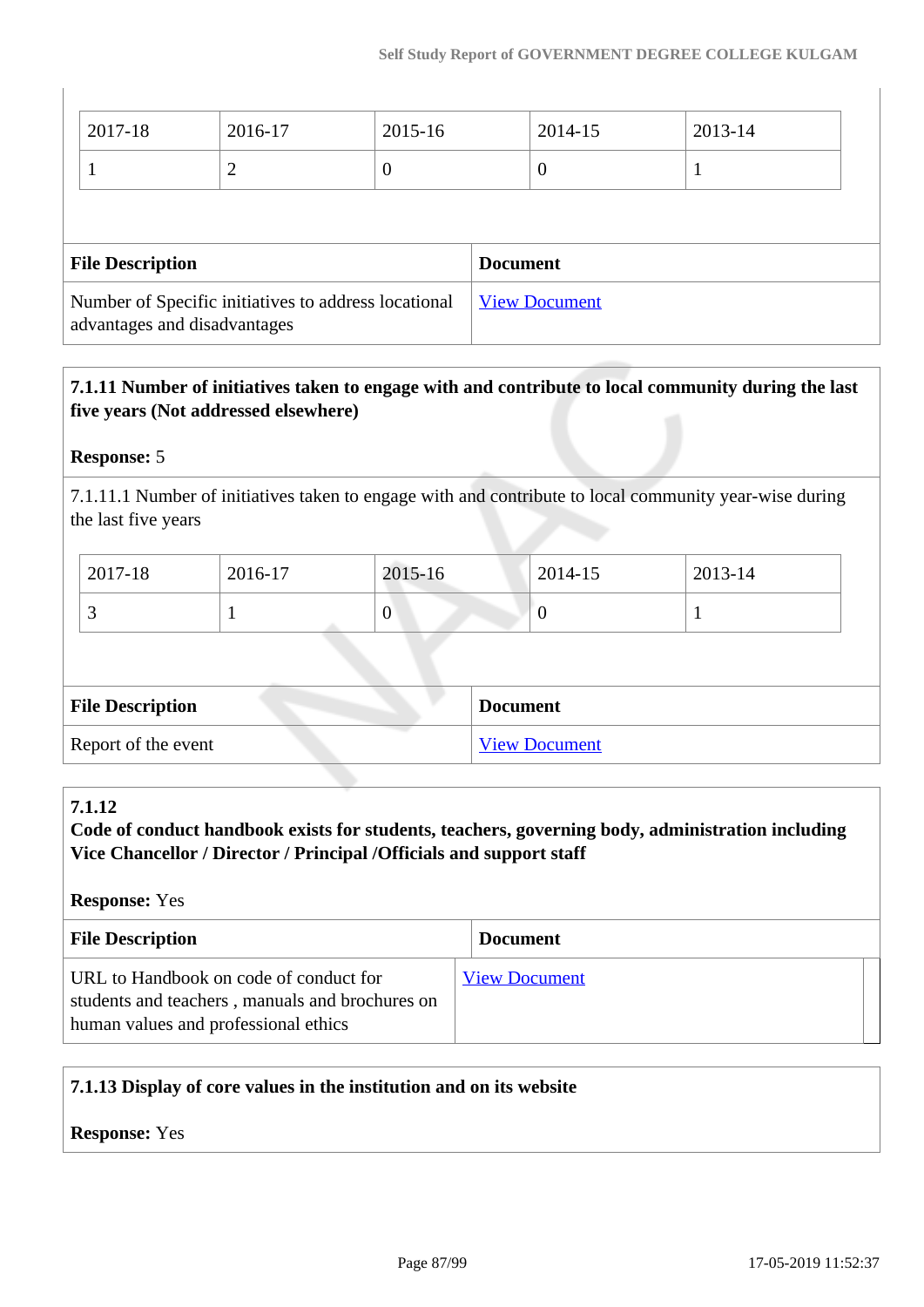| <b>File Description</b>                                          | <b>Document</b> |
|------------------------------------------------------------------|-----------------|
| Provide URL of website that displays core values   View Document |                 |

## **7.1.14 The institution plans and organizes appropriate activities to increase consciousness about national identities and symbols; Fundamental Duties and Rights of Indian citizens and other constitutional obligations**

**Response:** Yes

| <b>File Description</b>                                                                            | <b>Document</b>      |
|----------------------------------------------------------------------------------------------------|----------------------|
| Details of activities organized to increase<br>consciousness about national identities and symbols | <b>View Document</b> |
| Any additional information                                                                         | <b>View Document</b> |

| 7.1.15 The institution offers a course on Human Values and professional ethics |                      |
|--------------------------------------------------------------------------------|----------------------|
| <b>Response:</b> No                                                            |                      |
| <b>File Description</b>                                                        | <b>Document</b>      |
| Any additional information                                                     | <b>View Document</b> |

## **7.1.16 The institution functioning is as per professional code of prescribed / suggested by statutory bodies / regulatory authorities for different professions**

**Response:** Yes

| <b>File Description</b>                                                                        | <b>Document</b>      |
|------------------------------------------------------------------------------------------------|----------------------|
| Any additional information                                                                     | <b>View Document</b> |
| Provide URL of supporting documents to prove<br>institution functions as per professional code | <b>View Document</b> |

 **7.1.17 Number of activities conducted for promotion of universal values (Truth, Righteous conduct, Love, Non-Violence and peace); national values, human values, national integration, communal harmony and social cohesion as well as for observance of fundamental duties during the last five years**

## **Response:** 5

7.1.17.1 Number of activities conducted for promotion of universal values (Truth, Righteous conduct, Love, Non-Violence and peace); national values, human values, national integration, communal harmony and social cohesion as well as for observance of fundamental duties year-wise during the last five years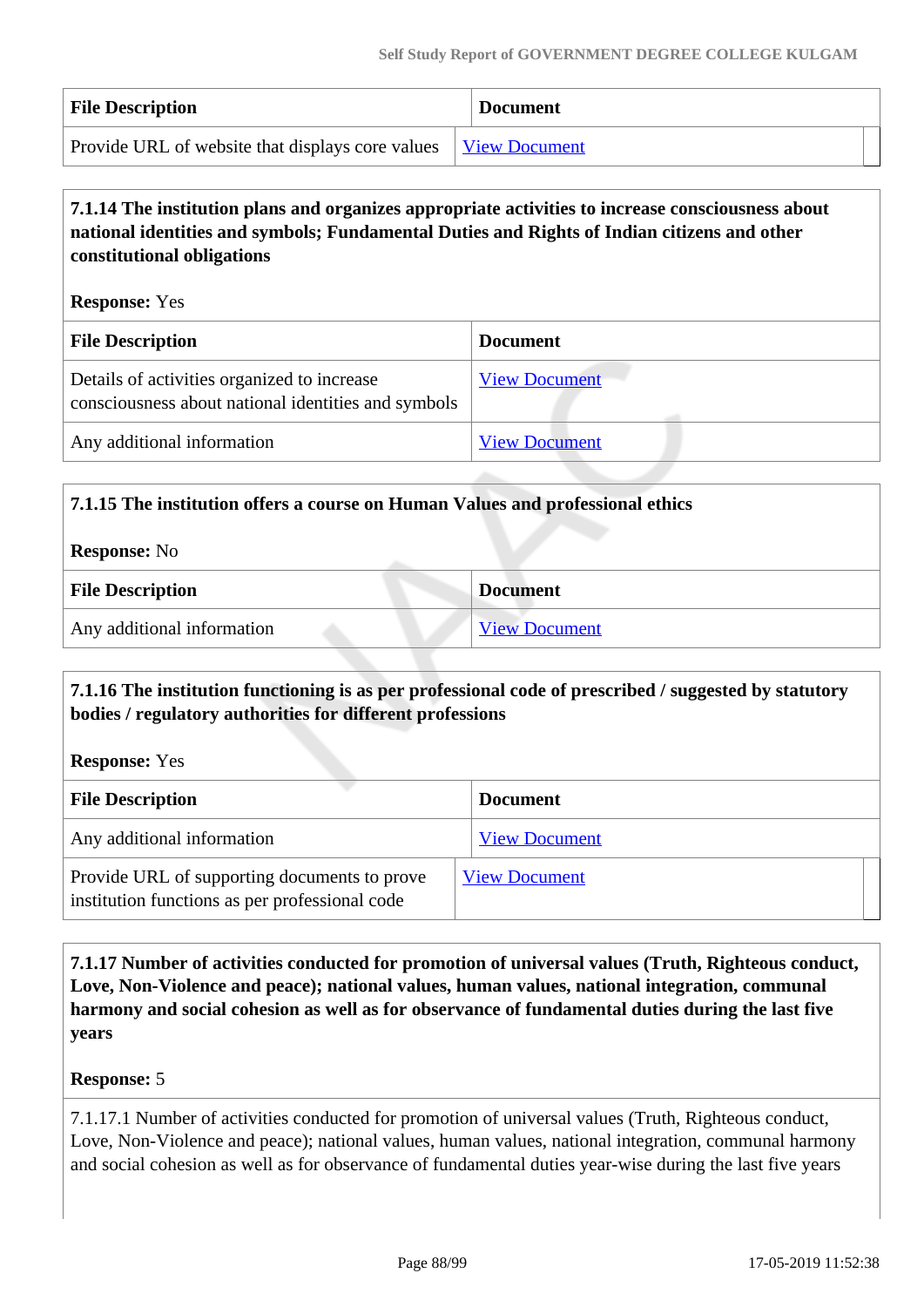| 2017-18                    | 2016-17                                       | 2015-16  | 2014-15              | 2013-14      |
|----------------------------|-----------------------------------------------|----------|----------------------|--------------|
|                            | 3                                             | $\theta$ | $\overline{0}$       | $\mathbf{1}$ |
|                            |                                               |          |                      |              |
| <b>File Description</b>    |                                               |          | <b>Document</b>      |              |
| universal values           | List of activities conducted for promotion of |          | <b>View Document</b> |              |
| Any additional information |                                               |          | <b>View Document</b> |              |

## **7.1.18 Institution organizes national festivals and birth / death anniversaries of the great Indian personalities**

## **Response:**

The institution organizes many programs for inculcating awareness among the new generations about acts, persons and festivals of national importance. In these programmes the participants highlight the achievements of prominent personalities (national heroes) of India and emphasize their contribution for nation building and human welfare. The college in the recent past celebrated Gandhi Jyanti, Sardar Patel's birth day, Dr Radhakrishnan Birth day, Pt. Nehrus Birth day and each year the students and staff of the college participate in Republic and Independence day celebrations. The college provides opportunity to the students belonging to the different sects to speak about their ideas and imbibes the values of true patriotism, non violence, love for humanity and respect for all religions, universal brotherhood etc. Such programmes help in inculcating the sense of unity and shall remain part of our college activities in future course of time as well.

## **7.1.19 The institution maintains complete transparency in its financial, academic, administrative and auxiliary functions**

## **Response:**

Yes, the institution makes many efforts in maintaining transparency in the field of financial, administrative and academic affairs. In the field of finance the College General Purchases Committee purchases all items of the institution as per rules and regulations. The college has other committees like Advisory, Science Purchase Committee, College Library Committee and College Sports Committee etc. which purchases the required items after following proper procedures. The financial affairs of the college are managed by the most senior faculty members and accounts section under the supervision of the head of institution. The college maintains the proper record of the financial transactions in the accounts sections. There is a 4-tier audit mechanism: 1. Local Audit committee of the college audits receipts of the fee, 2. Departmental audit by Higher Education Department 3. Audit by the J&K Finance Department, 4. Accounts General Auditors.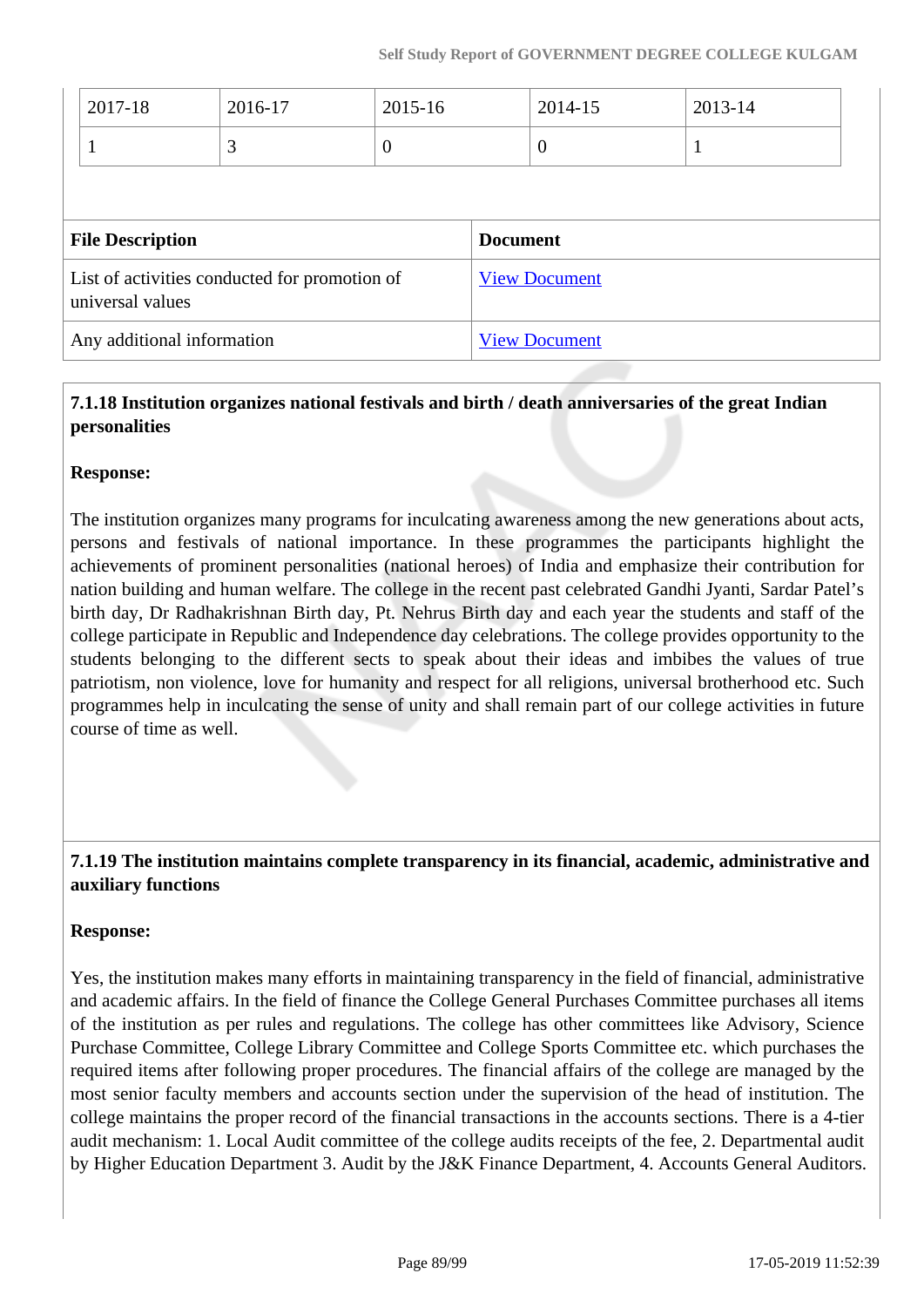For the smooth conduct of academic affairs, different committees are present like Admission Committee, Time Table Committee, Academic Audit Committee, Examination Committee etc,. These committees look after their respective areas. Academic Affairs Committee is responsible for the smooth functioning of class work. This committee visits each and every class room on daily basis to ensure proper functioning of academic activities. The college also regularly sends reports to the university about completion of syllabus etc.

The principal along with College Advisory Committee is responsible for the administration of the college. Besides this, all the head of the departments are responsible for the administration of their respective department.

## **7.2 Best Practices**

**7.2.1 Describe at least two institutional best practices (as per NAAC Format)**

**Response:** 

**Title of the practice: Say No to Ragging**

**Objective of the practice: T**he objective of the practice is to make sure ragging is completely banned from the campus.

**Context:** The college follows this practice and it is pertinent to mention here that no activity related to ragging has been reported in the college since its establishment.

**Practice:** Following the Honorable Supreme Court guidelines, the college has made it sure that ragging or related activities like bullying are strictly banned from the campus. Specific guidelines have been enlisted in the Prospectus of the college, which warn students from following such practices. It is mentioned in the guidelines for the students in the Prospectus of the college that failure to follow such guidelines is met with severe punishments ranging from imposing heavy fines to rustication of the students. Besides hoardings stating 'Ragging is Banned' from the campus have been displayed across the campus. It is pertinent to mention here that the college has not witnessed any incidents of ragging, since its establishment.

## **Title of the practice: No to use of Polythene**

**Objective of the practice:** To instill in the faculty and students the principle of sustainable development and environmental friendly practices.

**Context:** The college has a culture of spreading awareness related to environmental protection and ecological balance. This is part of many pro-green initiatives followed by the institute throughout the year.

**Practice:** Knowing adverse effects of polythene on our environment, the college makes sure that its use is strictly banned from the campus. In this regard, both staff and students of the college pledge not to use polythene in the campus and ensure its minimal use in their daily lives. Hoardings depicting 'polythene is banned' and 'say no to polythene' have been put across the campus. Following the path of sustainable development and environment friendly practices, the college is engaged with many eco-friendly initiatives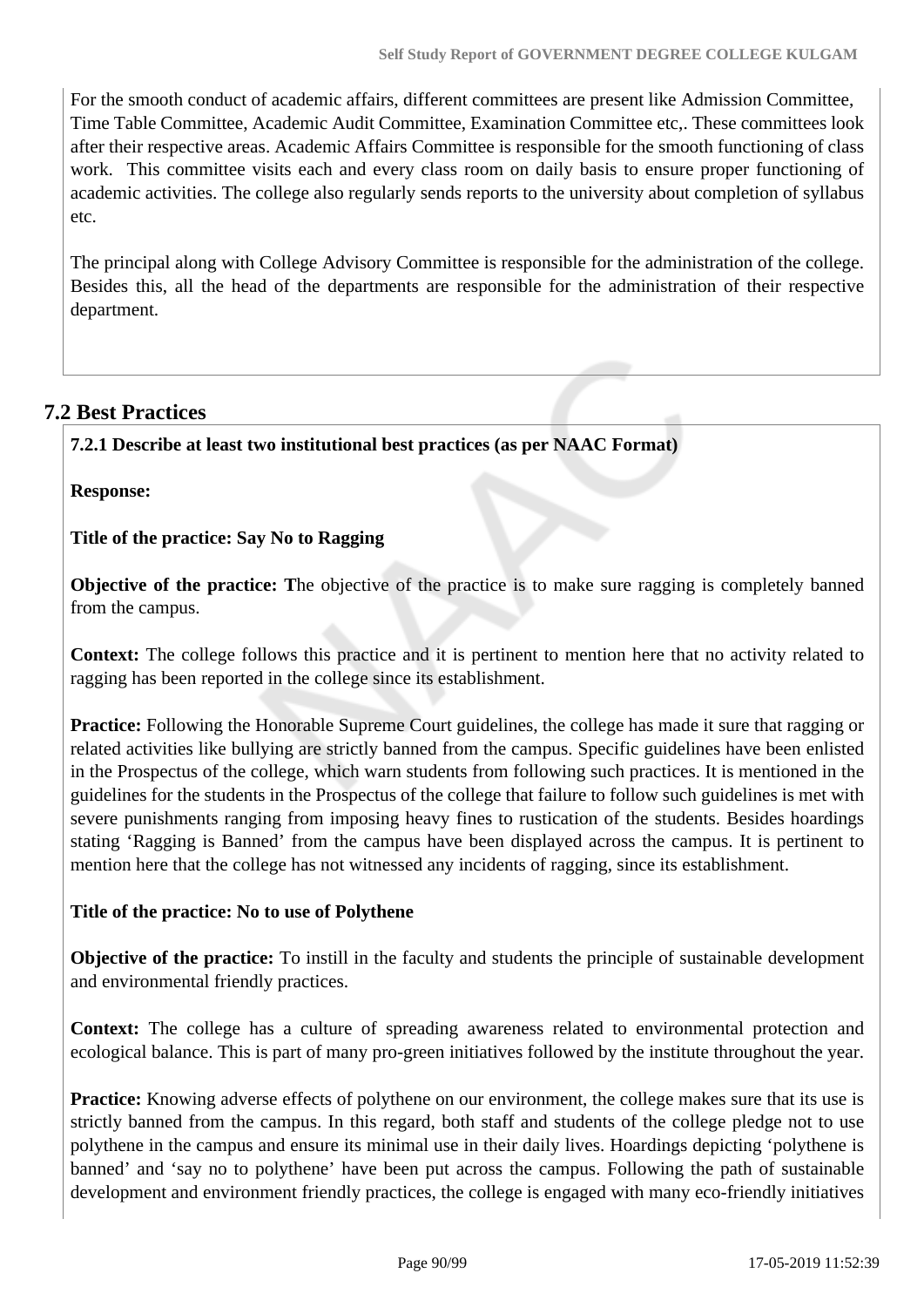like plantation drives & cleanliness of campus throughout the year.

## **Title of the Practice: Financial assistance to poor and needy students by the faculty members**

**Objective of the practice:** To ensure continual of education by poor students who don't afford to pay fees for college admission.

**Context:** The college has been following this philanthropic practice for many years. Faculty members of the college make sure that no obstacles, particularly economic in nature; prevent students from pursuing and continuing their education.

**Practice:** The institution follows a novel practice of providing financial assistance to those students, who are not able to pay their admission fee and tuition fee, at the time of admissions. Faculty members of the college make financial contributions out of their own pockets to ensure continuity of education of such students as there is no provision for providing fee to such needy students at the time of admission. No institution/ NGO provides financial support to such needy students in the district.

## **7.3 Institutional Distinctiveness**

 **7.3.1 Describe/Explain the performance of the institution in one area distinctive to its vision, priority and thrust**

#### **Response:**

The institution strives to achieve academic excellence, as envisaged in its Mission and Vision Statement. Since, its establishment in 2004, the institution has made a mark in academic scenario, by producing capable human resource. Development of human resource in order to meet the growing challenges of society has been a primary motto of the institutional vision. The institution has rapidly diversified in terms of roll of students, subjects offered, infrastructural requirements and number of faculty positions. Since its establishment, in 2004, in fact the college is fastest growing institution of our valley, and presently surpasses all the colleges of South Kashmir in terms of roll of students. This is in fact a referendum on the academic performance of the institution, given the fact that the colleges in its vicinity have very scant enrolment, and students prefer to enroll themselves in this institution for the sake of better education. In fact, the college finds it difficult to deny admission to a huge number of students and refer them to nearby colleges, where they have all the facilities available. The two nearby colleges in this regard, Government Degree College Killam and Government Degree College D H Pora, which have been established in 2008 and 2010, respectively have only 440 and 370 students on their roll. While as, our institution had 7100 students on its roll, by December 2017. The desire to seek admission in the college by the students, especially the ones, who hail from far-off places, is an indicator of better educational environment prevailing in the campus.

The institution has produced capable and competitive graduates, who have been able to make a mark in different fields of life. Every year, about 800 to 1200 students, successfully leave the institution and enter into different arenas. Some of them go for higher education, while as, others compete for different competitive exams. The college has a fair share of students enrolling in higher education in the universities of state and outside. During the current academic session, around 80 students of the college enrolled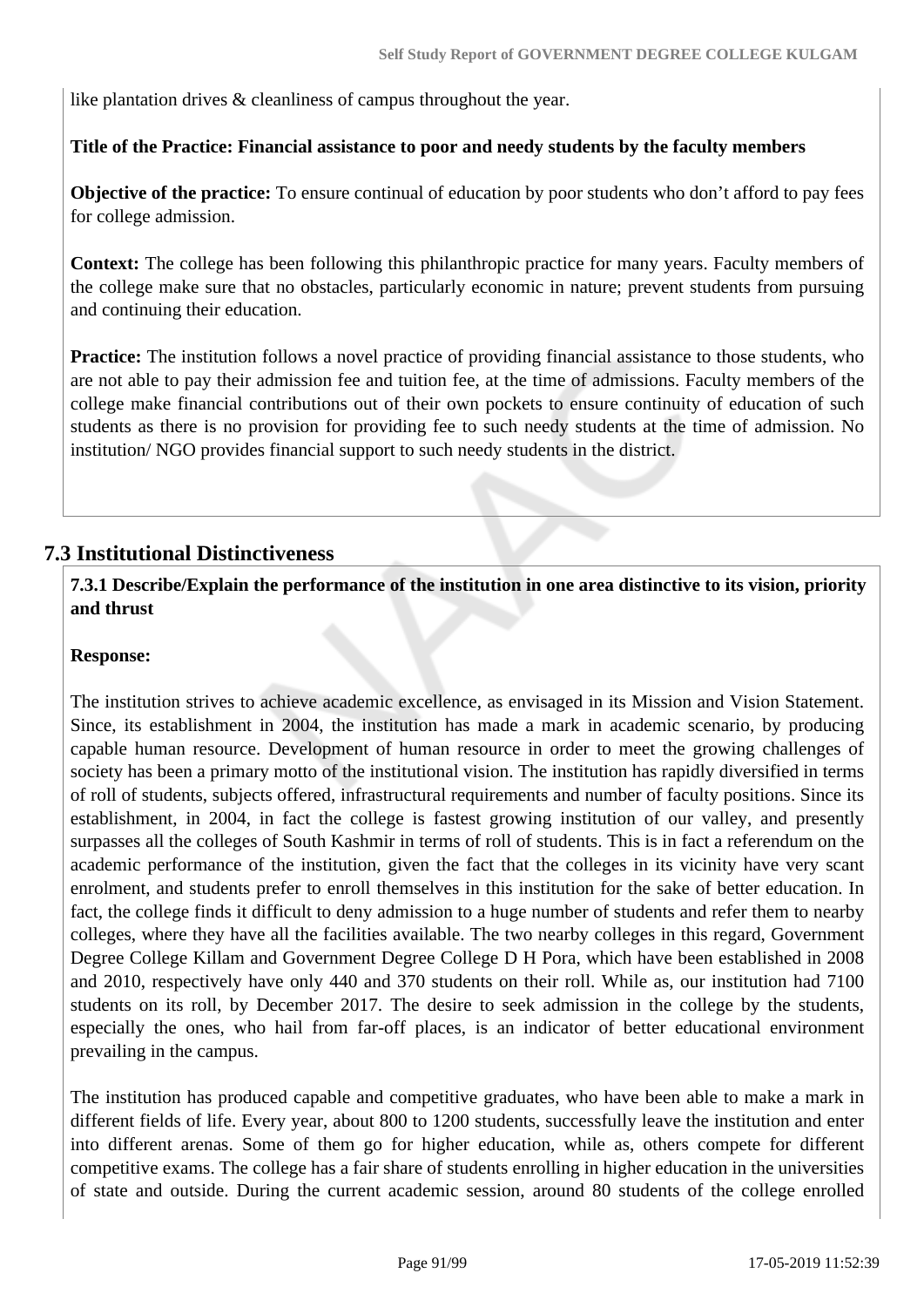themselves in the universities of Kashmir division, which has not more than 4000 vacancies, and for which about 20000 students compete.

The students of the college, who have successfully left the college during past 11 years, are working in different fields. Since, in this state, the government is the primary employer; most of them are working in different government departments like Higher Education, School Education, Police, Finance, etc. Some others are working in J&K Bank, Defense Forces and other private establishments. Also, a number of students of this college are enrolled in higher educational institutes throughout the country.

Thus, the academic excellence promoted by the institution is visible in different fields and different places.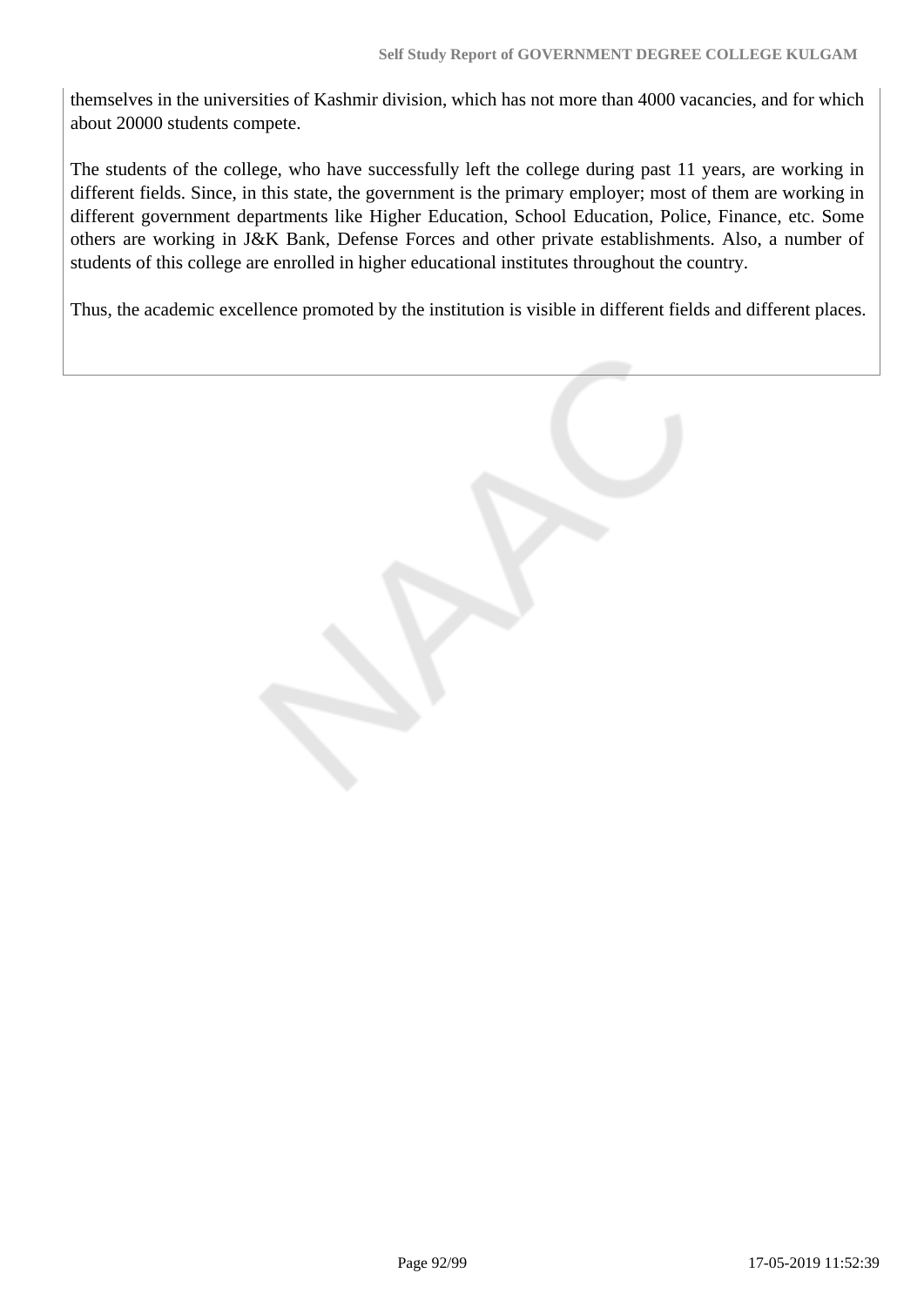# **5. CONCLUSION**

## **Additional Information :**

The college is a rural college and most of the students are very enthuiastic to learn and attend the classes. College has a student support system like canteen, health centre, ambulance, college bus , garden benches etc in place. The college canteen provides tea, snacks, juices etc to students. Carbonated beverages are not permitted in the college.

Ragging and cases of sexual harassment are the rarest despite being a co-educational college.

The students are mostly following rules and regulations of the college.

## **Concluding Remarks :**

The College is emerging as a lead college with potential for excellence with a distinctive approach of maintaining pace in expansion of academics and infrastructural development. The college strives continually and puts in efforts to achieve the goals laid down in vision and mission statements.

The College promotes ethics and compassion through values and principles for motivating students and staff. The education in the college is conceived as a concept, which helps in learning, expression, performance and reinforcement through self-actualisation and self-realisation. The senior faculty of the college symbolises the sympathetic consciousness and sets a precedent for the young faculty to follow. Apart from invigorating the teaching, learning and evaluation processes, the faculty members also exhibit the moral and courteous behaviour towards each other. The faculty accepts the strengths and weaknesses, pains and pleasures of each other. Consequently, the faculty members stand in solidarity and help in grooming each other to learn and lead.

The institution aims to inculcate and induce values like self-discipline, hard-work, compliance and selfregulation for yielding outstanding performance.

The institution as an embodiment of vision and mission statements, encourages an enabling and facilitative ambience for students and staff to actualize literacy into education, reactiveness to pro-activeness, visualize competition as collaboration, conceiving team-contentedness instead of self-contentedness, being led-by to being initiators, dependence to independence and creativity, inefficiency to competence for personal and professional development.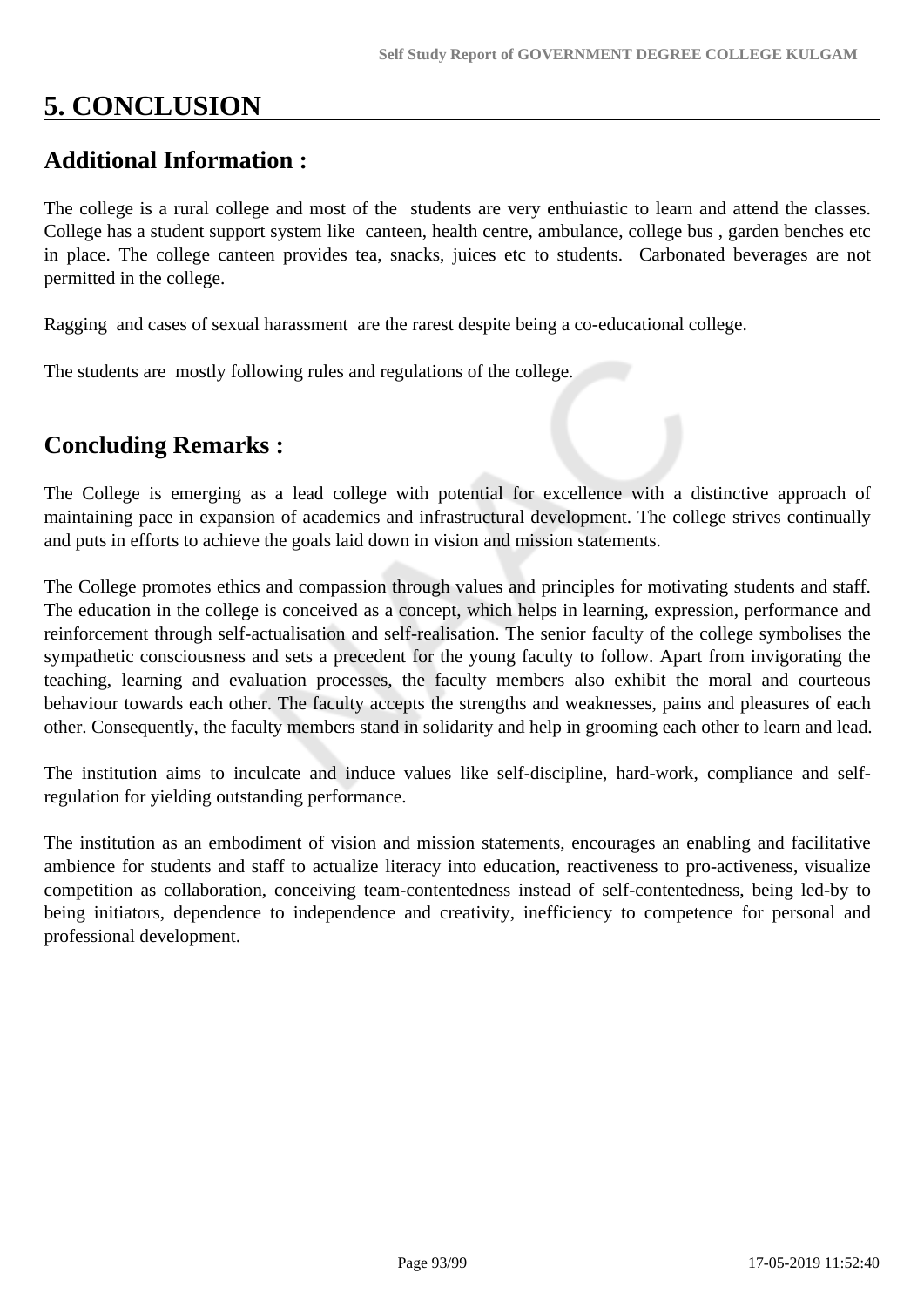# **6.ANNEXURE**

## **1.Metrics Level Deviations**

| LIMetrics Level Deviations |       |                               |                                       |                                                                       |              |                |                                                                                                     |
|----------------------------|-------|-------------------------------|---------------------------------------|-----------------------------------------------------------------------|--------------|----------------|-----------------------------------------------------------------------------------------------------|
|                            |       |                               |                                       | Metric ID Sub Questions and Answers before and after DVV Verification |              |                |                                                                                                     |
| 1.1.2                      |       |                               |                                       |                                                                       |              |                | Number of certificate/diploma program introduced during the last five years                         |
|                            |       |                               |                                       |                                                                       |              |                |                                                                                                     |
|                            |       |                               |                                       |                                                                       |              |                | 1.1.2.1. Number of certificate/diploma programs introduced year-wise during the last five           |
|                            | years |                               |                                       |                                                                       |              |                |                                                                                                     |
|                            |       |                               |                                       | Answer before DVV Verification:                                       |              |                |                                                                                                     |
|                            |       | 2017-18                       | 2016-17                               | 2015-16                                                               | 2014-15      | 2013-14        |                                                                                                     |
|                            |       | $\overline{2}$                | $\overline{0}$                        | $\mathbf{0}$                                                          | $\mathbf{1}$ | $\overline{0}$ |                                                                                                     |
|                            |       |                               | Answer After DVV Verification:        |                                                                       |              |                |                                                                                                     |
|                            |       | 2017-18                       | 2016-17                               | 2015-16                                                               | 2014-15      | 2013-14        |                                                                                                     |
|                            |       | $\overline{2}$                | $\overline{0}$                        | $\overline{0}$                                                        | $\mathbf{0}$ | $\overline{0}$ |                                                                                                     |
| 1.2.1                      |       |                               |                                       |                                                                       |              |                | Percentage of new Courses introduced out of the total number of courses across all Programs offered |
|                            |       | during last five years        |                                       |                                                                       |              |                |                                                                                                     |
|                            |       |                               |                                       |                                                                       |              |                |                                                                                                     |
|                            |       |                               |                                       |                                                                       |              |                | 1.2.1.1. How many new courses are introduced within the last five years                             |
|                            |       |                               |                                       | <b>Answer before DVV Verification: 39</b>                             |              |                |                                                                                                     |
|                            |       |                               |                                       | Answer after DVV Verification: 39                                     |              |                |                                                                                                     |
|                            |       |                               |                                       |                                                                       |              |                |                                                                                                     |
| 2.1.2                      |       | Average Enrollment percentage |                                       |                                                                       |              |                |                                                                                                     |
|                            |       |                               |                                       |                                                                       |              |                |                                                                                                     |
|                            |       | (Average of last five years)  |                                       |                                                                       |              |                |                                                                                                     |
|                            |       |                               |                                       |                                                                       |              |                | 2.1.2.1. Number of students admitted year-wise during the last five years                           |
|                            |       |                               |                                       | Answer before DVV Verification:                                       |              |                |                                                                                                     |
|                            |       |                               |                                       |                                                                       |              |                |                                                                                                     |
|                            |       |                               |                                       | $2017-18$ 2016-17 2015-16 2014-15 2013-14                             |              |                |                                                                                                     |
|                            |       | 5008                          | 4415                                  | 4043                                                                  | 3715         | 3809           |                                                                                                     |
|                            |       |                               | <b>Answer After DVV Verification:</b> |                                                                       |              |                |                                                                                                     |
|                            |       | 2017-18                       | 2016-17                               | 2015-16                                                               | 2014-15      | 2013-14        |                                                                                                     |
|                            |       | 2041                          | 1724                                  | 1783                                                                  | 1427         | 1805           |                                                                                                     |
|                            |       |                               |                                       |                                                                       |              |                | 2.1.2.2. Number of sanctioned seats year-wise during the last five years                            |
|                            |       |                               |                                       | Answer before DVV Verification:                                       |              |                |                                                                                                     |
|                            |       | 2017-18                       | 2016-17                               | 2015-16                                                               | 2014-15      | 2013-14        |                                                                                                     |
|                            |       |                               |                                       |                                                                       |              |                |                                                                                                     |
|                            |       | 5890                          | 5890                                  | 5890                                                                  | 5860         | 5830           |                                                                                                     |
|                            |       |                               |                                       |                                                                       |              |                |                                                                                                     |

Answer After DVV Verification :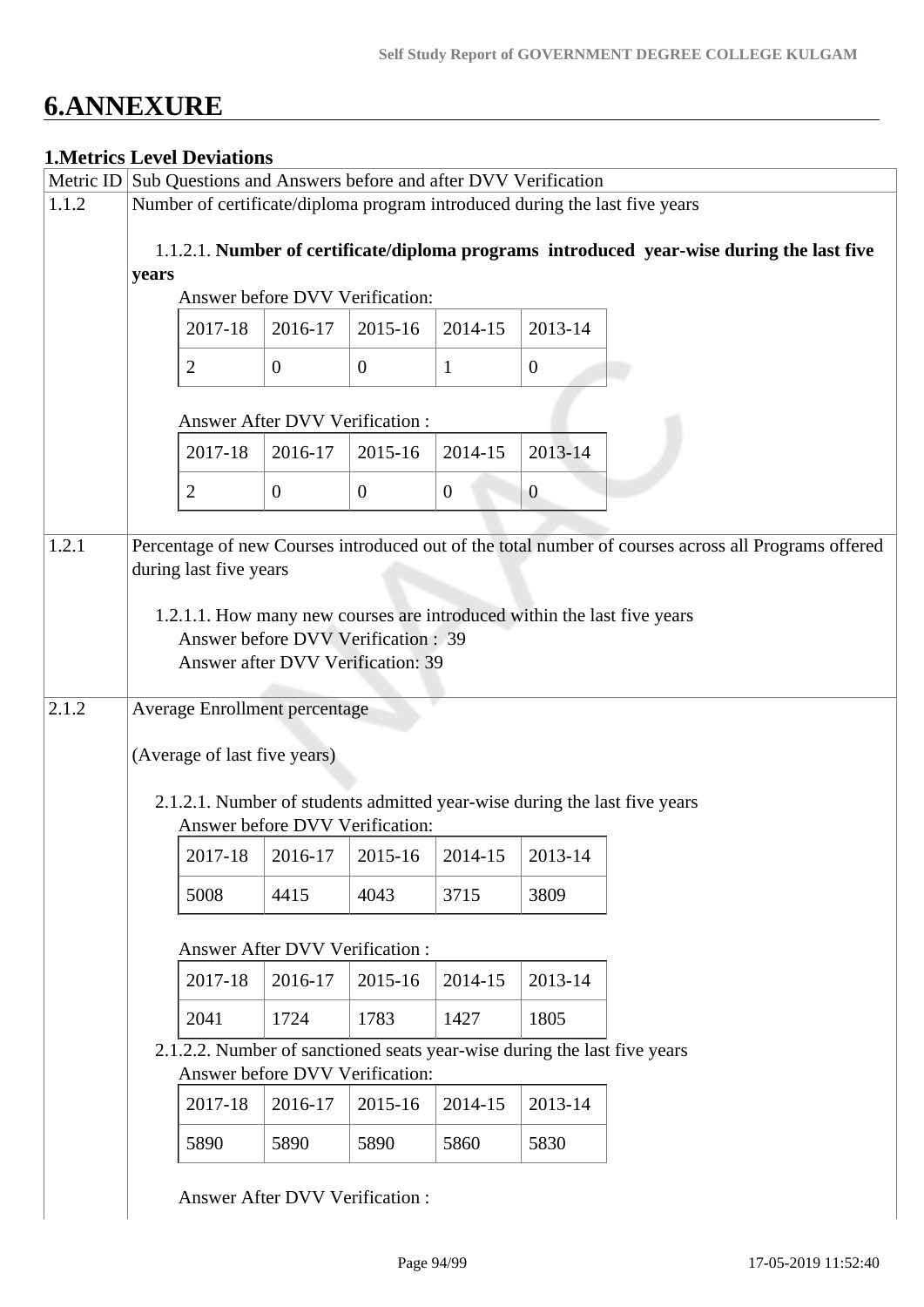|                |     | 2017-18                                                                                                                                                                                                                                                                        | 2016-17                                                                  | 2015-16          | 2014-15        | 2013-14        |
|----------------|-----|--------------------------------------------------------------------------------------------------------------------------------------------------------------------------------------------------------------------------------------------------------------------------------|--------------------------------------------------------------------------|------------------|----------------|----------------|
|                |     | 2041                                                                                                                                                                                                                                                                           | 2010                                                                     | 2010             | 2010           | 2010           |
|                |     | Remark : HEI intake adjusted to accommodate additional intake in 2017-18. As per the HEI "The<br>variation in the number of students admitted in first year and outgoing students is due to the fact that<br>our affiliating university is following partial carry-on system". |                                                                          |                  |                |                |
| 2.3.3          |     | Ratio of students to mentor for academic and stress related issues                                                                                                                                                                                                             |                                                                          |                  |                |                |
|                |     | 2.3.3.1. Number of mentors                                                                                                                                                                                                                                                     | Answer before DVV Verification: 108<br>Answer after DVV Verification: 50 |                  |                |                |
| 3.3.4          |     | Number of books and chapters in edited volumes/books published and papers in<br>national/international conference proceedings per teacher during the last five years                                                                                                           |                                                                          |                  |                |                |
|                |     | national/international conference-proceedings year-wise during the last five years<br>2017-18                                                                                                                                                                                  | Answer before DVV Verification:<br>2016-17                               | 2015-16          | 2014-15        | 2013-14        |
|                |     |                                                                                                                                                                                                                                                                                |                                                                          |                  |                |                |
|                |     | $\overline{2}$                                                                                                                                                                                                                                                                 | $\overline{2}$                                                           | $\overline{0}$   | 3              | $\overline{2}$ |
|                |     |                                                                                                                                                                                                                                                                                |                                                                          |                  |                |                |
|                |     | 2017-18                                                                                                                                                                                                                                                                        | <b>Answer After DVV Verification:</b><br>2016-17                         | 2015-16          | 2014-15        | 2013-14        |
|                |     | 2                                                                                                                                                                                                                                                                              | 3                                                                        | $\boldsymbol{0}$ | $\overline{2}$ | $\overline{2}$ |
|                |     |                                                                                                                                                                                                                                                                                |                                                                          |                  |                |                |
|                | etc | Percentage of classrooms and seminar halls with ICT - enabled facilities such as smart class, LMS,                                                                                                                                                                             |                                                                          |                  |                |                |
|                |     | 4.1.3.1. Number of classrooms and seminar halls with ICT facilities                                                                                                                                                                                                            | Answer before DVV Verification : 13<br>Answer after DVV Verification: 06 |                  |                |                |
|                |     | Average percentage of budget allocation, excluding salary for infrastructure augmentation during the<br>last five years.                                                                                                                                                       |                                                                          |                  |                |                |
| 4.1.3<br>4.1.4 |     | 4.1.4.1. Budget allocation for infrastructure augmentation, excluding salary year-wise during the<br>last five years (INR in Lakhs)                                                                                                                                            | Answer before DVV Verification:                                          |                  |                |                |
|                |     | 2017-18                                                                                                                                                                                                                                                                        | 2016-17                                                                  | 2015-16          | 2014-15        | 2013-14        |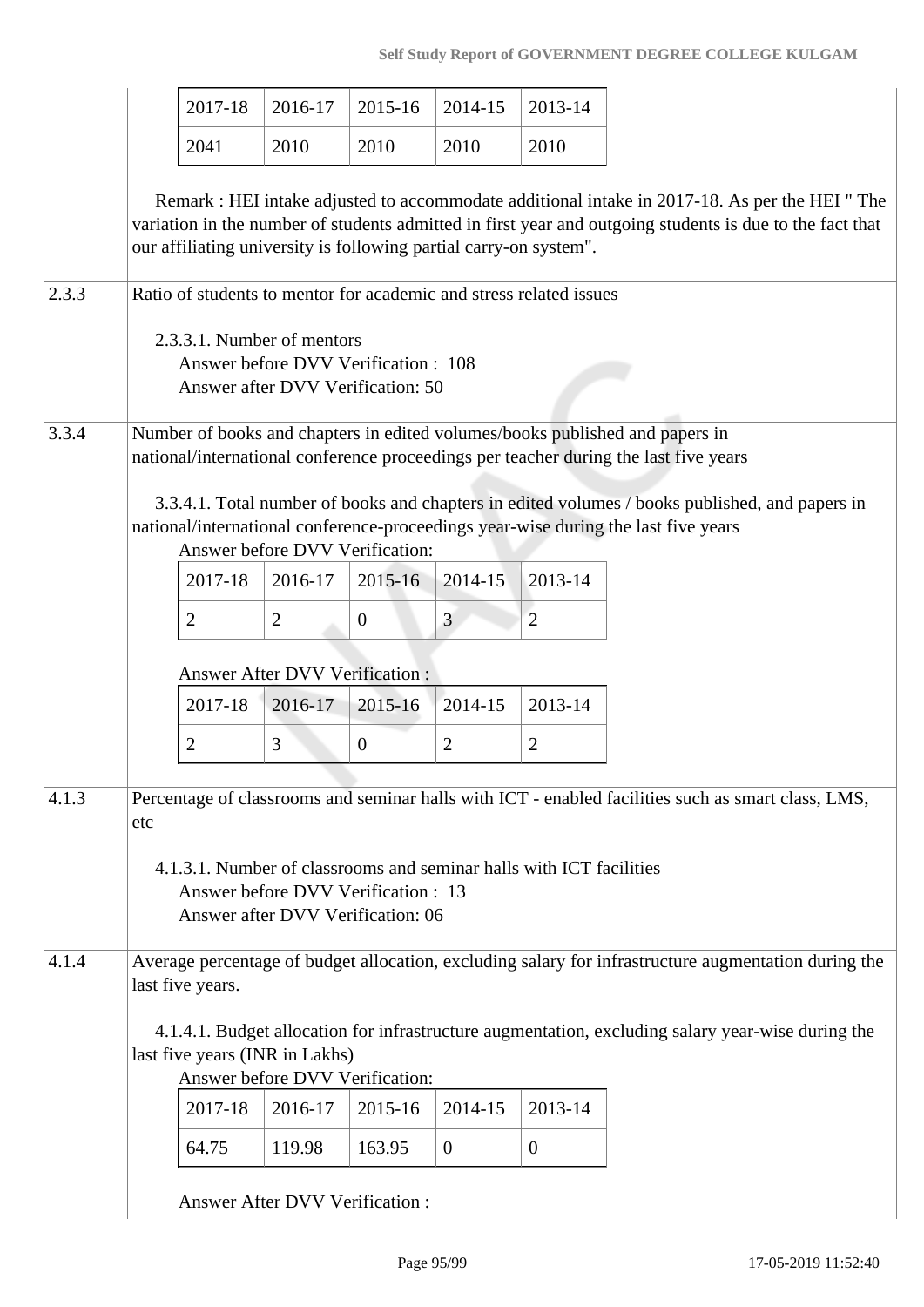|       | 2017-18                                                                                                                                                                                                                          | 2016-17                                                                                    | 2015-16 | 2014-15        | 2013-14        |
|-------|----------------------------------------------------------------------------------------------------------------------------------------------------------------------------------------------------------------------------------|--------------------------------------------------------------------------------------------|---------|----------------|----------------|
|       | 91.75                                                                                                                                                                                                                            | 119.98                                                                                     | 163.95  | $\overline{0}$ | $\overline{0}$ |
|       | Remark : As per the HEI data attaced with the Metric in response.                                                                                                                                                                |                                                                                            |         |                |                |
| 4.2.6 | Percentage per day usage of library by teachers and students                                                                                                                                                                     |                                                                                            |         |                |                |
|       | 4.2.6.1. Average number of teachers and students using library per day over last one year                                                                                                                                        | Answer before DVV Verification: 230<br>Answer after DVV Verification: 70                   |         |                |                |
| 4.3.3 | Available bandwidth of internet connection in the Institution (Lease line)                                                                                                                                                       |                                                                                            |         |                |                |
|       |                                                                                                                                                                                                                                  | <b>Answer before DVV Verification: 5-20 MBPS</b><br>Answer After DVV Verification: <5 MBPS |         |                |                |
| 5.1.5 | Average percentage of students benefited by Vocational Education and Training (VET) during the                                                                                                                                   |                                                                                            |         |                |                |
|       | last five years                                                                                                                                                                                                                  |                                                                                            |         |                |                |
|       | 5.1.5.1. Number of students attending VET year-wise during the last five years                                                                                                                                                   |                                                                                            |         |                |                |
|       | 2017-18                                                                                                                                                                                                                          | Answer before DVV Verification:<br>2016-17                                                 | 2015-16 | 2014-15        | 2013-14        |
|       | 125                                                                                                                                                                                                                              | 10                                                                                         | 6       | 8              | $\overline{0}$ |
|       |                                                                                                                                                                                                                                  |                                                                                            |         |                |                |
|       |                                                                                                                                                                                                                                  | <b>Answer After DVV Verification:</b>                                                      |         |                |                |
|       | 2017-18                                                                                                                                                                                                                          | 2016-17                                                                                    | 2015-16 | 2014-15        | 2013-14        |
|       | 00                                                                                                                                                                                                                               | 00                                                                                         | 00      | $00\,$         | $\overline{0}$ |
| 5.2.3 | Average percentage of students qualifying in State/National/International level examinations during<br>the last five years (eg: NET/ SLET/ GATE/ GMAT/ CAT/ GRE/ TOEFL/ Civil Services/State<br>government examinations)         |                                                                                            |         |                |                |
|       | 5.2.3.1. Number of students qualifying in state/national/international level examinations (eg:<br>NET/ SLET/ GATE/ GMAT/ CAT/ GRE/ TOEFL/ Civil services/ State government examinations)<br>year-wise during the last five years | Answer before DVV Verification:                                                            |         |                |                |
|       | 2017-18                                                                                                                                                                                                                          | 2016-17                                                                                    | 2015-16 | 2014-15        | 2013-14        |
|       | 52                                                                                                                                                                                                                               | 12                                                                                         | 15      | 13             | 8              |
|       |                                                                                                                                                                                                                                  | <b>Answer After DVV Verification:</b>                                                      |         |                |                |
|       | 2017-18                                                                                                                                                                                                                          | 2016-17                                                                                    | 2015-16 | 2014-15        | 2013-14        |
|       | 42                                                                                                                                                                                                                               | 12                                                                                         | 15      | 13             | 8              |
|       |                                                                                                                                                                                                                                  |                                                                                            |         |                |                |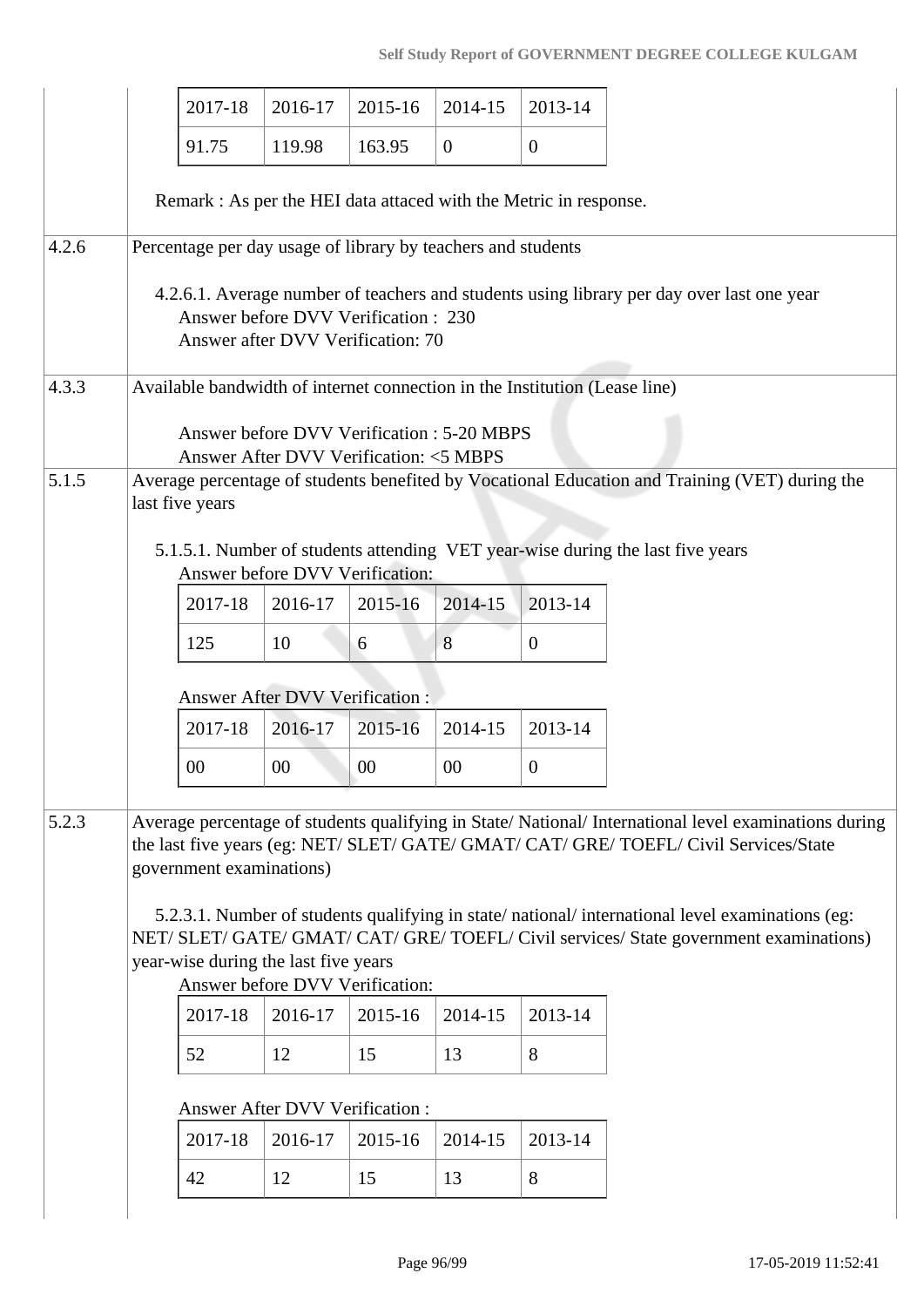|                |       | 5.2.3.2. Number of students who have appeared for the exams year-wise during the last five years |                | Answer before DVV Verification:            |                |                |  |                                                                                                                                                                                                      |  |
|----------------|-------|--------------------------------------------------------------------------------------------------|----------------|--------------------------------------------|----------------|----------------|--|------------------------------------------------------------------------------------------------------------------------------------------------------------------------------------------------------|--|
|                |       | 2017-18                                                                                          | 2016-17        | 2015-16                                    | 2014-15        | 2013-14        |  |                                                                                                                                                                                                      |  |
| 5.3.1          |       |                                                                                                  |                |                                            |                |                |  | Number of awards/medals for outstanding performance in sports/cultural activities at national /<br>international level (award for a team event should be counted as one) during the last five years. |  |
|                |       | last five years                                                                                  |                | Answer before DVV Verification:            |                |                |  | 5.3.1.1. Number of awards/medals for outstanding performance in sports/cultural activities at<br>national/international level (award for a team event should be counted as one) year-wise during the |  |
|                |       | 2017-18                                                                                          | 2016-17        | 2015-16                                    | 2014-15        | 2013-14        |  |                                                                                                                                                                                                      |  |
|                |       | 3                                                                                                | $\overline{0}$ | $\overline{0}$                             | $\overline{0}$ | $\overline{0}$ |  |                                                                                                                                                                                                      |  |
|                |       |                                                                                                  |                | <b>Answer After DVV Verification:</b>      |                |                |  |                                                                                                                                                                                                      |  |
|                |       | 2017-18                                                                                          | 2016-17        | 2015-16                                    | 2014-15        | 2013-14        |  |                                                                                                                                                                                                      |  |
|                |       | 00                                                                                               | $\overline{0}$ | $\mathbf{0}$                               | $\overline{0}$ | $\overline{0}$ |  |                                                                                                                                                                                                      |  |
|                | years |                                                                                                  |                |                                            |                |                |  | Average percentage of teachers attending professional development programs viz., Orientation<br>Program, Refresher Course, Short Term Course, Faculty Development Program during the last five       |  |
|                |       | last five years                                                                                  |                | Answer before DVV Verification:            |                |                |  | 6.3.4.1. Total number of teachers attending professional development programs, viz., Orientation<br>Program, Refresher Course, Short Term Course, Faculty Development Programs year-wise during the  |  |
|                |       | 2017-18                                                                                          | 2016-17        | 2015-16                                    | 2014-15        | 2013-14        |  |                                                                                                                                                                                                      |  |
|                |       | 12                                                                                               | 18             | 3                                          | 3              | 1              |  |                                                                                                                                                                                                      |  |
|                |       |                                                                                                  |                | Answer After DVV Verification :            |                |                |  |                                                                                                                                                                                                      |  |
|                |       | 2017-18                                                                                          | 2016-17        | 2015-16                                    | 2014-15        | 2013-14        |  |                                                                                                                                                                                                      |  |
|                |       | 09                                                                                               | 17             | 02                                         | 3              | $\mathbf{1}$   |  |                                                                                                                                                                                                      |  |
|                |       | Average number of quality initiatives by IQAC for promoting quality culture per year             |                |                                            |                |                |  |                                                                                                                                                                                                      |  |
|                | years |                                                                                                  |                |                                            |                |                |  | 6.5.3.1. Number of quality initiatives by IQAC for promoting quality year-wise for the last five                                                                                                     |  |
| 6.3.4<br>6.5.3 |       | 2017-18                                                                                          | 2016-17        | Answer before DVV Verification:<br>2015-16 | 2014-15        | 2013-14        |  |                                                                                                                                                                                                      |  |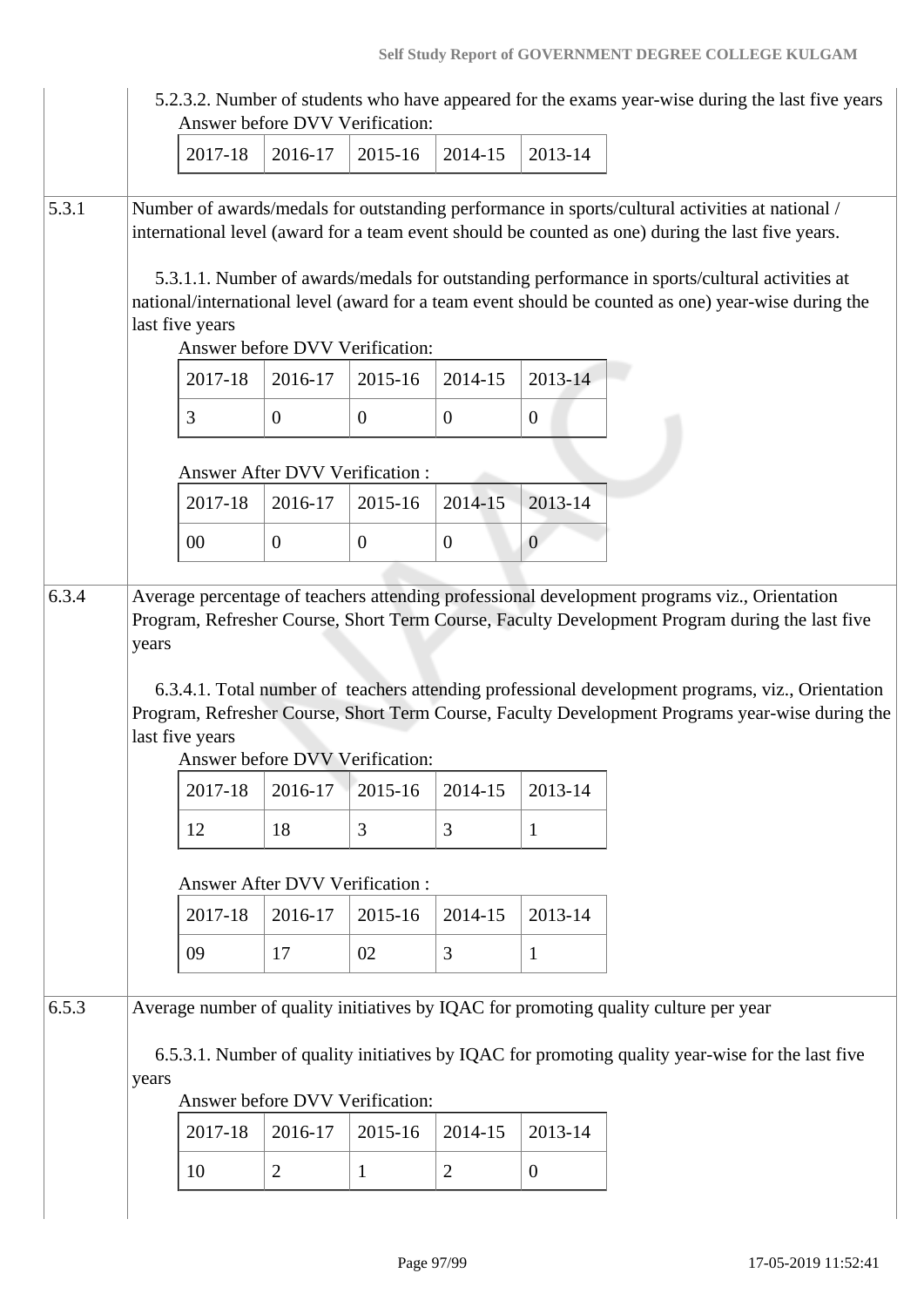|        |   |         | Answer After DVV Verification :           |              |                                                                      |          |                                                                                                  |  |
|--------|---|---------|-------------------------------------------|--------------|----------------------------------------------------------------------|----------|--------------------------------------------------------------------------------------------------|--|
|        |   | 2017-18 | 2016-17                                   | $2015 - 16$  | 2014-15                                                              | 2013-14  |                                                                                                  |  |
|        | 5 |         | $\overline{2}$                            | $\mathbf{1}$ | 2                                                                    | $\theta$ |                                                                                                  |  |
| 7.1.12 |   |         |                                           |              |                                                                      |          |                                                                                                  |  |
|        |   |         |                                           |              |                                                                      |          | Code of conduct handbook exists for students, teachers, governing body, administration including |  |
|        |   |         |                                           |              | Vice Chancellor / Director / Principal / Officials and support staff |          |                                                                                                  |  |
|        |   |         | Answer before DVV Verification : Yes      |              |                                                                      |          |                                                                                                  |  |
|        |   |         | <b>Answer After DVV Verification: Yes</b> |              |                                                                      |          |                                                                                                  |  |
| 7.1.13 |   |         |                                           |              | Display of core values in the institution and on its website         |          |                                                                                                  |  |
|        |   |         |                                           |              |                                                                      |          |                                                                                                  |  |
|        |   |         | Answer before DVV Verification : Yes      |              |                                                                      |          |                                                                                                  |  |
|        |   |         | <b>Answer After DVV Verification: Yes</b> |              |                                                                      |          |                                                                                                  |  |

## **2.Extended Profile Deviations**

| ID  | <b>Extended Questions</b> |                                                                            |         |         |         |                                                                                                 |
|-----|---------------------------|----------------------------------------------------------------------------|---------|---------|---------|-------------------------------------------------------------------------------------------------|
| 1.1 |                           | Answer before DVV Verification : 132<br>Answer after DVV Verification: 102 |         |         |         | Number of courses offered by the institution across all programs during the last five years     |
|     |                           |                                                                            |         |         |         |                                                                                                 |
| 2.1 |                           | Number of students year-wise during the last five years                    |         |         |         |                                                                                                 |
|     |                           | Answer before DVV Verification:                                            |         |         |         |                                                                                                 |
|     | 2017-18                   | 2016-17                                                                    | 2015-16 | 2014-15 | 2013-14 |                                                                                                 |
|     | 5008                      | 4415                                                                       | 4043    | 3715    | 3809    |                                                                                                 |
|     |                           | <b>Answer After DVV Verification:</b>                                      |         |         |         |                                                                                                 |
|     | 2017-18                   | 2016-17                                                                    | 2015-16 | 2014-15 | 2013-14 |                                                                                                 |
|     | 4827                      | 4454                                                                       | 4043    | 3715    | 3809    |                                                                                                 |
|     |                           |                                                                            |         |         |         |                                                                                                 |
| 2.2 | last five years           |                                                                            |         |         |         | Number of seats earmarked for reserved category as per GOI/State Govt rule year-wise during the |
|     |                           |                                                                            |         |         |         |                                                                                                 |
|     |                           | Answer before DVV Verification:                                            |         |         |         |                                                                                                 |
|     | 2017-18                   | 2016-17                                                                    | 2015-16 | 2014-15 | 2013-14 |                                                                                                 |
|     | 1948                      | 1948                                                                       | 1948    | 1934    | 1924    |                                                                                                 |
|     |                           | Answer After DVV Verification:                                             |         |         |         |                                                                                                 |
|     | 2017-18                   | 2016-17                                                                    | 2015-16 | 2014-15 | 2013-14 |                                                                                                 |
|     | 663                       | 663                                                                        | 663     | 663     | 663     |                                                                                                 |
| 2.3 |                           |                                                                            |         |         |         | Number of outgoing / final year students year-wise during the last five years                   |